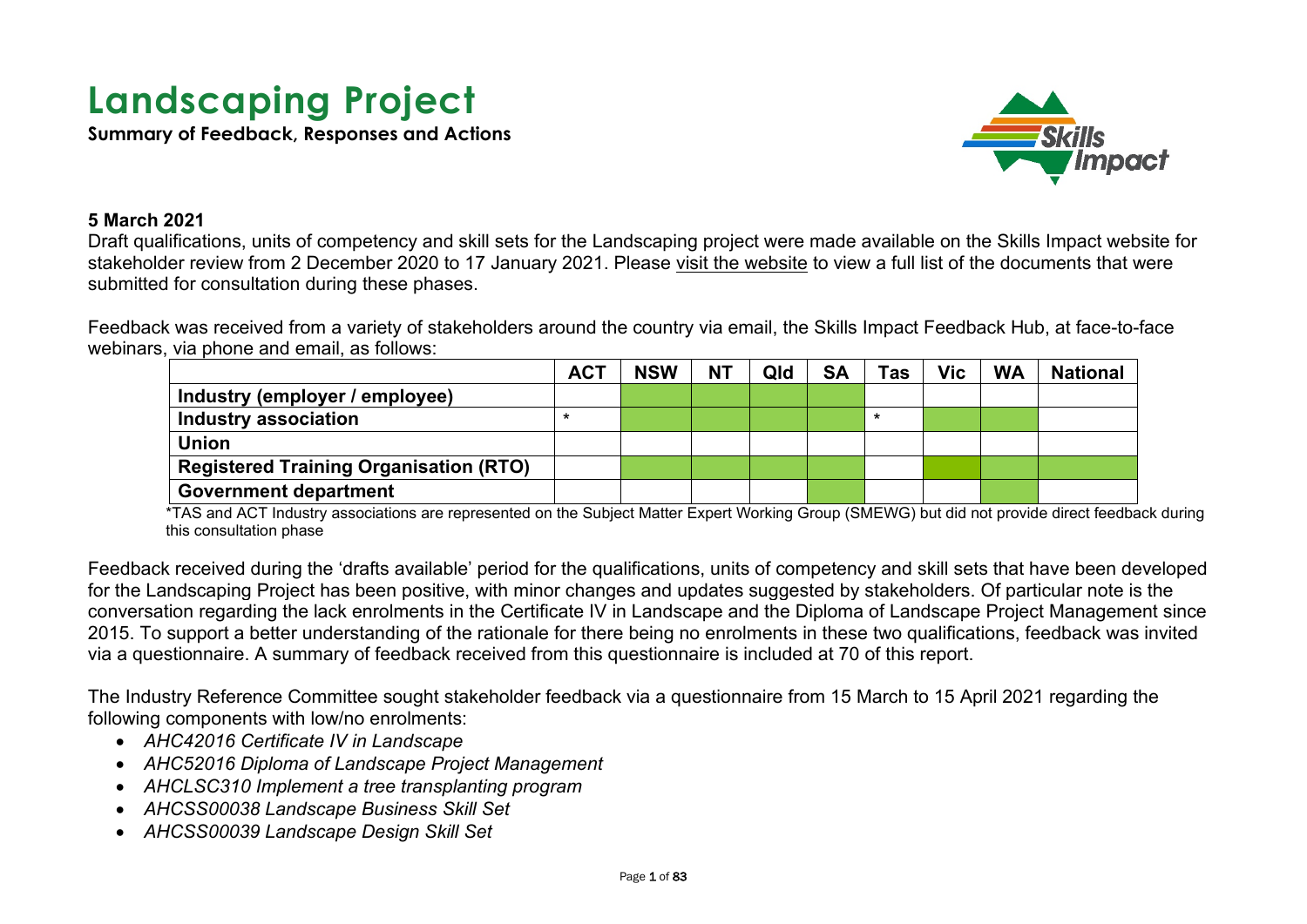- *AHCSS00040 Landscape Plant Management Skill Set*
- *AHCSS00041 Landscape Professional Practice Skill Set.*

A summary of feedback received from this questionnaire is included at [76](#page-75-0) of this report.

Below is a summary of the feedback raised for the draft qualifications, units of competency and skill sets developed and reviewed for the Landscaping Project, and how these have been dealt with. This involves a consideration of the information provided, views of industry stakeholders and from people who are part of the Subject Matter Expert Working Group (SMEWG) process. Resolutions are constructed to consider the needs and views of stakeholders to the extent possible, and to comply with the *Standards for Training Package 2012*. The resolutions may represent a compromise on one or more stakeholder views with the aim of a workable outcome for industry, State and Territory Training Authorities (STAs/TTAs) and training providers.

**Acronyms - PC – Performance Criteria, PE – Performance Evidence, KE – Knowledge Evidence, AC – Assessment Conditions, SMEs – Subject Matter Experts, AQF – Australian Qualifications Framework**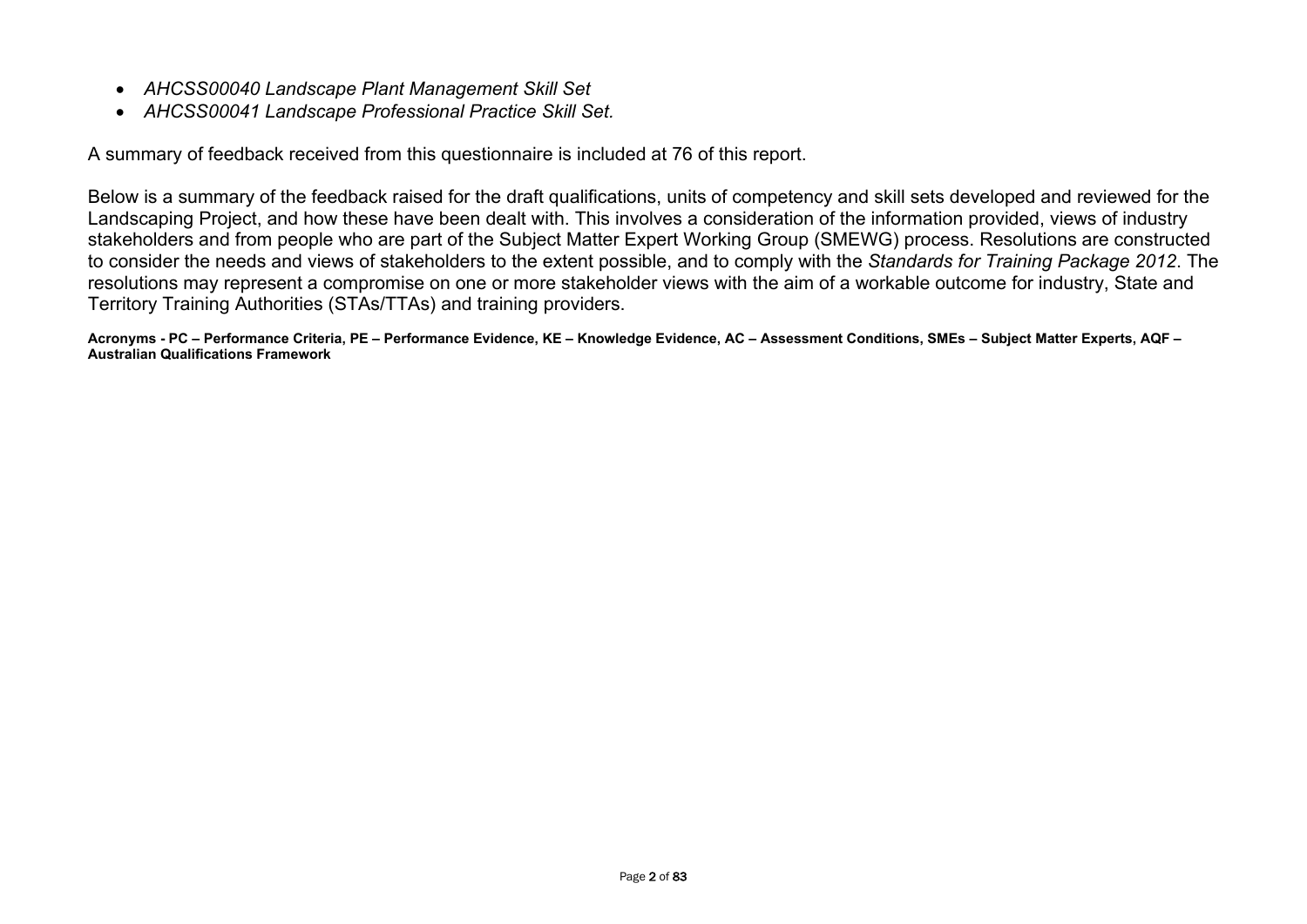Please use the menu below to navigate to the feedback you wish to view.

# <span id="page-2-0"></span>Contents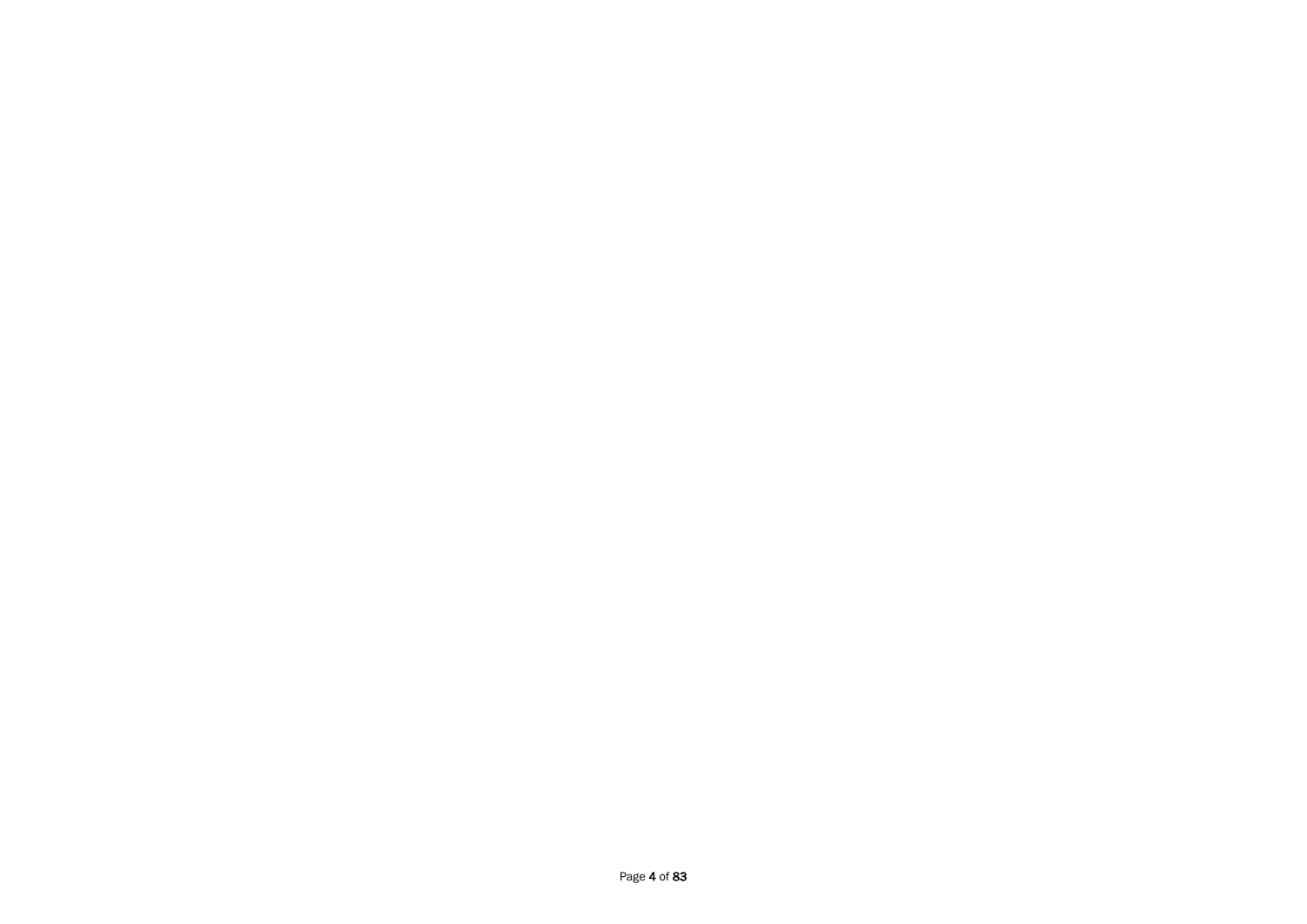# <span id="page-4-1"></span><span id="page-4-0"></span>Summary of feedback on draft qualifications AHC2XX21 Certificate II in Landscaping

<span id="page-4-2"></span>

|                                        | <b>Stakeholder Comments and Identified Issues</b>                                                                                                                                                                                                                                                                                                                                                                                                                                                                                                                                                                                                                                                                                                                                                                                                                                                                                                        | <b>Consideration and Proposed Resolution</b>                                                                                                                                                                                                                                                                                                                                                                                                                                                                                                                                                                                                                                                                                                               |
|----------------------------------------|----------------------------------------------------------------------------------------------------------------------------------------------------------------------------------------------------------------------------------------------------------------------------------------------------------------------------------------------------------------------------------------------------------------------------------------------------------------------------------------------------------------------------------------------------------------------------------------------------------------------------------------------------------------------------------------------------------------------------------------------------------------------------------------------------------------------------------------------------------------------------------------------------------------------------------------------------------|------------------------------------------------------------------------------------------------------------------------------------------------------------------------------------------------------------------------------------------------------------------------------------------------------------------------------------------------------------------------------------------------------------------------------------------------------------------------------------------------------------------------------------------------------------------------------------------------------------------------------------------------------------------------------------------------------------------------------------------------------------|
| RTO, VIC                               | <b>Qualification Mapping Information:</b><br>Equivalent - Review equivalence status. Amended packaging<br>rules suggest a changed occupational outcome for the<br>qualification and therefore not equivalent.                                                                                                                                                                                                                                                                                                                                                                                                                                                                                                                                                                                                                                                                                                                                            | Thanks for your feedback. qualification code changed to AHC2XX21, due<br>to change of unit codes of several core units. The occupational outcome is<br>equivalent. previous version of the qualification did not provide an explicit<br>description of the possible job roles for this qualification. Qualification is<br>equivalent to previous version (AHC21616).                                                                                                                                                                                                                                                                                                                                                                                       |
| Industry<br>Association,<br><b>QLD</b> | Certificate II Landscape Construction<br>(Change name from Certificate II Landscaping)<br>Currently all units offered within this Cert II level qualification are<br>also contained within the Certificate II Horticulture qualification.<br>In QLD the Department of Education Small Business & Training<br>(DESBT) offers funding for Cert II Horticulture as an incentive to<br>encourage this qualification to be undertaken.<br>Landscape Queensland (LQ) with the support of a number of<br>RTOs and schools has submitted to DESBT that funding should<br>also be applied to the Cert II Landscaping qual. This request<br>was declined based on the fact that all subjects contained in<br>Cert II Landscaping could be undertaken via the Cert II Hort.<br>which was already a funded qual.                                                                                                                                                     | Thanks for your feedback, based on SMEWG advice, the title and structure<br>of the qualification is to remain unchanged. The following changes are to be<br>made to the elective units list:<br>Building & Construction (CPC) Training Package units to be added to the<br>elective units list:<br>CPCCBL2002* Use bricklaying and blocklaying tools and<br>equipment<br>CPCCCA2002* Use carpentry tools and equipment<br>CPCCCM2001 Read and interpret plans and specifications<br>CPCCCO2013* Carry out concreting to simple forms<br>CPCCST2001* Prepare for stonemasonry construction process*<br>CPCCWHS2001 Apply WHS requirements, policies and<br>procedures in the construction industry                                                          |
|                                        | LQ has also become aware that a recent review of the Building<br>& Construction Training Package has resulted in a Cert II<br>Construction pathway qualification being developed. This is in<br>addition to the existing Cert I & II Construction and provides the<br>opportunity for course participants to be exposed to multiple<br>trades within the one qual. Landscaping was not consulted and<br>is not included in this new construction pathways qual largely as<br>it is not thought of as a core construction trade and perceived to<br>be more aligned with horticulture or gardening.<br>In truth, the landscape industry, despite a plethora of backyard<br>makeover TV shows and the best of efforts from industry<br>advocates especially landscape industry associations from all<br>states, there remains a lack of understanding of exactly what<br>landscaping encompasses, in particular by Government bodies<br>and policy makers. | Note: Some of the units above have prerequisites (see below).<br>CPCCBL2002* Use bricklaying and blocklaying tools and<br>equipment - Prerequisite CPCCWHS2001 Apply WHS<br>requirements, policies and procedures in the construction industry<br>CPCCCA2002* Use carpentry tools and equipment - Prerequisite<br>CPCCWHS2001 Apply WHS requirements, policies and<br>procedures in the construction industry<br>CPCCCO2013* Carry out concreting to simple forms - Prerequisite<br>CPCCWHS2001 Apply WHS requirements, policies and<br>procedures in the construction industry<br>CPCCST2001* Prepare for stonemasonry construction process -<br>Prerequisite CPCCWHS2001 Apply WHS requirements, policies<br>and procedures in the construction industry |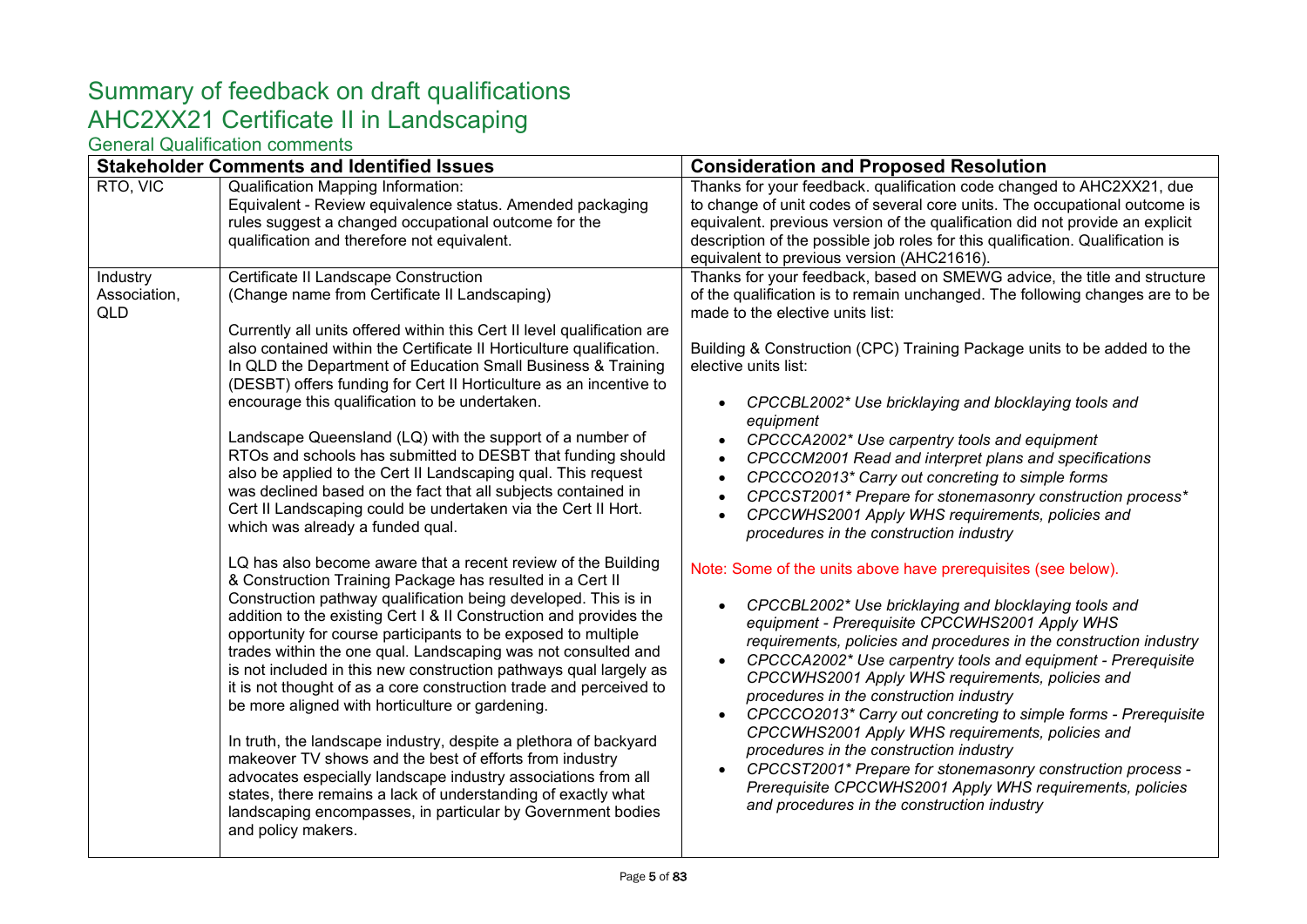| <b>Stakeholder Comments and Identified Issues</b>                                                                                                                                                                                                                                                                                                                                                                                                                                                                                                                                                                                                                                                                                                                                                                                                                                                                                                                                                                                                                                                                                                                                                                                                                                                                                                                                                 | <b>Consideration and Proposed Resolution</b>                                                                                                                                                                                                            |
|---------------------------------------------------------------------------------------------------------------------------------------------------------------------------------------------------------------------------------------------------------------------------------------------------------------------------------------------------------------------------------------------------------------------------------------------------------------------------------------------------------------------------------------------------------------------------------------------------------------------------------------------------------------------------------------------------------------------------------------------------------------------------------------------------------------------------------------------------------------------------------------------------------------------------------------------------------------------------------------------------------------------------------------------------------------------------------------------------------------------------------------------------------------------------------------------------------------------------------------------------------------------------------------------------------------------------------------------------------------------------------------------------|---------------------------------------------------------------------------------------------------------------------------------------------------------------------------------------------------------------------------------------------------------|
| These are examples of why a Landscape Construction pathway<br>needs to be developed independent of Horticulture, Parks &<br>Gardens and General Construction and leading to a clear<br>Landscape Construction Career Pathway. Cert II Landscape<br>Construction is seen as the commencement of the training<br>pathway for our industry. This qualification will be more likely to<br>be taken up by some of the many high schools offering<br>construction based training, more likely to be funded by state<br>government training departments such as DESBT in Qld and<br>more likely to lead students on a career path in landscaping.<br>These are all positive outcomes which will also address training<br>gap and skills shortage issues for the industry experienced by all<br>states and regions.<br>This rebranded Certification II in Landscape Construction<br>qualification sees the inclusion of existing landscape<br>construction relevant CPC package units from the Building &<br><b>Construction Training Package.</b><br>The revised qualification allows flexibility for both student and<br>trainer and maintains a balance of important horticultural units<br>whilst distinguishing itself from the Cert II Hort. qual and<br>encouraging students to commence the Landscape Construction<br>Career Pathway.<br>See Addendum (A) AHC2XX21 Cert II Landscape Construction | The following units to be removed from the elective units list:<br>AHCMOM213 Operate and maintain chainsaws<br>CPCCWHS1001 Prepare to work safely in the construction industry<br>RIIMPO318F Conduct civil construction skid steer loader<br>operations |
|                                                                                                                                                                                                                                                                                                                                                                                                                                                                                                                                                                                                                                                                                                                                                                                                                                                                                                                                                                                                                                                                                                                                                                                                                                                                                                                                                                                                   |                                                                                                                                                                                                                                                         |

# <span id="page-5-0"></span>AHC3XX21 Certificate III in Landscape Construction

### <span id="page-5-1"></span>Comments related to Core Units

|          | <b>Stakeholder Comments and Identified Issues</b> | <b>Consideration and Proposed Resolution</b>                                                    |
|----------|---------------------------------------------------|-------------------------------------------------------------------------------------------------|
| RTO. QLD | Wrong code - should be AHCPCM302                  | Thanks for your feedback, AHCPCM302 has been superseded by<br>AHCPCM306 on www.training.gov.au. |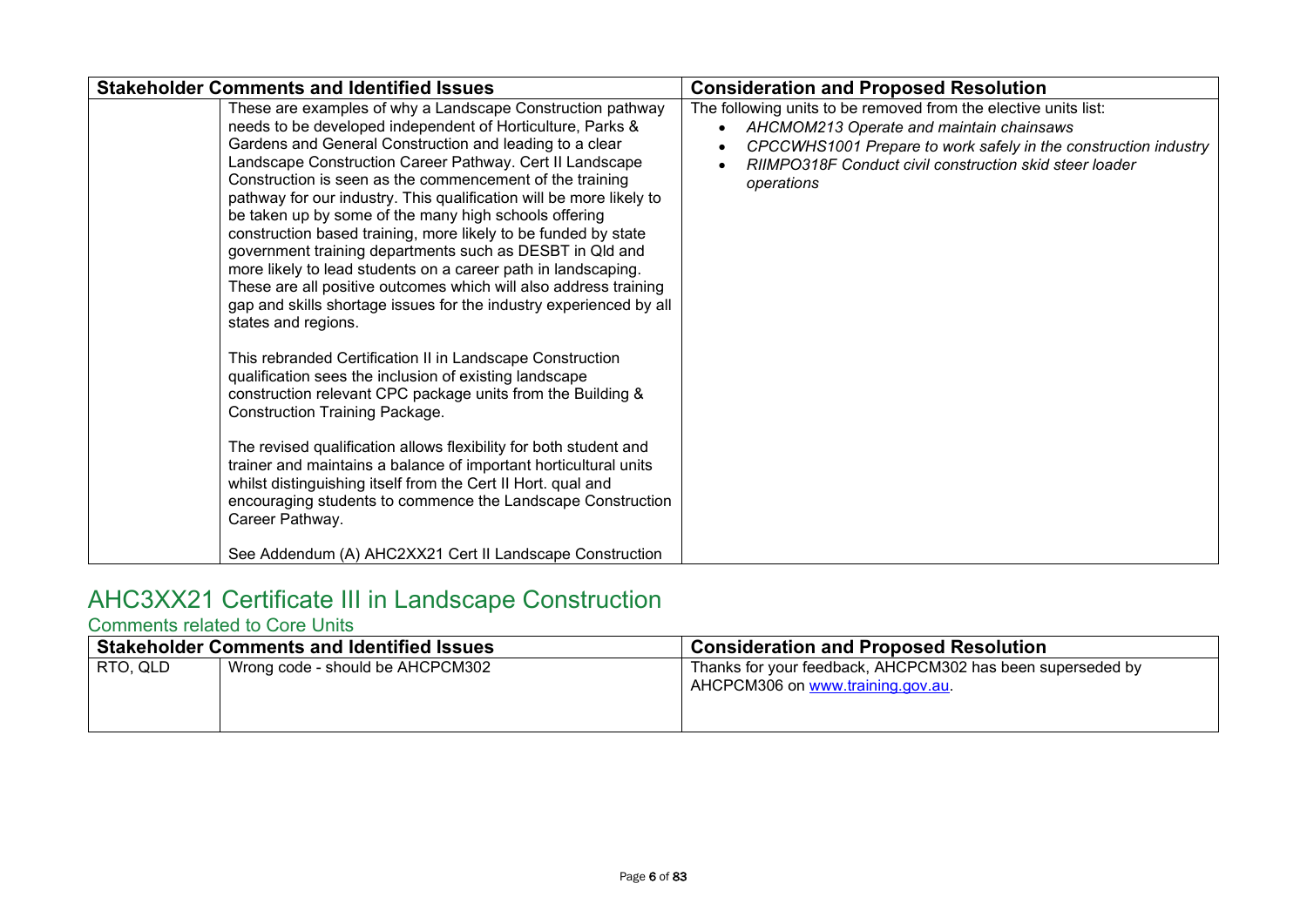### <span id="page-6-0"></span>Comments related to Elective Units – General

|                             | <b>Stakeholder Comments and Identified Issues</b>                                                                                                                                                                                                                                                                                                                                                                                                                                                 | <b>Consideration and Proposed Resolution</b>                                                                                                                                                                                                                                                                                              |
|-----------------------------|---------------------------------------------------------------------------------------------------------------------------------------------------------------------------------------------------------------------------------------------------------------------------------------------------------------------------------------------------------------------------------------------------------------------------------------------------------------------------------------------------|-------------------------------------------------------------------------------------------------------------------------------------------------------------------------------------------------------------------------------------------------------------------------------------------------------------------------------------------|
| RTO, VIC                    | RE AHCGRI401 Construct roof gardens: Waterproofing is not on<br>scope for landscapers                                                                                                                                                                                                                                                                                                                                                                                                             | Thanks for your feedback, based on SMEWG advice, the following units<br>are to be removed from the elective units list:                                                                                                                                                                                                                   |
|                             |                                                                                                                                                                                                                                                                                                                                                                                                                                                                                                   | AHCGRI401 Construct roof gardens<br>AHCGRI402 Construct vertical gardens and green facades                                                                                                                                                                                                                                                |
| RTO, QLD                    | Re AHCGRI401 Construct roof gardens: An engineer is going to<br>need to sign off on any of these built on a rooftop. No one is<br>going to let a landscaper sign off on it, or the waterproofing<br>required.                                                                                                                                                                                                                                                                                     | Thanks for your feedback, based on SMEWG advice, the following units to<br>be removed from the elective units list:<br>AHCGRI401 Construct roof gardens<br>AHCGRI402 Construct vertical gardens and green facades                                                                                                                         |
| RTO, WA                     | Re Elective units list: need to bring this back                                                                                                                                                                                                                                                                                                                                                                                                                                                   | Thanks for your feedback, your support is noted.                                                                                                                                                                                                                                                                                          |
| Industry, QLD               | Implement a synthetic turf project plus implement a residential<br>irrigation project would be useful additions to electives                                                                                                                                                                                                                                                                                                                                                                      | Thanks for your feedback, based on SMEWG advice, the following units to<br>be added to the elective units list:<br>Synthetic turf - MSFFL3063 Install synthetic textile floor coverings<br>to sports facilities and outdoor spaces<br>Residential irrigation - AHCIRG345 Install pressurised irrigation<br>systems                        |
| <b>Industry, NSW</b>        | Agree with recommended additional units (synthetic turf project<br>and residential irrigation project) and hot on the heels of the<br>outdoor tiling project, which is overdue, I would also like to see a<br>unit (or extension of existing unit) develop resources around<br>cladding products and veneer systems as more landscapers are<br>asked to build and clad walls (free standing, retaining and<br>habitable) in a variety of materials using adhesives, angles, pins,<br>brackets etc | Thanks for your feedback, based on SMEWG advice, the following units to<br>be added to the elective units list:<br>Synthetic turf - MSFFL3063 Install synthetic textile floor coverings<br>to sports facilities and outdoor spaces<br>Residential irrigation - AHCIRG345 Install pressurised irrigation<br>systems                        |
| Industry<br>Association, WA | Include AHCNAR303- Implement revegetation works<br>(landscapers often do revegetation) and AHCMOM304- Operate<br>machinery and equipment (use of a dingo is common).                                                                                                                                                                                                                                                                                                                              | Thanks for your feedback, based on SMEWG advice, the following unit to<br>be added to the elective units list:<br>• AHCMOM304 Operate machinery and equipment<br>Further consideration to be taken by the SMEWG regarding whether the<br>unit AHCNAR303 Implement revegetation works to be included or not in the<br>elective units list. |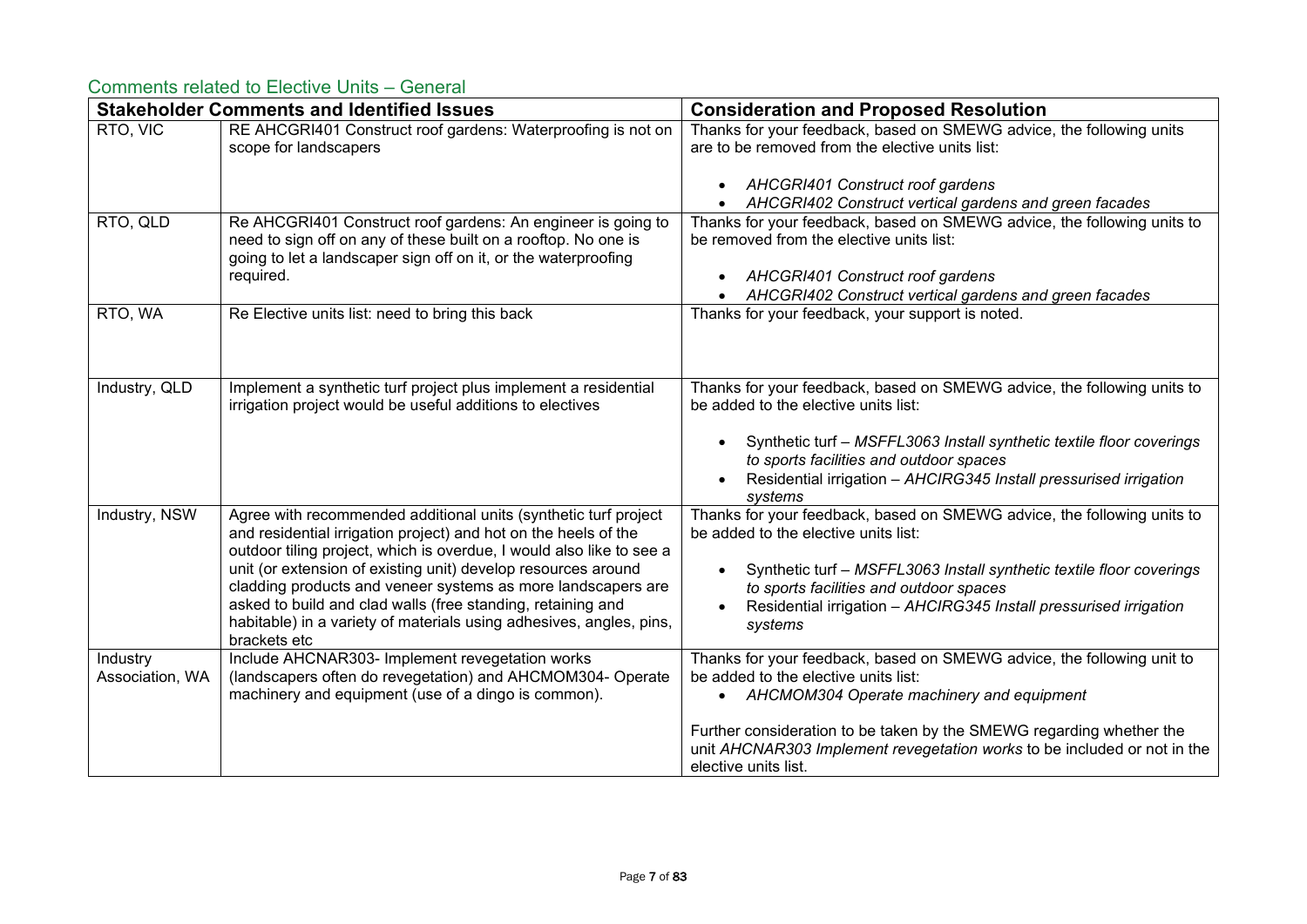<span id="page-7-0"></span>

|                                        | <b>Stakeholder Comments and Identified Issues</b>                                                                                                                                                                                                                                                                                                                                                                                                                                                                                                                                                                                                                                                                                                                                                                                                                                                                                                                                                                                                                                                                                                                                                                                                                                                                                                                                                                                                                                                                                                                                                                                                                                                                                                                                                                                                                                                                                                                                                                                                                                                                                                                                                                                                          | <b>Consideration and Proposed Resolution</b>                                                                                                                                                                                                                                                                                                                                                                                                                                                                                                                                                                                                                                                                                                                                                                                                                                                                                                                                                                                                                                                                                                                                                                                                                                                                                                                                                                                                                                                                                                                                                                                                                                                                                                                                                                                                          |
|----------------------------------------|------------------------------------------------------------------------------------------------------------------------------------------------------------------------------------------------------------------------------------------------------------------------------------------------------------------------------------------------------------------------------------------------------------------------------------------------------------------------------------------------------------------------------------------------------------------------------------------------------------------------------------------------------------------------------------------------------------------------------------------------------------------------------------------------------------------------------------------------------------------------------------------------------------------------------------------------------------------------------------------------------------------------------------------------------------------------------------------------------------------------------------------------------------------------------------------------------------------------------------------------------------------------------------------------------------------------------------------------------------------------------------------------------------------------------------------------------------------------------------------------------------------------------------------------------------------------------------------------------------------------------------------------------------------------------------------------------------------------------------------------------------------------------------------------------------------------------------------------------------------------------------------------------------------------------------------------------------------------------------------------------------------------------------------------------------------------------------------------------------------------------------------------------------------------------------------------------------------------------------------------------------|-------------------------------------------------------------------------------------------------------------------------------------------------------------------------------------------------------------------------------------------------------------------------------------------------------------------------------------------------------------------------------------------------------------------------------------------------------------------------------------------------------------------------------------------------------------------------------------------------------------------------------------------------------------------------------------------------------------------------------------------------------------------------------------------------------------------------------------------------------------------------------------------------------------------------------------------------------------------------------------------------------------------------------------------------------------------------------------------------------------------------------------------------------------------------------------------------------------------------------------------------------------------------------------------------------------------------------------------------------------------------------------------------------------------------------------------------------------------------------------------------------------------------------------------------------------------------------------------------------------------------------------------------------------------------------------------------------------------------------------------------------------------------------------------------------------------------------------------------------|
| Industry<br>Association,<br><b>QLD</b> | Certificate III Landscape Construction<br>This Cert III qualification is vital to the establishment and<br>development of trade level skills. A Cert III Landscape<br>Construction in conjunction with the completion of an<br>apprenticeship is the most common landscape qualification to be<br>recognised by employers and state license regulators.<br>Attainment of this qual sees many graduates become fulltime<br>trade level qualified employees or commence their own<br>businesses as licensed tradespeople.<br>This current qualification is required to cover a huge range of<br>structural landscaping and horticultural skills which form the<br>basis of a landscaper's scope of works. With the changing<br>nature of the industry including new design trends, new<br>products, changes in construction techniques and changes in<br>consumer demands, it makes it difficult for the student to<br>become fully proficient in all required disciplines through the<br>restricted content of the Cert III Landscape Construction.<br>As arguably the most important qual in the Landscape<br>Construction pathway, the Cert III needs to strive to meet<br>industry requirements which we believe can be best achieved<br>through the flexibility and balance of a Structural (Construction)<br>Stream and a Horticultural Stream developed within the one<br>qual.<br>See Addendum (B) AHC3XX21 Cert III Landscape Construction<br>After much consideration it is recommended that the total<br>number of units increases from 15 to 19 with 4 common core<br>and 15 electives. To achieve flexibility and allow students to<br>choose their preferred pathway dependent on their individual<br>needs and state regulatory requirements, electives are broken<br>up into two streams (a) Structural Stream and (b) a Second<br>Stream which is largely horticultural focussed.<br>Relevant CPC package units have been identified and included<br>which align with the disciplines<br>undertaken within the landscape scope of works to expand on<br>required skills, allowing state regulatory bodies the ability to<br>justify approved license scopes based on relevant technical<br>qualifications undertaken through this Cert III. | Thanks for your feedback, based on SMEWG advice, the structure of the<br>qualification to remain unchanged, except for two additional elective units<br>required for completion of the qualification (i.e. 17 units, 11 core and 6<br>electives). The following changes to be made to the elective units list:<br>Building & Construction (CPC) Training Package AQF3 units to be added to<br>the elective units list:<br>CPCCCA3018* Construct erect and dismantle formwork for stairs<br>and ramps<br>CPCCCA3028* Erect and dismantle formwork for footings and<br>slabs on ground<br>CPCCON3041* Place concrete<br>CPCCON3042* finish concrete<br>CPCCON3043* Cure concrete<br>CPCWHS2001 Apply WHS requirements, policies and procedures<br>in the construction industry<br>The following unit to be removed from the elective units list:<br>AHCMOM213 Operate and maintain chainsaws<br>CPCCWHS1001 Prepare to work safely in the construction industry<br>Note: Some of the units above have prerequisites (see below).<br>CPCCCA3018* Construct erect and dismantle formwork for stairs<br>and ramps - Prerequisite CPCCWHS2001 Apply WHS<br>requirements, policies and procedures in the construction industry<br>CPCCCA3028* Erect and dismantle formwork for footings and<br>slabs on ground - Prerequisite CPCCWHS2001 Apply WHS<br>requirements, policies and procedures in the construction industry<br>CPCCON3041* Place concrete - Prerequisite CPCCWHS2001<br>Apply WHS requirements, policies and procedures in the<br>construction industry<br>CPCCON3042* finish concrete - Prerequisite CPCCWHS2001<br>Apply WHS requirements, policies and procedures in the<br>construction industry<br>CPCCON3043* Cure concrete - Prerequisite CPCWHS2001 Apply<br>WHS requirements, policies and procedures in the construction<br>industry |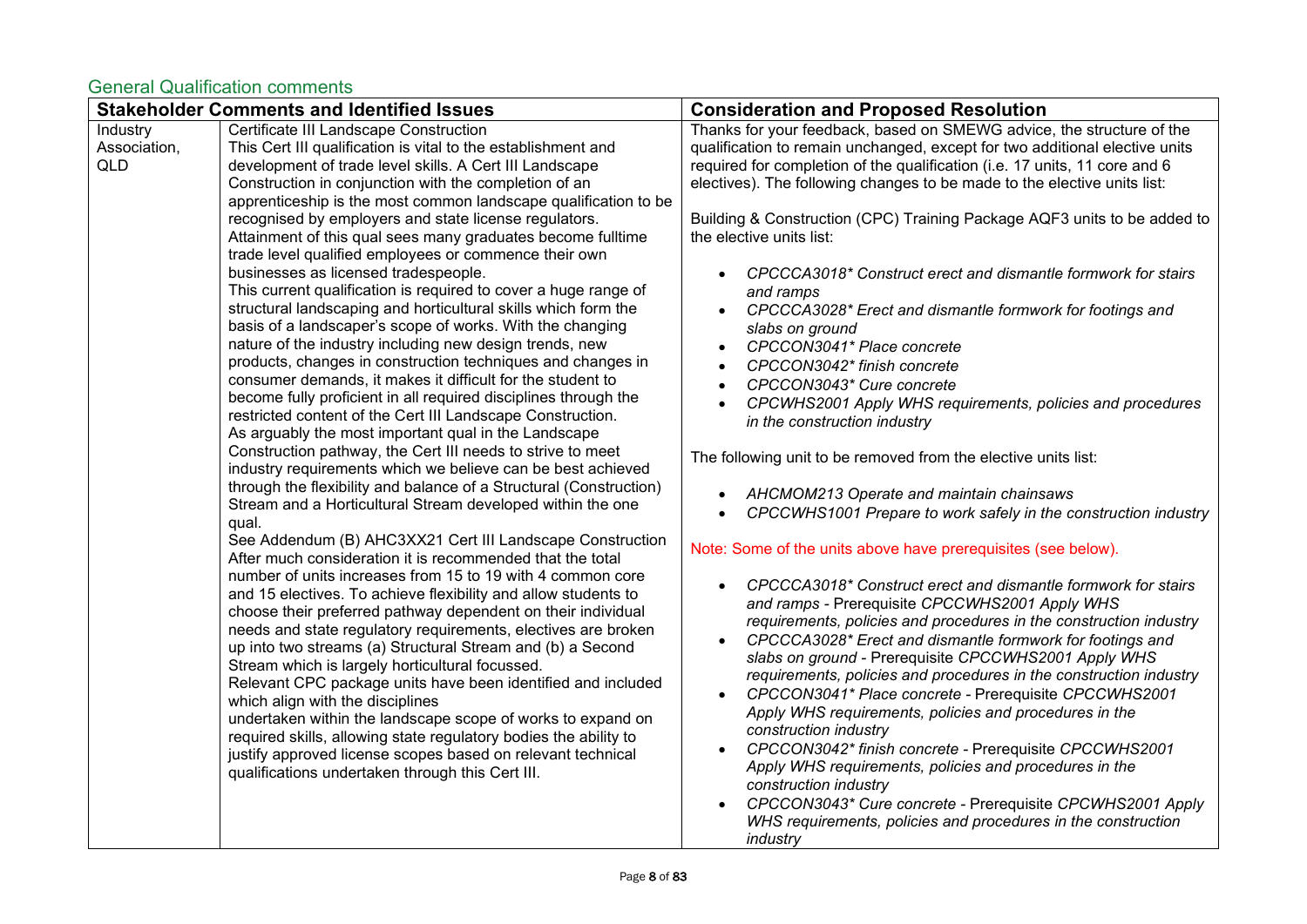|                                        | <b>Stakeholder Comments and Identified Issues</b>                                                                                                                                                                                                                                                                                                                                                                                                                                                                                                                                                                                                                                                                                                                                                                                                                                                                                                                                                                                                                                                                                                                                                                | <b>Consideration and Proposed Resolution</b>                                                                                                                                                                                                                                                                                                                                                                                                                                                                            |
|----------------------------------------|------------------------------------------------------------------------------------------------------------------------------------------------------------------------------------------------------------------------------------------------------------------------------------------------------------------------------------------------------------------------------------------------------------------------------------------------------------------------------------------------------------------------------------------------------------------------------------------------------------------------------------------------------------------------------------------------------------------------------------------------------------------------------------------------------------------------------------------------------------------------------------------------------------------------------------------------------------------------------------------------------------------------------------------------------------------------------------------------------------------------------------------------------------------------------------------------------------------|-------------------------------------------------------------------------------------------------------------------------------------------------------------------------------------------------------------------------------------------------------------------------------------------------------------------------------------------------------------------------------------------------------------------------------------------------------------------------------------------------------------------------|
|                                        |                                                                                                                                                                                                                                                                                                                                                                                                                                                                                                                                                                                                                                                                                                                                                                                                                                                                                                                                                                                                                                                                                                                                                                                                                  | The following units to be removed from the elective units list:<br>• AHCGRI401 Construct roof gardens<br>AHCGRI402 Construct vertical gardens and green facades                                                                                                                                                                                                                                                                                                                                                         |
| Industry<br>Association,<br><b>QLD</b> | It is also recommended that the newly developed Outdoor Tiling<br>Unit be incorporated into the existing AHCLSC306 Implement a<br>paving project with a new title being -<br>AHCLSC306 Implement a paving project and/ or an outdoor<br>tiling program.<br>See addendum (b1 Tile notes)<br>AHCLSC305 Construct stone structures and features unit has<br>been reviewed and it is recommended that it be expanded to<br>include fixing of natural stone cladding.<br>New unit title: AHCLSC305 Construct stone structures, cladding<br>and features<br>NOTE: During the review of this qual, it was strongly debated<br>within LQ and our Education & Training Committee about the<br>need to significantly increase the total number of units of<br>competency from 15 to 25 or 30 whilst applying for an extension<br>of the apprenticeship term from 3 to 4 years. After much<br>discussion, and in balance, it was agreed that an increase to 19<br>units and the incorporation of a structural stream would be<br>appropriate at this time. Further industry consultation on this<br>issue, potentially leading to a transition to a larger number of<br>units, should be undertaken over the next few years | Thanks for your feedback, based on SMEWG advice, AHCLSC306<br>Implement a paving project and AHCLSC3XX Implement an outdoor tiling<br>project to remain as separate units.<br>AHCLSC307 Implement a retaining wall project to be checked regarding<br>content related to fixing of natural stone cladding - with this content being<br>moved to AHCLSC305 Construct stone structures and features (with code<br>and title change to 'AHCLSC3XX Construct stone structures and features,<br>and install stone cladding') |
| Industry, NSW                          | The skill levels demanded by our trade (and its employers) has<br>been growing exponentially for the last 30+ years yet it seems<br>delivery times have been stable or heading in the other direction<br>and it has not kept pace with the increase knowledge, skills and<br>expectations of graduates.<br>Funding is beyond my scope, but it shouldn't be an impediment<br>to improving the standard for our main industry qualification.                                                                                                                                                                                                                                                                                                                                                                                                                                                                                                                                                                                                                                                                                                                                                                       | Thanks for your feedback, your comments have been noted. Feedback<br>from the SMEWG was sought regarding the structure of the qualification.                                                                                                                                                                                                                                                                                                                                                                            |
| Industry, QLD<br>#1329                 | With a 3 year apprenticeship and 15 units we are not finishing<br>people at tradesman level. For the majority of staff this will be all<br>the formal training they do in their lives. I agree in part with #178<br>and $\#93$ . We need to increase the number of electives and<br>increase the cert. 3 to a 4 year apprenticeship.                                                                                                                                                                                                                                                                                                                                                                                                                                                                                                                                                                                                                                                                                                                                                                                                                                                                             |                                                                                                                                                                                                                                                                                                                                                                                                                                                                                                                         |
| RTO, QLD<br>#178                       | Carpentry has 30 units<br>Bricklaying 27 units<br>Concreter 20 units                                                                                                                                                                                                                                                                                                                                                                                                                                                                                                                                                                                                                                                                                                                                                                                                                                                                                                                                                                                                                                                                                                                                             |                                                                                                                                                                                                                                                                                                                                                                                                                                                                                                                         |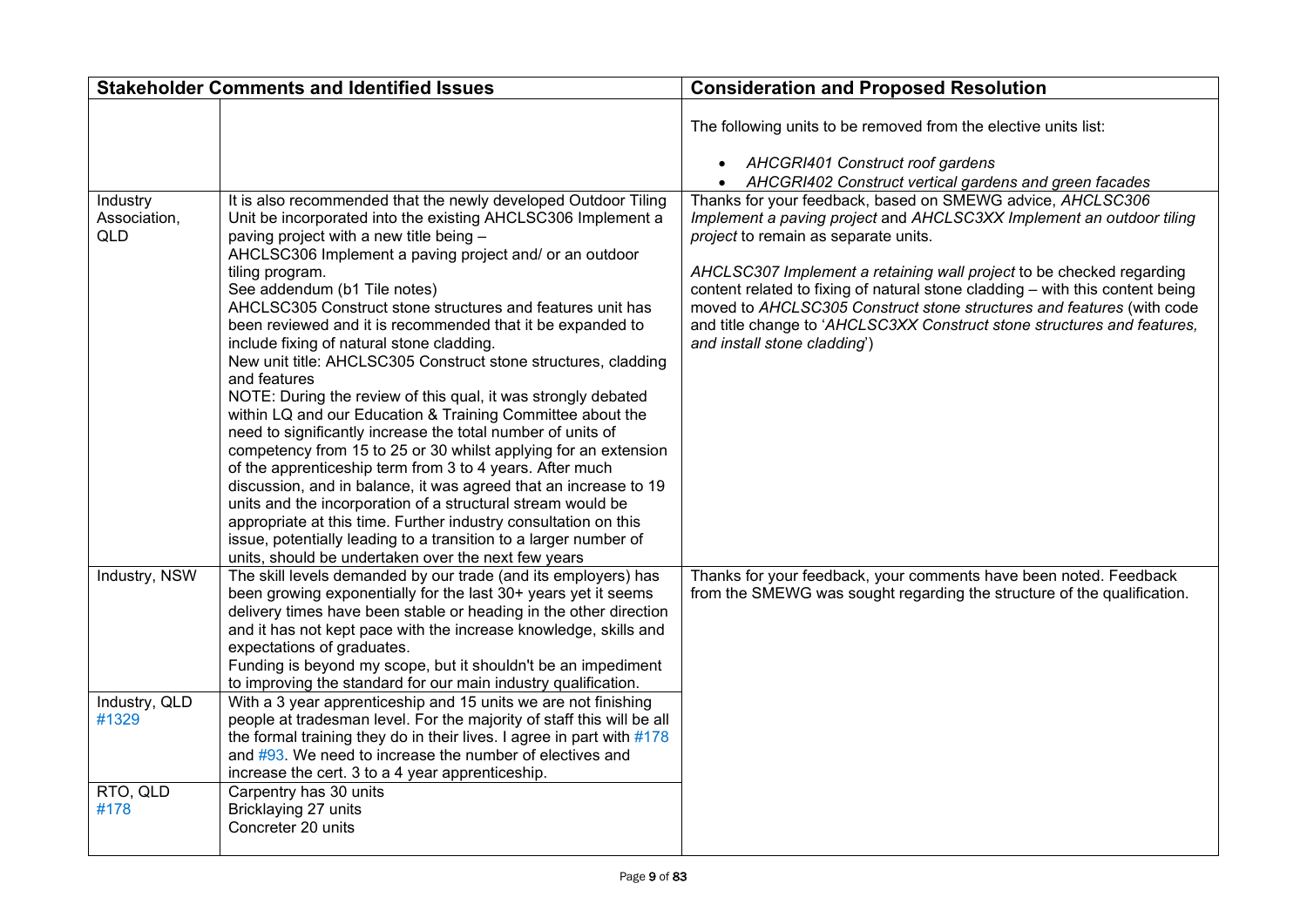|                             | <b>Stakeholder Comments and Identified Issues</b>                                                                                                                                                                                                                                                                                                                                                                                      | <b>Consideration and Proposed Resolution</b>                                                                                                                                                                                                                                                         |
|-----------------------------|----------------------------------------------------------------------------------------------------------------------------------------------------------------------------------------------------------------------------------------------------------------------------------------------------------------------------------------------------------------------------------------------------------------------------------------|------------------------------------------------------------------------------------------------------------------------------------------------------------------------------------------------------------------------------------------------------------------------------------------------------|
|                             | We need at least 24 units to give students basic levels of<br>knowledge and skills                                                                                                                                                                                                                                                                                                                                                     | Two new units developed in consultation with SMEWG and added to<br>qualification as Electives:<br>AHCLSC4XX Apply building codes and standards to the construction<br>process for Class 10 buildings                                                                                                 |
| Industry<br>Association, WA | $\#178$ makes a good point about UoCs, however (aside from the<br>fact that not all UoCs are created equal) carpentry, bricklaying<br>etc are in effect combined Cert II and III qualifications. This qual<br>is not. You could perhaps add the Cert II UoCs to these 15. This<br>discussion exposes an issue for the industry about institutional<br>versus apprenticeship training.                                                  | AHCLSC4XX Apply structural principles to Class 10 buildings                                                                                                                                                                                                                                          |
| RTO, QLD<br>#93             | Agree with #178, Landscapers are required to concrete, pave,<br>construct brick and block work and stonework at a level = to<br>tradesmen in those areas. More units would give student more<br>time to learn. Probably CPC units and RII units added, rather<br>than AHC units. CPC & RII units tend to have much better<br>content and std's when compared to AHC.                                                                   |                                                                                                                                                                                                                                                                                                      |
| RTO, NSW                    | In regard to #1329, Apprenticeship is a nominal 4 year period<br>with competency based completion possible at an earlier stage.<br>In regard to #178 & #93 number of units is irrelevant. Smaller<br>units or larger units the breadth of the unit, delivery time and<br>time on the job are the relevant factors. If however further deliver<br>time is being suggested then additional funding is required to<br>make this possible. |                                                                                                                                                                                                                                                                                                      |
| RTO, NSW                    | Re Comment #178Can't see benefit of adding extra core<br>units if delivery time remains the same.<br>Core skills are covered by current course and this proposal. It is<br>not expected to cover every detail of trade (niche) in core units.                                                                                                                                                                                          |                                                                                                                                                                                                                                                                                                      |
| RTO, QLD                    | 15 to 20 core construction units                                                                                                                                                                                                                                                                                                                                                                                                       | Thanks for your feedback, your comments have been noted. Feedback<br>from the SMEWG was sought regarding the structure of the qualification.                                                                                                                                                         |
| RTO, QLD                    | add more units to the list and make it 3 from list and 1 from<br>anywhere.                                                                                                                                                                                                                                                                                                                                                             |                                                                                                                                                                                                                                                                                                      |
| RTO, QLD<br>#93             | I don't think there's been anywhere near enough changes to say<br>NE.                                                                                                                                                                                                                                                                                                                                                                  | The core units for this qualification have been increased by seven units and<br>the total units have been increased by two units, this is a major change to<br>the occupational outcome and as per the Training Package Products<br>Policy, determining equivalence, the occupational outcome can be |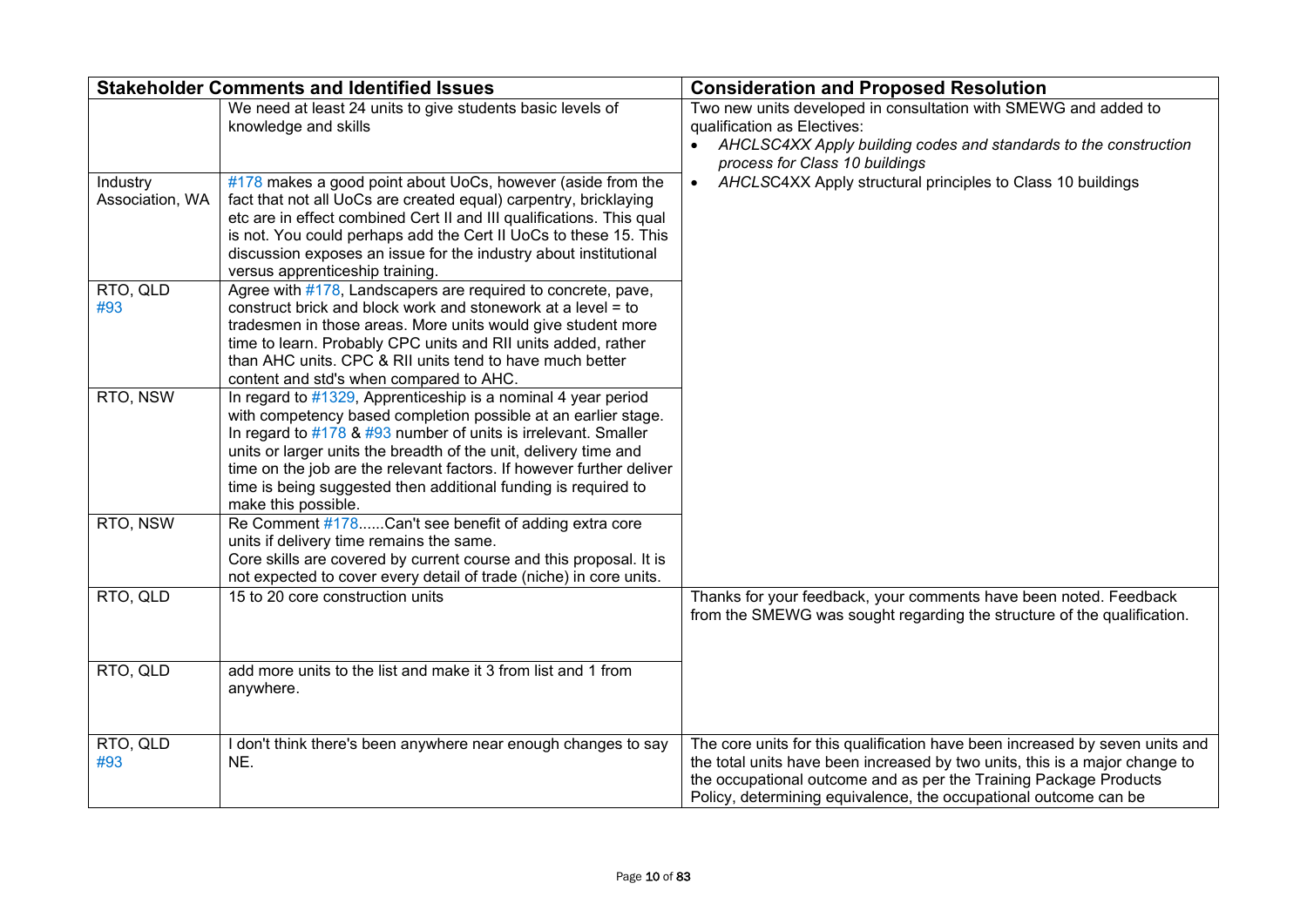|          | <b>Stakeholder Comments and Identified Issues</b>                                                                                        | <b>Consideration and Proposed Resolution</b>                                                                                                                                                 |
|----------|------------------------------------------------------------------------------------------------------------------------------------------|----------------------------------------------------------------------------------------------------------------------------------------------------------------------------------------------|
| RTO, WA  | l agree with #93                                                                                                                         | determined to have changed when the skills and knowledge required to<br>achieve the occupational outcome of the superseded and superseding<br>qualifications cannot be mapped to each other. |
| RTO, NSW | In summary, we agree with person $#93$ . There does not seem to<br>be any justification for New Course Version to be Non-<br>equivalent. |                                                                                                                                                                                              |
| RTO, NSW | agree with all, there does not seem to be a valid case to<br>declare this non-equivalent                                                 |                                                                                                                                                                                              |

# <span id="page-10-0"></span>AHC4XX21 Certificate IV in Landscape Management

<span id="page-10-1"></span>

|              | <b>Stakeholder Comments and Identified Issues</b>                                                                                    | <b>Consideration and Proposed Resolution</b>                                                                                  |
|--------------|--------------------------------------------------------------------------------------------------------------------------------------|-------------------------------------------------------------------------------------------------------------------------------|
| Industry     | Certificate IV Landscape Construction                                                                                                | Thanks for your feedback, based on SMEWG advice, the title and structure                                                      |
| Association, | (Change from Certificate IV in Landscape)                                                                                            | of the qualification to remain unchanged. The following changes to be                                                         |
| QLD          |                                                                                                                                      | made to the elective units list:                                                                                              |
|              | This qualification should be a steppingstone from Cert III                                                                           |                                                                                                                               |
|              | Landscape Construction and forms a very important cog in the                                                                         | Building & Construction (CPC) Training Package units to be added to the                                                       |
|              | Landscape Construction Training Pathway. As such it should be                                                                        | elective units list:                                                                                                          |
|              | rebranded to Cert IV Landscape Construction and should                                                                               |                                                                                                                               |
|              | contain suitable building and construction units which provide                                                                       | CPCCBC4005 Produce labour and material schedules for ordering                                                                 |
|              | students with relevant skills and knowledge to enable them to                                                                        | CPCCBC4012 Read and interpret plans and specifications                                                                        |
|              | undertake more complex landscape construction projects.                                                                              | CPCCBC4026 Arrange building applications and approvals                                                                        |
|              | Many graduates who have attained a Cert IV level qualification                                                                       | CPCCBC4053 Apply building codes and standards to the                                                                          |
|              | within the construction industry are business owners and holders<br>of builder or restricted builder class licenses through relevant | construction process for Class 2 to 9 Type C buildings                                                                        |
|              | state regulatory body. The Cert IV Landscape Construction qual                                                                       |                                                                                                                               |
|              | needs to contain sufficient content to enable state regulatory                                                                       | Note: Some of the units above are prerequisites (see below).                                                                  |
|              | bodies to recognise the acquired Technical Qualifications as                                                                         |                                                                                                                               |
|              | sufficient to allow/justify licensing of a broad scope of works that                                                                 | CPCCBC4010* Apply structural principles to residential and                                                                    |
|              | encompass the construction of BCA Class 10 Non-Habitable                                                                             | commercial constructions - Prerequisites CPCCBC4001 Apply                                                                     |
|              | Buildings & Structures.                                                                                                              | building codes and standards to the construction process for Class<br>1 and 10 buildings; CPCCBC4053 Apply building codes and |
|              |                                                                                                                                      | standards to the construction process for Class 2 to 9 Type C                                                                 |
|              | The inclusion of existing CPC package units from the Cert IV                                                                         | buildings                                                                                                                     |
|              | Building & Construction is strongly recommended. These units                                                                         |                                                                                                                               |
|              | are recognisable to state construction licensing regulators and                                                                      |                                                                                                                               |
|              | will give landscapers the skills to undertake higher level                                                                           |                                                                                                                               |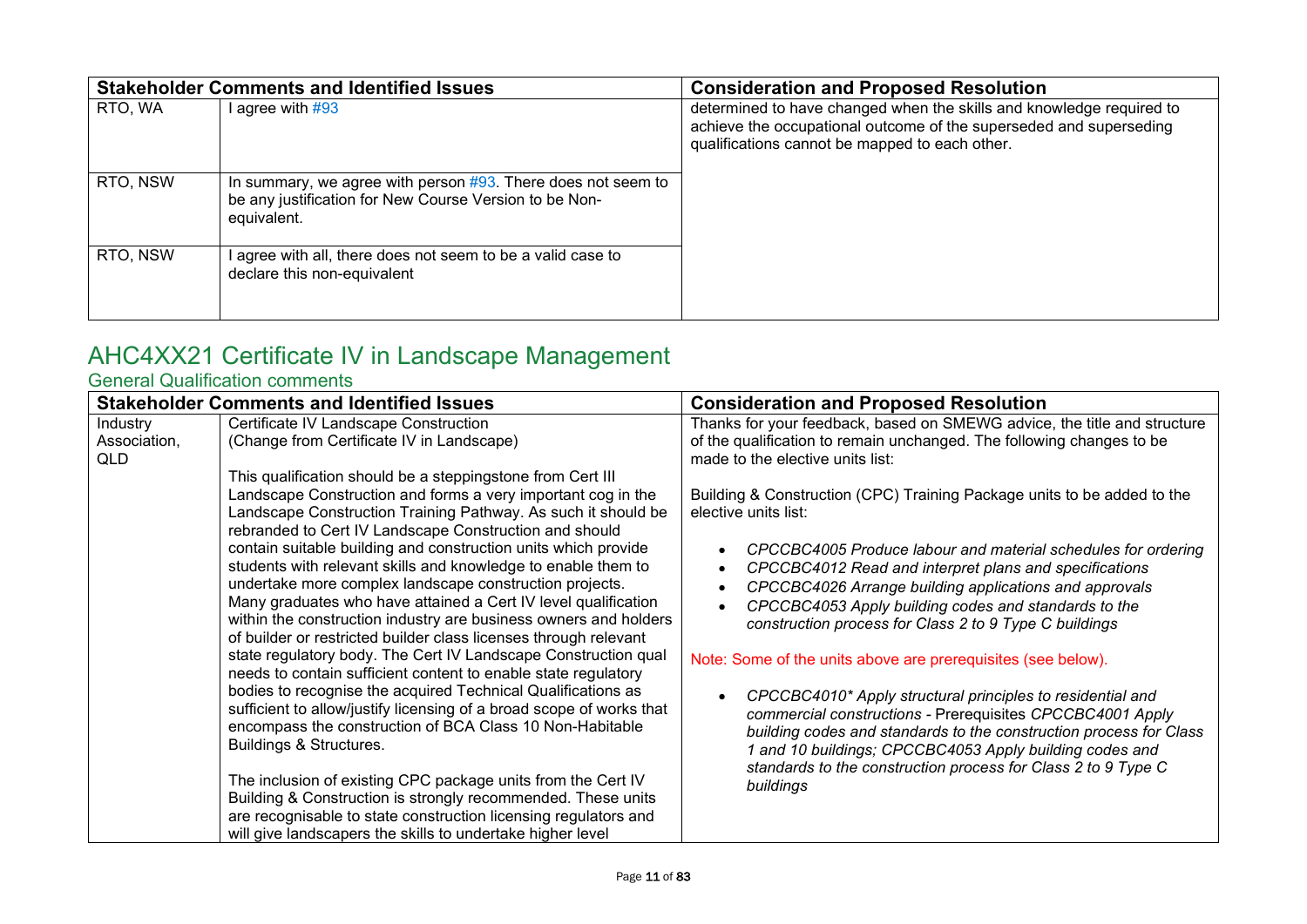|                                        | <b>Stakeholder Comments and Identified Issues</b>                                                                                                                                                                                                                                                                                                                                                                                                                                                                                                                                                                                                                                                                                                                                                                                                                                                                                                                                                                                                                                                                                                                                                                                                                                                                                                                                     | <b>Consideration and Proposed Resolution</b>                                                                                                                                                                                                                                                                                                                                                                                                                                                                                                                                                                                                                    |
|----------------------------------------|---------------------------------------------------------------------------------------------------------------------------------------------------------------------------------------------------------------------------------------------------------------------------------------------------------------------------------------------------------------------------------------------------------------------------------------------------------------------------------------------------------------------------------------------------------------------------------------------------------------------------------------------------------------------------------------------------------------------------------------------------------------------------------------------------------------------------------------------------------------------------------------------------------------------------------------------------------------------------------------------------------------------------------------------------------------------------------------------------------------------------------------------------------------------------------------------------------------------------------------------------------------------------------------------------------------------------------------------------------------------------------------|-----------------------------------------------------------------------------------------------------------------------------------------------------------------------------------------------------------------------------------------------------------------------------------------------------------------------------------------------------------------------------------------------------------------------------------------------------------------------------------------------------------------------------------------------------------------------------------------------------------------------------------------------------------------|
| Industry<br>Association,<br><b>QLD</b> | landscape construction including the ability to coordinate and<br>supervise a range of other trades engaged on landscape<br>projects.<br>In addition, the qualification needs to have flexibility to ensure<br>students have the ability to undertake relevant horticultural units<br>which suit their circumstances and the jurisdiction in which they<br>operate.<br>See Addendum (C) AHC4XX21 Cert IV Landscape Construction<br>The Cert IV Landscape Construction has been revised to include<br>a number of Cert IV Building & Construction units relevant to<br>landscape construction and used by most state licensing<br>regulators for landscape licenses.<br>7 core units have been included in addition to 12 electives from<br>two groups/streams (A) Construction Stream and (B) General<br>stream. Total units of competency are 19.<br>It is noted that the Cert IV Building & Construction qualification<br>has been recently reviewed. This new qualification sees a<br>number of changes including the reference of building classes<br>from the National Construction code built into unit content.<br>These updated units will no doubt be incorporated into the<br>technical qualification requirements of state regulators in due<br>course, so it is important from the landscape industries<br>perspective collectively, that considerations of these changes | Thanks for your feedback, based on SMEWG advice, the title and structure<br>of the qualification to remain unchanged. The following changes to be<br>made to the elective units list:<br>Building & Construction (CPC) Training Package units to be added to the<br>elective units list:<br>CPCCBC4005 Produce labour and material schedules for ordering<br>CPCCBC4012 Read and interpret plans and specifications<br>CPCCBC4026 Arrange building applications and approvals<br>CPCCBC4053 Apply building codes and standards to the<br>construction process for Class 2 to 9 Type C buildings<br>Note: Some of the units above are prerequisites (see below). |
|                                        | are undertaken.<br>As part of our considerations, it must be acknowledged that<br>landscape construction is largely focussed on Class 10 Buildings<br>and Structures. See addendum (C1 Building classes).<br>On this basis the CPC package units relating to Class 1 to 10<br>and in particular 2 to 9 may now not be as appropriate. The<br>review of the Landscape Training Package now provides the<br>opportunity to develop industry specific training units which form<br>part of the inclusions in the Landscape Construction Training<br>Pathway.<br>It is strongly recommended that the following CPC package units<br>be reviewed and amended, or new units developed for inclusion<br>in the Cert IV Landscape Construction qual and to focus on<br>Class 10 Buildings and Structures as per the NCC Building<br>classifications.<br>1. CPCCBC4001 Apply building codes and standards to the<br>construction process for Class 1 and 10 Buildings                                                                                                                                                                                                                                                                                                                                                                                                                          | CPCCBC4010* Apply structural principles to residential and<br>commercial constructions - Prerequisites CPCCBC4001 Apply<br>building codes and standards to the construction process for Class<br>1 and 10 buildings; CPCCBC4053 Apply building codes and<br>standards to the construction process for Class 2 to 9 Type C<br>buildings                                                                                                                                                                                                                                                                                                                          |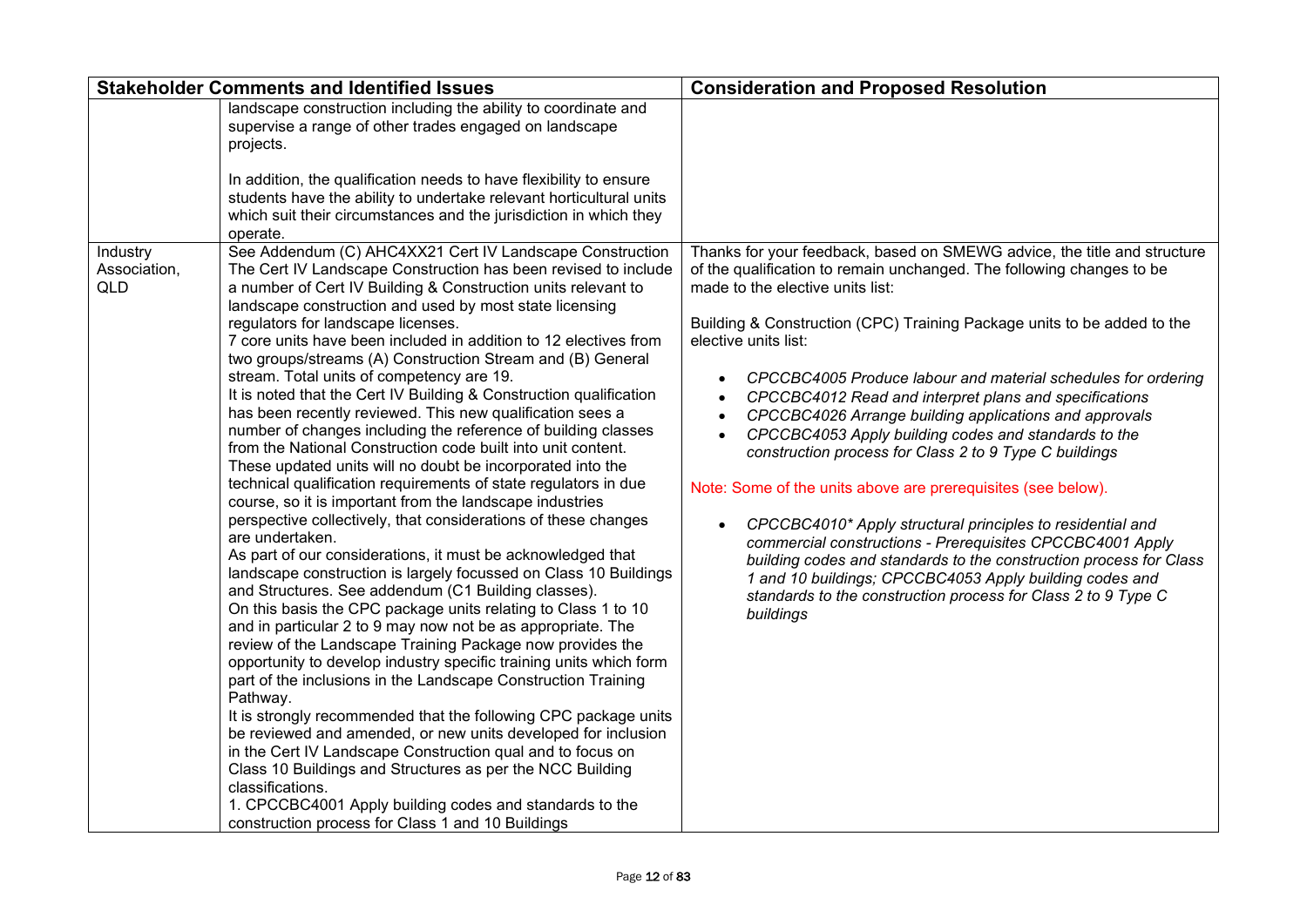| <b>Stakeholder Comments and Identified Issues</b> |                                                                                                                                                                                                                                                                                                                                                                                                                                                                                                                                                                                                                                                                       | <b>Consideration and Proposed Resolution</b>                                                                                                               |
|---------------------------------------------------|-----------------------------------------------------------------------------------------------------------------------------------------------------------------------------------------------------------------------------------------------------------------------------------------------------------------------------------------------------------------------------------------------------------------------------------------------------------------------------------------------------------------------------------------------------------------------------------------------------------------------------------------------------------------------|------------------------------------------------------------------------------------------------------------------------------------------------------------|
|                                                   | 2. CPCCBC4010 Apply structural principles to residential and<br>commercial constructions<br>3. CPCCBC4004 Identify and produce estimated costs for<br>building and construction projects<br>4. CPCCBC4006 Select, procure and store construction<br>materials for building & construction<br>It is also important to note that building codes, standards and<br>principles within the general building & construction industry also<br>govern many aspects of the landscape construction industry.<br>This includes the new level IV Green Walls and Green Roofs<br>units which are well placed to be incorporated in this revised<br>Cert IV Landscape Construction. |                                                                                                                                                            |
| RTO, NSW<br>#1332                                 | This qualification is great next step after achieving a trade level<br>qualification. The reason there has been no enrolments is that<br>no individual delivery location has developed the full suite of<br>resources ready to deliver. I would like to see this become the<br>required qualification to apply for a Structural Landscape license<br>(in licensed states).                                                                                                                                                                                                                                                                                            | Thanks for your feedback, your comments have been noted. Feedback<br>from the SMEWG was sought regarding the structure of the qualification.               |
| RTO, QLD<br>#93                                   | There's a reason no one has enrolled in this qualification for 5<br>years it holds little to no value.<br>Tradesman should be looking at their Cert IV Building and<br>Construction to further their careers. We don't have either on<br>scope, so no vested interest, other than protecting students from<br>wasting their time.                                                                                                                                                                                                                                                                                                                                     |                                                                                                                                                            |
| Industry, NSW                                     | I agree with #1332. There is currently nowhere for talented and<br>enthusiastic landscape cert 3 graduate students to go to further<br>their landscape construction studies. Not sure the cert 4 in<br>building and construction (ref $\#93$ ) captures the imagination (or<br>is too daunting) for landscape tradespeople wanting to develop<br>their own trade skills and managerial requirements, especially in<br>the small - med landscape business world.                                                                                                                                                                                                       |                                                                                                                                                            |
| RTO, QLD                                          | This is a construction qualification just like cert 4 building<br>construction.<br>Diploma level should be for management. Diploma of<br>Landscape Project Management AHC52016                                                                                                                                                                                                                                                                                                                                                                                                                                                                                        |                                                                                                                                                            |
| RTO, QLD                                          | This qualification is designed to meet the needs of landscapers<br>and managers of small to medium-sized building businesses.                                                                                                                                                                                                                                                                                                                                                                                                                                                                                                                                         | Thanks for your feedback. Advice was sought from the SMEWG and,<br>based on this, the title and structure of the qualification are to remain<br>unchanged. |
|                                                   | The landscaper may also be the appropriately licensed person<br>with responsibility under the relevant building licensing authority<br>in the State or Territory. Licensing varies across States and                                                                                                                                                                                                                                                                                                                                                                                                                                                                  |                                                                                                                                                            |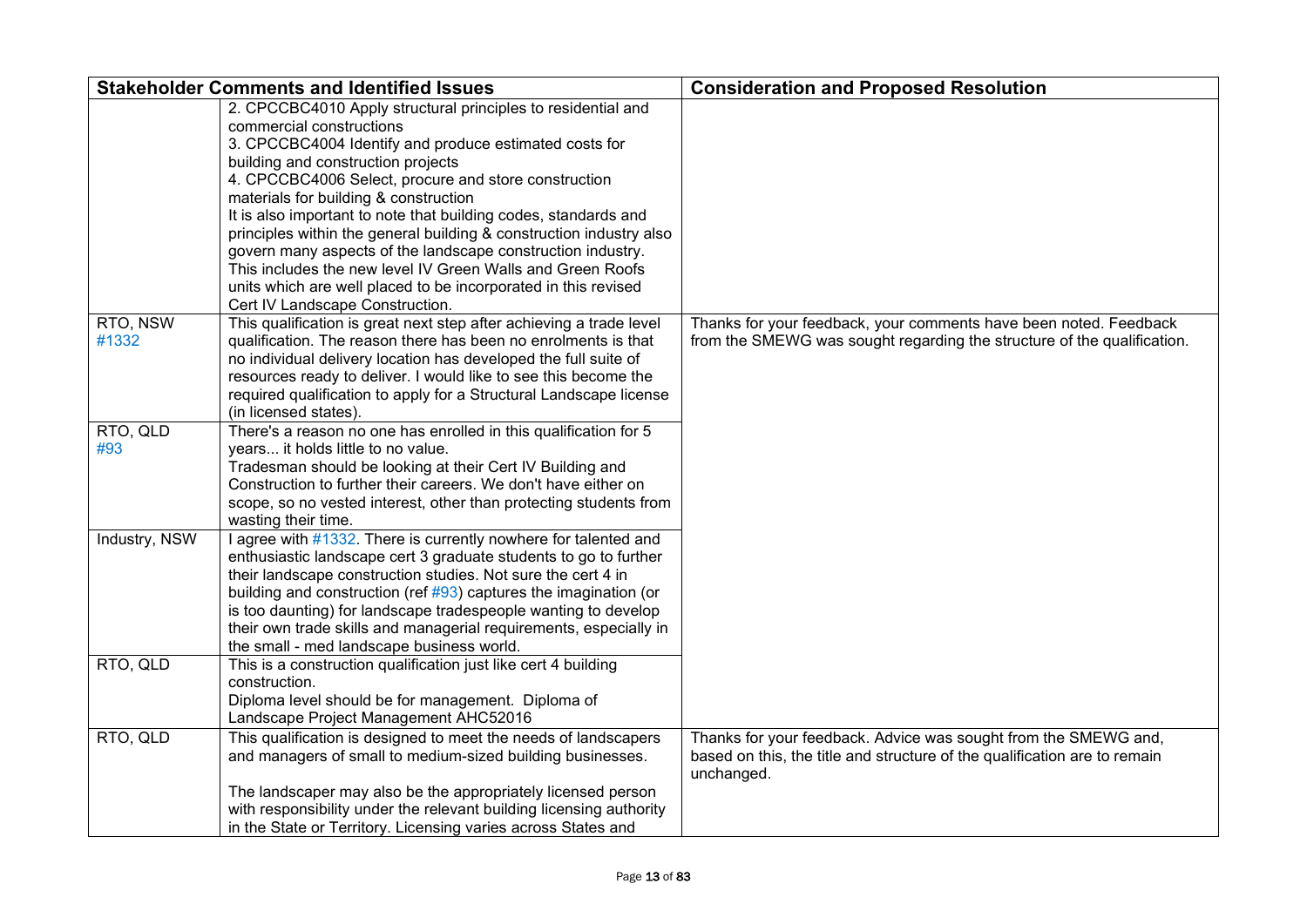|          | <b>Stakeholder Comments and Identified Issues</b>                                                                                                                                                                | <b>Consideration and Proposed Resolution</b>                                                                                                               |
|----------|------------------------------------------------------------------------------------------------------------------------------------------------------------------------------------------------------------------|------------------------------------------------------------------------------------------------------------------------------------------------------------|
|          | Territories and additional requirements to attainment of this<br>qualification may be required.                                                                                                                  |                                                                                                                                                            |
|          | Occupational titles may include:<br>Restricted Builder (landscape construction)<br>Landscape Construction manager.                                                                                               |                                                                                                                                                            |
| RTO, QLD | Considering the scope of works for this qualification there are<br>not enough units here. Cert 4 building has 16 units.<br>This is a construction unit and should at least match other<br>construction training. | Thanks for your feedback. Advice was sought from the SMEWG and,<br>based on this, the title and structure of the qualification are to remain<br>unchanged. |

# <span id="page-13-0"></span>AHC5XX21 Diploma of Landscape Project Management

<span id="page-13-1"></span>

|                                 | <b>Stakeholder Comments and Identified Issues</b>                                                                                                                                                                                                                                                                                                                                                                                                                                                                                                                                                                                                                                                                                                                                                                                                                                                                                                                                                                                                                                                                                                                                                                                           | <b>Consideration and Proposed Resolution</b>                                                                                                                                                                                                                                                                                                                                                                                                                                            |
|---------------------------------|---------------------------------------------------------------------------------------------------------------------------------------------------------------------------------------------------------------------------------------------------------------------------------------------------------------------------------------------------------------------------------------------------------------------------------------------------------------------------------------------------------------------------------------------------------------------------------------------------------------------------------------------------------------------------------------------------------------------------------------------------------------------------------------------------------------------------------------------------------------------------------------------------------------------------------------------------------------------------------------------------------------------------------------------------------------------------------------------------------------------------------------------------------------------------------------------------------------------------------------------|-----------------------------------------------------------------------------------------------------------------------------------------------------------------------------------------------------------------------------------------------------------------------------------------------------------------------------------------------------------------------------------------------------------------------------------------------------------------------------------------|
| Industry<br>Association,<br>QLD | Diploma of Landscape Construction Management<br>(Change name from Diploma of Landscape Project<br>Management)<br>As landscape industry participants progress through Cert II, III &<br>IV learning and gaining a range of technical skills, the Diploma of<br>Landscape Project Management also has the potential to play<br>an important role in the Landscape Construction Pathway,<br>rounding out the formal learning experience with the inclusions<br>of a number of relevant high level management skills units from<br>Building & Construction, Horticulture and Civil Construction. This<br>qualification has the potential to be highly sought after by<br>business owners, construction managers, project managers and<br>supervisors from throughout the landscape industry.<br>See Addendum (D) AHC5XX21 Diploma of Landscape<br><b>Construction Management</b><br>This revised qual has a great deal of flexibility for the learner and<br>will assist those experienced operators to further upskill and<br>progress into higher level managerial or supervisory positions.<br>It is strongly recommended that this qualification be retained,<br>rebranded and refocussed in order that it becomes an in-<br>demand course. | Thanks for your feedback. Advice was sought from the SMEWG and based<br>on this the title and structure of the qualification to remain unchanged. The<br>following changes to be made to the elective units list:<br>Building & Construction (CPC) Training Package units to be added to the<br>elective units list:<br>CPCCBC4008 Conduct on-site supervision of building and<br>construction projects<br>CPCCBC4009 Apply legal requirements to building and<br>construction projects |
| Industry<br>Association,<br>QLD | Diploma of Landscape Project Management<br>As with the Cert IV Landscape the content of this qualification is<br>not relevant and does not provide sufficient incentive or<br>motivation for a student to take the time or have the expense to<br>undertake it. There are other qualifications which offer more                                                                                                                                                                                                                                                                                                                                                                                                                                                                                                                                                                                                                                                                                                                                                                                                                                                                                                                             | Thanks for your feedback. Advice was sought from the SMEWG and based<br>on this the title and structure of the qualification to remain unchanged. The<br>following changes to be made to the elective units list:<br>Building & Construction (CPC) Training Package units to be added to the<br>elective units list:                                                                                                                                                                    |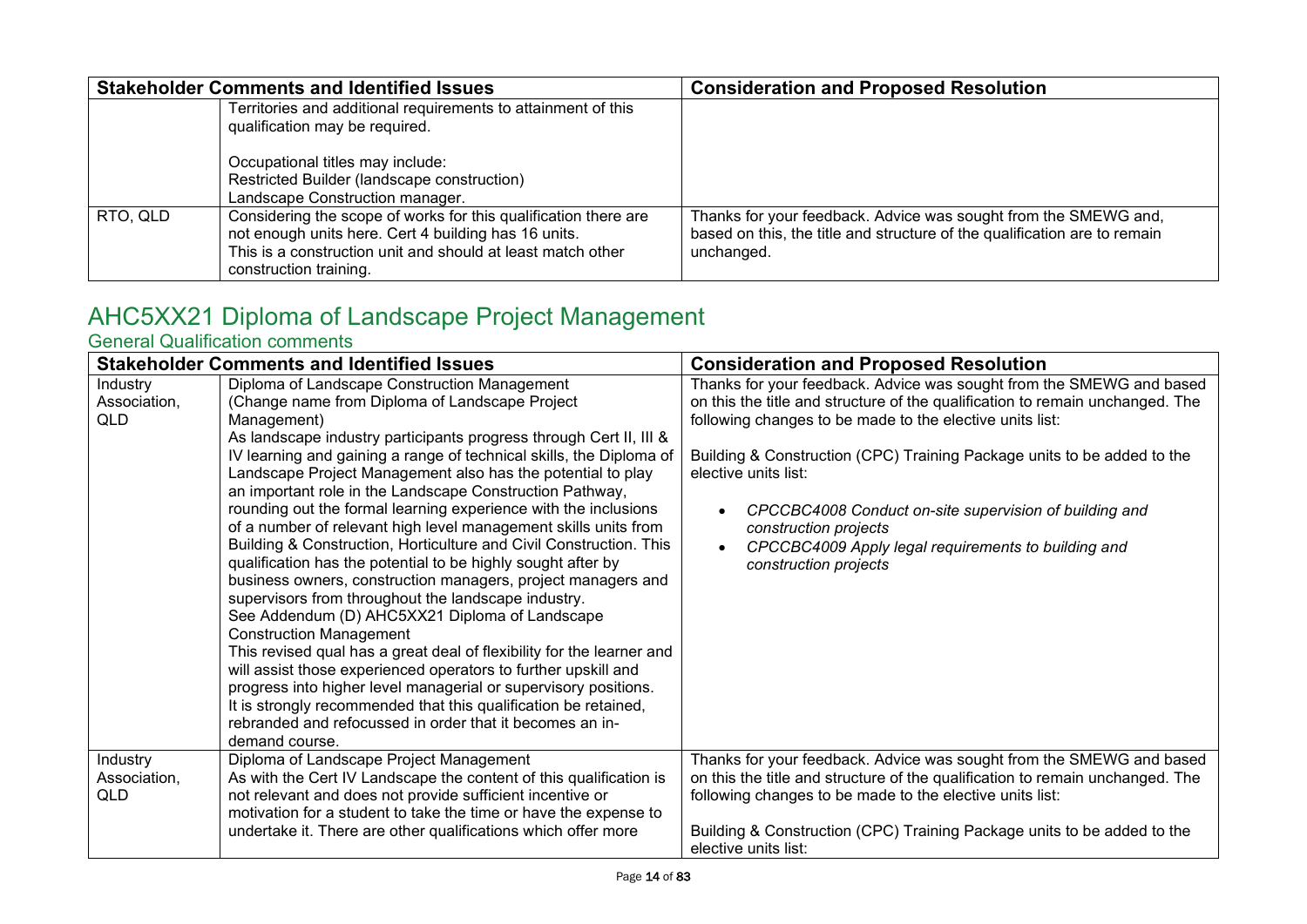| <b>Stakeholder Comments and Identified Issues</b>                                                                                                                                                                                                                                                                                                                                                                                                                                                                                                                                                                                                                                                                                                                                                                 | <b>Consideration and Proposed Resolution</b>                                                                                                                    |
|-------------------------------------------------------------------------------------------------------------------------------------------------------------------------------------------------------------------------------------------------------------------------------------------------------------------------------------------------------------------------------------------------------------------------------------------------------------------------------------------------------------------------------------------------------------------------------------------------------------------------------------------------------------------------------------------------------------------------------------------------------------------------------------------------------------------|-----------------------------------------------------------------------------------------------------------------------------------------------------------------|
| potential for positive career and personal development outcomes<br>after completion.<br>Again as with the Cert IV Landscape, The Dip of Landscape<br>Project Management has the potential to play an important role<br>in the Landscape Construction Pathway, rounding out the formal<br>learning experience with the inclusions of a number of relevant<br>high level management skills units from Building & Construction,<br>Horticulture and Civil Construction. This qualification has the<br>potential to be highly sought after by business owners,<br>construction managers, project managers and supervisors from<br>throughout the landscape industry.<br>It is strongly recommended that this qualification be retained,<br>rebranded and refocussed in order that it becomes an in-<br>demand course. | CPCCBC4008 Conduct on-site supervision of building and<br>construction projects<br>CPCCBC4009 Apply legal requirements to building and<br>construction projects |

### <span id="page-14-0"></span>AHC5XX21 Diploma of Landscape Design

#### <span id="page-14-1"></span>Comments related to Core Units

| <b>Stakeholder Comments and Identified Issues</b> |                                                                                                                                                                                                               | <b>Consideration and Proposed Resolution</b>                                                                                                                                                  |
|---------------------------------------------------|---------------------------------------------------------------------------------------------------------------------------------------------------------------------------------------------------------------|-----------------------------------------------------------------------------------------------------------------------------------------------------------------------------------------------|
| RTO, NSW                                          | It would be extremely useful to have C3 Horticulture or C3<br>Landscape Construction as a prerequisite. Units assume<br>underpinning knowledge                                                                | Thanks for your feedback. Advice was sought from the SMEWG and based<br>on this no entry requirements to be added to the qualification.                                                       |
| RTO, VIC                                          | The new AHCDES5xx produce drawings for landscape should<br>be core not the level 3 unit                                                                                                                       | Thanks for your feedback, based on SMEWG advice, the new unit<br>AHCDES5XX Produce drawings for landscape design projects using CAD                                                           |
| RTO, NSW                                          | Agree, if there is a new CAD unit it should be core not this one.<br>This unit (CUAACD302 Produce computer-aided drawings)<br>becomes superfluous                                                             | software to be moved from the elective units list to the core of the<br>qualification, and CUAACD302 Produce computer-aided drawings to be<br>removed from the qualification.                 |
| RTO, VIC                                          | AHCLSC5XX Survey and establish site levels is already covered<br>in Assess Sites in general and in Design for Construction of<br>Landscape Features in depth.<br>would recommend this subject be an elective. | Thanks for your feedback, based on SMEWG advice, AHCLSC5XX Survey<br>and establish site levels to be moved from the core to elective units list with<br>packaging rules adjusted accordingly. |
| RTO, NSW                                          | Agree, AHCLSC5XX Survey and establish site levels should not<br>be a core unit                                                                                                                                |                                                                                                                                                                                               |
| RTO, VIC                                          | agree AHCLSC5XX Survey and establish site levels is already<br>covered in AHCLSC504 and should not be core.                                                                                                   |                                                                                                                                                                                               |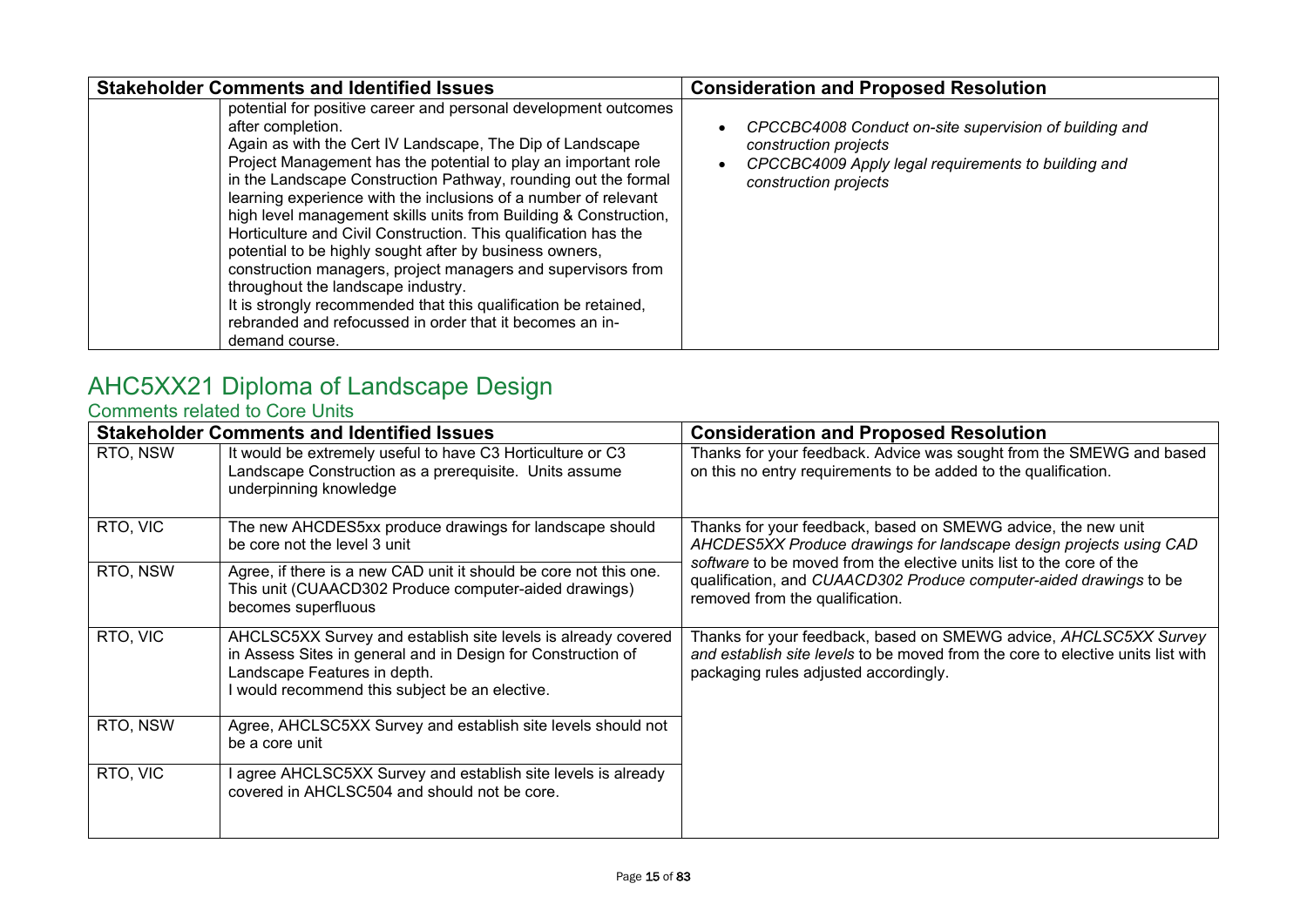| <b>Stakeholder Comments and Identified Issues</b> |                                                                                                                                                                                         | <b>Consideration and Proposed Resolution</b>                                                                                                                |
|---------------------------------------------------|-----------------------------------------------------------------------------------------------------------------------------------------------------------------------------------------|-------------------------------------------------------------------------------------------------------------------------------------------------------------|
| RTO, VIC                                          | I think AHCLSC502 Manage landscape project should be core<br>instead of Survey and establish site levels.                                                                               | Thanks for your feedback. Advice was sought from the SMEWG and based<br>on this AHCLSC502 Manage landscape project to remain as an elective<br>unit.        |
| RTO VIC                                           | believe Implement Professional Practice is a vital part of the<br>Industry and should be a Core subject. How to market a<br>business etc is important for a design business to succeed. | Thanks for your feedback. Advice was sought from the SMEWG and based<br>on this AHCWRK507 Implement professional practice to remain as an<br>elective unit. |

### <span id="page-15-0"></span>Comments related to Elective Units – General

| <b>Stakeholder Comments and Identified Issues</b> |                                                                                                                                                                                                                                                       | <b>Consideration and Proposed Resolution</b>                                                                                                                  |
|---------------------------------------------------|-------------------------------------------------------------------------------------------------------------------------------------------------------------------------------------------------------------------------------------------------------|---------------------------------------------------------------------------------------------------------------------------------------------------------------|
| RTO, NSW                                          | Would be useful to include a technical hand drawing unit along<br>with the CAD unit. Technical drawing skills are not common<br>across new students and very much needed                                                                              | Thanks for your feedback. Advice was sought from the SMEWG and based<br>on this CUAACD303 Produce technical drawings will be added to elective<br>units list. |
| RTO, VIC                                          | Clients are now showing greater interest in wellbeing or therapy<br>gardens as well as requesting bushfire safe gardens. This<br>should be mentioned as options in Design Specialised<br>Landscape. Less on ethnobotany and propagation - irrelevant. | Thanks for your feedback. Advice was sought from the SMEWG and based<br>on this AHCPCM504 Design specialised landscape to remain as an<br>elective unit.      |

<span id="page-15-1"></span>

|                   | <b>Stakeholder Comments and Identified Issues</b>                                                                                                                                                                                                                                                                                                     | <b>Consideration and Proposed Resolution</b>                                                                                                        |
|-------------------|-------------------------------------------------------------------------------------------------------------------------------------------------------------------------------------------------------------------------------------------------------------------------------------------------------------------------------------------------------|-----------------------------------------------------------------------------------------------------------------------------------------------------|
| RTO, VIC          | Please find attached a folder with feedback files for the<br>Landscape Project units with major changes and the Certificate<br>II in Landscaping.                                                                                                                                                                                                     | Thanks for your feedback, the Foundation Skills (FS) of the units have been<br>further reviewed and FS not explicit in the PCs have now been added. |
|                   | A comment on the units AHCDES501 Design sustainable<br>landscapes and AHCDES503 Assess landscape sites - the<br>foundation skills included are very limited for a AQF level 5 unit.<br>A number of items of knowledge evidence are vague or too<br>broad in terms of the application for the unit. The same can be<br>said for some of the LSC units. |                                                                                                                                                     |
|                   | The Victorian AHC Trainers Network meeting is tomorrow so will<br>let those present know that feedback can still be sent to you<br>earlier in January as discussed at the consultation meeting.                                                                                                                                                       |                                                                                                                                                     |
| Government,<br>WA | Thank you for the opportunity to provide feedback on the draft<br>Landscaping, Parks and Gardens Skills Standards.                                                                                                                                                                                                                                    | Thanks for your feedback, comments noted.                                                                                                           |
|                   | The drafts were circulated through our networks for review,<br>however we have received no feedback to date.                                                                                                                                                                                                                                          |                                                                                                                                                     |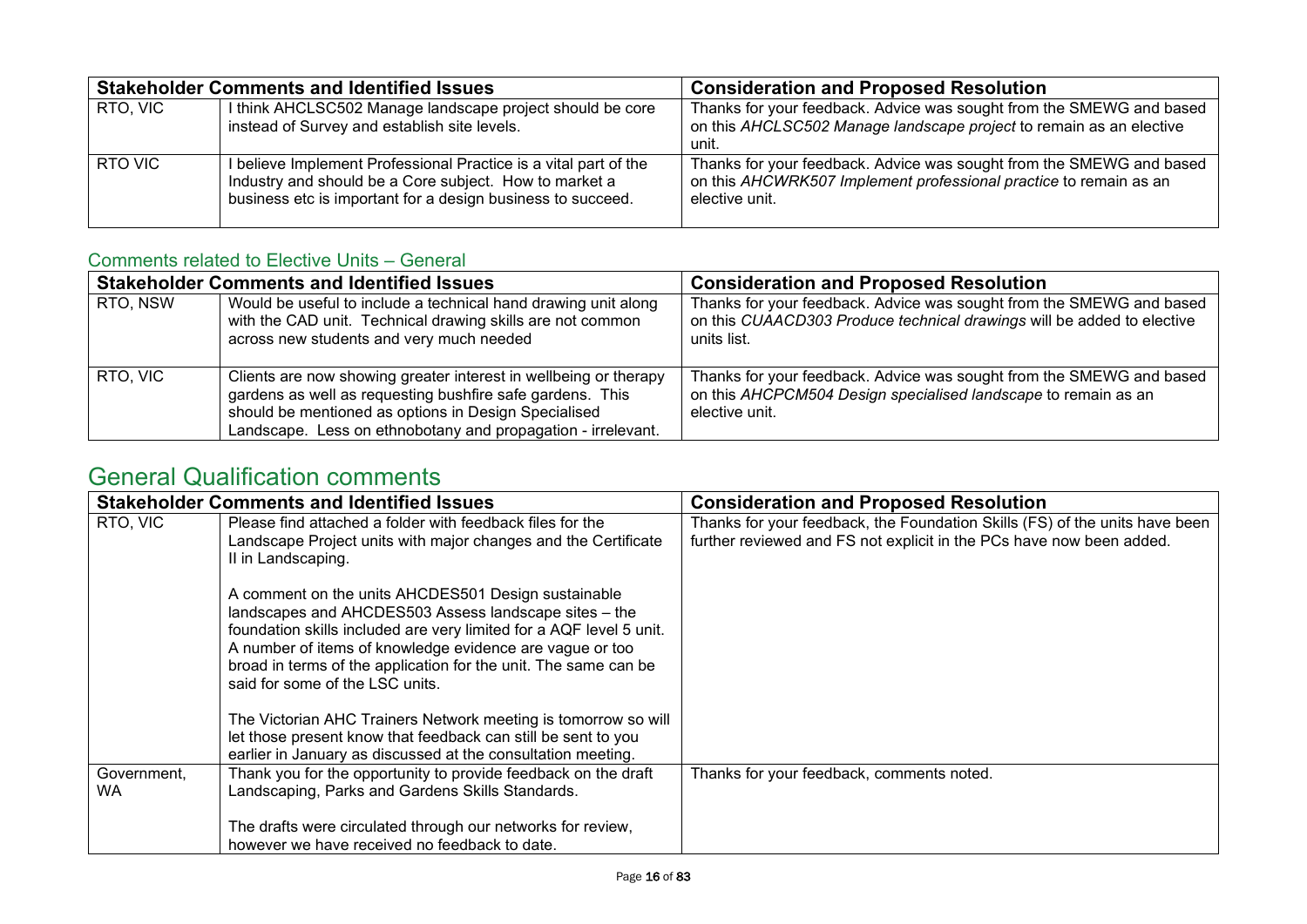| <b>Stakeholder Comments and Identified Issues</b> |                                                                                                                                                                                                                                                                                                                                                                                                                                                                                                                                                                                                        | <b>Consideration and Proposed Resolution</b>                                                                                              |
|---------------------------------------------------|--------------------------------------------------------------------------------------------------------------------------------------------------------------------------------------------------------------------------------------------------------------------------------------------------------------------------------------------------------------------------------------------------------------------------------------------------------------------------------------------------------------------------------------------------------------------------------------------------------|-------------------------------------------------------------------------------------------------------------------------------------------|
| RTO, VIC                                          | I have taught Landscape Construction and Landscape Design<br>since 1995, full time at Wodonga TAFE since 2005.<br>I have been a member of the Australian Institute of Landscape<br>Design and Management since it formed in the early 1990s,<br>serving on their Board for a few years in the late 90's to early<br>2000's Here at Wodonga TAFE, we have had Certificate IV in<br>Landscape Design and Certificate IV in Horticulture shut down<br>on us due to low numbers over the years and increased quality<br>control requirements and subsequent risk management for less<br>populated courses. | Thank you for your views. An email was sent, regarding providing extra<br>time for you to provide feedback.                               |
|                                                   | Is there a spread sheet or something available that shows the<br>changes being made to the AHC30916 upgrade as to reasoning<br>for change?                                                                                                                                                                                                                                                                                                                                                                                                                                                             |                                                                                                                                           |
|                                                   | Some things seem obvious and reasonable, others seem to<br>have appeared or disappeared with no apparent reason.<br>Other units I have seen crossing over with AHC31319 (release 2<br>of previous units), appear to have been totally reworded with<br>almost the exact same meaning for no apparent reason, other<br>than making work changing our documents.                                                                                                                                                                                                                                         |                                                                                                                                           |
|                                                   | Some of the criteria and evidence requirements that have been<br>added to units seem to have little thought to the practicality of<br>implementation for assessment.                                                                                                                                                                                                                                                                                                                                                                                                                                   |                                                                                                                                           |
|                                                   | It would be nice to have explanation to give reason that may<br>make more sense.                                                                                                                                                                                                                                                                                                                                                                                                                                                                                                                       |                                                                                                                                           |
|                                                   | It is frustrating for students trying to get credits for units they<br>have completed, to encounter units that are considered not<br>equivalent, when it is only different people's opinion on what is<br>important in the unit and nothing really changing in a unit.<br>Sorry if this sounds like a rant, I am just passing on student<br>frustrations experienced.                                                                                                                                                                                                                                  |                                                                                                                                           |
|                                                   | I will endeavour to provide more specific feedback to units<br>before the 18th.                                                                                                                                                                                                                                                                                                                                                                                                                                                                                                                        |                                                                                                                                           |
| RTO, VIC                                          | Thanks XX, I did give some feedback on the different Certificate<br>Il and III landscape units. Overall, I do get frustrated at the<br>amount of rewording for what seems like the sake of change.                                                                                                                                                                                                                                                                                                                                                                                                     | Thanks for your feedback, it has been addressed via the responses to your<br>separate feedback received for the qualifications and units. |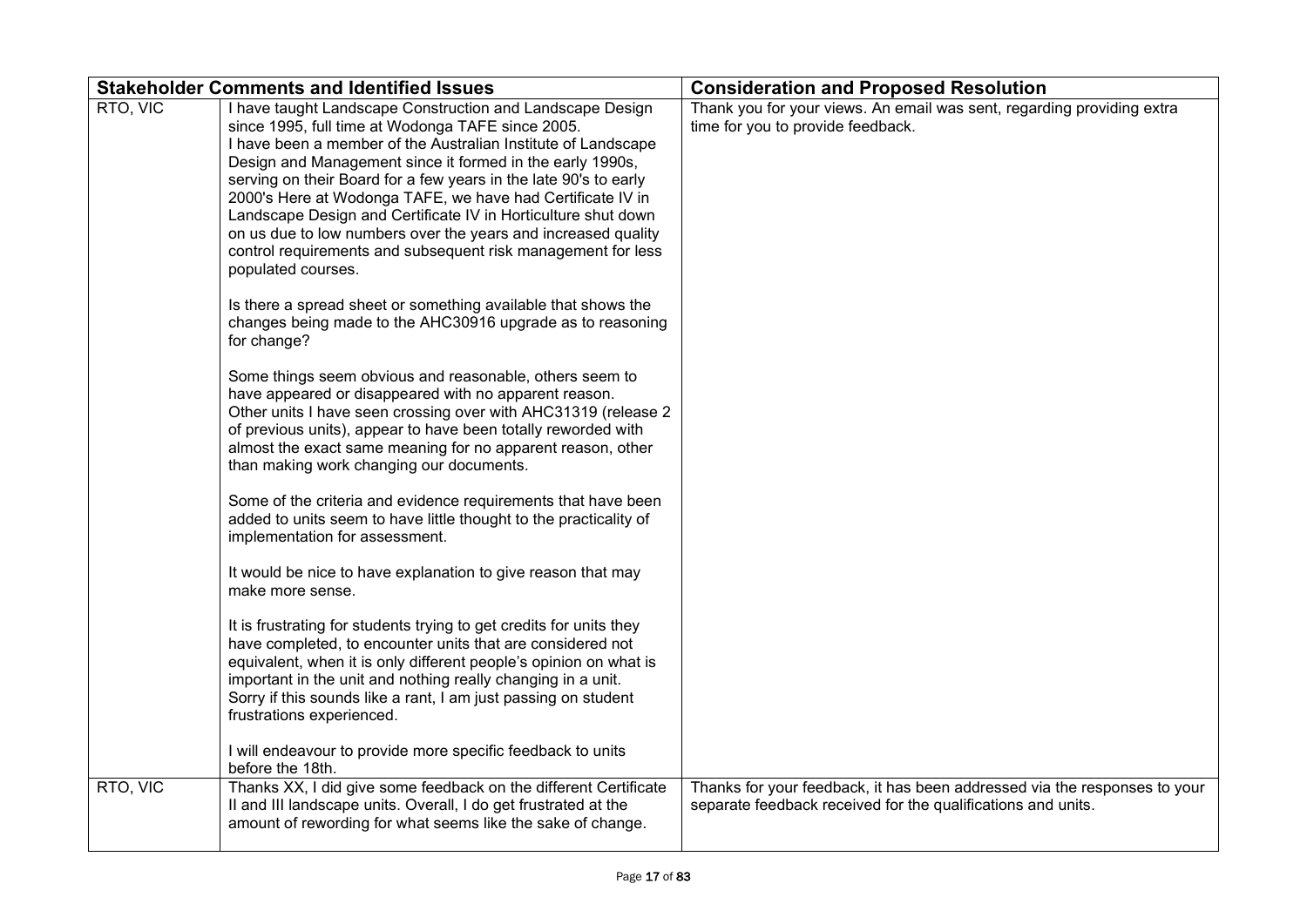| <b>Stakeholder Comments and Identified Issues</b>                                                                                                                                                                                                                                                                                                                                                                                                                                                                                                                                                                                                                                                                                                                                        | <b>Consideration and Proposed Resolution</b> |
|------------------------------------------------------------------------------------------------------------------------------------------------------------------------------------------------------------------------------------------------------------------------------------------------------------------------------------------------------------------------------------------------------------------------------------------------------------------------------------------------------------------------------------------------------------------------------------------------------------------------------------------------------------------------------------------------------------------------------------------------------------------------------------------|----------------------------------------------|
| It seems like the criteria are getting longer winded and often with<br>less clear intent. I also find there is increased focus on trivial<br>points like someone seems to have a gripe of their staff and tool<br>damage, so every unit has a clause on identifying and reporting<br>unserviceable tools & equipment. this is not core importance to a<br>paving, concrete or retaining wall project and as an assessor<br>getting scrutinised on covering every dot point, each point needs<br>to consider how it can be assessed. In the case of tools, if it is<br>deemed important enough to be included, it should be worded<br>more to allow demonstration in a knowledge question.<br>We have been shown to map the clauses by determining if they<br>are after the candidate to: |                                              |
| demonstrate they can do the required skill - observation<br>assessment<br>demonstrate they have the required knowledge - written<br>or verbal questions assessment<br>research, collect, do something to gather evidence and<br>submit it - project / portfolio or assignment assessment<br>The wording of the clauses should consider the practicality of<br>this in either class or workplace assessment.                                                                                                                                                                                                                                                                                                                                                                              |                                              |
| The other comment from units I have looked at in sports turf,<br>chainsaw units and others, is the range of variables /<br>assessment conditions also need to be practical and achievable.<br>Where these used to be guidelines of a range of situations that<br>could occur, now the auditors want to see all of them covered,<br>so if not critical to the task, leave them out.                                                                                                                                                                                                                                                                                                                                                                                                       |                                              |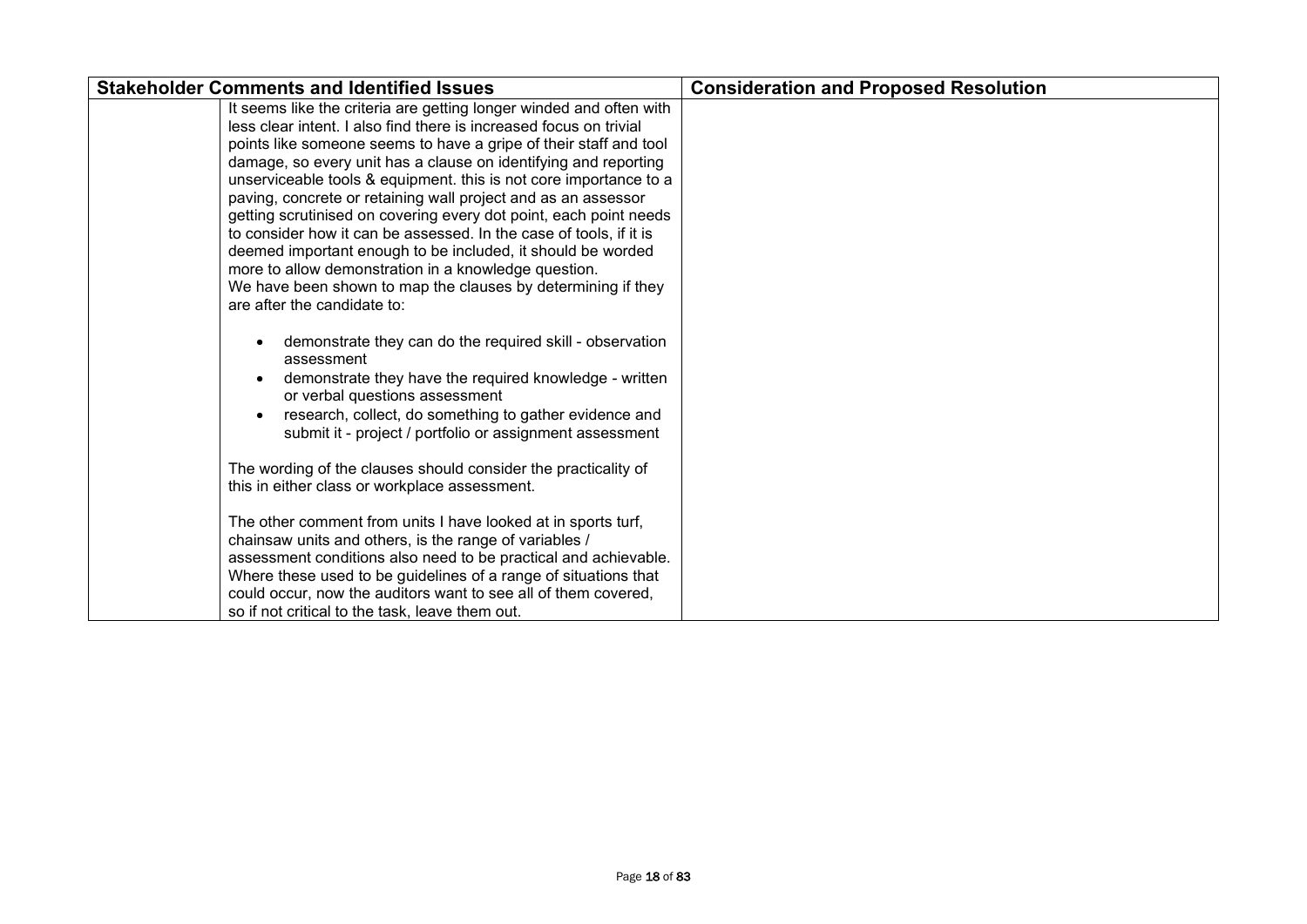### <span id="page-18-0"></span>Summary of feedback on draft Skill Sets

<span id="page-18-1"></span>AHCSS00038 Landscape Business Skill Set *No specific feedback requiring action*

<span id="page-18-2"></span>AHCSS00039 Landscape Design Skill Set *No specific feedback requiring action*

<span id="page-18-3"></span>AHCSS00040 Landscape Plant Management Skill Set *No specific feedback requiring action*

<span id="page-18-4"></span>AHCSS00041 Landscape Professional Practice Skill Set *No specific feedback requiring action*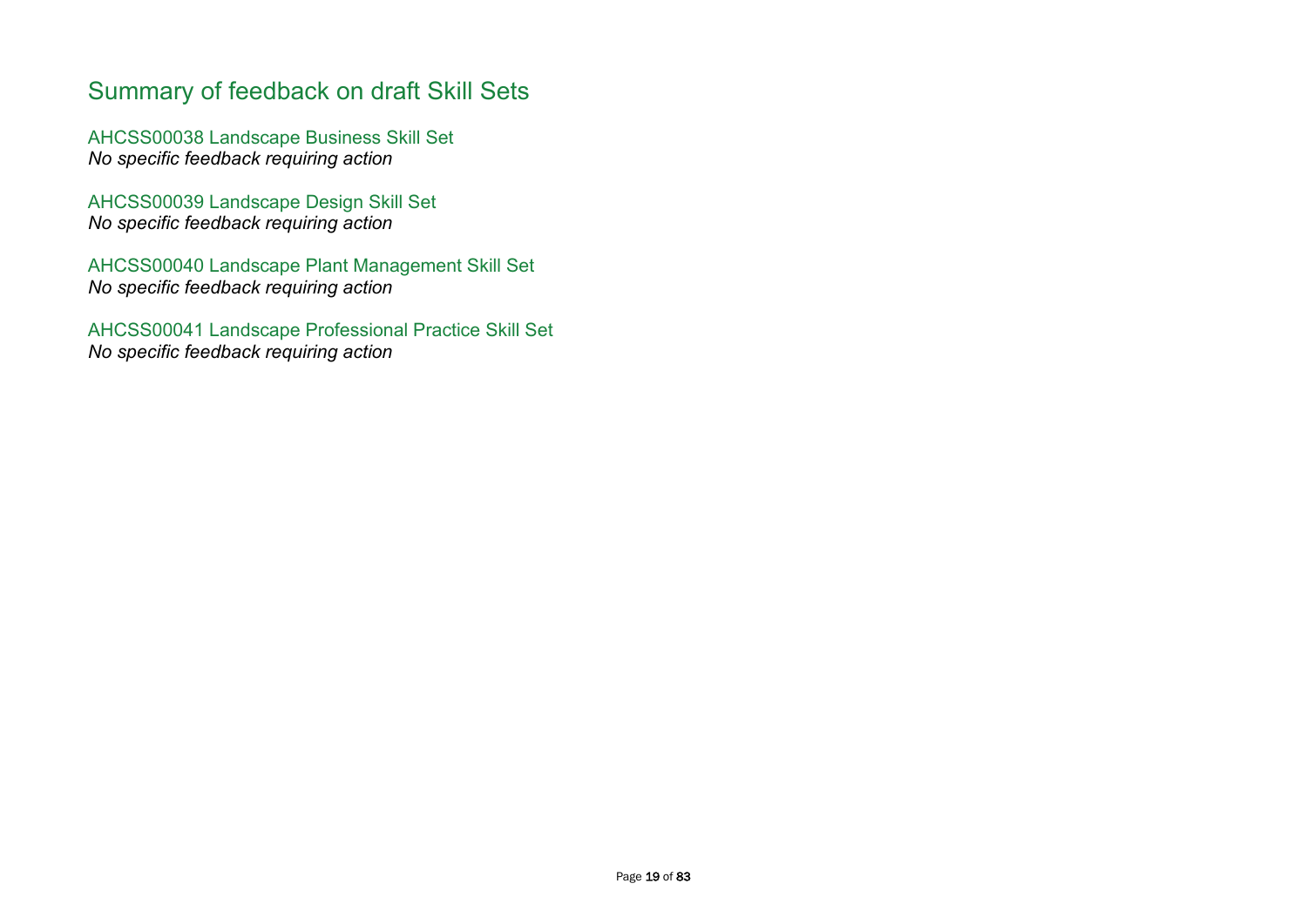### <span id="page-19-0"></span>Summary of feedback on draft Units of Competency

#### <span id="page-19-1"></span>New units of competency

|                         |                       | <b>Stakeholder Comments and Identified Issues</b>                                                                                                                                                                                                                                                                                                                                                                                                                                                                                                                                                              | <b>Consideration and Proposed Resolution</b>                                                                                                                     |
|-------------------------|-----------------------|----------------------------------------------------------------------------------------------------------------------------------------------------------------------------------------------------------------------------------------------------------------------------------------------------------------------------------------------------------------------------------------------------------------------------------------------------------------------------------------------------------------------------------------------------------------------------------------------------------------|------------------------------------------------------------------------------------------------------------------------------------------------------------------|
|                         |                       | AHCDES5XX Produce drawings for landscape design projects using CAD software                                                                                                                                                                                                                                                                                                                                                                                                                                                                                                                                    |                                                                                                                                                                  |
|                         | RTO, VIC              | Add criteria: create title box to industry standards<br>include page numbering system suitable to<br>workplace requirements.                                                                                                                                                                                                                                                                                                                                                                                                                                                                                   | Thanks for your feedback, added PC 2.6; 'Create title box and page<br>numbering system according to design drawing requirements'.                                |
|                         | RTO, VIC              | Add criteria: Hatch render or fill selected areas.                                                                                                                                                                                                                                                                                                                                                                                                                                                                                                                                                             | Thanks for your feedback, added PC 3.4; 'Hatch and render or fill selected<br>areas'.                                                                            |
|                         | RTO, VIC              | drawing and image files                                                                                                                                                                                                                                                                                                                                                                                                                                                                                                                                                                                        | Thanks for your feedback, changed PC 4.1 to; 'Import digital text, drawing<br>and image files from other software applications into CAD drawings as<br>required' |
|                         | RTO, VIC              | Add criteria 5.3: Use tools to measure lengths and<br>areas of specific elements of drawing.                                                                                                                                                                                                                                                                                                                                                                                                                                                                                                                   | Thanks for your feedback, added PC 5.3; 'Use tools to measure lengths<br>and areas of specific elements of drawing'                                              |
|                         | RTO, VIC              | Re PCs 6.2, 6.3, 6.4<br>This is duplicated in export files. Possible remove<br>8 and include with 6 as a print option ???                                                                                                                                                                                                                                                                                                                                                                                                                                                                                      | Element 6 is about printing CAD drawings, whereas element 8 is about<br>exporting files. Keep as is.                                                             |
|                         |                       | <b>AHCLSC3XX Implement an outdoor tiling project</b>                                                                                                                                                                                                                                                                                                                                                                                                                                                                                                                                                           |                                                                                                                                                                  |
| $\bullet$<br><b>QLD</b> | Industry Association, | Landscape Paving V Tiling<br>The range and size of pavers now available really<br>blur the line between a tile and paver.<br>Sealers and options for adhering pavers to a base<br>material (Pre Made glues for stone, clay etc and<br>exterior uses), wet saws for quality cuts, dry blades<br>for dry cuts, the common use of cement in bedding<br>layers and wet grouting paver joints.<br>But the main thing that has changed is what clients<br>ask for and expect of a landscaper. Nobody seems<br>to want the old way of laying pavers. Many ask for<br>a minimum of cement mixed into bedding layer and | Thanks for your feedback. Your comments have been noted.                                                                                                         |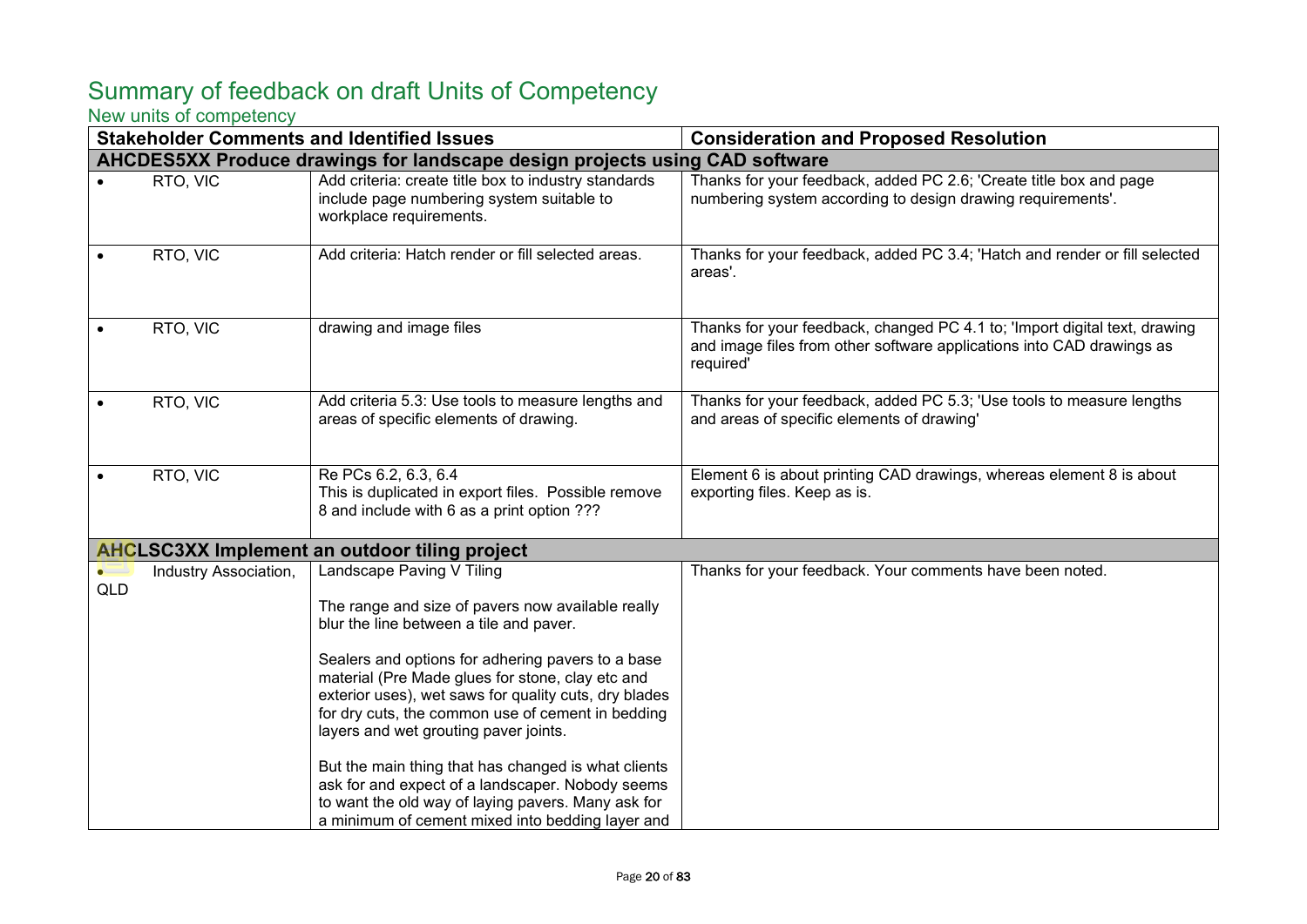| <b>Stakeholder Comments and Identified Issues</b>                                                                                                                                                                                                                                                                                                                                                                                                                                                                                                                                                                                                                                   | <b>Consideration and Proposed Resolution</b> |
|-------------------------------------------------------------------------------------------------------------------------------------------------------------------------------------------------------------------------------------------------------------------------------------------------------------------------------------------------------------------------------------------------------------------------------------------------------------------------------------------------------------------------------------------------------------------------------------------------------------------------------------------------------------------------------------|----------------------------------------------|
| wet grouted mostly due to weed and ant problems<br>in the past.<br>Most people request concrete base due to<br>movement around pools and driveways caused by<br>subsidence or invasion of tree roots.<br>Quite a few want pavers glued directly to base, in<br>the past it a mortar mix would have been used to<br>do this.                                                                                                                                                                                                                                                                                                                                                         |                                              |
| Now with the best practice policies most<br>progressive Landscape Companies have, the drive<br>to find better finishes, less warranty issues, build a<br>better reputation and fulfil their client's<br>requirements, offer the latest in technology<br>research and use the different material available for<br>the client has led Landscape Pavers to use a wider<br>range of materials, tools, manufactured adhesives,<br>grouts and use of sealers.                                                                                                                                                                                                                             |                                              |
| Back to Steps, Wall capping, concreting, etc.<br>Can a Landscaper: - lay concrete? Yes.<br>-Screed a bedding sand layer? Yes<br>-Lay pavers on a mortar bed? Yes<br>-Lay bricks and blocks? Using mortar to fix in<br>place? Yes<br>-Waterproof the back of a retaining wall? Yes<br>-Fix/Glue Pavers to concrete steps? Yes<br>-Cut stone, clay, ceramic or concrete? Yes<br>-Cap a wall using a paver, tile, or other<br>manufactured capping product or even a mortar or<br>wet concrete cap? Yes<br>- Build a pond or water feature including stone<br>facing, capping, and waterproofing the interior,<br>including around any penetrations through the walls<br>or floor? Yes |                                              |
| If we look at the Units of competency for a tiler<br>there are 16 units. Compare that to Brick and<br>segmented paving licence there are 21 units. Many<br>of these units are exactly the same with more only<br>slightly different, i.e., Handle wall and floor tiling<br>materials (Tiler) and, Handle and prepare                                                                                                                                                                                                                                                                                                                                                                |                                              |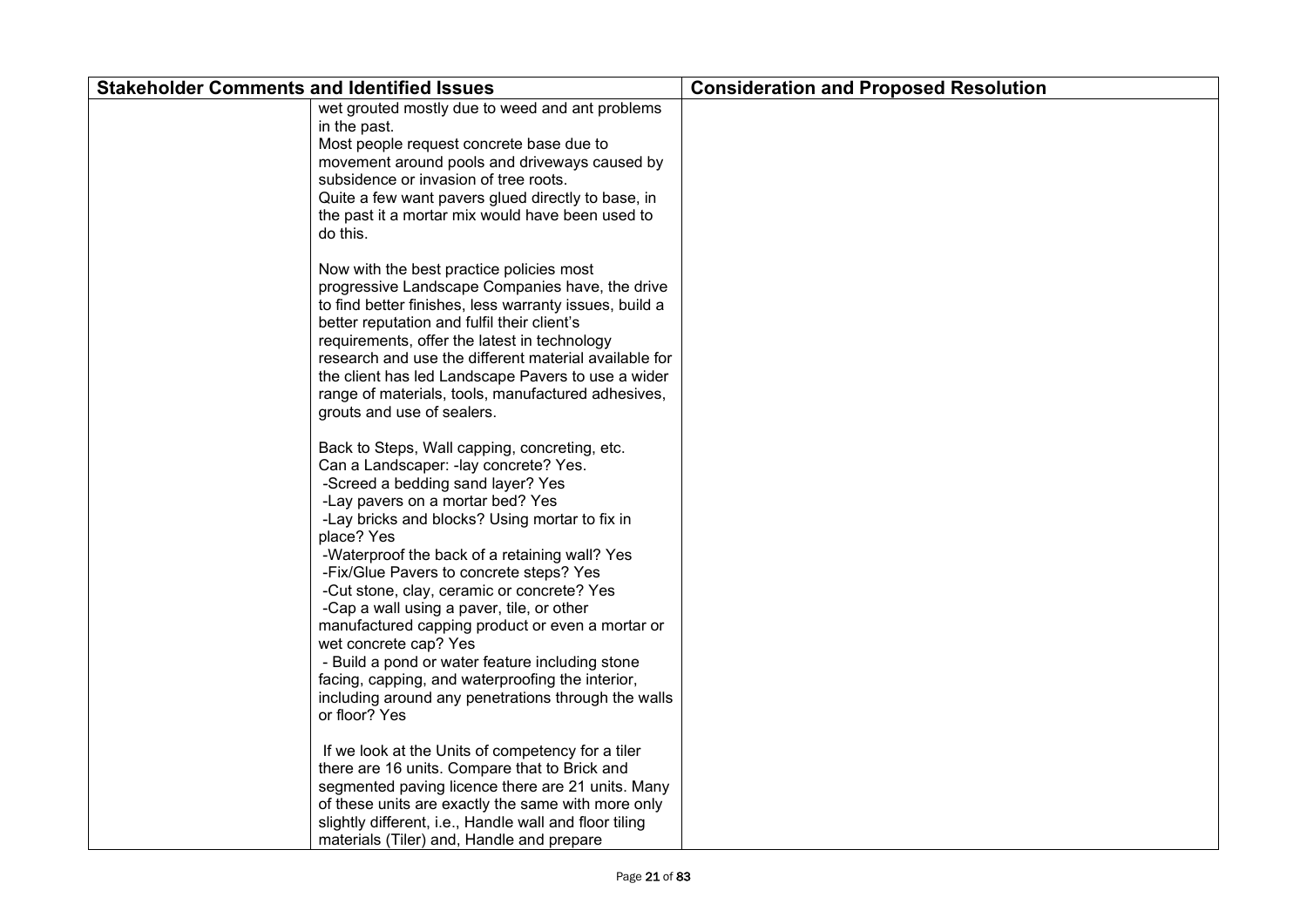|            |                       | <b>Stakeholder Comments and Identified Issues</b>                                                                                                                                                                                                                                                                                                                                                                                                                                                                                                         | <b>Consideration and Proposed Resolution</b>                                                                                                                                                                                                                                                                                                                                                          |
|------------|-----------------------|-----------------------------------------------------------------------------------------------------------------------------------------------------------------------------------------------------------------------------------------------------------------------------------------------------------------------------------------------------------------------------------------------------------------------------------------------------------------------------------------------------------------------------------------------------------|-------------------------------------------------------------------------------------------------------------------------------------------------------------------------------------------------------------------------------------------------------------------------------------------------------------------------------------------------------------------------------------------------------|
|            |                       | bricklaying and block laying materials plus, Handle<br>construction materials plus, handle concreting<br>materials (Paver).<br>If you look for other core competency units in the<br>other units to Landscape trade, you will find that<br>even more of these units will overlap. In short<br>today's Landscaper can and does lay outdoor units,<br>calling them pavers or tiles is purely academic as<br>they are the same material laid in much the same                                                                                                |                                                                                                                                                                                                                                                                                                                                                                                                       |
|            |                       | fashion in an outdoor environment with premixed<br>products to fix them in place Laying a tile in a                                                                                                                                                                                                                                                                                                                                                                                                                                                       |                                                                                                                                                                                                                                                                                                                                                                                                       |
|            |                       | kitchen or bathroom is a different story with<br>different responsibilities and I believe that no self-<br>respecting Landscaper wants to tile a splash back<br>or shower cubical.                                                                                                                                                                                                                                                                                                                                                                        |                                                                                                                                                                                                                                                                                                                                                                                                       |
|            | RTO, VIC              | RE Unit title: Possibly title could be: Implement<br>paving project using construction chemicals<br>(adhesives and mortar admixes) and change<br>AHCLSC306 - Implement a paving project to:<br>Implement a flexible paving project. The word tiling<br>can be referring to thin ceramic or stone tiles and<br>may not include some of the thicker stone pavers<br>that are laid on glue (common in landscape<br>construction today).                                                                                                                      | Thanks for your feedback, advice from the SMEWG was sought regarding<br>combining this unit with AHCLSC3XX Implement a paving project and<br>amalgamating the content of the two units, with the following advice being<br>provided:<br>This was discussed earlier in the process and it was agreed that<br>paving and outdoor tiling need to be two separate units, two units<br>to remain separate. |
| <b>NSW</b> | Industry Association, | Do not understand these comments. [Above]                                                                                                                                                                                                                                                                                                                                                                                                                                                                                                                 |                                                                                                                                                                                                                                                                                                                                                                                                       |
|            | Industry, NSW         | The term tiling is applied to all thickness of tiles that<br>are laid on a flexible adhesive. Screed bed<br>requirements for the tiling are already covered in<br>the paving unit                                                                                                                                                                                                                                                                                                                                                                         |                                                                                                                                                                                                                                                                                                                                                                                                       |
| $\bullet$  | Industry, NSW         | RE Unit title: I think this should be a separate UOC.<br>It would allow more flexibility in the timing of<br>delivery and assessment. I think the skills required<br>to tile are far more advanced of the current flexible<br>and rigid paving requirements in AHCLSC306. I do<br>not believe most students have built up the<br>necessary site skills, job exposure, dexterity, hand<br>eye coordination to undertake this unit too early in<br>their course in a traditional delivery with an RTO.<br>Mistakes made in 306 are generally readily fixed, |                                                                                                                                                                                                                                                                                                                                                                                                       |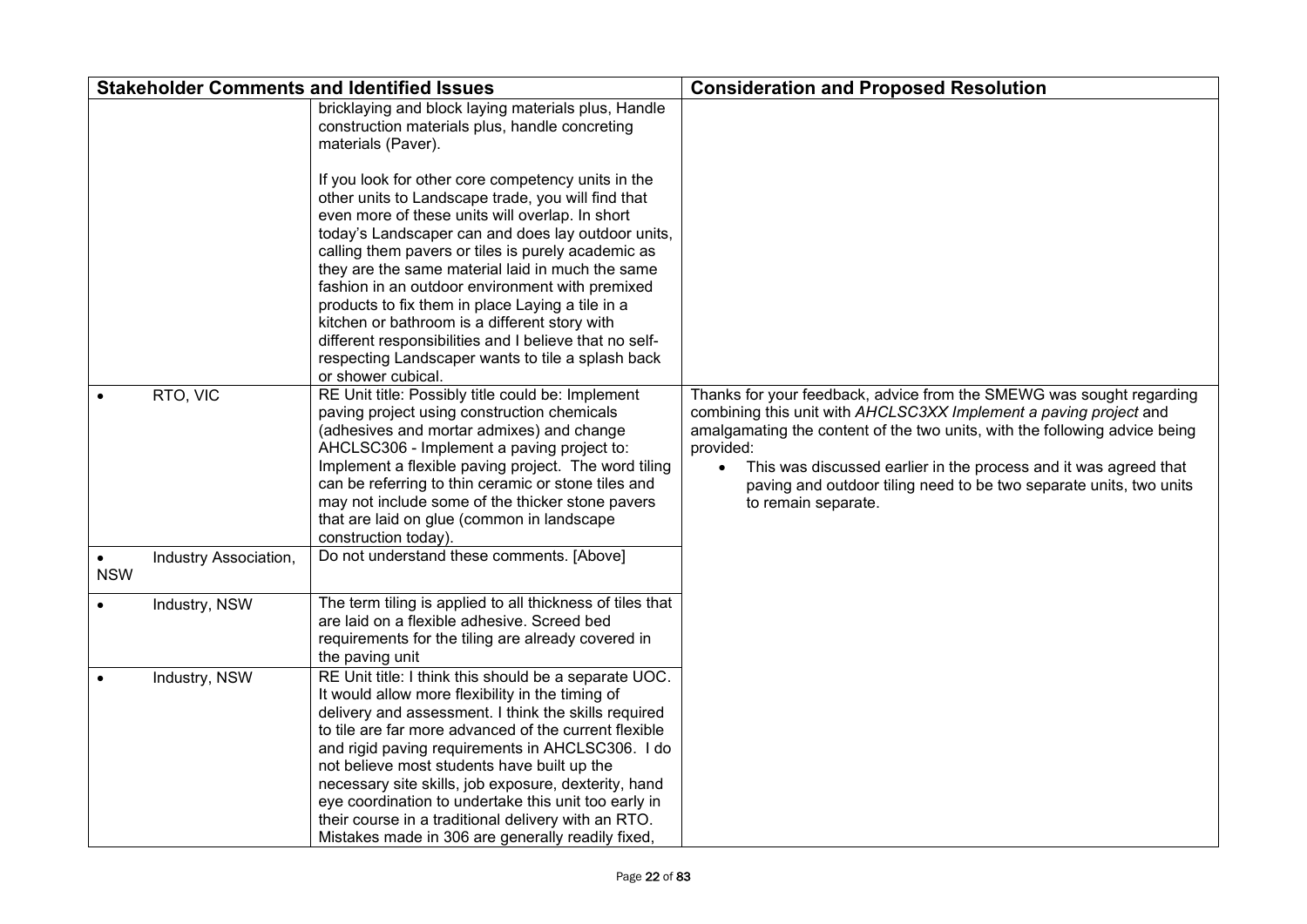|                         |                       | <b>Stakeholder Comments and Identified Issues</b>                                                                                                                                                                                                                                                                                                                                                                                                    | <b>Consideration and Proposed Resolution</b> |
|-------------------------|-----------------------|------------------------------------------------------------------------------------------------------------------------------------------------------------------------------------------------------------------------------------------------------------------------------------------------------------------------------------------------------------------------------------------------------------------------------------------------------|----------------------------------------------|
| $\bullet$<br><b>NSW</b> | Industry Association, | mistakes made in tiling are time consuming and<br>costing. By keeping the unit separate and<br>delivering at a later stage in a normal delivery<br>cycle, especially for apprentices. I think<br>AHCSLC306 would need to be extended too much<br>to accommodate these additional skills, and<br>potentially complicate the assessment process and<br>by keeping separate could give freedom, to be an<br>elective if desired.<br>Agree. [With above] |                                              |
|                         | Industry, NSW         | I tend to agree that Implement an outdoor tiling<br>program could best be delivered independently<br>having Implement a Paving Project as a<br>prerequisite as many of the underlying<br>fundamentals would be covered in the paving unit<br>pertaining to the base preparation. Particularly that<br>we are looking at a 19- unit qualification, there is<br>the scope and time allowance to deliver the tiling<br>unit stand alone.                |                                              |
|                         | RTO, QLD              | RE Unit Application: I think that this unit should be<br>incorporated into AHCLSC306 Implement a paving<br>project.                                                                                                                                                                                                                                                                                                                                  |                                              |
| $\bullet$<br><b>NSW</b> | Industry Association, | Don't agree. [With above]                                                                                                                                                                                                                                                                                                                                                                                                                            |                                              |
| $\bullet$               | Industry, NSW         | As above. I tend to agree that Implement an<br>outdoor tiling program could best be delivered<br>independently having Implement a Paving Project<br>as a prerequisite as many of the underlying<br>fundamentals would be covered in the paving unit<br>pertaining to the base preparation. Particularly that<br>we are looking at a 19- unit qualification, there is<br>the scope and time allowance to deliver the tiling<br>unit stand alone.      |                                              |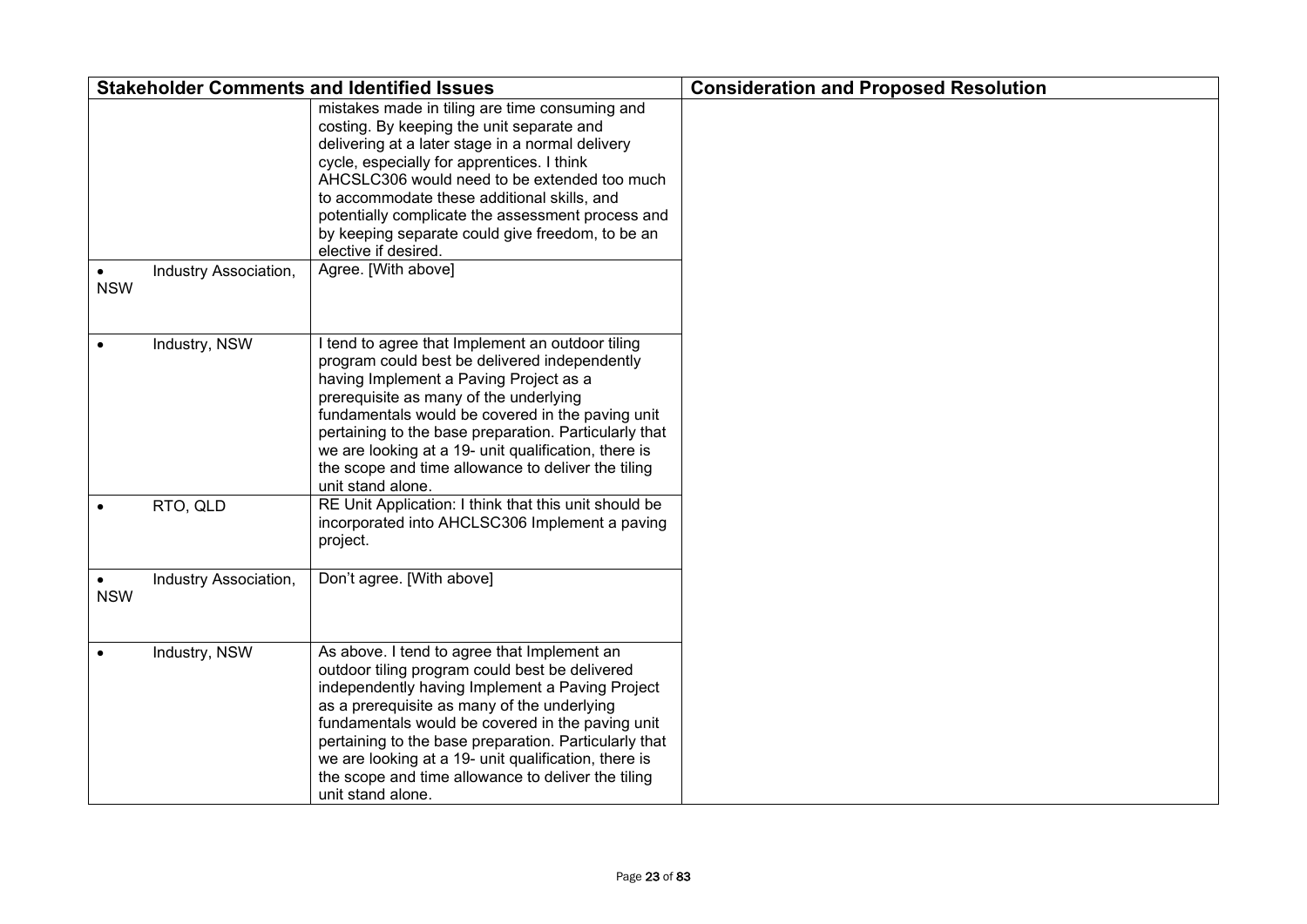|            |                       | <b>Stakeholder Comments and Identified Issues</b>                                                                                                                                                                                                                                                                                                                                                                                      | <b>Consideration and Proposed Resolution</b>                                                                                                                                                                                                                                                                                                                                              |
|------------|-----------------------|----------------------------------------------------------------------------------------------------------------------------------------------------------------------------------------------------------------------------------------------------------------------------------------------------------------------------------------------------------------------------------------------------------------------------------------|-------------------------------------------------------------------------------------------------------------------------------------------------------------------------------------------------------------------------------------------------------------------------------------------------------------------------------------------------------------------------------------------|
|            | RTO, VIC              | Re Unit Application: There seems to be a need to<br>have further industry consultation on whether this<br>should be a separate Rigid paving unit; tiling unit or<br>add suggested elements 2 and 3 to AHCLSC306<br>and require candidates to demonstrate<br>implementing both flexible and rigid paving.                                                                                                                               | Thanks for your feedback, advice from the SMEWG was sought regarding<br>flexible and rigid paving, with the following advice being provided:<br>This unit is focussed on outdoor tiling, not paving, AHCLSC3XX<br>Implement a paving project has been reviewed and content has<br>been included to cover installation and laying of stone paving and<br>laying rigid and flexible paving. |
| <b>NSW</b> | Industry Association, | Not sure what this means.                                                                                                                                                                                                                                                                                                                                                                                                              |                                                                                                                                                                                                                                                                                                                                                                                           |
|            | Industry, NSW         | Further discussion required                                                                                                                                                                                                                                                                                                                                                                                                            |                                                                                                                                                                                                                                                                                                                                                                                           |
|            | RTO, VIC              | Determine if project comes under the Australian<br>standards for tiles if product is a thicker stone unit.<br>Is it a paving project not tiling??? Maybe should<br>read interpret site plans and correct applicable<br>Australian standard.                                                                                                                                                                                            | Thanks for your feedback, changed PC 1.1 to; 'Interpret site plans,<br>specifications and Australian standards'                                                                                                                                                                                                                                                                           |
|            | RTO, VIC              | remove ameliorate and add at the end of the<br>sentence - 'and implement appropriate controls if<br>required'                                                                                                                                                                                                                                                                                                                          | Thanks for your feedback, changed PC 1.4 to; 'Identify environmental<br>impacts of proposed works and implement controls if required'                                                                                                                                                                                                                                                     |
|            | RTO, QLD              | Cut and paste elements 2 and 3 into AHCLSC306                                                                                                                                                                                                                                                                                                                                                                                          | Thanks for your feedback, advice from the SMEWG was sought regarding<br>combining this unit with AHCLSC3XX Implement a paving project and<br>amalgamating the content of the two units, with the following advice being<br>provided:                                                                                                                                                      |
| <b>NSW</b> | Industry Association, | Don't agree [with above] - this unit should be a<br>separate unit.                                                                                                                                                                                                                                                                                                                                                                     | This was discussed earlier in the process and it was agreed that<br>paving and outdoor tiling need to be two separate units, two units<br>to remain separate.                                                                                                                                                                                                                             |
|            | Industry, NSW         | The most important thing to consider whether we<br>incorporate the 2 units or deliver stand alone is how<br>this aligns with licensing capabilities. Which<br>delivery will best satisfy Fair Trading to ensure the<br>landscaper is qualified as a tiler, adding a few<br>elements into the Paving unit most likely will not<br>cover the landscaper as a tiler should a<br>discrepancy arise between the tradesman and the<br>client |                                                                                                                                                                                                                                                                                                                                                                                           |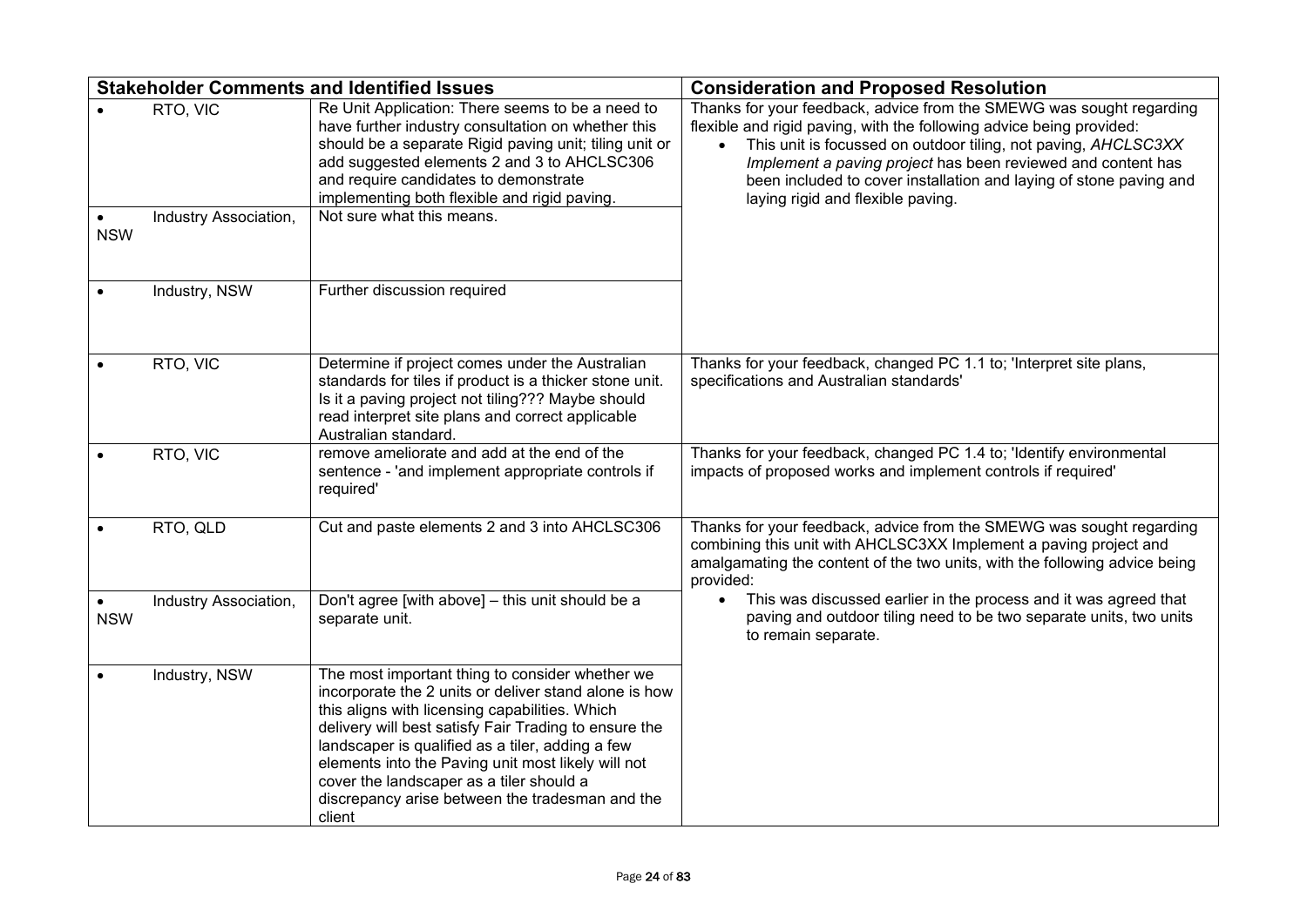|            |                       | <b>Stakeholder Comments and Identified Issues</b>                                                                                                                                                                                                                                                                                                                                       | <b>Consideration and Proposed Resolution</b>                                                                                                                                                                                         |
|------------|-----------------------|-----------------------------------------------------------------------------------------------------------------------------------------------------------------------------------------------------------------------------------------------------------------------------------------------------------------------------------------------------------------------------------------|--------------------------------------------------------------------------------------------------------------------------------------------------------------------------------------------------------------------------------------|
|            | RTO, VIC              | fixed to specified grade                                                                                                                                                                                                                                                                                                                                                                | Thanks for your feedback, changed PC 3.5 to; 'Tiles are fixed to specified<br>grade, flush and square'.                                                                                                                              |
|            | Industry, NSW         | I think a clause in item 2 that mentions something<br>about assessing the existing base material (new or<br>existing concrete / cement sheeting etc) would be a<br>worthy inclusion. Unlike flexible paving or to a<br>lesser extent thick paving laid on mortar, there is<br>little tolerance for a non-structural base, unless of<br>course you install a thicker non-binding screed. | Thanks for your feedback, added PC 2.2; 'Assess existing base material<br>where applicable', and renumbered PC's that follow.                                                                                                        |
|            | RTO, VIC              | This looks as if taken out of kitchen and bathroom<br>tiling unit - plumb would be applicable if the added<br>element in Stone Structures on stone cladding was<br>included in this unit instead.                                                                                                                                                                                       | Thanks for your feedback, changed PC 3.5 to; 'Tiles are fixed to specified<br>grade, flush and square'                                                                                                                               |
|            | RTO, VIC              | As with other units, this clause is not always<br>required so should be worded to 'Describe<br>appropriate workplace procedure to identify and<br>report'<br>More consideration to how criteria will be assessed<br>needs to be given as ASQA auditing is getting<br>more stringent on to the letter of the clause not the<br>intent.                                                   | This is consistent with Agriculture, Horticulture Conservation and Land<br>Management (AHC) suite of units, and so will be left as is.                                                                                               |
|            | RTO, QLD              | These units need FS around numeracy. Numeracy<br>used everyday, reporting broken tools not very<br>often.                                                                                                                                                                                                                                                                               | Thanks for your feedback, added FS Numeracy; 'Calculate quantities of<br>material, take measurements, interpret and use scale, interpret and<br>calculate levels' and 'Set out geometric shapes'.                                    |
|            | RTO, QLD<br>#93       | would this unit be better off having the PC, PE &<br>KE tied in with the paving unit.<br>QBCC nominate 15 units required for a licence                                                                                                                                                                                                                                                  | Thanks for your feedback, advice from the SMEWG was sought regarding<br>combining this unit with AHCLSC3XX Implement a paving project and<br>amalgamating the content of the two units, with the following advice being<br>provided: |
| <b>NSW</b> | Industry Association, | Don't agree [with above] - this unit should be a<br>separate unit.                                                                                                                                                                                                                                                                                                                      | This was discussed earlier in the process and it was agreed that<br>$\bullet$<br>paving and outdoor tiling need to be two separate units, two units<br>to remain separate.                                                           |
|            | RTO, VIC              | further to $\#93$ 's question, how many units will be<br>required in the new package? which units will be<br>core and if increasing number of units, how many<br>nominal hours attached to units and total for qual?                                                                                                                                                                    | Please review draft qualification regarding packaging rules. Allocation of<br>nominal hours and funding of qualifications is a State Training Authority<br>function.                                                                 |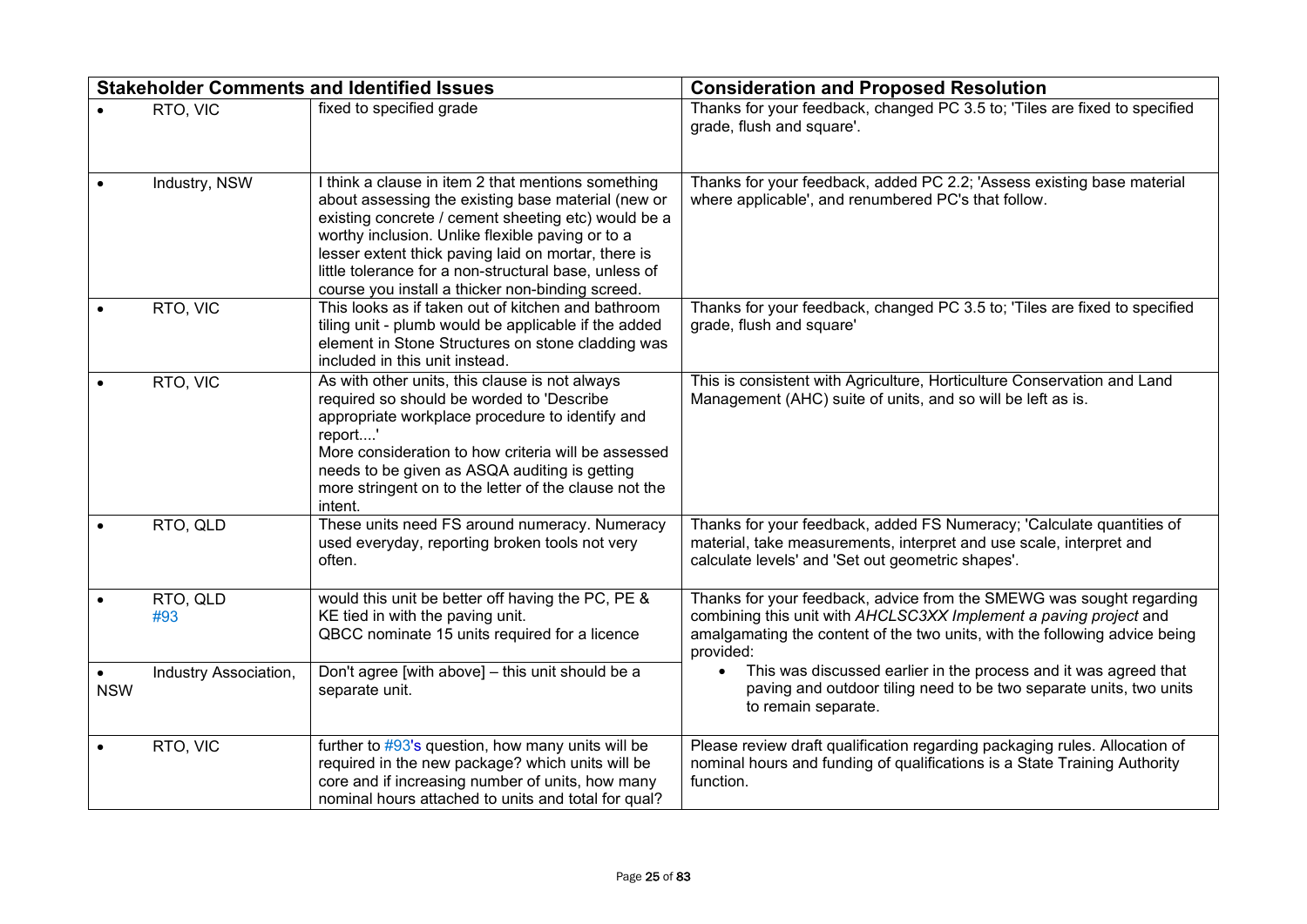| <b>Stakeholder Comments and Identified Issues</b>                                                                                                                                                                                                                                                                                                                                                                                                                                                                                                                                                                                                                                                                                                                                                                                                                                                                                                                                                                                                                                   | <b>Consideration and Proposed Resolution</b>                                                                                                                                                                                                                                                                                                                                                                                                                                                                                                                                                                                                                              |
|-------------------------------------------------------------------------------------------------------------------------------------------------------------------------------------------------------------------------------------------------------------------------------------------------------------------------------------------------------------------------------------------------------------------------------------------------------------------------------------------------------------------------------------------------------------------------------------------------------------------------------------------------------------------------------------------------------------------------------------------------------------------------------------------------------------------------------------------------------------------------------------------------------------------------------------------------------------------------------------------------------------------------------------------------------------------------------------|---------------------------------------------------------------------------------------------------------------------------------------------------------------------------------------------------------------------------------------------------------------------------------------------------------------------------------------------------------------------------------------------------------------------------------------------------------------------------------------------------------------------------------------------------------------------------------------------------------------------------------------------------------------------------|
| 1.4 Identify and ameliorate environmental impacts<br>RTO, VIC<br>of proposed works - Suggest adding KE to support<br>PC 1.4<br>2.2 Tiles are set out to determine tiling pattern and<br>identify cutting requirements according to site plans<br>and specifications - Would a tiler need to be able to<br>read and interpret site plans and specifications<br>(also in PC1.1) take measurements etc.? Maybe<br>KE needed to support this. Also, could add<br>numerical foundation skills.<br>Performance Evidence:<br>. calculate material and resource requirements -<br>Numerical skills needed for this as per comment for<br>PC 2.2. Ability to measure, calculate volume and<br>quantities etc.<br>Knowledge Evidence:<br>• workplace requirements applicable to health and<br>safety in the workplace for implementing a tiling<br>project, including appropriate use of personal<br>protective equipment (PPE) - And procedures as<br>per the assessment conditions. Suggest including<br>identifying and mitigating hazards and risks, safe<br>work practices as per PC 1.2 | Thanks for your feedback, PC's:<br>PC 1.4 - Added KE added 'environmental impacts applicable to outdoor<br>tiling projects'<br>PC 2.2 linked to several KE<br>Added FS Numeracy; 'Calculate quantities of material, take measurements,<br>interpret and use scale, interpret and calculate levels' and 'Set out<br>geometric shapes'<br>PE:<br>removed 'calculate material and resource requirements' (covered in FS<br>Numeracy)<br>KE:<br>'workplace requirements applicable to health and safety in the workplace<br>for implementing a tiling project, including appropriate use of personal<br>protective equipment (PPE)' linked to PC 1.2, PE and AC, leave as is. |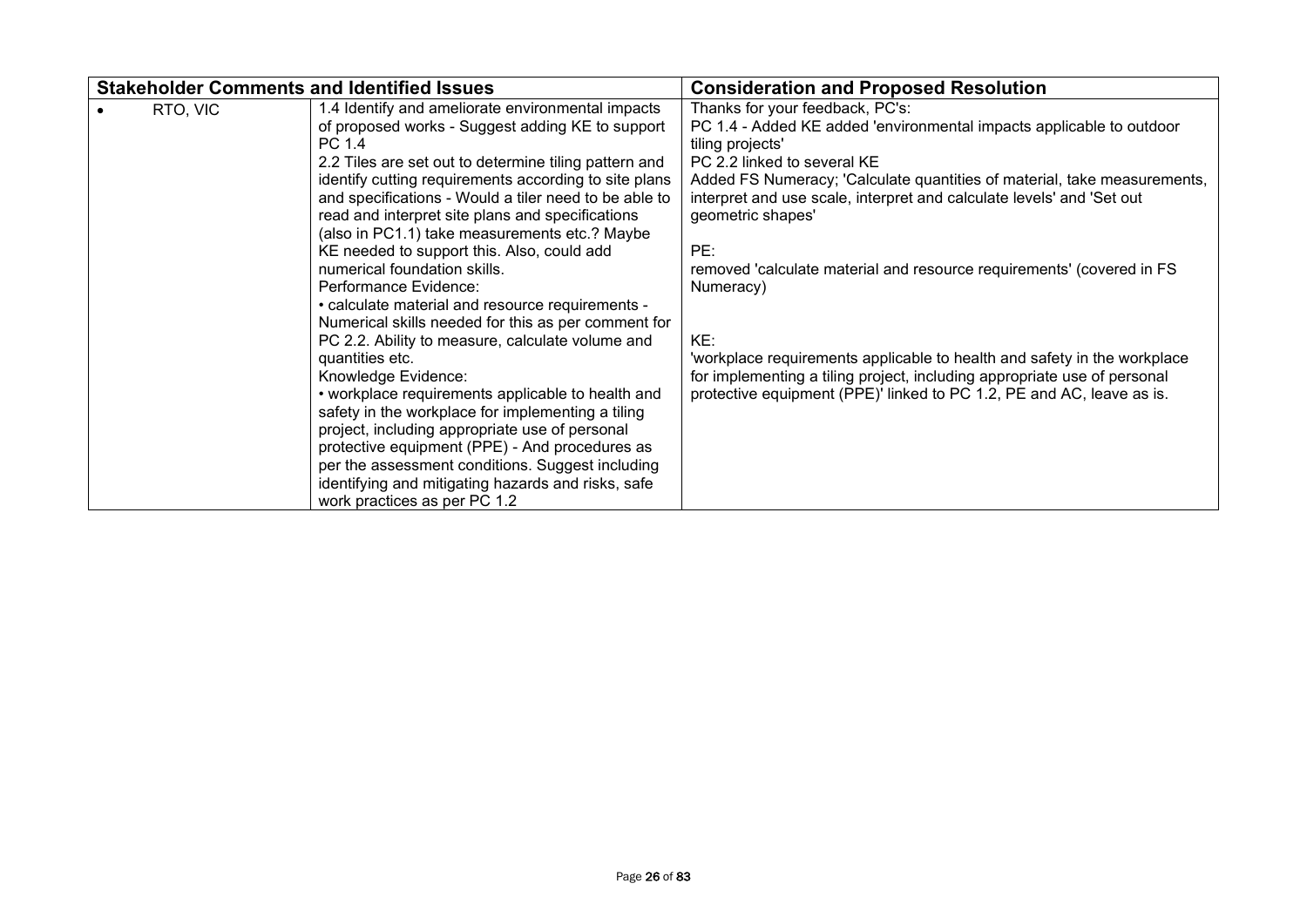### <span id="page-26-0"></span>Revised units of competency

|                                                | <b>Stakeholder Comments and Identified Issues</b>                                                                                                                                                                                                                                                           | <b>Consideration and Proposed Resolution</b>                                                                                                                                                                                                                                                                                                                                                                              |
|------------------------------------------------|-------------------------------------------------------------------------------------------------------------------------------------------------------------------------------------------------------------------------------------------------------------------------------------------------------------|---------------------------------------------------------------------------------------------------------------------------------------------------------------------------------------------------------------------------------------------------------------------------------------------------------------------------------------------------------------------------------------------------------------------------|
| <b>AHCDES501 Design sustainable landscapes</b> |                                                                                                                                                                                                                                                                                                             |                                                                                                                                                                                                                                                                                                                                                                                                                           |
| RTO, VIC                                       | As this unit is core it also needs to cover Urban,<br>City and industrial projects as well. Much of the unit<br>seems to refer to the broader landscape (farmland<br>etc) however most of the students (LD Diploma) will<br>be designing for domestic or commercial industrial<br>sites.                    | Thanks for your feedback, application first paragraph changed to "This unit<br>of competency describes the skills and knowledge required to design<br>sustainable landscapes, including assessing requirements for sustainable<br>land use, preparing an integrated design, planning implementation into<br>design, and auditing implementation for improvement of long-term<br>ecological sustainability of landscapes." |
| RTO, VIC                                       | "create a brief establishing the specific<br>sustainability requirements for the design ".<br>A generic brief may not even touch on the<br>sustainability aspects and only cover the clients<br>wants. The establishment of specific sustainability<br>needs educates the client in sustainability as well. | Thanks for your feedback, PC 1.1 changed to "Consult with client to<br>discuss the purpose and requirements of the design and create a brief<br>establishing the specific sustainability requirements for the design."                                                                                                                                                                                                    |
| RTO, VIC                                       | delete as covered in 1.1 "Identify or include the<br>specific requirements for sustainability in the<br>business plan or documentation".                                                                                                                                                                    | Thanks for your feedback, PC 1.3 changed to "Identify the specific<br>requirements for sustainability from the business plan or documentation."                                                                                                                                                                                                                                                                           |
| RTO, VIC                                       | If necessary, may be seen as an escape clause to<br>not do this criteria. Possibly should read " Identify<br>environmental implications of a range of landscape<br>works and research, identify and create a report to<br>relevant personal with recommendations.                                           | Thanks for your feedback, PC 1.5 changed to "Identify environmental<br>implications of a range of landscape works and research, identify and<br>report to relevant personnel with recommendations."                                                                                                                                                                                                                       |
| RTO, VIC                                       | This is a big ask for both students and industry<br>professionals willing to give up their time to assist<br>students. Perhaps it could read " Research, report<br>and reference specific technical documents or<br>reports regarding energy efficiency etc."                                               | Thanks for your feedback, PC 2.3 changed to "Research, report and<br>reference specific technical documents or reports regarding energy<br>efficiency and use, current and developing technologies and legislative and<br>workplace requirements."                                                                                                                                                                        |
| RTO, VIC                                       | put in brackets " or soil amelioration techniques "<br>as replacing the soil may not be regarded as<br>sustainable.                                                                                                                                                                                         | Thanks for your feedback, PC 2.6 changed to "Select plants and soils or<br>soil ameliorant techniques for their integrated roles for the designed<br>outcomes in the specific site conditions, system of irrigation and<br>environmental parameters."                                                                                                                                                                     |
| RTO, VIC                                       | Possibly add " storm water drainage systems<br>(SUDS) " for urban sites not in a riparian area.                                                                                                                                                                                                             | Thanks for your feedback, PC 3.4 changed to "Integrate protection of water<br>resources, riparian zones or storm water drainage systems (SUDS),<br>specified trees and existing vegetation into design plan."                                                                                                                                                                                                             |
| RTO, VIC                                       | Include "ground water quality if applicable to site".<br>This item may not be applicable in an urban setting.                                                                                                                                                                                               | Thanks for your feedback, PC 4.2 changed to "Sample and test soil and<br>ground water quality where applicable to site and implement<br>recommendations."                                                                                                                                                                                                                                                                 |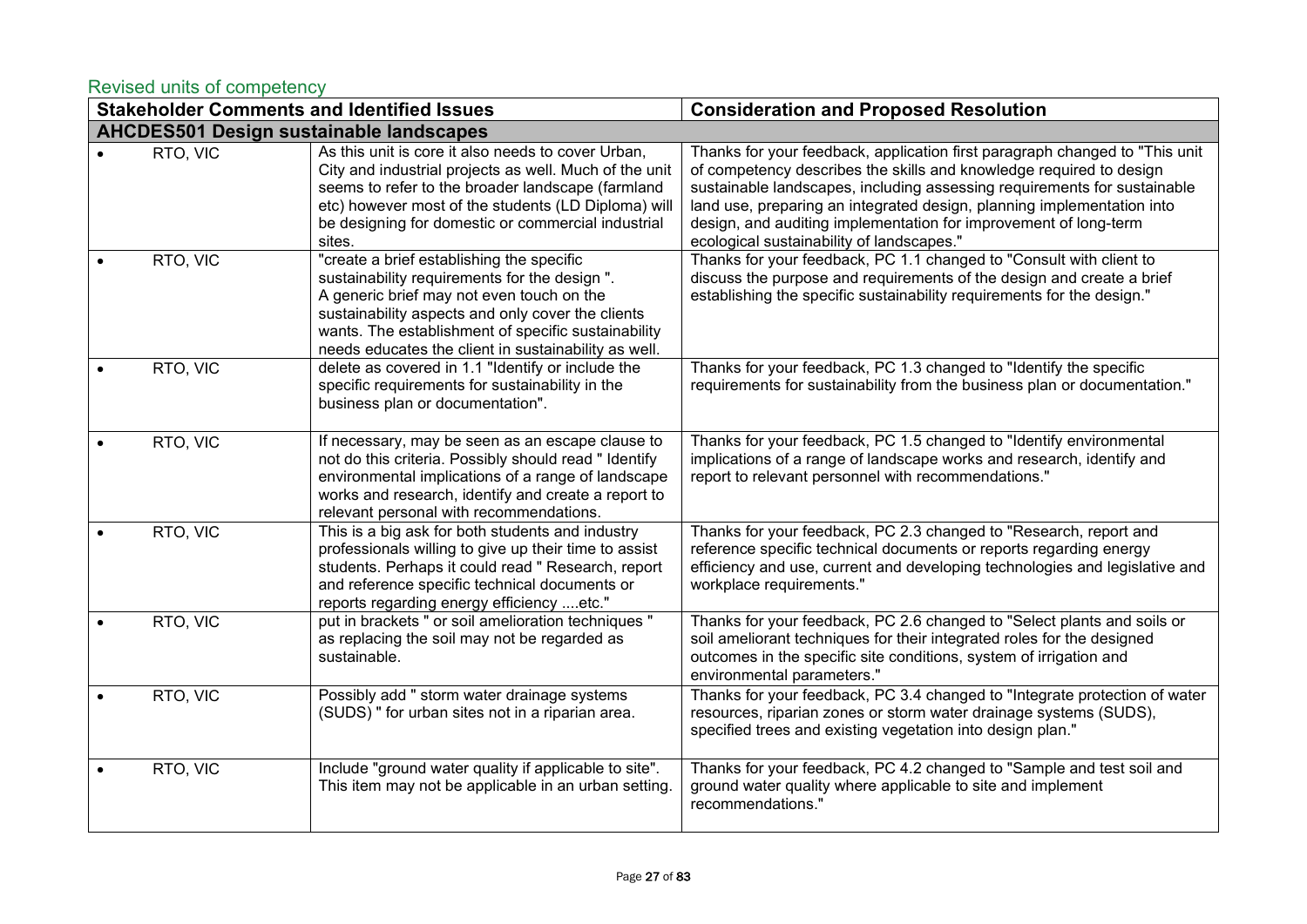|                                         | <b>Stakeholder Comments and Identified Issues</b>                                                                                                                                          | <b>Consideration and Proposed Resolution</b>                                                                                                                                                                                                                                                                                                                                                                                                                 |
|-----------------------------------------|--------------------------------------------------------------------------------------------------------------------------------------------------------------------------------------------|--------------------------------------------------------------------------------------------------------------------------------------------------------------------------------------------------------------------------------------------------------------------------------------------------------------------------------------------------------------------------------------------------------------------------------------------------------------|
| RTO, VIC                                | Add "both during construction and project life in line<br>with legislation (EPA)"                                                                                                          | Thanks for your feedback, PC 4.3 changed to "Confirm soil conservation<br>measures and erosion sediment controls during construction and project<br>life according to Environmental Protection Authority (EPA) legislation."                                                                                                                                                                                                                                 |
| RTO, VIC                                | Include " water quality tests if applicable to site".<br>This item may not be applicable in an urban setting.                                                                              | Thanks for your feedback, PE changed from "assessed soil and water<br>quality tests" to "assessed soil and water quality tests where applicable to<br>site."                                                                                                                                                                                                                                                                                                 |
| RTO, VIC                                | Include soil amelioration techniques                                                                                                                                                       | Thanks for your feedback, KE changed from "types, properties and<br>characteristics of a wide range of soils and growing media" to "types,<br>properties and characteristics of a wide range of soils, soil amelioration<br>techniques and growing media."                                                                                                                                                                                                   |
| <b>AHCDES503 Assess landscape sites</b> |                                                                                                                                                                                            |                                                                                                                                                                                                                                                                                                                                                                                                                                                              |
| RTO, VIC                                | Included in this unit and why the unit "Survey and<br>Establish Site Levels" should not be core.<br>I think this statement is a copy and paste mistake.                                    | Thanks for your feedback, application, second paragraph first sentence;<br>changed from 'The unit applies to individuals who apply specialist skills and<br>knowledge to surveying and establishing site levels, take personal<br>responsibility and exercise autonomy in undertaking complex work' to 'The<br>unit applies to individuals who apply specialist skills and knowledge to<br>assess landscape sites, take personal responsibility and exercise |
|                                         |                                                                                                                                                                                            | autonomy in undertaking complex work.'                                                                                                                                                                                                                                                                                                                                                                                                                       |
| RTO, VIC                                | include "and other legislative and regulatory<br>requirements "                                                                                                                            | Thanks for your feedback, PC 1.7 changed to 'Identify and record<br>covenants, legislative and regulatory requirements that could affect the<br>project, design or report'                                                                                                                                                                                                                                                                                   |
| RTO, VIC                                | Should include elements outside the site which<br>may affect the project design (especially<br>microclimate) including trees buildings terrain. Not<br>quite sure how you would word this. | Thanks for your feedback, PC 3.5 changed to 'Record offsite elements<br>including microclimates, trees, buildings and terrain that may affect project<br>design'                                                                                                                                                                                                                                                                                             |
| RTO, VIC                                | possibly use the term geolocate or triangulate the<br>position                                                                                                                             | Thanks for your feedback, PC 3.3 changed to 'Geolocate or triangulate the<br>position of structural elements and confirm existing services and facilities'                                                                                                                                                                                                                                                                                                   |
| RTO, VIC                                | Already included in 3.1 if it read "Sample, identify<br>and record.                                                                                                                        | Thanks for your feedback, PC 3.1 changed to 'Sample and identify soil<br>types, properties and relevant physical characteristics and record on-site<br>inventory'                                                                                                                                                                                                                                                                                            |
| RTO, VIC                                | and structural root zones                                                                                                                                                                  | Thanks for your feedback, PC 4.2 changed to 'Determine and record tree<br>protection zones and structural root zones'                                                                                                                                                                                                                                                                                                                                        |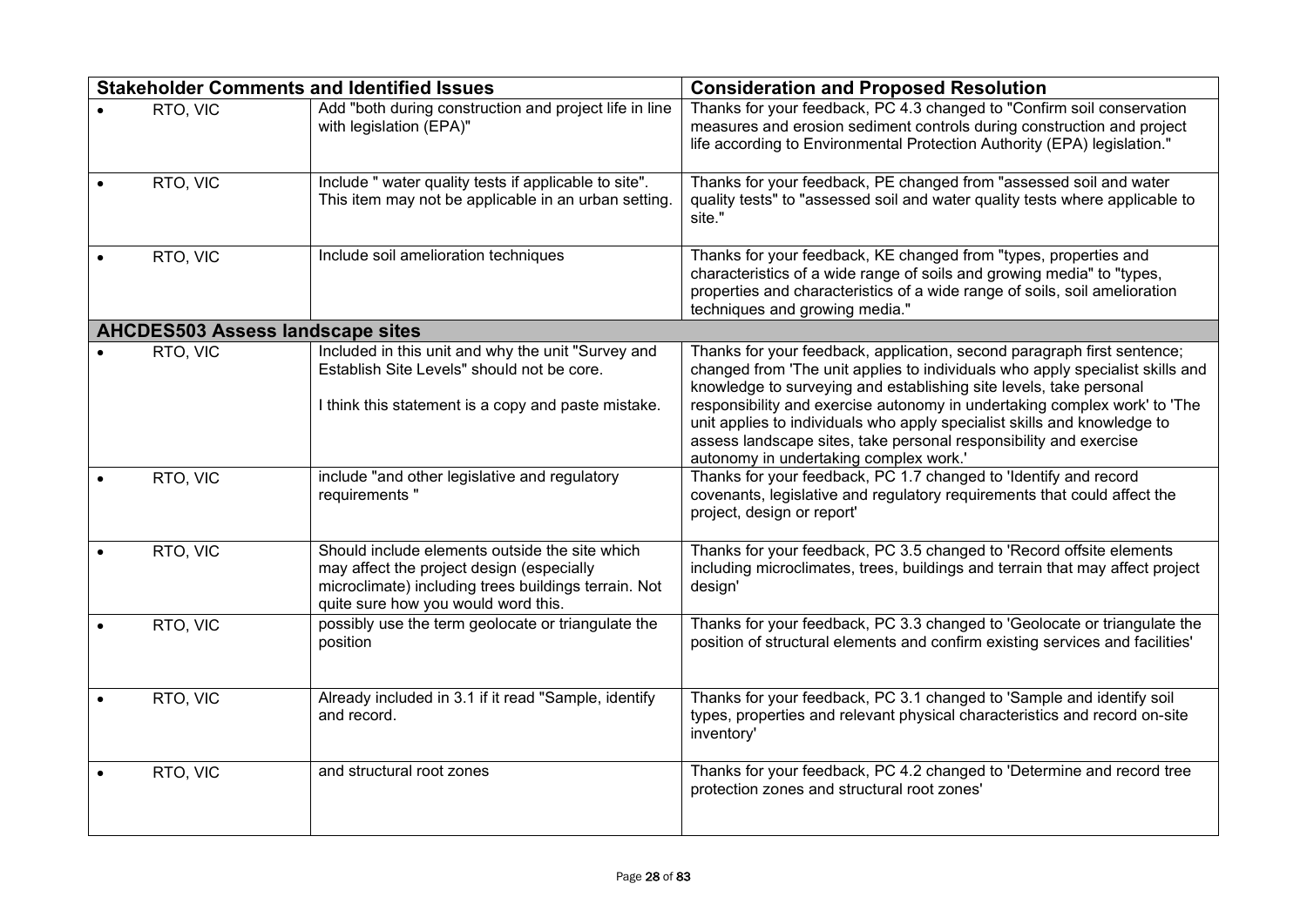| <b>Stakeholder Comments and Identified Issues</b> |          |                                                                                                                                                                                                                                                                                                                                                                                                                                                                                                                                                                                                                                                                                                                                                                                                                                                                                                                                                                                                                                                                                                                                                                                                                                                                                                                                                                                                                           | <b>Consideration and Proposed Resolution</b>                                                                                                                                                                                                                                                                                                                                                                                                                                                                                                                                                                                                                                                                                                                                                                                                                                                                                                                                                                                                                                                                                        |
|---------------------------------------------------|----------|---------------------------------------------------------------------------------------------------------------------------------------------------------------------------------------------------------------------------------------------------------------------------------------------------------------------------------------------------------------------------------------------------------------------------------------------------------------------------------------------------------------------------------------------------------------------------------------------------------------------------------------------------------------------------------------------------------------------------------------------------------------------------------------------------------------------------------------------------------------------------------------------------------------------------------------------------------------------------------------------------------------------------------------------------------------------------------------------------------------------------------------------------------------------------------------------------------------------------------------------------------------------------------------------------------------------------------------------------------------------------------------------------------------------------|-------------------------------------------------------------------------------------------------------------------------------------------------------------------------------------------------------------------------------------------------------------------------------------------------------------------------------------------------------------------------------------------------------------------------------------------------------------------------------------------------------------------------------------------------------------------------------------------------------------------------------------------------------------------------------------------------------------------------------------------------------------------------------------------------------------------------------------------------------------------------------------------------------------------------------------------------------------------------------------------------------------------------------------------------------------------------------------------------------------------------------------|
|                                                   | RTO, VIC | possibly use the term geolocate or triangulate the<br>position.                                                                                                                                                                                                                                                                                                                                                                                                                                                                                                                                                                                                                                                                                                                                                                                                                                                                                                                                                                                                                                                                                                                                                                                                                                                                                                                                                           | Thanks for your feedback, PC 4.5 is locating on the site plan, not on the<br>site. PC to remain as is.                                                                                                                                                                                                                                                                                                                                                                                                                                                                                                                                                                                                                                                                                                                                                                                                                                                                                                                                                                                                                              |
| $\bullet$                                         | RTO, VIC | Needs a numeracy skill for the surveying and<br>calculation of existing feature locations.                                                                                                                                                                                                                                                                                                                                                                                                                                                                                                                                                                                                                                                                                                                                                                                                                                                                                                                                                                                                                                                                                                                                                                                                                                                                                                                                | Thanks for your feedback, added FS Numeracy; 'Survey and calculate<br>locations of existing features using geolocation or triangulation'                                                                                                                                                                                                                                                                                                                                                                                                                                                                                                                                                                                                                                                                                                                                                                                                                                                                                                                                                                                            |
| $\bullet$                                         | RTO, VIC | Add; access available survey and regulatory<br>information online.                                                                                                                                                                                                                                                                                                                                                                                                                                                                                                                                                                                                                                                                                                                                                                                                                                                                                                                                                                                                                                                                                                                                                                                                                                                                                                                                                        | Thanks for your feedback, added KE; 'accessing survey and regulatory<br>information online'                                                                                                                                                                                                                                                                                                                                                                                                                                                                                                                                                                                                                                                                                                                                                                                                                                                                                                                                                                                                                                         |
| features)                                         |          |                                                                                                                                                                                                                                                                                                                                                                                                                                                                                                                                                                                                                                                                                                                                                                                                                                                                                                                                                                                                                                                                                                                                                                                                                                                                                                                                                                                                                           | AHCDES5XX Design for construction of landscape features (formerly AHCDES504 Design for construction of landscape                                                                                                                                                                                                                                                                                                                                                                                                                                                                                                                                                                                                                                                                                                                                                                                                                                                                                                                                                                                                                    |
|                                                   | RTO, VIC | 1.4 Draw drainage plans according to national<br>construction standards and landscape design<br>concept - Question rather than a comment. Is the<br>use of national construction standards required by<br>all states and territories or is it a code of<br>practice/best practice?<br>Performance Evidence:<br>• drawn plans to construction standards, client<br>requirements and budget - Budget is mentioned but<br>the PCs don't mention quantities/costing estimates<br>• liaised with client and stakeholders -PC 1.1<br>mentions client requirements and there is a<br>presentation to client in 3.4 but no mention of<br>liaising with clients and no mention of stakeholders.<br>• specified dimensions, footings, quantity and<br>quality of materials - Quantities not mentioned in<br>the PCs<br>• identified and documented project timelines - This<br>is a repeat of PC 3.2<br>• developed and presented design and project<br>report.- This is a repeat of element 3<br>Knowledge Evidence:<br>• materials available in the marketplace - What<br>about quality as mentioned in PC 2.4<br>• principles of surveying - Would you also need to<br>know the practice of determining site levels?<br><b>Assessment Conditions:</b><br>• detailed architectural and landscape design<br>drawings - These are not mentioned in the PCs.<br>These are in AHCDES504 (element 1) but not<br>included in this unit. | Thanks for your feedback, PCs:<br>1.4 changed to 'Draw drainage plans according to national construction<br>codes and landscape design concept'<br>PEs:<br>'drawn plans to construction standards, client requirements and budget'<br>PC 3.3 changed to 'Develop and document a final design, project budget<br>and project report'<br>'liaised with client and stakeholders' changed to 'consulted with client'<br>'specified dimensions, footings, quantity and quality of materials' - linked to<br>PC 2.2<br>'identified and documented project timelines' changed to 'documented and<br>presented project timelines, final design, project budget and project report'<br>'developed and presented design and project report' - removed<br>KE:<br>'materials available in the marketplace' changed to 'materials available in<br>the marketplace and their quality'<br>'principles of surveying' changed to 'principles of surveying and determining<br>site levels'<br>AC:<br>'detailed architectural and landscape design drawings' - removed, added<br>'NCC applicable to designing for construction of landscape features'. |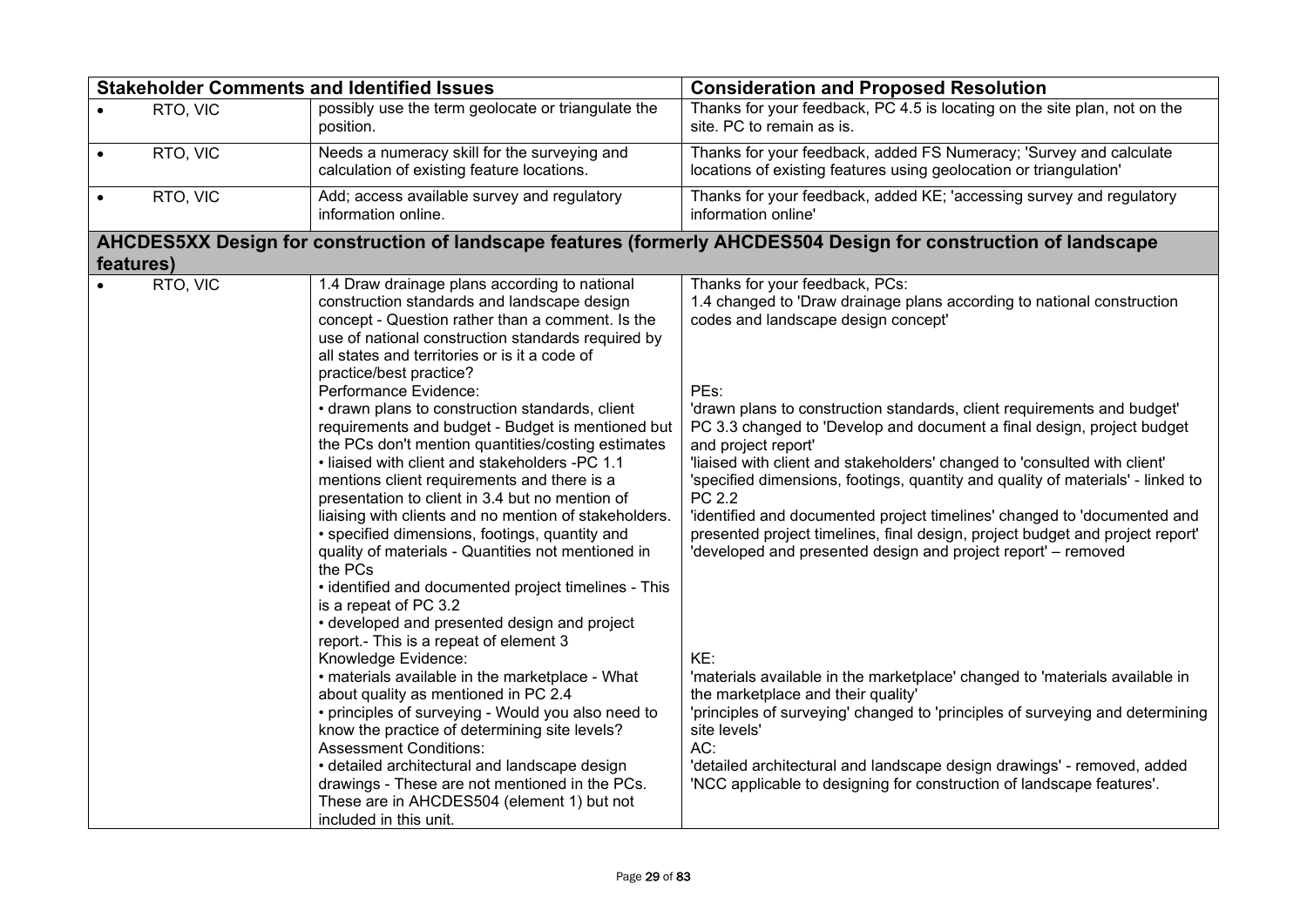|                         |                       | <b>Stakeholder Comments and Identified Issues</b>                                                                                                                                                                                                                                                                                                                                                                                                                                                                                                                                                                                                                                                                                                                                                                                                                                                                                                                                                                                                                                                                                                | <b>Consideration and Proposed Resolution</b>                                                                                                                                                                                                                                                                                                                                           |
|-------------------------|-----------------------|--------------------------------------------------------------------------------------------------------------------------------------------------------------------------------------------------------------------------------------------------------------------------------------------------------------------------------------------------------------------------------------------------------------------------------------------------------------------------------------------------------------------------------------------------------------------------------------------------------------------------------------------------------------------------------------------------------------------------------------------------------------------------------------------------------------------------------------------------------------------------------------------------------------------------------------------------------------------------------------------------------------------------------------------------------------------------------------------------------------------------------------------------|----------------------------------------------------------------------------------------------------------------------------------------------------------------------------------------------------------------------------------------------------------------------------------------------------------------------------------------------------------------------------------------|
|                         | RTO, VIC              | To be a more robust performance criteria item I feel<br>it should be " Develop a minimum of three basic<br>concepts containing a minimum of 5 features being<br>paving, retaining walls, steps, water features and<br>timber structures based on client brief."                                                                                                                                                                                                                                                                                                                                                                                                                                                                                                                                                                                                                                                                                                                                                                                                                                                                                  | Thanks for your feedback, advice from the SMEWG was sought regarding<br>this unit, with the following changes being made to this unit:<br>PCs:<br>Changed PC 1.1 to read 'Develop concept designs for the construction of<br>the selected landscape features according to client requirements and                                                                                      |
| $\bullet$<br><b>NSW</b> | Industry Association, | This Unit is about construction. Construction<br>materials, techniques, hardware used, construction<br>issues (eg how expensive is a beautiful design to<br>build, or more importantly, can it be built). The<br>need is to focus on construction, there is no other<br>construction unit for designers and designers need<br>to be able to know what is available to landscape<br>contractors who will be building their designs<br>(hardware including the types of screws and<br>fasteners used with particular materials), what<br>works/ what doesn't, why one construction will<br>work on one site but no on another.<br>Note: If a student has a C3 Landscape<br>Construction qualification they will (should) get<br>recognition for this Unit.<br>Re the feedback:<br>PC 1.1 should be plural and read<br>1.1 Develop concept designs for the construction<br>of selected landscape features according to client<br>requirements and budget.<br>PC 1.3 should be plural and read<br>1.3 Draw construction details for landscape<br>features according to the design concepts.<br>The Performance Evidence should then be<br>tightened: | budget'<br>Changed PC 1.2 to read 'Source and record survey levels, site gradients<br>and elevations'<br>Changed PC 1.3 to read 'Draw construction details for landscape features<br>according to landscape design concepts'<br>PE:<br>Changed second paragraph to read 'There must be evidence that the<br>individual has designed for construction of landscape features on at least |
|                         |                       | one occasion could be changed to three.<br>on three occasions and includes a minimum of 5<br>construction features such as paving, retaining<br>walls, steps, water, garden edging and timber<br>structures. Evidence must also include:<br>Then put in the dot points in the<br>Performance Evidence                                                                                                                                                                                                                                                                                                                                                                                                                                                                                                                                                                                                                                                                                                                                                                                                                                            | three occasions and including a minimum of five different construction<br>features, and has:'                                                                                                                                                                                                                                                                                          |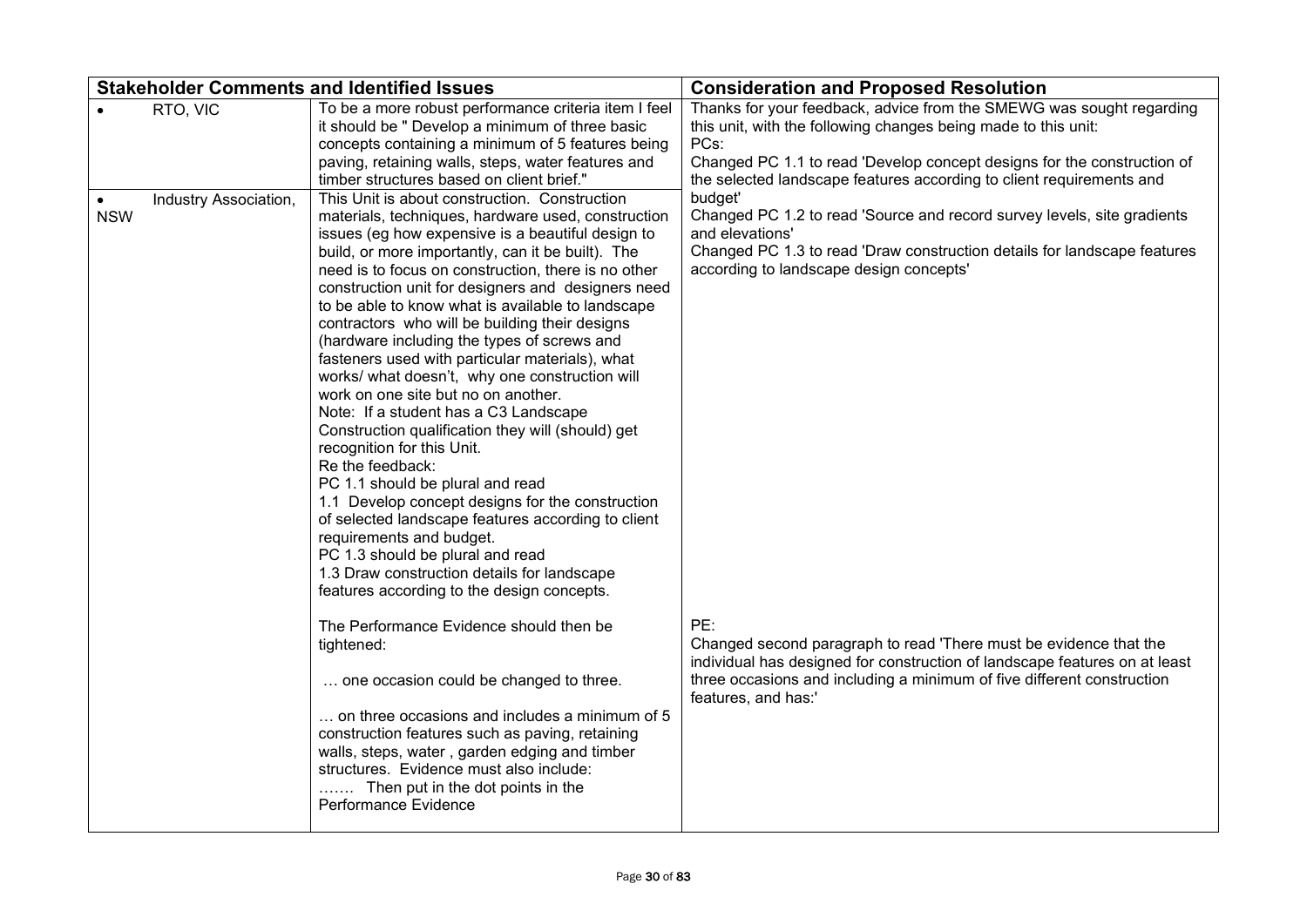|            |                       | <b>Stakeholder Comments and Identified Issues</b>                                                                                                                                                                                                                                                                                                                                                                                                                                                                                                                                                                                                                                                                                                                           | <b>Consideration and Proposed Resolution</b>                                                                                                                                                                                                     |
|------------|-----------------------|-----------------------------------------------------------------------------------------------------------------------------------------------------------------------------------------------------------------------------------------------------------------------------------------------------------------------------------------------------------------------------------------------------------------------------------------------------------------------------------------------------------------------------------------------------------------------------------------------------------------------------------------------------------------------------------------------------------------------------------------------------------------------------|--------------------------------------------------------------------------------------------------------------------------------------------------------------------------------------------------------------------------------------------------|
|            |                       | As this unit is not about plants at all, the dot point<br>below should be changed to:                                                                                                                                                                                                                                                                                                                                                                                                                                                                                                                                                                                                                                                                                       |                                                                                                                                                                                                                                                  |
|            |                       | • Select appropriate landscape construction<br>materials                                                                                                                                                                                                                                                                                                                                                                                                                                                                                                                                                                                                                                                                                                                    | Changed 'selected appropriate materials and plants' to 'selected<br>appropriate landscape construction materials'.                                                                                                                               |
|            |                       | However, PC 2.3 which mentions plants and I<br>agree with the wording of this provided specific<br>plants are not included in either delivery or<br>assessment. Designers need to know the TYPE of<br>plants client want, not the specific species. eg, if a<br>client wants to plant massive trees on top of the<br>retaining walls, then the retaining wall must be<br>constructed with specific materials to support these<br>trees, the materials and construction would be<br>different if the planting was to be softwooded<br>perennials.                                                                                                                                                                                                                            |                                                                                                                                                                                                                                                  |
|            | Industry, NSW         | I agree that at minimum of 2-3 basic concepts,<br>each with their own distinguishing features<br>Agreed, 5 features across the 2 or 3 plans must be<br>shown                                                                                                                                                                                                                                                                                                                                                                                                                                                                                                                                                                                                                |                                                                                                                                                                                                                                                  |
|            | RTO, VIC              | Include in this (or ad another element) criteria 1.1<br>and 1.3 from AHCLSC5xx establish site levels. and<br>do not have establish site levels as a core.                                                                                                                                                                                                                                                                                                                                                                                                                                                                                                                                                                                                                   | Thanks for your feedback, advice from the SMEWG was sought regarding<br>this unit, with the following change being made to this unit:<br>Changed PC 1.2 to read 'Source and record survey levels, site<br>$\bullet$<br>gradients and elevations' |
| <b>NSW</b> | Industry Association, | Survey and establish site levels is an integral part<br>of the developing a design and determining best<br>materials and structures for a particular site. It is<br>covered in 1.1 and 1.3 and if I was confident that it<br>would be given the level of detail required, then I<br>could accept that this Unit become an elective.<br>However, it is my experience that it is assumed that<br>1.1 and 1.3 are treated 'lightly' because Survey and<br>establish site levels is a stand-alone Unit.<br>Historically, while Units may change, the delivery<br>(and possibly assessment) does not change that<br>much. Therefore, this Unit should stay as a stand-<br>alone.<br>Design students need to be able to survey a site<br>Stand alone and core unit in my opinion. |                                                                                                                                                                                                                                                  |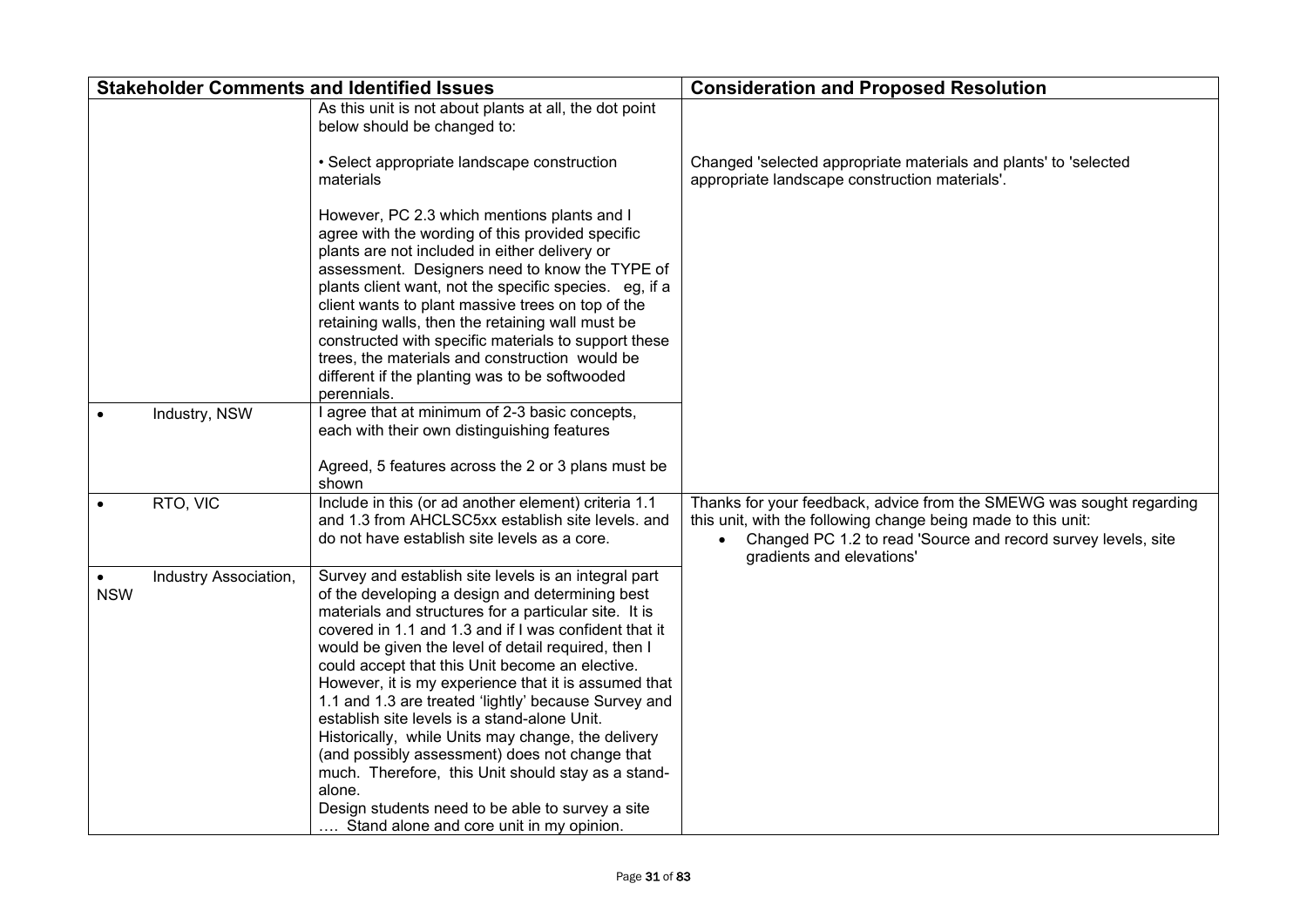|                     | <b>Stakeholder Comments and Identified Issues</b>                                                                                                                                                                                                                                                                                                                                                                                                                                                                                                                                                                                                                                                                 | <b>Consideration and Proposed Resolution</b>                                                                                                                                                                                                                                                                                                                                                                                                                                                                                                                                                                                                                                                                                                                                                            |
|---------------------|-------------------------------------------------------------------------------------------------------------------------------------------------------------------------------------------------------------------------------------------------------------------------------------------------------------------------------------------------------------------------------------------------------------------------------------------------------------------------------------------------------------------------------------------------------------------------------------------------------------------------------------------------------------------------------------------------------------------|---------------------------------------------------------------------------------------------------------------------------------------------------------------------------------------------------------------------------------------------------------------------------------------------------------------------------------------------------------------------------------------------------------------------------------------------------------------------------------------------------------------------------------------------------------------------------------------------------------------------------------------------------------------------------------------------------------------------------------------------------------------------------------------------------------|
| <b>Industry NSW</b> | Agreed that levels must be shown on all concept<br>plans                                                                                                                                                                                                                                                                                                                                                                                                                                                                                                                                                                                                                                                          |                                                                                                                                                                                                                                                                                                                                                                                                                                                                                                                                                                                                                                                                                                                                                                                                         |
| RTO, VIC            | Plant types and characteristics is covered in other<br>core units e.g., Specify plants for landscapes.<br>element should read " determine effect of plant<br>selection on landscape features including root<br>development, crown development and soil<br>hydrology.                                                                                                                                                                                                                                                                                                                                                                                                                                              | Thanks for your feedback, PC 2.3 changed to 'Determine effect of plant<br>selection on landscape features including root development, crown<br>development and soil hydrology'                                                                                                                                                                                                                                                                                                                                                                                                                                                                                                                                                                                                                          |
| RTO, VIC            | To be a more robust performance criteria I feel it<br>should be " a minimum of five landscape features<br>being paving, retaining walls, steps, water features<br>and timber structures.'                                                                                                                                                                                                                                                                                                                                                                                                                                                                                                                         | Thanks for your feedback, advice from the SMEWG was sought regarding<br>this unit, with the following change being made to this unit:<br>Changed PE second paragraph to read 'There must be evidence that the<br>individual has designed for construction of landscape features on at least<br>three occasions and including a minimum of five different construction<br>features, and has:'                                                                                                                                                                                                                                                                                                                                                                                                            |
| RTO, VIC            | Add existing site structures and vegetation.                                                                                                                                                                                                                                                                                                                                                                                                                                                                                                                                                                                                                                                                      | Thanks for your feedback, PE 'identified and recorded survey levels, site<br>gradients and elevations' changed to 'identified and recorded survey levels,<br>site gradients, elevations, existing site structures and vegetation'                                                                                                                                                                                                                                                                                                                                                                                                                                                                                                                                                                       |
| RTO, VIC            | Rather than report either use specifications or<br>implementation report.                                                                                                                                                                                                                                                                                                                                                                                                                                                                                                                                                                                                                                         | Thanks for your feedback, this is linked to PC 3.2, 3.3 and 3.4, and<br>therefore will be left as is.                                                                                                                                                                                                                                                                                                                                                                                                                                                                                                                                                                                                                                                                                                   |
|                     | AHCDES5XX Prepare a landscape design (formerly AHCDES502 Prepare a landscape design)                                                                                                                                                                                                                                                                                                                                                                                                                                                                                                                                                                                                                              |                                                                                                                                                                                                                                                                                                                                                                                                                                                                                                                                                                                                                                                                                                                                                                                                         |
| RTO, VIC            | 2.2 Record physical elements and features of the<br>site on the base plan AND No knowledge evidence<br>to support these PCs. - No knowledge evidence to<br>support these PCs.<br>2.4 Complete functional analysis of the existing site<br>and record on the base plan - No knowledge<br>evidence to support the functional analysis<br>3.2 Specify hard landscaping requirements,<br>including irrigation, demolition and removal of<br>existing features and installation of new works - No<br>irrigation in KE. Would most designers use<br>specialist advice here if needed?<br>3.3 Compile planting schedules for incorporation<br>into the design plan - Is there any knowledge<br>evidence to support this? | Thanks for your feedback, PC's:<br>2.2 is linked to KE 'scaled concept drawing and construction plans'<br>2.4 - added KE 'functional analysis techniques relevant to landscape<br>design'<br>3.2 - added KE 'hard landscaping requirements, including irrigation'<br>3.3 changed KE 'plant identification, selection and culture' to 'plant<br>identification, selection and culture, and planting schedule'<br>3.4 changed to 'Apply industry practice and consistent graphic styles to the<br>concept design'<br>4.2 changed to 'Identify construction and drainage requirements, and seek<br>specialist advice where required'<br>PE:<br>'applied relevant workplace health and safety and environmental and<br>biosecurity legislation, regulations and workplace procedures' - linked to PC<br>2.6 |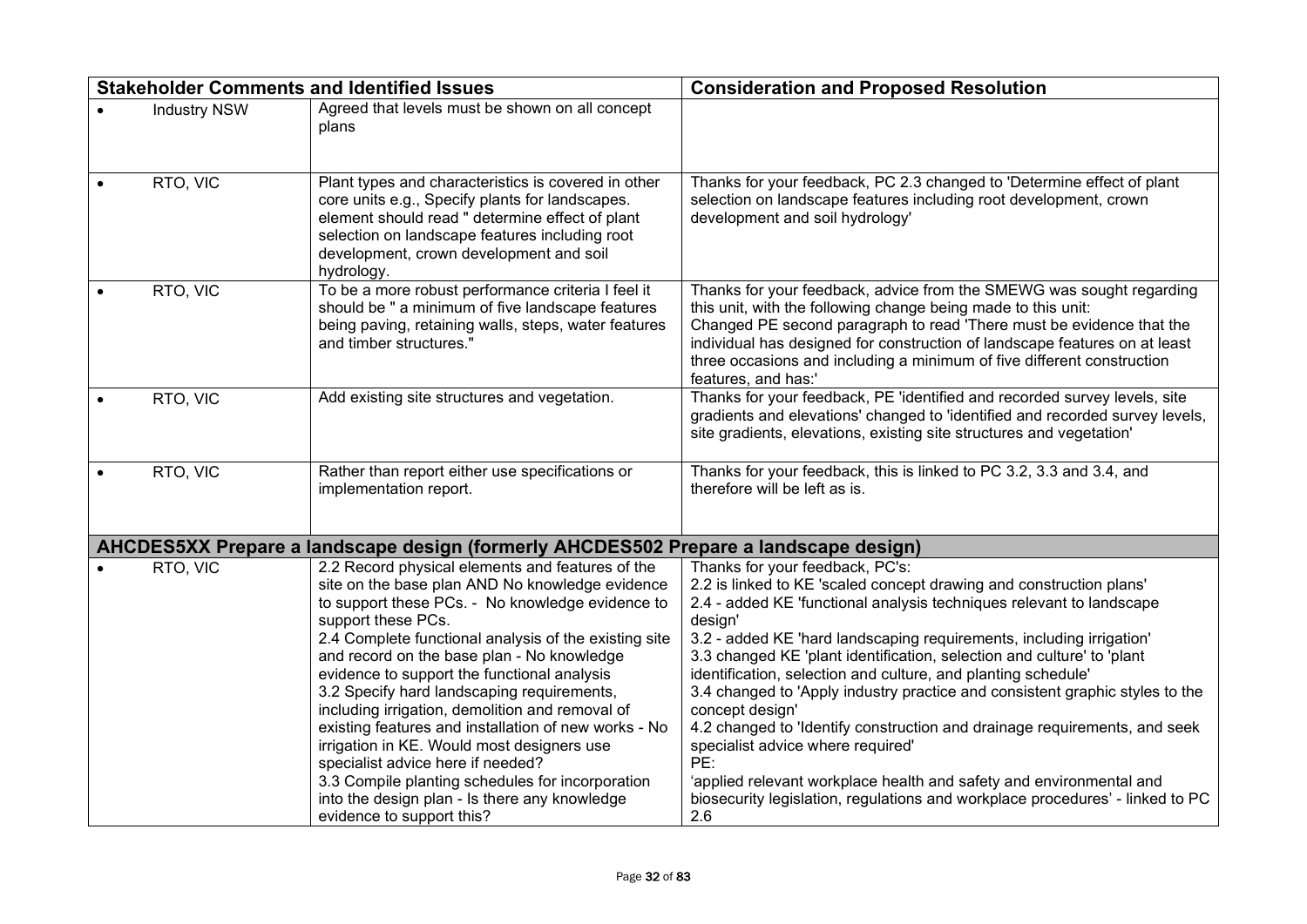| <b>Stakeholder Comments and Identified Issues</b> |                                                       | <b>Consideration and Proposed Resolution</b>                                      |
|---------------------------------------------------|-------------------------------------------------------|-----------------------------------------------------------------------------------|
|                                                   | 3.4 Apply industry standards and consistent           | 'determined survey levels, site grading and drainage requirements' - linked       |
|                                                   | graphic styles to the concept design - Is this more   | to PC 2.2, 2.4, 2.5 and 3.2                                                       |
|                                                   | about industry practices rather than standards?       | changed 'identified and selected plants, shrubs and trees' to 'identified and     |
|                                                   | 4.2 Identify construction and drainage requirements   | selected plants for the landscape design'                                         |
|                                                   | - Designers may require or use specialist advice      |                                                                                   |
|                                                   | Performance Evidence:                                 |                                                                                   |
|                                                   | • applied relevant workplace health and safety and    |                                                                                   |
|                                                   | environmental and biosecurity legislation,            |                                                                                   |
|                                                   | regulations and workplace procedures - Not            |                                                                                   |
|                                                   | specified in PCs                                      |                                                                                   |
|                                                   | • determined survey levels, site grading and          |                                                                                   |
|                                                   | drainage requirements - Not specified in PCs          |                                                                                   |
|                                                   | • identified and selected plants, shrubs and trees -  |                                                                                   |
|                                                   | Trees and shrubs are plants. Should that read         |                                                                                   |
|                                                   | identified and selected plants for the landscape      |                                                                                   |
|                                                   | design?                                               |                                                                                   |
|                                                   | Knowledge Evidence:                                   |                                                                                   |
|                                                   | • an understanding of own role and the use of         | KE:                                                                               |
|                                                   | specialist advice, including structural engineers and | 'an understanding of own role and the use of specialist advice, including         |
|                                                   | hydrologists - Perhaps include something in the       | structural engineers and hydrologists' - linked to PC 4.2                         |
|                                                   | PCs about knowing the limits of your own role and     | changed 'landscape construction and engineering principles' to 'landscape         |
|                                                   | when to bring in other professional specialists such  | construction and engineering principles relevant to landscape design'             |
|                                                   | as with engineering, drainage, irrigation etc.        | changed 'drafting techniques' to 'drafting techniques for landscape plans         |
|                                                   | • landscape construction and engineering principles   | and drawings'                                                                     |
|                                                   | - This is very broad                                  | changed 'scaled concept drawing and construction plans' to 'scaled                |
|                                                   | • drafting techniques - Drafting techniques for       | concept drawings, landscape plans and construction drawings'                      |
|                                                   | landscape plans and drawings                          | 'determining survey levels, site grading and drainage requirements' - linked      |
|                                                   | • scaled concept drawing and construction plans -     | to PC 2.2, 2.4, 2.5 and 3.2, removed 'establishment of site levels'               |
|                                                   | Scaled landscape plans and construction drawings      | 'environmental implications of landscape project works' - linked to PC 2.6        |
|                                                   | • determining survey levels, site grading and         | changed 'botany, plant physiology, taxonomy and nomenclature' to 'botany,         |
|                                                   | drainage requirements - Is a survey carried out on    | plant physiology, taxonomy and nomenclature relevant to landscape                 |
|                                                   | site in element 2 or PC 2.5? Does this duplicate      | design'                                                                           |
|                                                   | forth dot point above?                                | changed 'how to identify and treat soils' to 'how to identify and treat soils for |
|                                                   | • environmental implications of landscape project     | application in landscape work'                                                    |
|                                                   | works - What does this relate to?                     | workplace health and safety and environmental and biosecurity legislation,        |
|                                                   | • botany, plant physiology, taxonomy and              | regulations and workplace procedures relevant to landscape design and             |
|                                                   | nomenclature - This is vague - suggest being more     | construction' to remain as is, this is in relation to landscape design and        |
|                                                   | specific about the requirements for a landscape       | construction.                                                                     |
|                                                   | designer.                                             |                                                                                   |
|                                                   | • how to identify and treat soils - As above - for    |                                                                                   |
|                                                   |                                                       |                                                                                   |
|                                                   | application in landscape works? Does this include     |                                                                                   |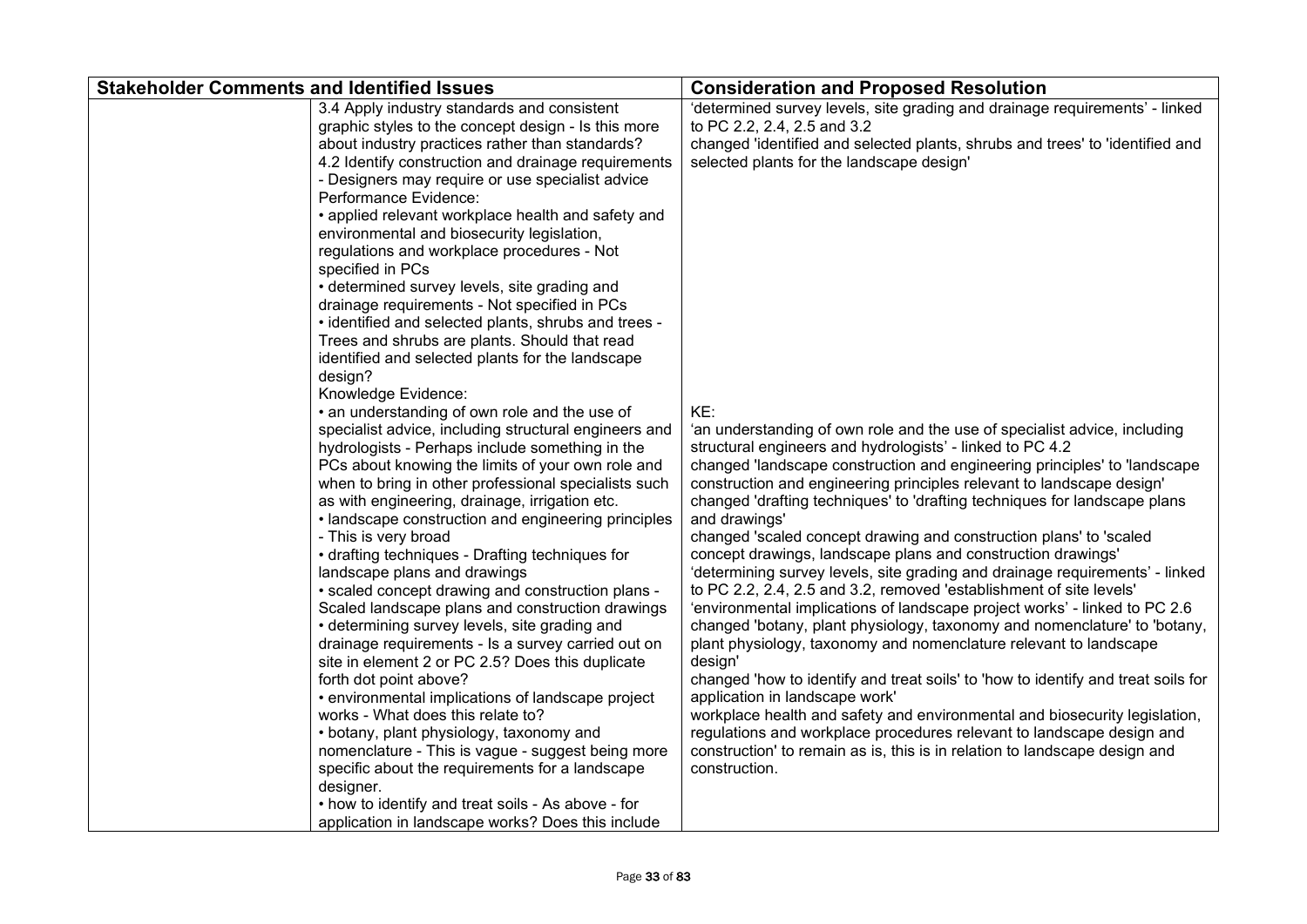| <b>Stakeholder Comments and Identified Issues</b>                            |                                                                                                                                                                                                                                                                                                                                                                                                                                                              | <b>Consideration and Proposed Resolution</b>                                                                                                                                                                                                                                                                                                                                                                                                                                                                                     |  |  |  |
|------------------------------------------------------------------------------|--------------------------------------------------------------------------------------------------------------------------------------------------------------------------------------------------------------------------------------------------------------------------------------------------------------------------------------------------------------------------------------------------------------------------------------------------------------|----------------------------------------------------------------------------------------------------------------------------------------------------------------------------------------------------------------------------------------------------------------------------------------------------------------------------------------------------------------------------------------------------------------------------------------------------------------------------------------------------------------------------------|--|--|--|
|                                                                              | the engineering properties of soil or soil for plant<br>culture or both?<br>• workplace health and safety and environmental<br>and biosecurity legislation, regulations and<br>workplace procedures relevant to landscape design<br>and construction- For application in landscape<br>design? Plant selection for a design would be<br>based on a range of factors including<br>morphological features, cultural requirements,<br>potential weed threat etc. |                                                                                                                                                                                                                                                                                                                                                                                                                                                                                                                                  |  |  |  |
| AHCLSC1XX Support landscape work (formerly AHCLSC101 Support landscape work) |                                                                                                                                                                                                                                                                                                                                                                                                                                                              |                                                                                                                                                                                                                                                                                                                                                                                                                                                                                                                                  |  |  |  |
| RTO, VIC                                                                     | 2.2 Interact with staff and customers in a<br>professional manner - Interacting in a professional<br>manner is not supported in KE<br>2.5 Undertake landscape work in a safe and<br>environmentally appropriate manner - There is no<br>KE around the environmental aspects of the work<br>3.1 Handle and transport materials, tools,<br>equipment and machinery according to supervisor<br>instructions and workplace procedures - Not<br>included in KE    | Thanks for your feedback, PCs:<br>PC 2.2 Interact with staff and customers in a professional manner -<br>removed<br>PC 4.3 split into two PC's; '4.3 Report work outcomes and malfunctions,<br>faults, wear or damage of tools to supervisor', and '4.4 Report work<br>outcomes to supervisor'                                                                                                                                                                                                                                   |  |  |  |
|                                                                              | Performance Evidence:<br>• stored materials as directed- Handled and stored?<br>• cleaned up on completion of work - Repeat of<br>element 4<br>• reported work outcomes and malfunctioning,<br>faulty, worn or damaged of tools - Repeat of PC 4.3<br>Knowledge Evidence:<br>• landscaping tools and equipment - Would they<br>just have to know about tools and equipment for<br>landscape works or know how to use/store them as                           | PE:<br>changed 'applied safe work practices in landscape construction and<br>maintenance' to 'applied safe and environmentally appropriate work<br>practices in landscape construction and maintenance'<br>changed 'stored materials as directed' to 'handled, transported, cleaned<br>and stored materials, tools, equipment and machinery as directed'<br>removed 'cleaned up on completion of work'<br>KE:<br>changed 'landscaping tools and equipment' to 'landscaping tools and<br>equipment use, storage and maintenance'. |  |  |  |
| well?<br>AHCLSC202 Construct low-profile timber or modular retaining walls   |                                                                                                                                                                                                                                                                                                                                                                                                                                                              |                                                                                                                                                                                                                                                                                                                                                                                                                                                                                                                                  |  |  |  |
| RTO, WA                                                                      | Re Performance Evidence last dot point "reported<br>low-profile timber orand unserviceable tools<br>and equipment" don't need this.<br>record the procedure on the construction of the<br>retaining wall.                                                                                                                                                                                                                                                    | Thanks for your feedback. This PE is linked to PC 5.4, and therefore will be<br>left as is.                                                                                                                                                                                                                                                                                                                                                                                                                                      |  |  |  |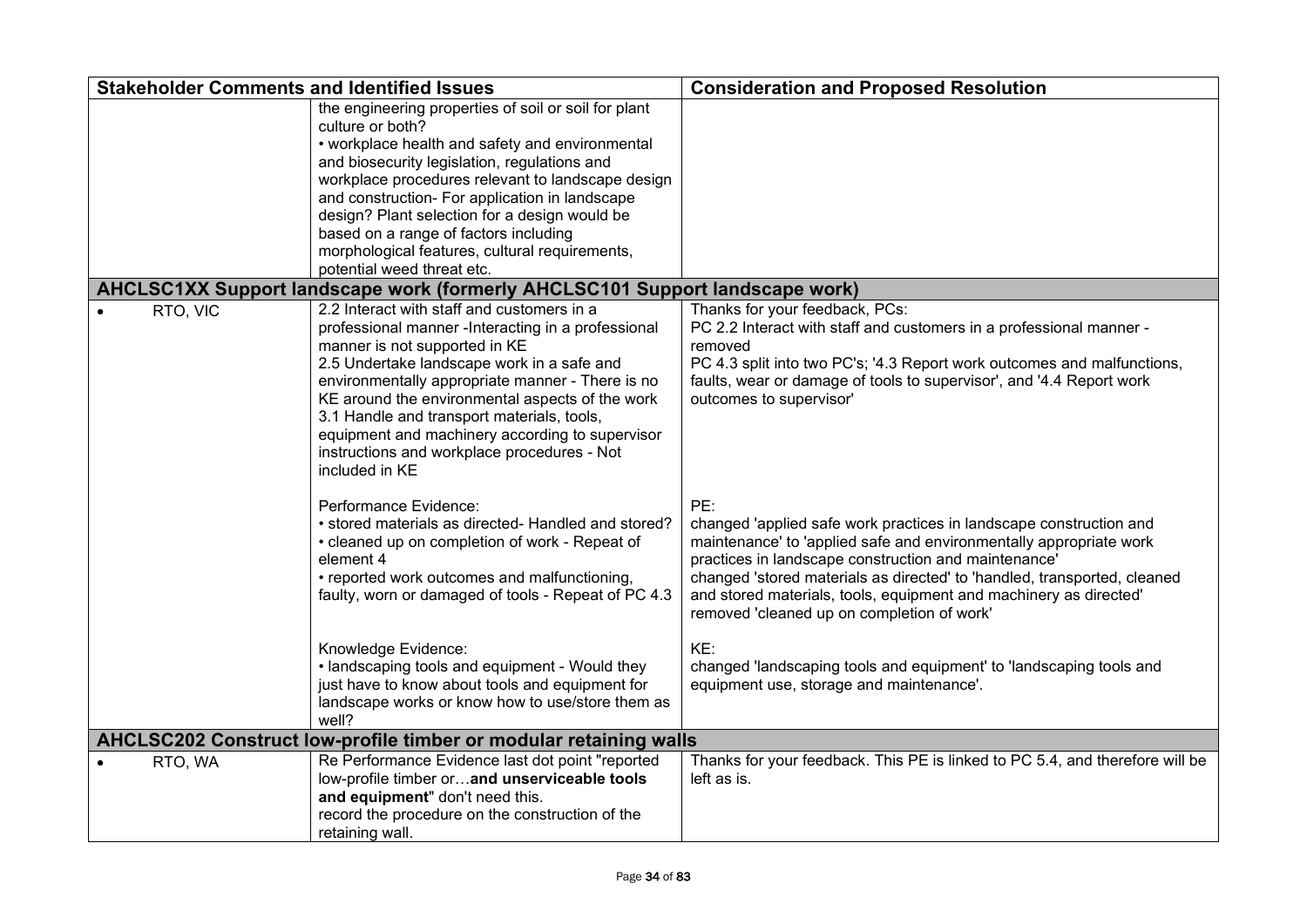| <b>Stakeholder Comments and Identified Issues</b> |                             |                                                                                                                                                                                                                                                                                                                                                           | <b>Consideration and Proposed Resolution</b>                                                                                                                                                                                                                                                                                                                                                             |  |
|---------------------------------------------------|-----------------------------|-----------------------------------------------------------------------------------------------------------------------------------------------------------------------------------------------------------------------------------------------------------------------------------------------------------------------------------------------------------|----------------------------------------------------------------------------------------------------------------------------------------------------------------------------------------------------------------------------------------------------------------------------------------------------------------------------------------------------------------------------------------------------------|--|
|                                                   | RTO, VIC                    | Re Application: 'skills and knowledge required to<br>construct low-profile timber or modular retaining<br>walls"<br>Should read "and" not "or"?                                                                                                                                                                                                           | Thanks for your feedback, the application is linked to the title of the unit<br>'Construct low-profile timber or modular retaining walls', and therefore will<br>be left as is.                                                                                                                                                                                                                          |  |
|                                                   | RTO, VIC                    | Re Knowledge Evidence "construction materials for<br>retaining walls"<br>Additional Knowledge evidence to include. correct<br>placement and understanding of drainage<br>materials.                                                                                                                                                                       | Thanks for your feedback, added KE; 'drainage media and material use<br>and placement.'                                                                                                                                                                                                                                                                                                                  |  |
|                                                   | RTO, VIC                    | Re PC 4.5 Install drainage media:<br>Ag drain and free draining material as specified by<br>supervisor or plan. Including connection to s/water<br>system via s/water pit.                                                                                                                                                                                | Thanks for your feedback, changed PC 4.5 to; 'Install drainage media and<br>material as specified in site plan.'                                                                                                                                                                                                                                                                                         |  |
| AHCLSC203 Install aggregate paths                 |                             |                                                                                                                                                                                                                                                                                                                                                           |                                                                                                                                                                                                                                                                                                                                                                                                          |  |
|                                                   |                             |                                                                                                                                                                                                                                                                                                                                                           | No specific feedback requiring action.                                                                                                                                                                                                                                                                                                                                                                   |  |
|                                                   | <b>AHCLSC204 Lay paving</b> |                                                                                                                                                                                                                                                                                                                                                           |                                                                                                                                                                                                                                                                                                                                                                                                          |  |
|                                                   | RTO, VIC                    | 'tools and equipment' Needs better definition, is it<br>hand or power tools or machinery?                                                                                                                                                                                                                                                                 | Thanks for your feedback, 'tools and equipmentaccording to supervisor<br>instructions', 'tools and equipment' is standard text used in AHC suite of<br>units to cover hand and/or power tools, leave as is.                                                                                                                                                                                              |  |
|                                                   | RTO, VIC                    | 'Construct'<br>Assist with the construction of drainage<br>May be a job for a more qualified person.                                                                                                                                                                                                                                                      | Thanks for your feedback, changed PC 3.3 to; 'Assist with construction of<br>drainage systems according to site plan.'                                                                                                                                                                                                                                                                                   |  |
|                                                   | RTO, VIC                    | As with AHCLSC201, why are we overcomplicating<br>the wording of the criteria? This is a Certificate II<br>unit, the students are just starting out in the<br>industry and yet the unit has expectations of<br>experience. At Certificate II all criteria should stress<br>under supervision or assist to<br>Many of these clauses would fit in AHCLSC306 | Thanks for your feedback, it is not necessary to state 'assist' or<br>'supervision' in all PC's, only where necessary for clarity within a PC (note:<br>there are a number of PC's in this unit that have 'assist' or 'supervisor' in<br>them). The application section of the unit describes the AQF2 level of<br>supervision - 'under general supervision with limited autonomy or<br>accountability'. |  |
|                                                   | RTO, WA<br>#1324            | Don't need this. We have a machinery unit.                                                                                                                                                                                                                                                                                                                | Thanks for your feedback, this PE is linked to PC 6.4, and therefore will be<br>left as is.                                                                                                                                                                                                                                                                                                              |  |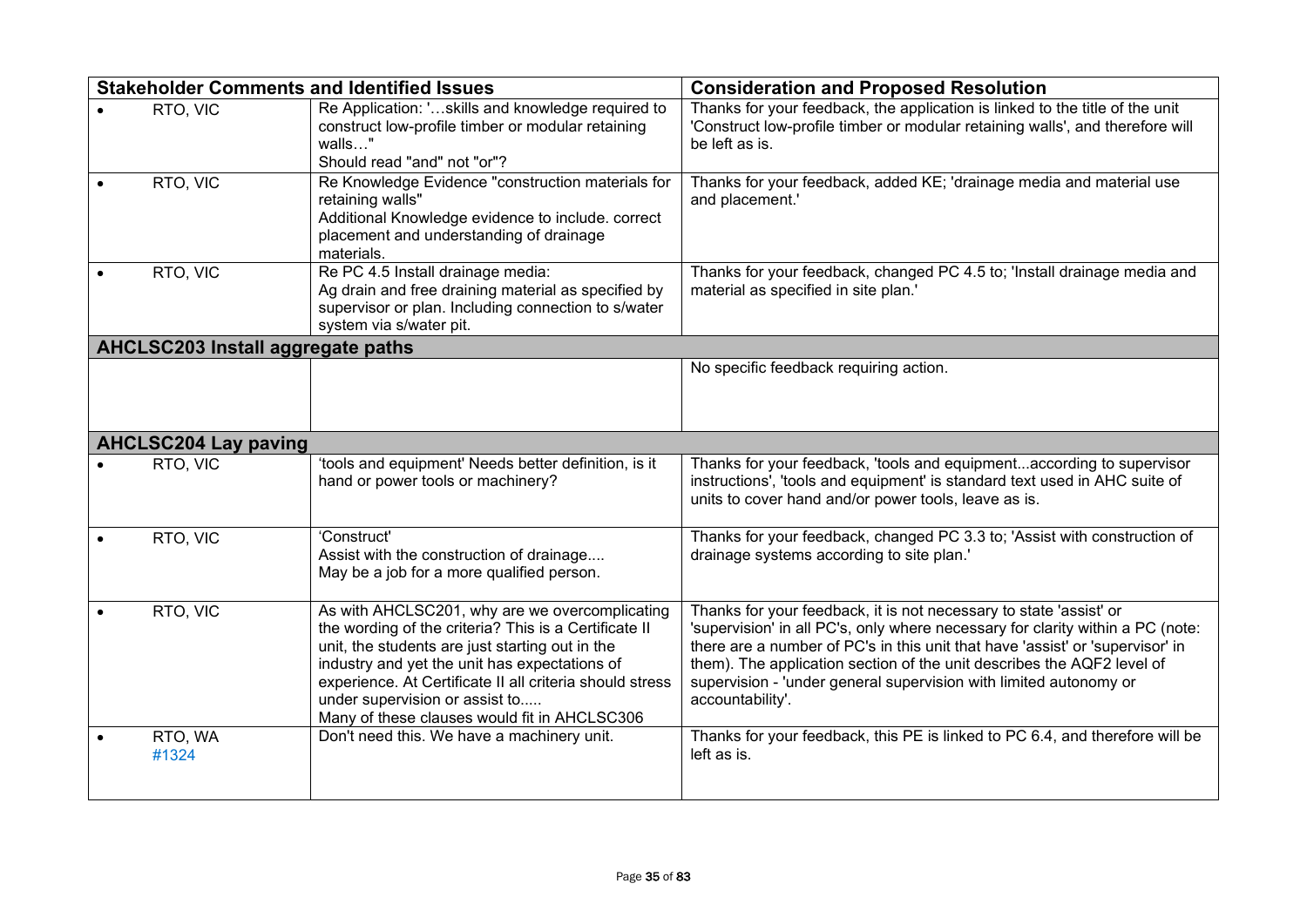| <b>Stakeholder Comments and Identified Issues</b> |          |                                                                                                                                                                                                                                           | <b>Consideration and Proposed Resolution</b>                                                                                                                                                                           |  |  |
|---------------------------------------------------|----------|-------------------------------------------------------------------------------------------------------------------------------------------------------------------------------------------------------------------------------------------|------------------------------------------------------------------------------------------------------------------------------------------------------------------------------------------------------------------------|--|--|
|                                                   | RTO, VIC | I agree with #1324 but also at Cert II there<br>shouldn't be a reporting expectation apart from<br>'report any issues with materials, timeframe or tools<br>and equipment to the supervisor if they occur                                 | Thanks for your feedback, this PE is linked to PC 6.4, and therefore will be<br>left as is.                                                                                                                            |  |  |
|                                                   | RTO, VIC | This is over expectation for Cert II                                                                                                                                                                                                      | Thanks for your feedback, removed KE; 'site layout and planning'.                                                                                                                                                      |  |  |
|                                                   | RTO, VIC | Change 'types of' to 'terminology for'                                                                                                                                                                                                    | Thanks for your feedback, changed KE to; 'terminology for types of base<br>and bedding material, edge restraints and their function'.                                                                                  |  |  |
| <b>AHCLSC205 Install tree protection devices</b>  |          |                                                                                                                                                                                                                                           |                                                                                                                                                                                                                        |  |  |
|                                                   |          |                                                                                                                                                                                                                                           | No specific feedback requiring action.                                                                                                                                                                                 |  |  |
|                                                   |          |                                                                                                                                                                                                                                           | AHCLSC2XX Assist with landscape construction work (formerly AHCLSC201 Assist with landscape construction work)                                                                                                         |  |  |
|                                                   | RTO, VIC | 1.5 - take these words ('and report faulty or unsafe')<br>out of here                                                                                                                                                                     | Thanks for your feedback, removed PC 1.5 in toto.                                                                                                                                                                      |  |  |
|                                                   | RTO, VIC | 1.5 - add in after PPE - 'and report to supervisor if<br>issues are identified'                                                                                                                                                           | Thanks for your feedback, removed PC 1.5 in toto.                                                                                                                                                                      |  |  |
|                                                   | RTO, VIC | Re 'professional' - At cert II they are most likely just<br>beginning their career, professionalism will take<br>time                                                                                                                     | Thanks for your feedback, removed PC 2.2 in toto.                                                                                                                                                                      |  |  |
|                                                   | RTO, VIC | I can't see why major changes have been made<br>when the intent is the same. the old wording was<br>simpler for a Cert II level unit. It seems that word<br>smiths are just trying to keep themselves employed<br>for the sake of change. | Thanks for your feedback.                                                                                                                                                                                              |  |  |
|                                                   | RTO, VIC | Add 'Help' or 'Assist to'                                                                                                                                                                                                                 | Thanks for your feedback, PE 'prepare materials, tools and equipment for<br>landscape construction work' changed to 'prepared and used materials,<br>tools and equipment for landscape construction work as directed.' |  |  |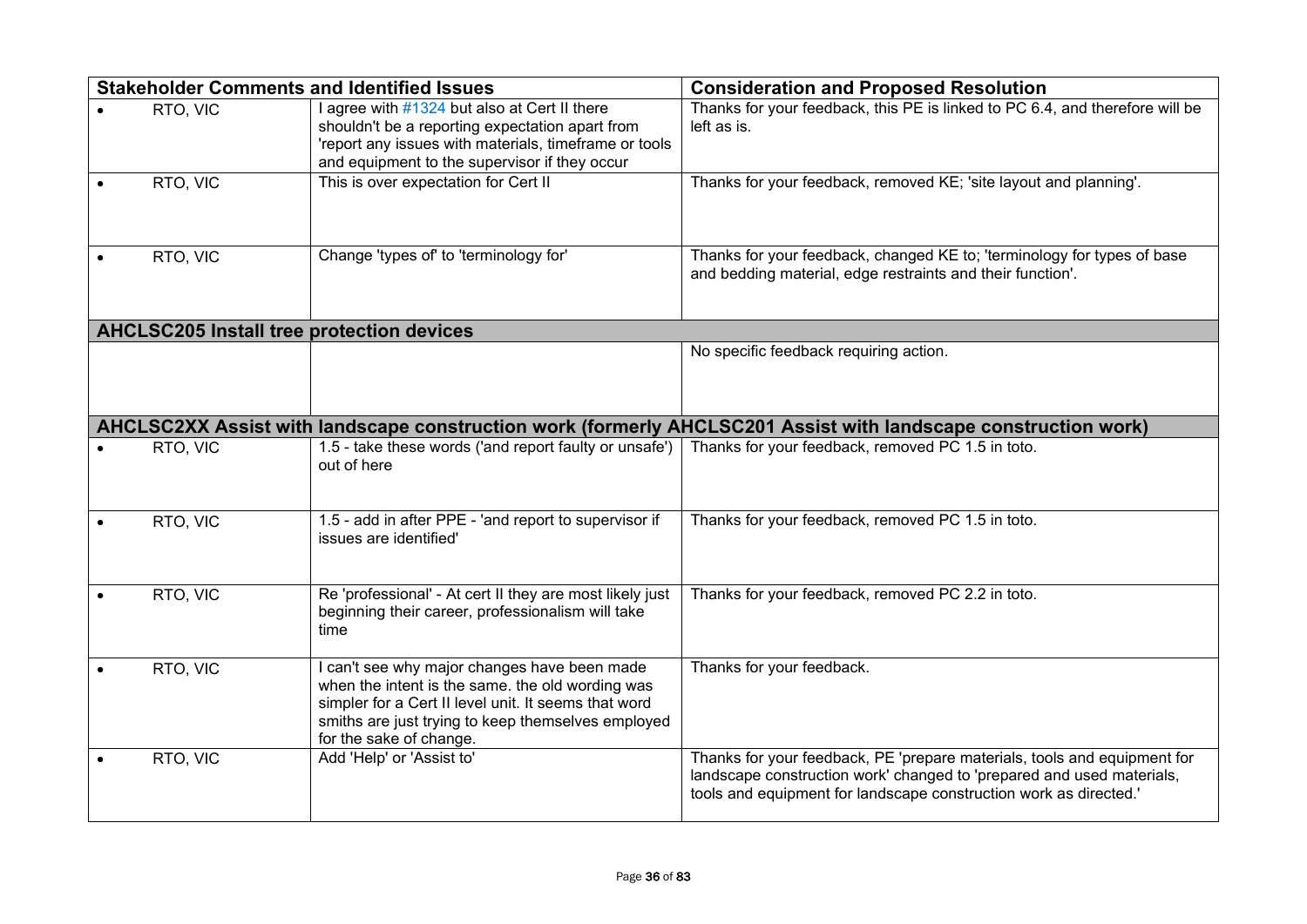|            |                       | <b>Stakeholder Comments and Identified Issues</b>                                                                                                                                                                                                                                                                                                                                                                                                                                                                                                                                                                                                            | <b>Consideration and Proposed Resolution</b>                                                                                                                                                                                                                           |  |
|------------|-----------------------|--------------------------------------------------------------------------------------------------------------------------------------------------------------------------------------------------------------------------------------------------------------------------------------------------------------------------------------------------------------------------------------------------------------------------------------------------------------------------------------------------------------------------------------------------------------------------------------------------------------------------------------------------------------|------------------------------------------------------------------------------------------------------------------------------------------------------------------------------------------------------------------------------------------------------------------------|--|
|            | RTO, VIC              | add - 'as directed'                                                                                                                                                                                                                                                                                                                                                                                                                                                                                                                                                                                                                                          | Thanks for your feedback, removed PE 'handled materials and equipment.'                                                                                                                                                                                                |  |
|            | RTO, VIC              | "change to - ' Assist clean up on'                                                                                                                                                                                                                                                                                                                                                                                                                                                                                                                                                                                                                           | Thanks for your feedback, PE 'cleaned up on completion of landscape work<br>and disposed of waste' changed to 'assisted with clean up on completion of<br>landscape work and disposed of waste.'                                                                       |  |
|            | RTO, VIC              | If we have to change the unit then maybe include<br>points like able to use a wheelbarrow affectively,<br>able to mix concrete, able to assist in setting out for<br>construction etc                                                                                                                                                                                                                                                                                                                                                                                                                                                                        | Thanks for your feedback, advice from the SMEWG was sought regarding<br>this unit, with the following advice being provided:<br>Use of a range of tools, material and equipment such<br>$\bullet$<br>wheelbarrows, mixing cement, etc is adequately covered as part of |  |
| <b>NSW</b> | Industry Association, | Wheelbarrow effectively - covered by applied WHS<br>requirements<br>PE: 'undertake landscape work as directed' - this<br>dot point would include mixing concrete and setting<br>out if applicable to the target group.<br>From my experience, this Unit is often used when<br>delivering to students who have special needs.<br>To specify that students can mix concrete or assist<br>in setting out would make this Unit difficult to<br>deliver to these target groups. If the Unit is<br>delivered appropriately and according to the<br>assessment conditions, there will be a range of<br>machinery and tools used to 'Assist with landscape<br>work'. | the PE 'prepared and used materials, tools and equipment for<br>landscape construction work as directed' and 'undertake landscape<br>work as directed', no change required to this unit.                                                                               |  |
|            | <b>Industry NSW</b>   | I agree, this could be written into the performance<br>evidence clearly stating the tasks mentioned.<br>Create a list of "Must demonstrate" safe and<br>appropriate use                                                                                                                                                                                                                                                                                                                                                                                                                                                                                      |                                                                                                                                                                                                                                                                        |  |
|            | RTO, WA<br>#1324      | Re 'unserviceable' - This can't be done as all tools<br>need to be in working order to do class.                                                                                                                                                                                                                                                                                                                                                                                                                                                                                                                                                             | Thanks for your feedback, this is consistent with AHC suite of units, leave<br>as is.                                                                                                                                                                                  |  |
|            | RTO, VIC              | I agree with #1324 but also at Cert II there<br>shouldn't be a reporting expectation apart from<br>'report any issues with materials, timeframe or tools<br>and equipment to the supervisor if they occur                                                                                                                                                                                                                                                                                                                                                                                                                                                    | Thanks for your feedback, this is consistent with AHC suite of units, leave<br>as is.                                                                                                                                                                                  |  |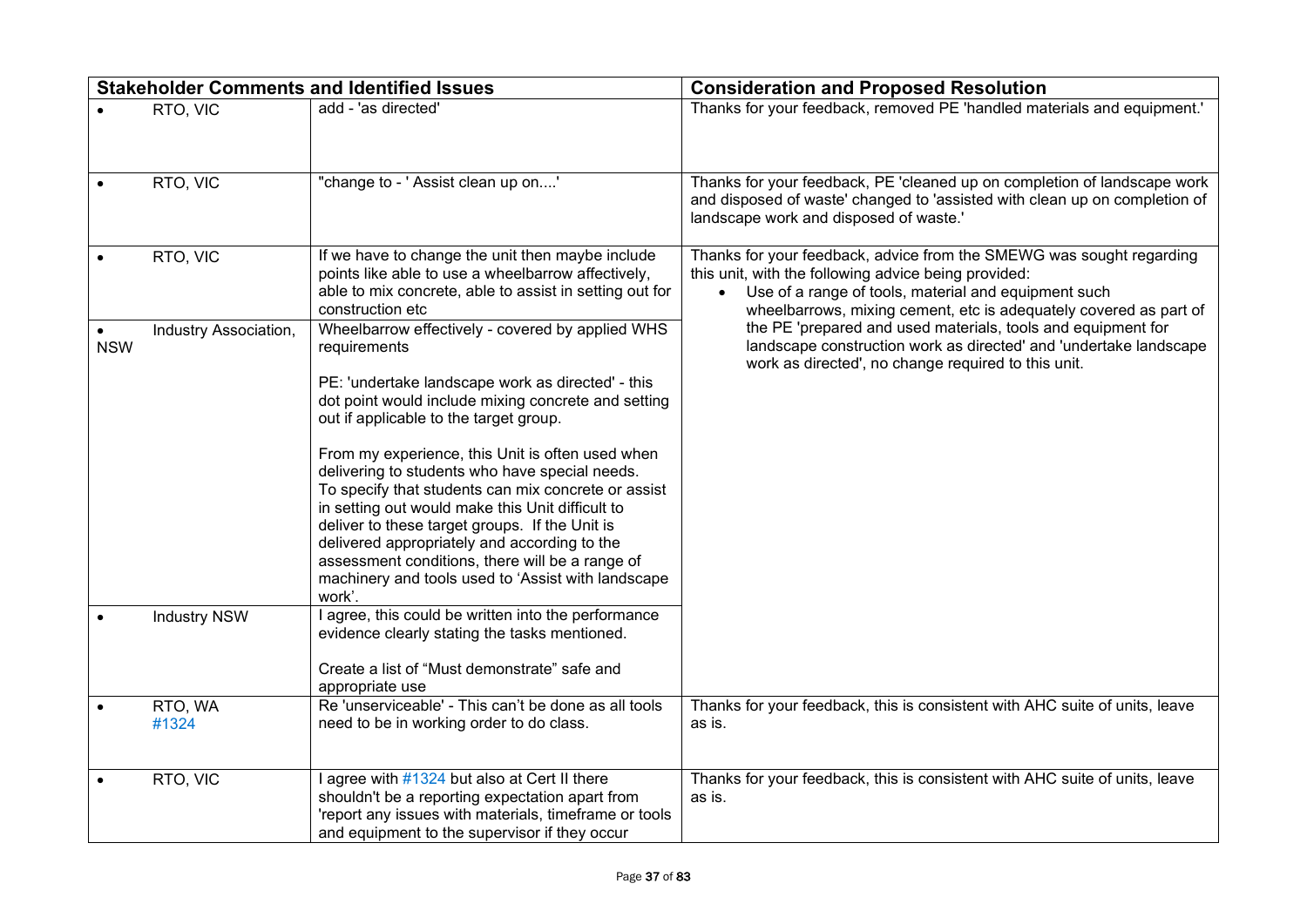|           |                       | <b>Stakeholder Comments and Identified Issues</b>                                                                                                                                                                                                                                                                                                                                                                                                                                                                                                                 | <b>Consideration and Proposed Resolution</b>                                                                                                                                                                                                                                                                                                                                                                                                          |
|-----------|-----------------------|-------------------------------------------------------------------------------------------------------------------------------------------------------------------------------------------------------------------------------------------------------------------------------------------------------------------------------------------------------------------------------------------------------------------------------------------------------------------------------------------------------------------------------------------------------------------|-------------------------------------------------------------------------------------------------------------------------------------------------------------------------------------------------------------------------------------------------------------------------------------------------------------------------------------------------------------------------------------------------------------------------------------------------------|
|           | RTO, VIC              | This seems out of context with assisting with<br>construction                                                                                                                                                                                                                                                                                                                                                                                                                                                                                                     | Thanks for your feedback, removed KE 'maintenance practices for planted<br>areas.'                                                                                                                                                                                                                                                                                                                                                                    |
|           | RTO, VIC              | This also seems out of place for learning to assist<br>in construction.                                                                                                                                                                                                                                                                                                                                                                                                                                                                                           | Thanks for your feedback, removed KE 'repair and maintenance of<br>landscape features.'                                                                                                                                                                                                                                                                                                                                                               |
|           | RTO, VIC              | Possibly have list of " Must use "machinery and<br>tools.                                                                                                                                                                                                                                                                                                                                                                                                                                                                                                         | Thanks for your feedback, advice from the SMEWG was sought regarding<br>this unit, with the following advice being provided:<br>Use of a range of tools, material and equipment such<br>wheelbarrows, mixing cement, etc is adequately covered as part of<br>the PE 'prepared and used materials, tools and equipment for<br>landscape construction work as directed' and 'undertake landscape<br>work as directed', no change required to this unit. |
|           | RTO, NSW              | AHCLSC2XX Assist with landscape construction<br>work - Unit update looks fine to me. I do have one<br>slight concern and that was in the assessment<br>conditions it states that relationships must be -<br>Supervisor, Staff and customer.<br>Students find it challenging at times to find people<br>that are willing to take part in the assessments.<br>Can the supervisor also be the staff member as<br>well?                                                                                                                                               | Thanks for your feedback, a number of the performance criteria within this<br>unit require interaction with a supervisor, staff or customer (either real or<br>simulated) to achieve the unit. This can either be demonstrated in a real<br>environment or simulated using one or more people acting in these roles.                                                                                                                                  |
| <b>NT</b> | Industry Association, | Major changes within 'AHCLSC201 Assist with<br>landscape construction work' was supported.                                                                                                                                                                                                                                                                                                                                                                                                                                                                        | Thanks for your feedback, your support is noted.                                                                                                                                                                                                                                                                                                                                                                                                      |
|           | RTO, VIC              | Note that this is for landscape construction work<br>but there is considerable duplication with<br>AHLSC1XX Support landscape construction work<br>2.2 Interact with staff and customers in a<br>professional manner - Not supported by KE<br>2.3 Follow workplace policies and procedures in<br>relation to workplace practices, handling and<br>disposal of materials -Not supported in KE -<br>Assessment conditions may need policies added.<br>Performance Evidence:<br>· identified and reported workplace health and<br>safety hazards - Duplicates PC 1.6 | Thanks for your feedback, PCs:<br>Removed PC 2.2 in toto.<br>PEs:<br>Added 'applied workplace policies and procedures relevant to assisting with<br>landscape construction work'<br>Removed 'identified and reported workplace health and safety hazards'<br>Removed 'handled materials and equipment.'                                                                                                                                               |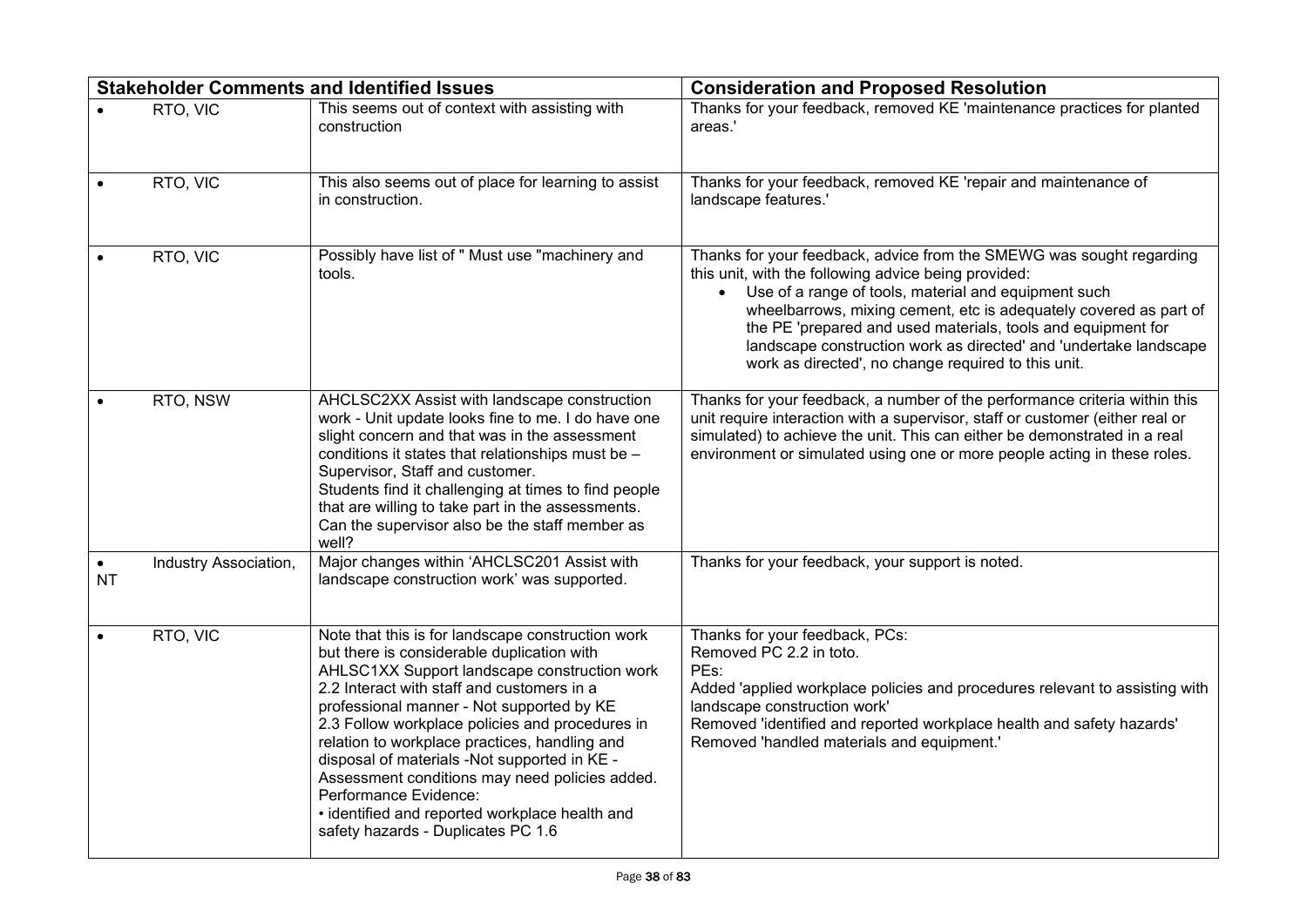|          | <b>Stakeholder Comments and Identified Issues</b>                                                                                                                                                                                                                                                                                                                                                                                                                                                                                                                                                                                                                                                                                                                                                   | <b>Consideration and Proposed Resolution</b>                                                                                                                                                                                                                                                                        |
|----------|-----------------------------------------------------------------------------------------------------------------------------------------------------------------------------------------------------------------------------------------------------------------------------------------------------------------------------------------------------------------------------------------------------------------------------------------------------------------------------------------------------------------------------------------------------------------------------------------------------------------------------------------------------------------------------------------------------------------------------------------------------------------------------------------------------|---------------------------------------------------------------------------------------------------------------------------------------------------------------------------------------------------------------------------------------------------------------------------------------------------------------------|
|          | • handled materials and equipment -In what<br>context?<br>Knowledge Evidence:<br>• workplace requirements applicable to health and<br>safety in the workplace for assisting in landscape<br>construction work, including appropriate use of<br>personal protective equipment (PPE)<br>• principles and practices of landscape construction<br>work, including:<br>• basic landscape construction techniques<br>• landscaping tools and equipment<br>• maintenance practices for planted areas<br>• repair and maintenance of landscape features<br>comment is - This is almost the same as<br>AHCLSC1XX except the clean-up procedures<br>which perhaps should be included as is in the PCs<br>and PE. As for AHCLSC1XX - do they have to<br>know about and use landscaping tools and<br>equipment? | KEs:<br>Added 'workplace policies and procedures relevant to assisting with<br>landscape construction work'<br>Removed 'maintenance practices for planted areas'<br>Removed 'repair and maintenance of landscape features'<br>RE: AHCLSC1XX Support landscape construction work - see changes<br>made to this unit. |
|          | <b>AHCLSC302 Construct landscape features using concrete</b>                                                                                                                                                                                                                                                                                                                                                                                                                                                                                                                                                                                                                                                                                                                                        |                                                                                                                                                                                                                                                                                                                     |
| RTO, VIC | Should there be mention of the need for structural<br>landscape license in NSW or Builders registration<br>in Vic - not sure of other states?                                                                                                                                                                                                                                                                                                                                                                                                                                                                                                                                                                                                                                                       | Thanks for your feedback, changed Application licensing statement to;<br>'State/territory licensing, legislative or certification requirements apply in<br>some jurisdictions. Users are advised to check with the relevant regulatory<br>authority.'                                                               |
| RTO, VIC | add to 2.7- 'and to allow for ease of dismantling<br>without damage to concrete'                                                                                                                                                                                                                                                                                                                                                                                                                                                                                                                                                                                                                                                                                                                    | Thanks for your feedback, changed PC 2.7 to; 'Install form work on site in a<br>manner that will ensure it remains rigid during concrete pouring operations<br>and to allow for ease of dismantling without damage to concrete.'                                                                                    |
| RTO, QLD | Volume is listed here, but not in the foundation<br>skills.                                                                                                                                                                                                                                                                                                                                                                                                                                                                                                                                                                                                                                                                                                                                         | Thanks for your feedback, added FS Numeracy; 'Calculate quantities of<br>material, take measurements, use and interpret scales' and 'Set out<br>geometric shapes.'                                                                                                                                                  |
| RTO, VIC | As with other units, this clause is not always<br>required so should be worded to 'Describe<br>appropriate workplace procedure to identify and<br>report' More consideration to how criteria will be<br>assessed needs to be given as ASQA auditing is<br>getting more stringent on to the letter of the clause<br>not the intent.                                                                                                                                                                                                                                                                                                                                                                                                                                                                  | Thanks for your feedback, this is consistent with AHC suite of units, and<br>therefore will be left as is.                                                                                                                                                                                                          |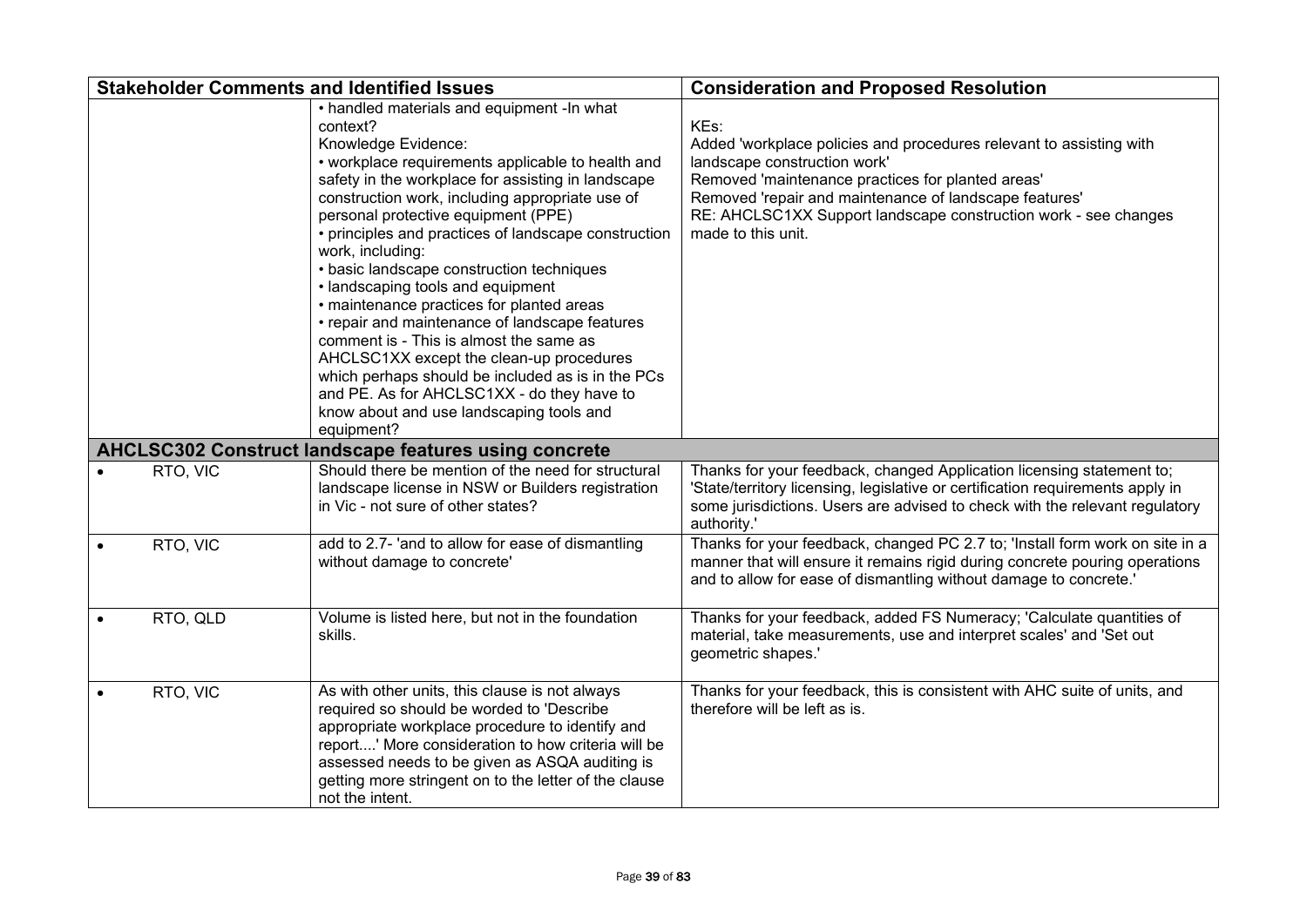|           |                                                       | <b>Stakeholder Comments and Identified Issues</b>                                                                                                                                                                                                          | <b>Consideration and Proposed Resolution</b>                                                                                                                                                                                                                                                    |  |  |
|-----------|-------------------------------------------------------|------------------------------------------------------------------------------------------------------------------------------------------------------------------------------------------------------------------------------------------------------------|-------------------------------------------------------------------------------------------------------------------------------------------------------------------------------------------------------------------------------------------------------------------------------------------------|--|--|
|           | RTO, QLD                                              | Can we have a look at the use of the word "and" in<br>these cut and pastes.<br>An ASQA auditor would want to see where they've<br>reported unserviceability on both a tool and a piece<br>of equipment as a minimum.                                       | Thanks for your feedback, this is consistent with AHC suite of units, and<br>therefore will be left as is.                                                                                                                                                                                      |  |  |
|           | RTO, VIC                                              | Should this include Numeracy - to calculate<br>material quantities, take measurements, set out<br>geometric shapes interpret and use scale                                                                                                                 | Thanks for your feedback, added FS Numeracy; 'Calculate quantities of<br>material, take measurements, read and use scale rulers' and 'Set out<br>geometric shapes.'                                                                                                                             |  |  |
|           | RTO, VIC                                              | AS commented in 5.5. Move this to the knowledge<br>evidence list and reword to 'How to report' I<br>agree with other unit comments that the word<br>'unserviceable' should be simplified to 'damaged or<br>missing tools'                                  | Explanation: This PE is linked to PC 5.5, and therefore will be left as is.                                                                                                                                                                                                                     |  |  |
| <b>NT</b> | Industry Association,                                 | Minor changes within 'AHCLSC302 Construct<br>landscape features using concrete' was supported,<br>noting and increase in performance evidence in<br>slump test, this will require additional training,<br>agree the changes strengthen the UoC.            | Thanks for your feedback, your support is noted.                                                                                                                                                                                                                                                |  |  |
|           | <b>AHCLSC304 Erect timber structures and features</b> |                                                                                                                                                                                                                                                            |                                                                                                                                                                                                                                                                                                 |  |  |
|           | RTO, QLD                                              | Protective coatings should be applied prior to fixing.                                                                                                                                                                                                     | Thanks for your feedback, added PC 4.2; 'Select and apply protective<br>coatings if required'. Renumbered PC's that followed.                                                                                                                                                                   |  |  |
|           | RTO, QLD                                              | Please remove and replace with Numeracy skills.                                                                                                                                                                                                            | Thanks for your feedback:<br>FS Oral communication - kept<br>Added FS Numeracy; 'Calculate quantities of material, take measurements,<br>read and use tape measures and scale rulers' and 'Set out right angles<br>using 3:4:5 method'.                                                         |  |  |
|           | <b>AHCLSC306 Implement a paving project</b>           |                                                                                                                                                                                                                                                            |                                                                                                                                                                                                                                                                                                 |  |  |
|           | RTO, VIC                                              | Should there be mention of the need for structural<br>landscape license in NSW or Builders registration<br>in Vic - not sure of other states?                                                                                                              | Thanks for your feedback, changed Application licensing statement to;<br>'State/territory licensing, legislative or certification requirements apply in<br>some jurisdictions. Users are advised to check with the relevant regulatory<br>authority.'                                           |  |  |
|           | RTO, QLD<br>#93                                       | Something needs to be added to this unit to ensure<br>people aren't signed off after throwing a few pavers<br>onto concrete down the side of a house and filling<br>with gravel mulch.<br>Ensure they are bedding onto a mortar base with a<br>minimum m2. | Thanks for your feedback, advice from the SMEWG was sought regarding<br>this unit, with the following changes being made to this unit:<br>PE:<br>Changed second paragraph to read 'There must be evidence that the<br>individual has implemented a paving project of at least ten square metres |  |  |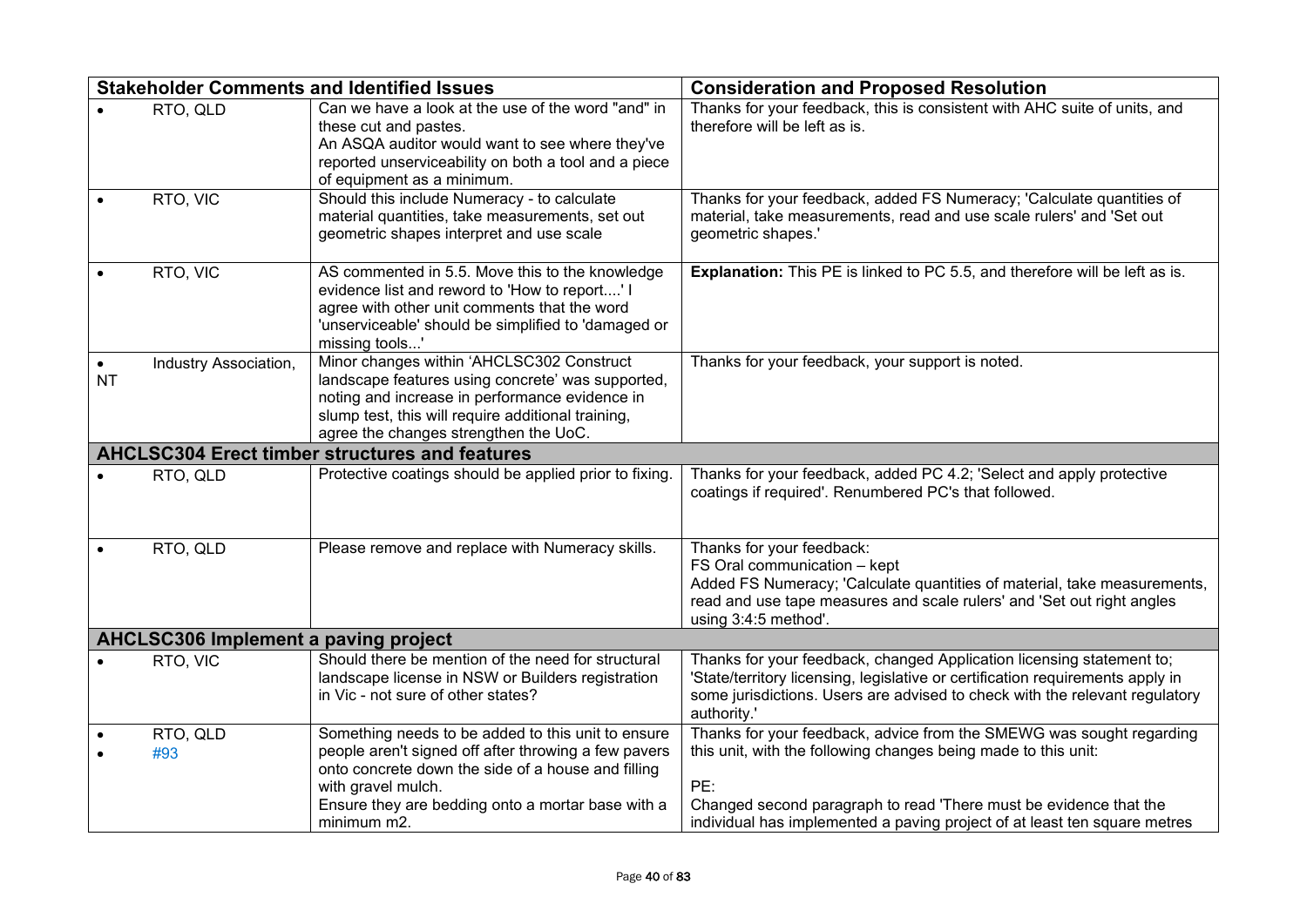|            |                                        | <b>Stakeholder Comments and Identified Issues</b>                                                                                                                                                                                                                                                                                                          | <b>Consideration and Proposed Resolution</b>                                                                                                                                                                                                                                                                                                                                                                                                     |
|------------|----------------------------------------|------------------------------------------------------------------------------------------------------------------------------------------------------------------------------------------------------------------------------------------------------------------------------------------------------------------------------------------------------------|--------------------------------------------------------------------------------------------------------------------------------------------------------------------------------------------------------------------------------------------------------------------------------------------------------------------------------------------------------------------------------------------------------------------------------------------------|
| <b>NSW</b> | Industry Association,<br>Industry, NSW | RE #93 comment: Agree that this could be added.<br>at least 2 occasions with at least one on a solid<br>base and one on a soft base (not sure of the<br>correct wording here) and an area is to be a<br>minimum of 2m2 and has:<br>I completely agree. The unit descriptor needs to be                                                                     | on solid and flexible bases using straight and curved edges, individually or<br>as part of a team on at least one occasion and has:'.                                                                                                                                                                                                                                                                                                            |
|            |                                        | more specific and elaborate further. Element 3.<br>Should make clear mention of screed sand bed, lay<br>pavers using at least 2 paving patterns, lay header<br>course and cut in paving                                                                                                                                                                    |                                                                                                                                                                                                                                                                                                                                                                                                                                                  |
|            | RTO, VIC                               | this is pretty vague, should at least state 'as per<br>design and specification                                                                                                                                                                                                                                                                            | Thanks for your feedback, changed PC 3.1 to; 'Construct paving according<br>to plans and specifications.'                                                                                                                                                                                                                                                                                                                                        |
|            | RTO, QLD                               | no.                                                                                                                                                                                                                                                                                                                                                        | Thanks for your feedback, this FS is linked to PC 4.4, and therefore will be<br>left as is.                                                                                                                                                                                                                                                                                                                                                      |
|            | RTO, VIC                               | Should this include Numeracy -<br>to calculate material quantities, take<br>measurements, set out geometric shapes interpret<br>and use scale, interpret and calculate levels.                                                                                                                                                                             | Thanks for your feedback, added FS Numeracy; 'Calculate quantities of<br>material, take measurements, interpret and use scale, interpret and<br>calculate levels' and 'Set out geometric shapes'.                                                                                                                                                                                                                                                |
|            | RTO, VIC                               | These two points are basically the same. there is<br>no mention of installing base to design and<br>specification, installing bedding material to level<br>and grade, installing to specified pattern, installing<br>appropriate edge restraints if required, measuring<br>and cutting pavers to specified tolerances, installing<br>jointing sand / grout | Thanks for your feedback:<br>Removed PE; 'calculate material and resource requirements', 'organise<br>work and use tools and equipment' and 'use tools and equipment to<br>construct paving'<br>Added PE; 'measured and cut pavers to specified tolerances', 'installed<br>base, bedding material, jointing sand or grout, and pavers according to site<br>plans and specification' and 'installed edge restraints and drainage if<br>required'. |
|            | RTO, WA<br>#1324                       | Don't need this                                                                                                                                                                                                                                                                                                                                            | Thanks for your feedback, this is consistent with AHC suite of units, and<br>therefore will be left as is.                                                                                                                                                                                                                                                                                                                                       |
|            | RTO, VIC                               | I agree with #1324, but if to remain, move to<br>knowledge and reword to 'Describe appropriate<br>procedures to report'                                                                                                                                                                                                                                    | Thanks for your feedback, this is consistent with AHC suite of units, and<br>therefore will be left as is.                                                                                                                                                                                                                                                                                                                                       |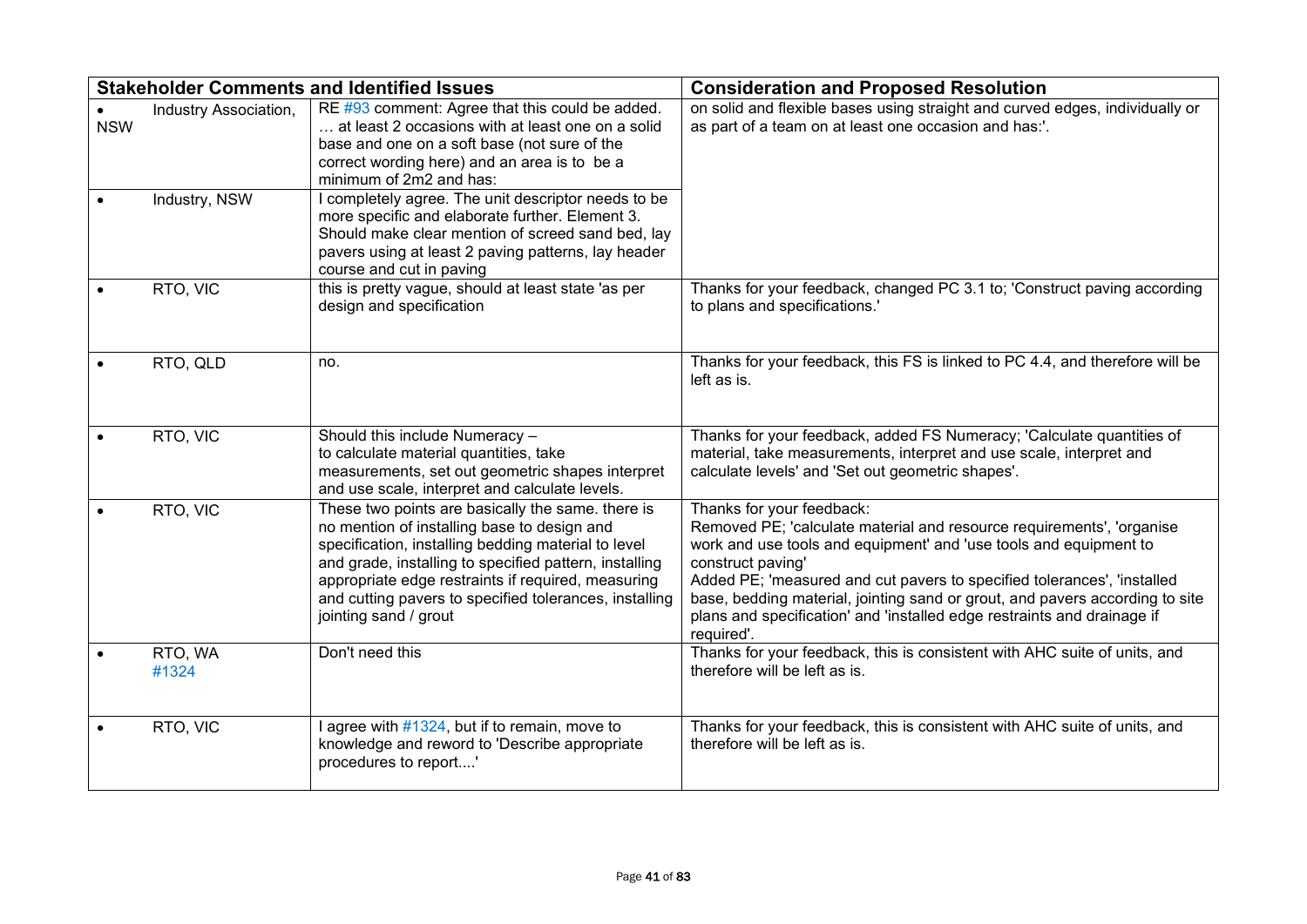|           |                       | <b>Stakeholder Comments and Identified Issues</b>                                                                                                                                                                  | <b>Consideration and Proposed Resolution</b>                                                                                                                                                                                                          |
|-----------|-----------------------|--------------------------------------------------------------------------------------------------------------------------------------------------------------------------------------------------------------------|-------------------------------------------------------------------------------------------------------------------------------------------------------------------------------------------------------------------------------------------------------|
|           | RTO, VIC              | There is no mention of the knowledge of different<br>techniques - rigid and flexible paving                                                                                                                        | Thanks for your feedback, added KE; 'techniques for laying rigid and<br>flexible paving'.                                                                                                                                                             |
| <b>NT</b> | Industry Association, | Minor changes within 'AHCLSC306 Implement a<br>paving project' was supported.                                                                                                                                      | Thanks for your feedback, your support is noted.                                                                                                                                                                                                      |
|           |                       | AHCLSC307 Implement a retaining wall project                                                                                                                                                                       |                                                                                                                                                                                                                                                       |
|           | RTO, VIC              | Should there be mention of the need for structural<br>landscape license in NSW or Builders registration<br>in Vic - not sure of other states?                                                                      | Thanks for your feedback, changed Application licensing statement to;<br>'State/territory licensing, legislative or certification requirements apply in<br>some jurisdictions. Users are advised to check with the relevant regulatory<br>authority.' |
|           | RTO, VIC              | remove ameliorate and add at the end of the<br>sentence - 'and implement appropriate controls if<br>required'                                                                                                      | Thanks for your feedback, changed PC 1.5 to; 'Identify environmental<br>impacts of the proposed works and implement appropriate controls if<br>required.'                                                                                             |
|           | RTO, VIC              | This should be - 'Calculate and create an order of<br>all materials required to construct a retaining wall'<br>Apprentices are not always authorized to order the<br>materials this is a supervisor responsibility | Thanks for your feedback, PC 1.7 is about organising for the delivery of the<br>materials not ordering the materials, and therefore will be left as is.                                                                                               |
|           | RTO, VIC              | 2.6 should be $2.4$ .<br>2.4 and 2.5 2 should be 2.5 and 2.6                                                                                                                                                       | Thanks for your feedback, reordered PC 2.4, 2.5 and 2.6.                                                                                                                                                                                              |
|           | RTO, VIC              | Not all project sites have paved surfaces. Can this<br>be changed to - 'Clean up site, remove unused<br>material and dispose of'                                                                                   | Thanks for your feedback, changed PC 4.2 to; 'Clean up site, removed<br>unused material and dispose of or recycle waste material from the site.'                                                                                                      |
|           | RTO, SA               | Would suggest Numeracy and Reading are also<br>important given the focus on reading and<br>interpreting plans (1.1) and then ordering and<br>organising material (1.3 and 1.7).                                    | Thanks for your feedback, added FS Numeracy; 'Calculate quantities of<br>material, take measurements, interpret and use scale, interpret and<br>calculate levels' and 'Set out geometric shapes'.                                                     |
|           | RTO, QLD              | no                                                                                                                                                                                                                 | This FS is linked to PC 4.4, and therefore will be left as is.                                                                                                                                                                                        |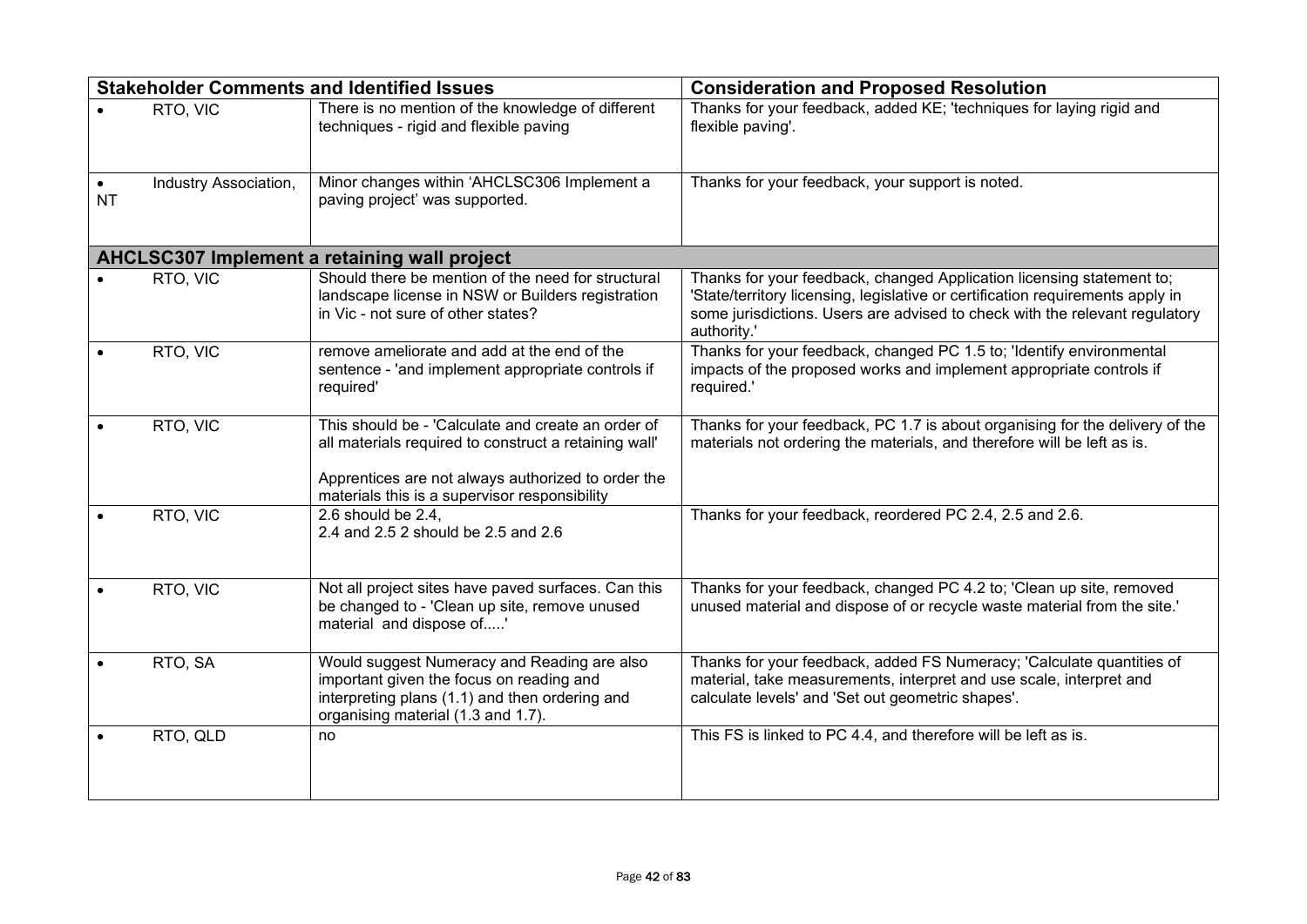|                        |                                         | <b>Stakeholder Comments and Identified Issues</b>                                                                                                                                                          | <b>Consideration and Proposed Resolution</b>                                                                                                                                                      |
|------------------------|-----------------------------------------|------------------------------------------------------------------------------------------------------------------------------------------------------------------------------------------------------------|---------------------------------------------------------------------------------------------------------------------------------------------------------------------------------------------------|
|                        | RTO, VIC                                | This is too specific - remove 'to report tool and<br>equipment unserviceability.<br>consider adding instead - 'to communicate with<br>supervisor, fellow workers, suppliers and clients'                   | This FS is linked to PC 4.4, suggested change is not linked to PCs, and<br>therefore will be left as is.                                                                                          |
|                        | RTO, VIC                                | Should this include Numeracy -<br>to calculate material quantities, take<br>measurements, set out geometric shapes interpret<br>and use scale, interpret and calculate levels.                             | Thanks for your feedback, added FS Numeracy; 'Calculate quantities of<br>material, take measurements, interpret and use scale, interpret and<br>calculate levels' and 'Set out geometric shapes'. |
|                        | RTO, QLD                                | numeracy - needs to be added to FS in all<br>structural units                                                                                                                                              | Thanks for your feedback, added FS Numeracy; 'Calculate quantities of<br>material, take measurements, interpret and use scale, interpret and<br>calculate levels' and 'Set out geometric shapes'. |
|                        | RTO, VIC                                | Remove this clause or move this to the knowledge<br>evidence list and reword to - 'describe appropriate<br>procedure to report'<br>there is not often broken tools                                         | Thanks for your feedback, this PE is linked to PC 4.4, leave as is.                                                                                                                               |
|                        | RTO, VIC                                | remove - 'and profile'<br>change to - - to specified                                                                                                                                                       | Thanks for your feedback, changed PE to; 'excavated to specified soil<br>levels'.                                                                                                                 |
| $\bullet$<br><b>NT</b> | Industry Association,                   | Minor changes within 'AHCLSC307 Implement a<br>retaining wall project' was supported.                                                                                                                      | Thanks for your feedback, your support is noted.                                                                                                                                                  |
|                        |                                         | <b>AHCLSC308 Install metal structures and features</b>                                                                                                                                                     |                                                                                                                                                                                                   |
|                        |                                         |                                                                                                                                                                                                            | No specific feedback requiring action.                                                                                                                                                            |
|                        | <b>AHCLSC309 Install water features</b> |                                                                                                                                                                                                            |                                                                                                                                                                                                   |
|                        |                                         |                                                                                                                                                                                                            | No specific feedback requiring action.                                                                                                                                                            |
|                        | and features)                           |                                                                                                                                                                                                            | AHCLSC3XX Construct brick and block structures and features (formerly AHCLSC303 Construct brick and block structures                                                                              |
| <b>NT</b>              | Industry Association,                   | Major changes within 'AHCLSC305 Construct<br>stone structures and features' retitled to<br>'AHCLSC3XX Construct brick and block structures<br>and features' was supported and noted the unit is<br>bigger. | Thanks for your feedback, your support is noted.                                                                                                                                                  |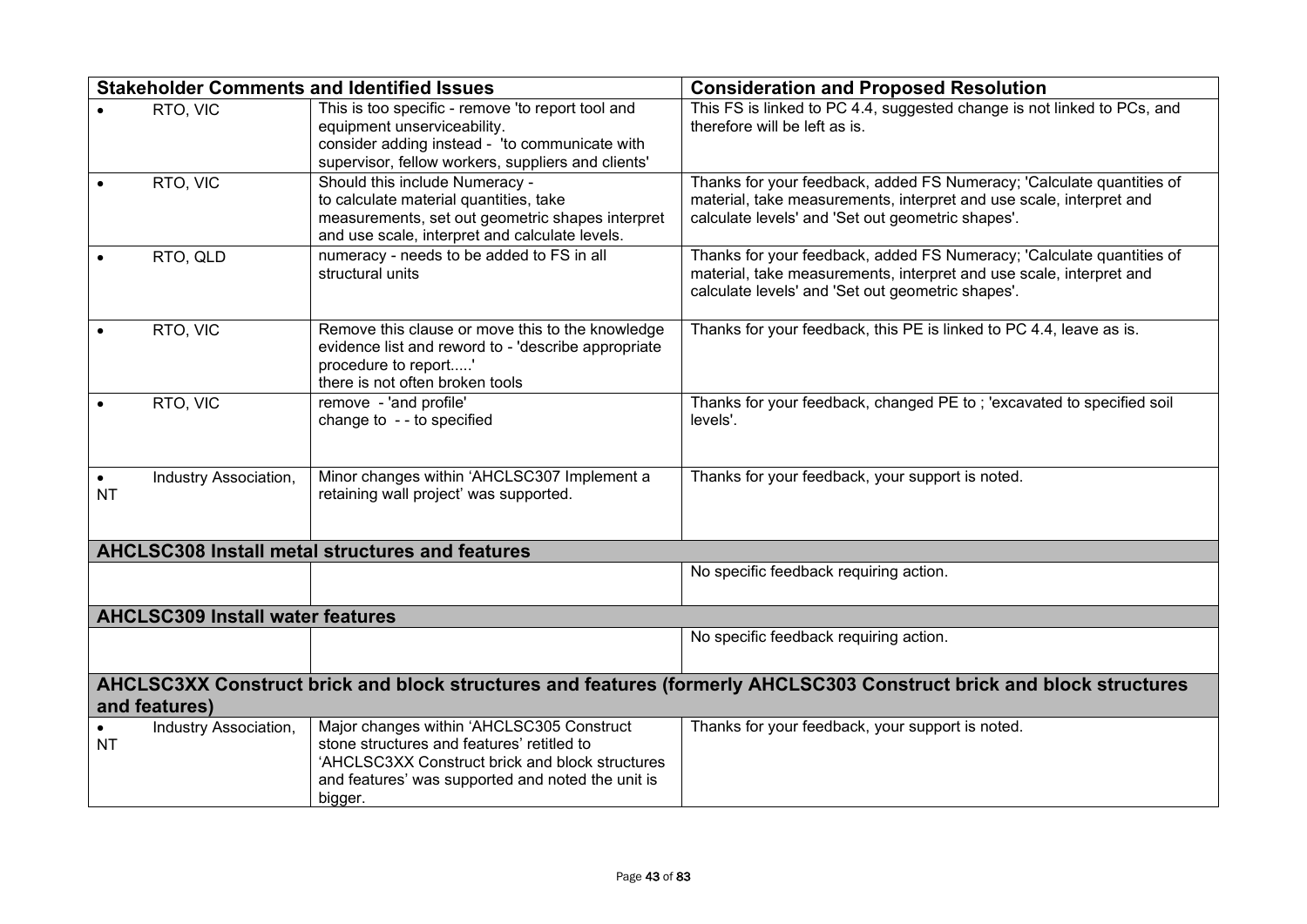|                         |                                        | <b>Stakeholder Comments and Identified Issues</b>                                                                                                                                                                                                                                                                              | <b>Consideration and Proposed Resolution</b>                                                                                                                                                                                                                                                                   |
|-------------------------|----------------------------------------|--------------------------------------------------------------------------------------------------------------------------------------------------------------------------------------------------------------------------------------------------------------------------------------------------------------------------------|----------------------------------------------------------------------------------------------------------------------------------------------------------------------------------------------------------------------------------------------------------------------------------------------------------------|
|                         | RTO, VIC                               | Should there be mention of the need for structural<br>landscape license in NSW or Builders registration<br>in Vic - not sure of other states?                                                                                                                                                                                  | Thanks for your feedback, changed Application licensing statement to;<br>'State/territory licensing, legislative or certification requirements apply in<br>some jurisdictions. Users are advised to check with the relevant regulatory<br>authority.'                                                          |
|                         | RTO, VIC                               | I agree, take ameliorate out and add 'and<br>implement suitable control strategies' at the end of<br>the sentence. (similar to the WHS statement)                                                                                                                                                                              | Thanks for your feedback, changed PC 1.6 to; 'Identify the potential<br>environmental impacts of proposed brick and block construction works and<br>implement suitable control strategies'                                                                                                                     |
|                         | RTO, VIC                               | Add 'if applicable' as not all sites have services in<br>the project footprint.                                                                                                                                                                                                                                                | Thanks for your feedback, changed PC 2.1 to; 'Determine, locate and mark<br>out services from site plan where applicable'                                                                                                                                                                                      |
|                         | RTO, NSW<br>#1335                      | Ameliorate is the incorrect word - Why not say<br>Identify the potential environmental impacts                                                                                                                                                                                                                                 | Thanks for your feedback, changed PC 1.6 to; 'Identify the potential<br>environmental impacts of proposed brick and block construction works and<br>implement suitable control strategies'                                                                                                                     |
|                         | RTO, QLD                               | Lay damp proofing if required                                                                                                                                                                                                                                                                                                  | Thanks for your feedback, changed PC 3.2 to; 'Lay damp proofing if<br>required, and base course of brick or block work'                                                                                                                                                                                        |
|                         | RTO, NSW<br>#1335                      | RE: PC 2.6 - Brick construction is installed on a<br>concrete footing and not on subbase material.<br>Please reword or refer to the prerequisite unit on<br>Construct landscape features using concrete                                                                                                                        | Thanks for your feedback, advice from the SMEWG was sought regarding<br>this unit, with the following advice being provided, and changes made to<br>this unit:<br>AHCLSC302 Construct landscape features using concrete is a<br>$\bullet$                                                                      |
| $\bullet$<br><b>NSW</b> | Industry Association,<br>Industry, NSW | RE #1335 comment: Not qualified to comment but<br>to me 2.6 does not make sense as it is currently<br>written.<br>2.6 Place and compact sub-base to material the<br>required finished levels<br>Perhaps something like:<br>2.6 Lay foundations and footings as required for<br>brick and/or block work<br>I agree [With above] | prerequisite unit for this unit, as such the following PC's to be<br>removed:<br>o '2.4 Prepare subsoil by removing all debris, vegetable<br>matter and topsoil to provide a solid foundation for<br>construction'<br>'2.5 Place and compact sub-base to material the required<br>$\circ$<br>finished levels'. |
|                         |                                        |                                                                                                                                                                                                                                                                                                                                |                                                                                                                                                                                                                                                                                                                |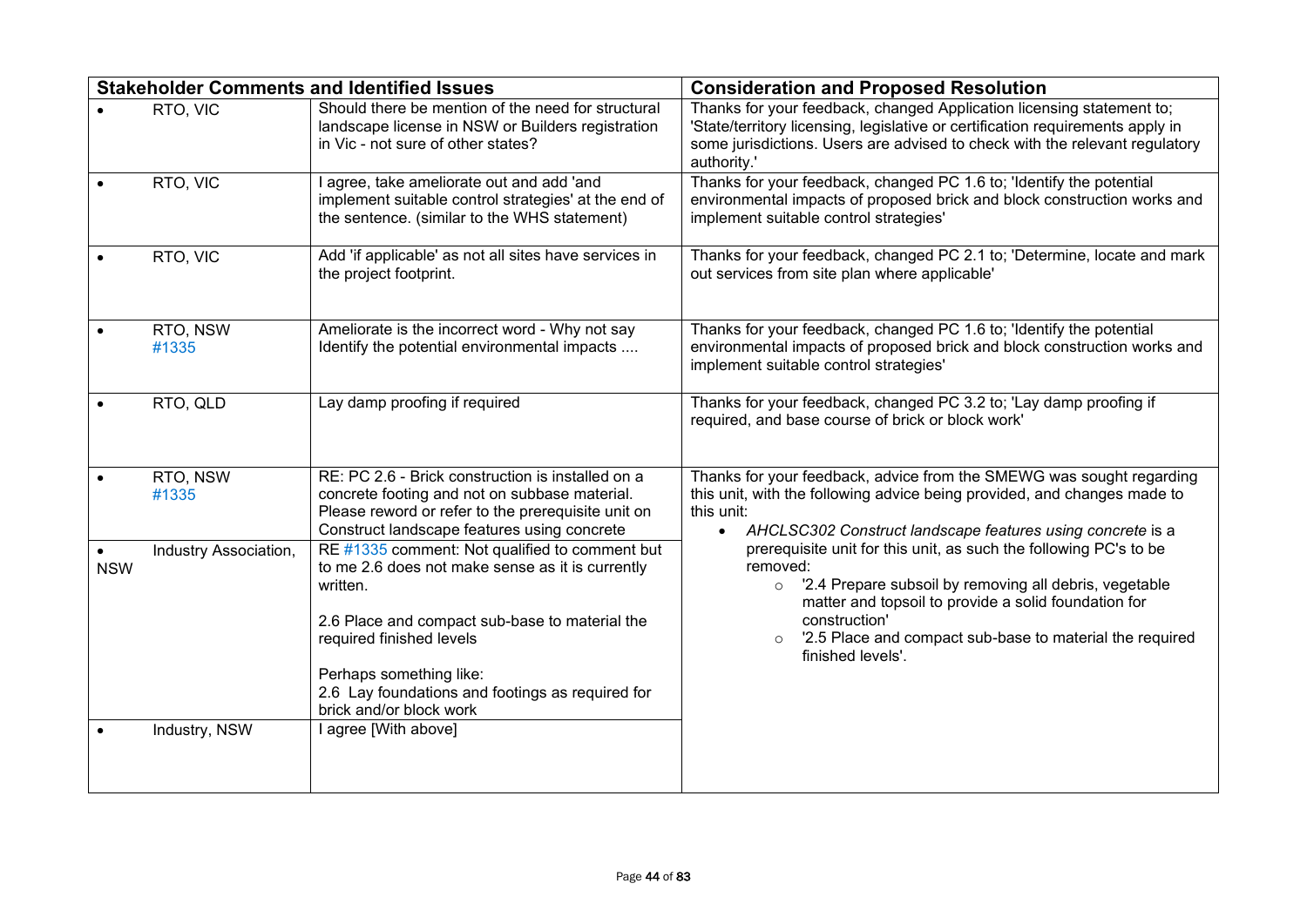|            |                       | <b>Stakeholder Comments and Identified Issues</b>                                                                                                                                                                                                                              | <b>Consideration and Proposed Resolution</b>                                                                                                                                                                                                                                                                                           |
|------------|-----------------------|--------------------------------------------------------------------------------------------------------------------------------------------------------------------------------------------------------------------------------------------------------------------------------|----------------------------------------------------------------------------------------------------------------------------------------------------------------------------------------------------------------------------------------------------------------------------------------------------------------------------------------|
|            | RTO, VIC              | RE: PC 2.6 - I agree with $#1335$ , this should be<br>place concrete to required specification and<br>finished level                                                                                                                                                           |                                                                                                                                                                                                                                                                                                                                        |
|            | RTO, VIC              | Add 'if required' to the end of 3.1 as they are not<br>always required in basic landscape brickwork<br>projects. OR add in plasticiser as an option                                                                                                                            | Thanks for your feedback, changed PC 3.1 to; 'Mix mortar to determined<br>ratio and add bonding and colouring agents and other appropriate admixes,<br>if required in accordance with specifications'                                                                                                                                  |
|            | RTO, QLD              | RE: PC 3.4 - Some mention of cutting methods for<br>bricks and blocks should be included as well as risk<br>assessment for dust control.                                                                                                                                       | Thanks for your feedback, advice from the SMEWG was sought regarding<br>this unit, with the following changes made to Element 3, PC's of this unit:<br>3.1 Mix mortar to determined ratio and add bonding and colouring agents<br>and other appropriate admixes, if required in accordance with specifications                         |
| <b>NSW</b> | Industry Association, | While not confident in discussing nitty gritty of<br>hardscape construction, I feel 3.4 should contain<br>something about cutting bricks and/ or blocks and<br>then 3.4 becomes 3.5. Could not see any mention<br>of cutting bricks/ blocks and feel it should be<br>included. | 3.2 Lay damp proofing if required<br>3.3 Establish base course of brick or block work to achieve final level<br>heights<br>3.4 Lay courses of brick or block work using designated bonds in a manner<br>that will ensure the viability and stability of the structure<br>3.5 Cut bricks or blocks using mechanical and hand cut method |
|            | Industry, NSW         | I agree, this should be written as 3.4 Cut bricks<br>using mechanical and hand method, and apply<br>finishes written as 3.5                                                                                                                                                    | 3.6 Apply finishes to brick or block work<br>3.7 Apply waterproofing according to site plans and specifications<br>3.8 Install drainage systems according to site plans and specifications                                                                                                                                             |
|            | RTO, WA<br>#1324      | This may not always happen.<br>Identify and report tools and equipment that are in<br>need of repair.                                                                                                                                                                          | Thanks for your feedback, this is consistent with AHC suite of units, leave<br>as is.                                                                                                                                                                                                                                                  |
|            | RTO, VIC              | I agree with #1324, this can be a problem in<br>assessing if no tools needing repair. It would be<br>more appropriate to as student to 'Describe your<br>workplace procedure to identify and report'                                                                           | Thanks for your feedback, this is consistent with AHC suite of units, leave<br>as is.                                                                                                                                                                                                                                                  |
|            | RTO, QLD              | Numeracy - order blocks, mix mortar at correct<br>ratios                                                                                                                                                                                                                       | Thanks for your feedback, added FS Numeracy; 'Calculate quantities of<br>material, take measurements, read and use tape measures and scale<br>rulers' and 'Set out right angles using 3:4:5 method.'                                                                                                                                   |
|            | RTO, VIC              | Should this section have numeracy skills to<br>calculate brick and mortar quantities, using 3:4:5<br>method to set out right angles, reading scale and<br>using tape measures and scale rules?                                                                                 | Thanks for your feedback, added FS Numeracy; 'Calculate quantities of<br>material, take measurements, read and use tape measures and scale<br>rulers' and 'Set out right angles using 3:4:5 method.'                                                                                                                                   |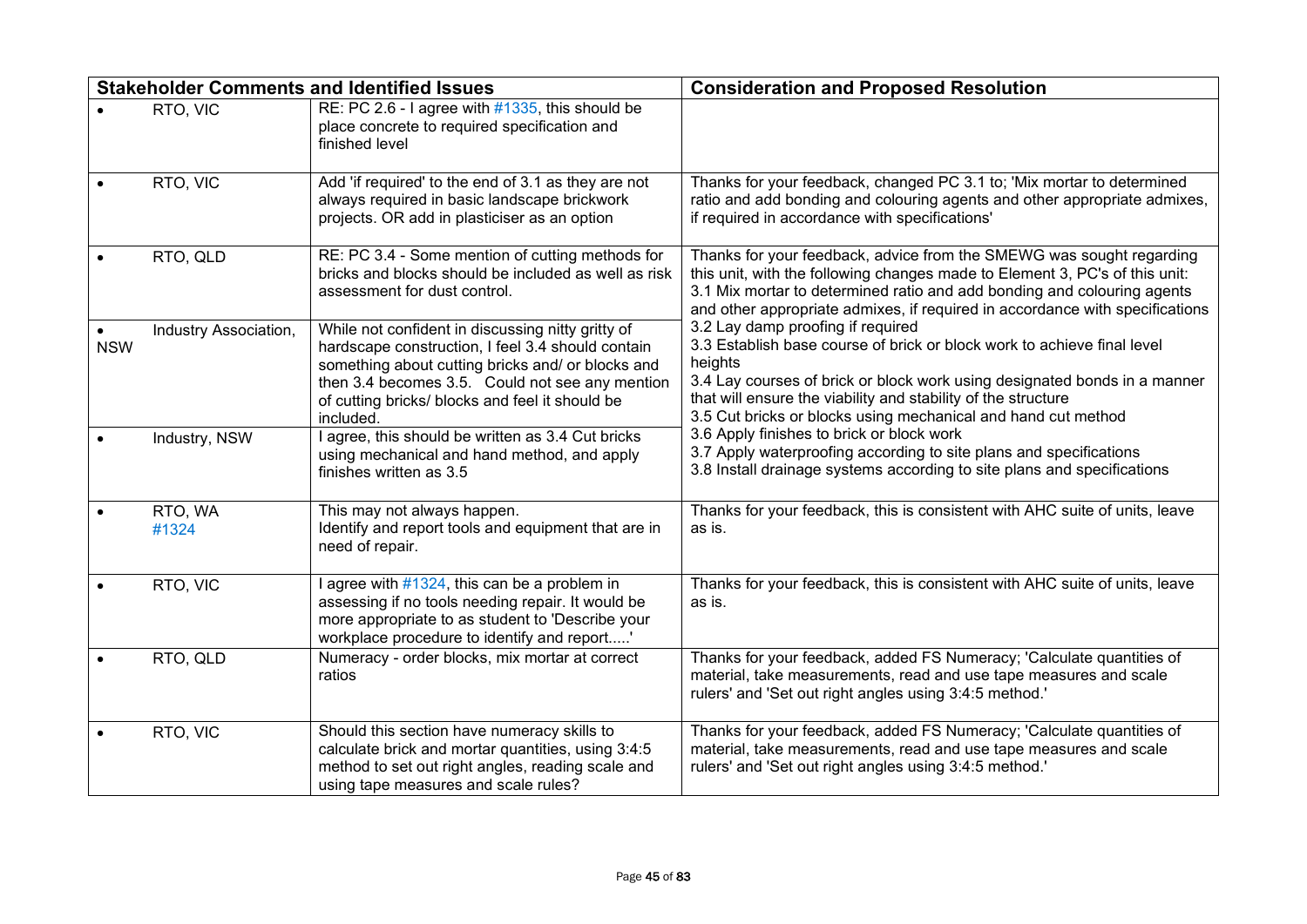|            |                          | <b>Stakeholder Comments and Identified Issues</b>                                                                                                                                                                                                                                                                                                                                                  | <b>Consideration and Proposed Resolution</b>                                                                                                                                                                                                                                                                                                                                                                                                                                                                                                                                                                                                                                                                                                                                                                                                           |
|------------|--------------------------|----------------------------------------------------------------------------------------------------------------------------------------------------------------------------------------------------------------------------------------------------------------------------------------------------------------------------------------------------------------------------------------------------|--------------------------------------------------------------------------------------------------------------------------------------------------------------------------------------------------------------------------------------------------------------------------------------------------------------------------------------------------------------------------------------------------------------------------------------------------------------------------------------------------------------------------------------------------------------------------------------------------------------------------------------------------------------------------------------------------------------------------------------------------------------------------------------------------------------------------------------------------------|
|            | RTO, VIC                 | This statements not always valid. Are we meant to<br>break tools so the candidate can be assessed?                                                                                                                                                                                                                                                                                                 | Thanks for your feedback, this PE is linked to PC 4.4, and therefore will be<br>left as is.                                                                                                                                                                                                                                                                                                                                                                                                                                                                                                                                                                                                                                                                                                                                                            |
|            | RTO, QLD                 | Specific knowledge of concrete footing, steel<br>reinforcing should be mentioned.                                                                                                                                                                                                                                                                                                                  | Thanks for your feedback, changed KE to; 'types of concrete footings,<br>reinforcement and core filling applicable to brick and block structures and<br>features'.                                                                                                                                                                                                                                                                                                                                                                                                                                                                                                                                                                                                                                                                                     |
|            | RTO, VIC                 | There is no mention of why brick bonding is<br>important, different patterns, different joint finishing,<br>terminology, brick dimensions, purpose of frogs /<br>holes, different types of bricks / blocks, reason for<br>damp course etc                                                                                                                                                          | Thanks for your feedback, changed KE to; 'components of mortar, including<br>bonding and colouring agents and ratios, and their importance', and 'types<br>of bricks and blocks and their dimensions, tolerances and applications'<br>Added KE; 'types of brick and block patterns, joint finishing, frogs and<br>holes, and their purpose', and 'purpose of damp courses'.                                                                                                                                                                                                                                                                                                                                                                                                                                                                            |
| <b>VIC</b> | Industry Association,    | General comment re 'cutting methods for bricks<br>and blocks and risk control for dust control'<br>This is critical with regard to recent changes to the<br>accepted levels of silica dust on a worksite.<br>https://www.safeworkaustralia.gov.au/changes-<br>workplace-exposure-standard-respirable-<br>crystalline-silica                                                                        | Thanks for your feedback, advice from the SMEWG was sought regarding<br>this unit, with the following changes made to Element 3, PC's of this unit:<br>3.1 Mix mortar to determined ratio and add bonding and colouring agents<br>and other appropriate admixes, if required in accordance with specifications<br>3.2 Lay damp proofing if required<br>3.3 Establish base course of brick or block work to achieve final level<br>heights<br>3.4 Lay courses of brick or block work using designated bonds in a manner<br>that will ensure the viability and stability of the structure<br>3.5 Cut bricks or blocks using mechanical and hand cut method<br>3.6 Apply finishes to brick or block work<br>3.7 Apply waterproofing according to site plans and specifications<br>3.8 Install drainage systems according to site plans and specifications |
|            | structures and features) |                                                                                                                                                                                                                                                                                                                                                                                                    | AHCLSC3XX Construct stone structures and features, and install stone cladding (formerly AHCLSC305 Construct stone                                                                                                                                                                                                                                                                                                                                                                                                                                                                                                                                                                                                                                                                                                                                      |
|            | RTO, NSW                 | Review of existing Assessment requirements and<br>elements/Performance Criteria<br>Unit - Construct Stone structures and features -<br>AHCLSC305<br>I have included an overall review, proposed<br>Knowledge and performance evidence, elements,<br>and performance criteria below.<br><b>Overall review</b><br>The existing unit of competence seems to be a<br>blend of a stone and paving unit. | Thanks for your feedback, advice from the SMEWG was sought regarding<br>this unit, with the following changes being made to this unit:<br>Remove Element 4 from unit and put into AHCLSC3XX Implement a paving<br>project. See comments related to notes (under separate feedback sections<br>above).                                                                                                                                                                                                                                                                                                                                                                                                                                                                                                                                                  |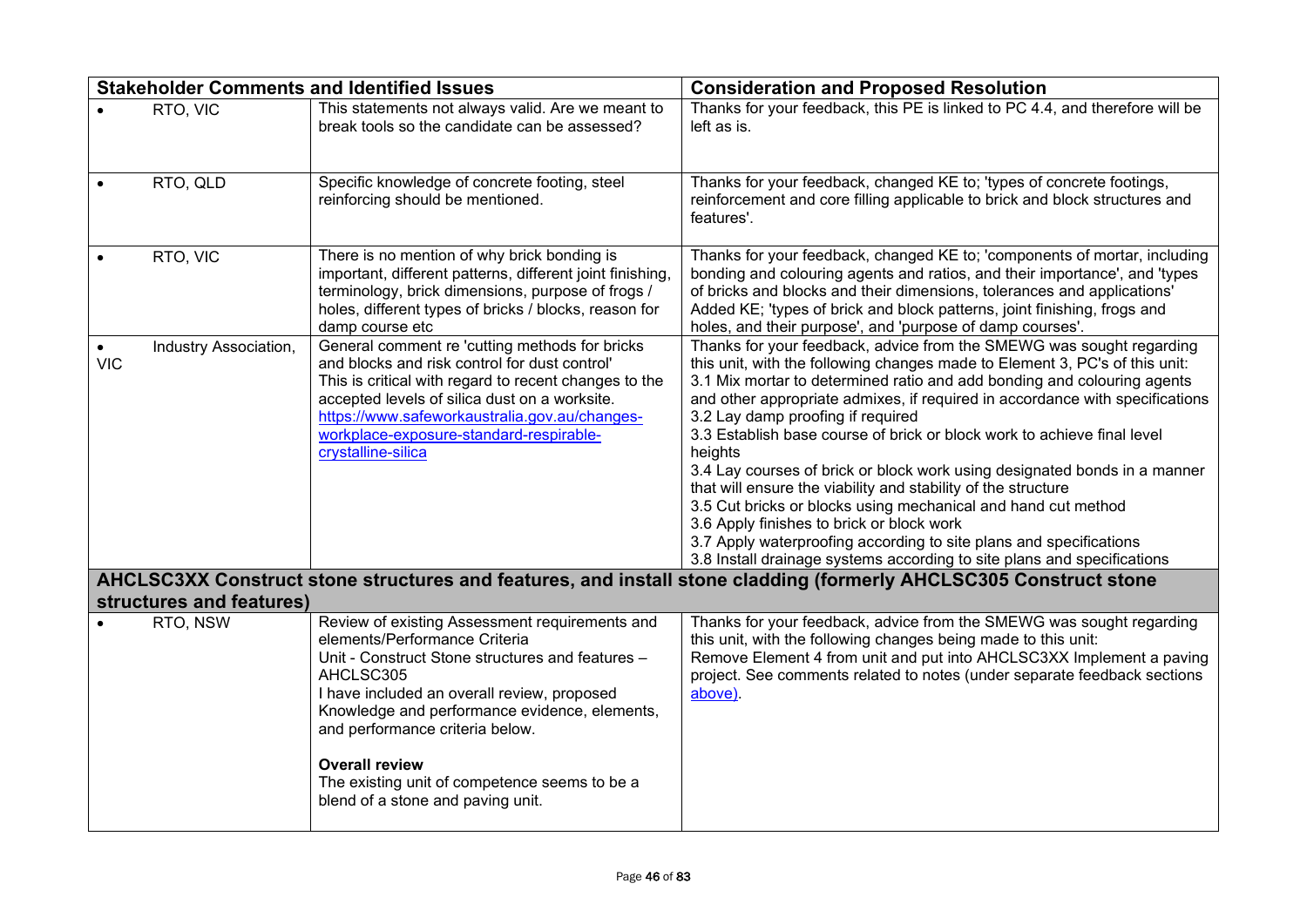| <b>Stakeholder Comments and Identified Issues</b> |                                                                                                                                                                                                                                                                                                                                                                                                                                                                                                                                                                                                                                                                                                                                                                                                                                                                                             | <b>Consideration and Proposed Resolution</b> |
|---------------------------------------------------|---------------------------------------------------------------------------------------------------------------------------------------------------------------------------------------------------------------------------------------------------------------------------------------------------------------------------------------------------------------------------------------------------------------------------------------------------------------------------------------------------------------------------------------------------------------------------------------------------------------------------------------------------------------------------------------------------------------------------------------------------------------------------------------------------------------------------------------------------------------------------------------------|----------------------------------------------|
|                                                   | The UOC concentrates on specific tasks in the<br>construction of a particular stone structure, while<br>missing out on other generic tasks that would apply<br>to all stone structures.                                                                                                                                                                                                                                                                                                                                                                                                                                                                                                                                                                                                                                                                                                     |                                              |
|                                                   | The UOC concentrates particularly a coursed stone<br>wall using mortar and then jumps to a stone paving<br>project on a compacted base layer and sand bed.<br>While these are some of the structures installed in<br>our industry they are certainly not all. There is too<br>many specific performance criteria that relate to<br>either a stone walling or paving project, the UOC<br>needs to be totally rewritten to allow a larger scope<br>of stone structure/features. This would match in<br>with the broad range of stone structures and<br>features installed in the landscape industry.<br>The UOC has an element (4) that is specifically<br>relating to paving, the landscape qualification<br>already has a paving unit, and this is not required.<br>It almost seems like an old template was used from<br>a paving unit and that element got left on the UOC<br>by mistake. |                                              |
|                                                   | A suggested range of suitable stone<br>structures/features would be useful to aid the<br>assessor in what would be suitable to assess<br>leaner. E.g., stone walling (free standing or<br>retaining), paving (steppers/pad/coping), cladding,<br>capping (piers/walling), steps, furniture, and<br>sculpture.                                                                                                                                                                                                                                                                                                                                                                                                                                                                                                                                                                               |                                              |
|                                                   | Environmental controls need to be placed through<br>other Performance criteria - not just in element 1<br>WHS needs to be placed through other<br>Performance criteria - not just in element 1<br>Current UOC has no mention of cutting, shaping,<br>profiling stone – an entire new element needs to be<br>imbedded with performance criteria relating to<br>process.                                                                                                                                                                                                                                                                                                                                                                                                                                                                                                                      |                                              |
|                                                   | Paving element (4) and performance criteria totally<br>removed.                                                                                                                                                                                                                                                                                                                                                                                                                                                                                                                                                                                                                                                                                                                                                                                                                             |                                              |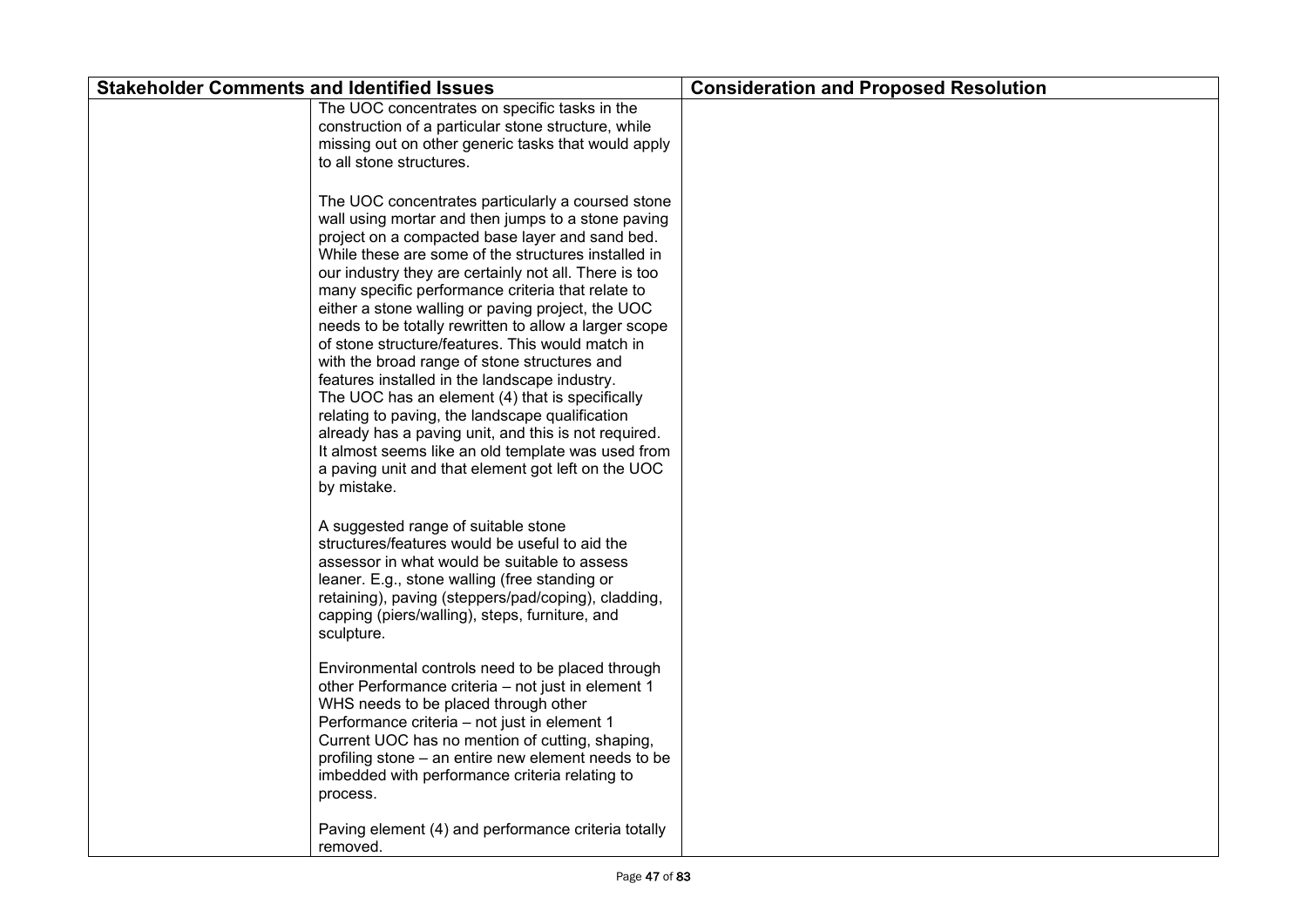|           |          | <b>Stakeholder Comments and Identified Issues</b>                                                                                                                                                                                                                                                                                                                                                                                                                                                                                                                                                                                                                                                                                                                                                                                                                                                                                                                                                                                                                                                                                                                                                                                                                                                                                                                                                                                                                             | <b>Consideration and Proposed Resolution</b>                                                                                                                                                                                                                                                                                                                                                                                                                                                                                                                                                                                                                                                                                                                                                                                                                                                                                                                                                                                                                                                                                                                                                                                                                                                                                                                                                                                                                                                                                                                                                                                                                                                                                                                                                                                                                                                           |
|-----------|----------|-------------------------------------------------------------------------------------------------------------------------------------------------------------------------------------------------------------------------------------------------------------------------------------------------------------------------------------------------------------------------------------------------------------------------------------------------------------------------------------------------------------------------------------------------------------------------------------------------------------------------------------------------------------------------------------------------------------------------------------------------------------------------------------------------------------------------------------------------------------------------------------------------------------------------------------------------------------------------------------------------------------------------------------------------------------------------------------------------------------------------------------------------------------------------------------------------------------------------------------------------------------------------------------------------------------------------------------------------------------------------------------------------------------------------------------------------------------------------------|--------------------------------------------------------------------------------------------------------------------------------------------------------------------------------------------------------------------------------------------------------------------------------------------------------------------------------------------------------------------------------------------------------------------------------------------------------------------------------------------------------------------------------------------------------------------------------------------------------------------------------------------------------------------------------------------------------------------------------------------------------------------------------------------------------------------------------------------------------------------------------------------------------------------------------------------------------------------------------------------------------------------------------------------------------------------------------------------------------------------------------------------------------------------------------------------------------------------------------------------------------------------------------------------------------------------------------------------------------------------------------------------------------------------------------------------------------------------------------------------------------------------------------------------------------------------------------------------------------------------------------------------------------------------------------------------------------------------------------------------------------------------------------------------------------------------------------------------------------------------------------------------------------|
|           |          | Knowledge evidence and performance evidence to<br>be rewritten - please see notes                                                                                                                                                                                                                                                                                                                                                                                                                                                                                                                                                                                                                                                                                                                                                                                                                                                                                                                                                                                                                                                                                                                                                                                                                                                                                                                                                                                             |                                                                                                                                                                                                                                                                                                                                                                                                                                                                                                                                                                                                                                                                                                                                                                                                                                                                                                                                                                                                                                                                                                                                                                                                                                                                                                                                                                                                                                                                                                                                                                                                                                                                                                                                                                                                                                                                                                        |
| $\bullet$ | RTO, NSW | Suggested Elements and performance criteria<br><b>Black - Original UOC</b><br>Red - Proposed<br>Element Performance criteria<br>Elements describe the essential outcomes.<br>Performance criteria describe the performance<br>needed to demonstrate achievement of the<br>element.<br>1. Plan and prepare work<br>1.1 Interpret plans and specifications<br>1.2 Check the quantity and quality of materials to<br>ensure they conform to design drawings and<br>specifications<br>1.3 Select tools and equipment and check for<br>serviceability.<br>1.4 Identify workplace health and safety hazards,<br>assess risks and implement controls<br>1.5 Identify and report environmental implications<br>of erecting stone structures<br>2. Set out and prepare the site<br>2.1 Locate any services from site plans and/or site<br>investigations<br>2.2 Set out position and levels of stone structure or<br>feature according to plans and specifications<br>2.3 Carry out any excavations for footings or base<br>layer to solid foundations for construction<br>2.4 Install any drainage system components and<br>feed lines according to design drawings and<br>specifications.<br>2.5 Prepare any footings, substrate or base<br>materials to industry standards in preparation for<br>stone structure or feature.<br>3. Prepare stone for installation<br>3.1 Select correct tools and equipment for work,<br>ensuring any environmental controls needed are in<br>place | Thanks for your feedback, advice from the SMEWG was sought regarding<br>this unit, with the following changes being made to the elements and PCs:<br>1. Plan and prepare work:<br>1.1 Interpret site plans and specifications<br>1.2 Identify potential hazards and risks, and implement safe working<br>practices to manage risks<br>1.3 Check the quantity and quality of materials to ensure they conform to<br>design drawings and specifications<br>1.4 Identify and select stone according to design specifications<br>1.5 Select tools and equipment required for construction work and check for<br>safe operation<br>1.6 Select, fit, use and maintain personal protective equipment (PPE)<br>applicable to the task<br>1.7 Identify and report environmental impacts of erecting stone structures<br>2. Set out and prepare the site<br>2.1 Locate and mark out services from site plans and site investigations<br>2.2 Set out position and levels of stone structure or feature according to<br>plans and specifications<br>2.3 Carry out excavations for footings or base layer<br>2.4 Install drainage system components and feed lines according to design<br>drawings and specifications<br>2.5 Prepare footings, substrate or base material according to industry<br>standards in preparation for stone structure or feature<br>3. Prepare stone for installation<br>3.1 Select tools and equipment for work, ensuring all environmental<br>controls are in place<br>3.2 Carry out stone cutting, shaping or surface finishing to meet plans,<br>specifications and WHS requirements<br>3.3 Store prepared stone in a safe and practical space ready for installation<br>4. Construct stone structure or feature<br>4.1 Prepare mortar, adhesives and other admixes as required according to<br>specifications<br>4.2 Construct stone structure according to plans and specifications |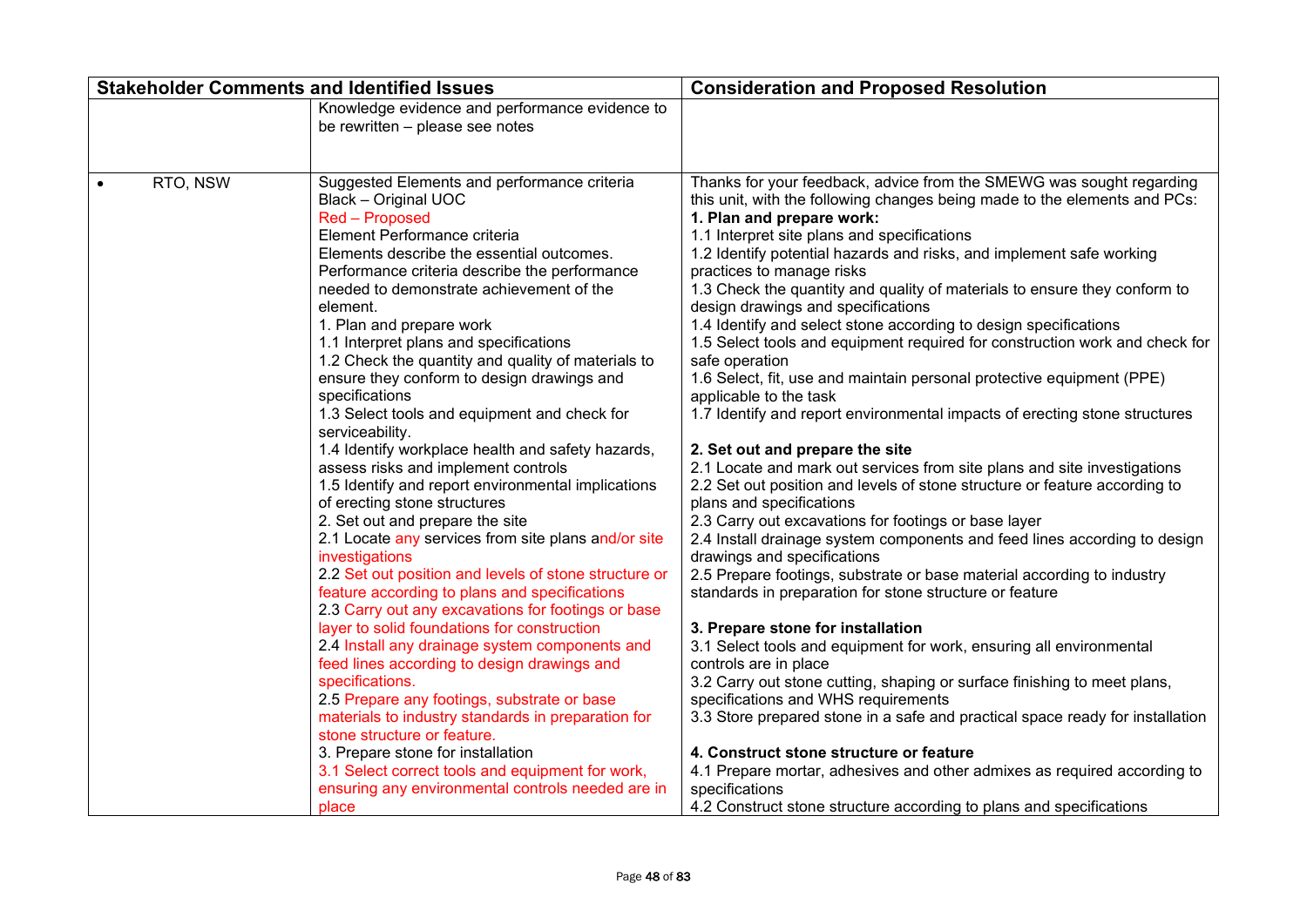| <b>Stakeholder Comments and Identified Issues</b> |                                                                                                                                                                                                                                                                                                                                                                                                                                                                                                                                                                                                                    | <b>Consideration and Proposed Resolution</b>                                                                                                                                                                                                                                                                                                                                                                                                                                                                                                                                                                                                                                         |
|---------------------------------------------------|--------------------------------------------------------------------------------------------------------------------------------------------------------------------------------------------------------------------------------------------------------------------------------------------------------------------------------------------------------------------------------------------------------------------------------------------------------------------------------------------------------------------------------------------------------------------------------------------------------------------|--------------------------------------------------------------------------------------------------------------------------------------------------------------------------------------------------------------------------------------------------------------------------------------------------------------------------------------------------------------------------------------------------------------------------------------------------------------------------------------------------------------------------------------------------------------------------------------------------------------------------------------------------------------------------------------|
|                                                   | 3.2 Carry out any stone cutting, shaping or surface<br>finishing to meet plans, specifications and WHS<br>requirements.<br>3.3 Store prepared stone in a safe and practical<br>space ready for installation.<br>4. Construct structure or feature<br>4.1 Prepare any mortar, adhesives and other<br>admixes as required, in accordance with<br>specifications<br>4.2 Construct stone structure to plans and<br>specifications<br>4.3 Install any waterproofing and/or drainage as per<br>plans and specifications<br>4.4 Carry out any cleaning and/or sealing of stone                                            | 4.3 Install waterproofing and drainage according to plans and specifications<br>4.4 Carry out cleaning and sealing of stone according to plans and<br>specifications<br>5. Install stone cladding<br>5.1 Prepare mortar, adhesives and other admixes as required according to<br>specifications<br>5.2 Place and fix prepared stone cladding according to plans and<br>specifications<br>5.3 Fit stone cladding accurately to fill gaps in the pattern within tolerances<br>nominated within the site plan and specifications<br>5.4 Finish gaps between stone cladding with mortar<br>5.5 Carry out cleaning and sealing of stone cladding according to plans and<br>specifications |
| Industry Association,<br><b>NSW</b>               | as per plans and specifications<br>5. Check quality of work and clean-up site<br>5.1 Inspect finished works to ensure the standard<br>of the finished structure or feature is in accordance<br>with design drawings and specifications<br>5.2 Clean-up site, remove and dispose of waste in<br>an environmentally safe and sensitive manner<br>5.3 Clean and store tools and equipment<br>While not qualified to comment on the technical<br>aspects, I can comment on the wording!                                                                                                                                | 6. Check quality of work and clean-up site<br>6.1 Inspect finished works to ensure the standard of the finished structure<br>or feature is in accordance with design drawings and specifications<br>6.2 Clean-up site, remove and dispose of waste in an environmentally safe<br>and sensitive manner according to specifications<br>6.3 Clean, maintain and store tools and equipment<br>6.4 Identify and report unserviceable tools and equipment according to<br>workplace procedures                                                                                                                                                                                             |
|                                                   | 2. Set out and prepare the site<br>2.1 Locate any services from site plans and/or site<br>investigations<br>2.2 Set out position and levels of stone structure or<br>feature according to plans and specifications<br>2.3 Carry out any excavations for footings or base<br>layer to solid foundations for construction<br>2.4 Install any drainage system components and<br>feed lines according to design drawings and<br>specifications<br>2.5 Prepare any footings, substrate or base<br>materials to industry standards in preparation for<br>stone structure or feature<br>3. Prepare stone for installation |                                                                                                                                                                                                                                                                                                                                                                                                                                                                                                                                                                                                                                                                                      |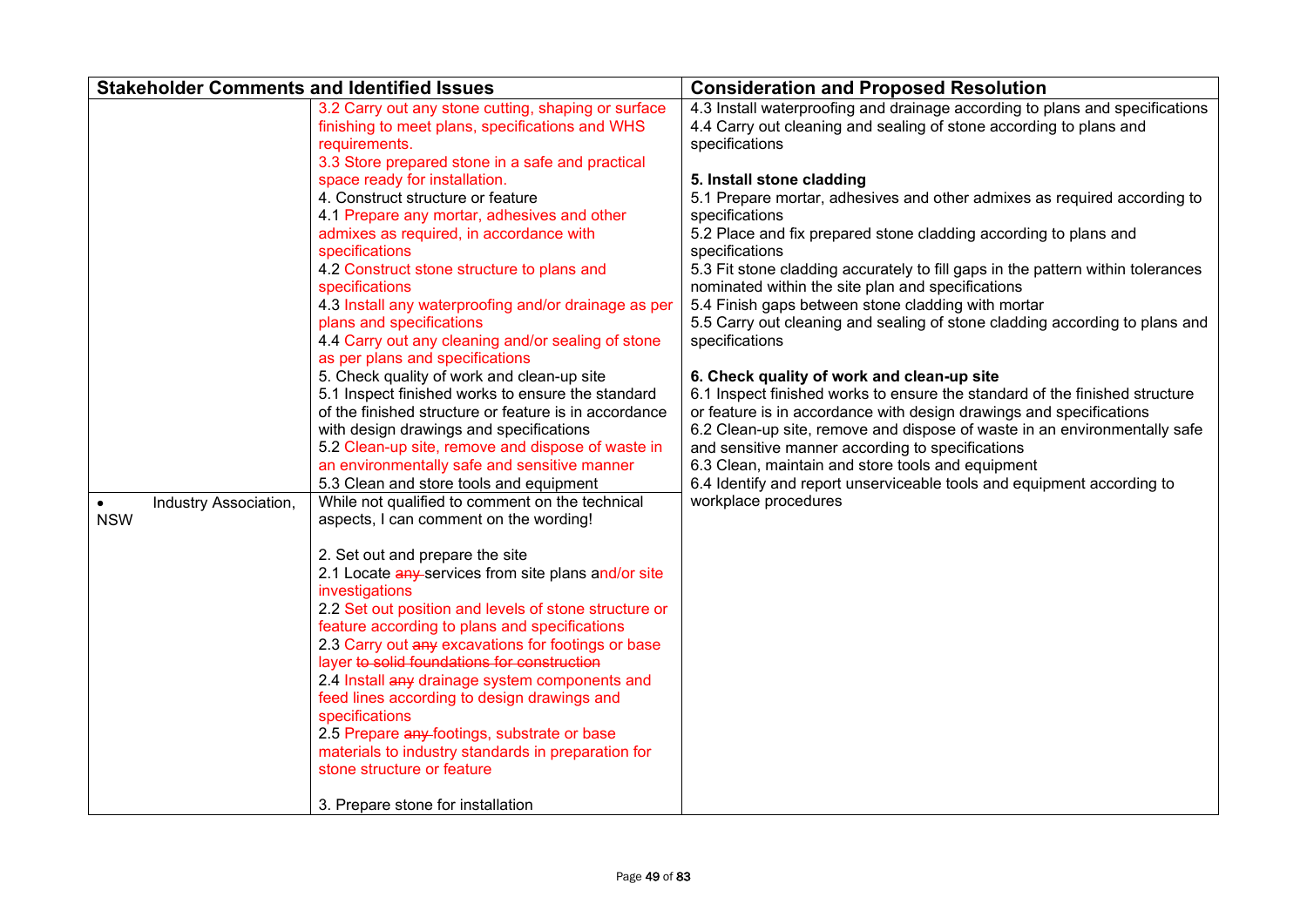| <b>Stakeholder Comments and Identified Issues</b> |                                                                                                                                                                                                                                                                                                                                                                                                                                                                                                                                                                                                                                                                                | <b>Consideration and Proposed Resolution</b>                                                                                                                                                                                                                                |
|---------------------------------------------------|--------------------------------------------------------------------------------------------------------------------------------------------------------------------------------------------------------------------------------------------------------------------------------------------------------------------------------------------------------------------------------------------------------------------------------------------------------------------------------------------------------------------------------------------------------------------------------------------------------------------------------------------------------------------------------|-----------------------------------------------------------------------------------------------------------------------------------------------------------------------------------------------------------------------------------------------------------------------------|
|                                                   | 3.1 Select correct tools and equipment for work,<br>ensuring any all environmental controls needed are<br>in place<br>3.2 Carry out any stone cutting, shaping or surface<br>finishing to meet plans, specifications and WHS<br>requirements<br>3.3 Store prepared stone in a safe and practical<br>space ready for installation                                                                                                                                                                                                                                                                                                                                               |                                                                                                                                                                                                                                                                             |
|                                                   | My attempt at rewriting Element 4 accepting that<br>it may be appropriate that the old E4 and E5 be<br>combined.                                                                                                                                                                                                                                                                                                                                                                                                                                                                                                                                                               |                                                                                                                                                                                                                                                                             |
| Industry, NSW                                     | 4. Construct Install stone structure or feature<br>4.1 Prepare any mortar, adhesives and other<br>admixes as required, in accordance with<br>specifications<br>4.3 4.2 Install any waterproofing and/or drainage as<br>per plans and specifications<br>4.2 4.3 Construct Place and fix prepared stone<br>according to plans and specifications<br>4.4 Fit stone accurately to fill gaps in the pattern<br>within tolerances nominated within the site plan and<br>specifications<br>4.5 Fill all gaps with mortar (reword this)<br>4.4 4.6 Carry out any cleaning and/or sealing of<br>stone as per plans and specifications<br>It makes perfect sense that set out, construct |                                                                                                                                                                                                                                                                             |
|                                                   | concrete features followed by Brick and Block<br>delivered chronologically be a prerequisite to this<br>unit<br>I agree, the unit descriptor could me written more<br>thoroughly and this person has put a lot of energy<br>into the proposed changes                                                                                                                                                                                                                                                                                                                                                                                                                          |                                                                                                                                                                                                                                                                             |
| RTO, NSW<br>$\bullet$                             | <b>Suggested Assessment requirements</b><br><b>Black - Original UOC</b><br>Red - Proposed<br>Performance Evidence<br>The candidate must be assessed on their ability to<br>integrate and apply the performance requirements<br>of this unit in a workplace setting. Performance                                                                                                                                                                                                                                                                                                                                                                                                | Thanks for your feedback, advice from the SMEWG was sought regarding<br>this unit, with the following changes being made to the unit PE and KE:<br>PE:<br>An individual demonstrating competency must satisfy all of the elements<br>and performance criteria in this unit. |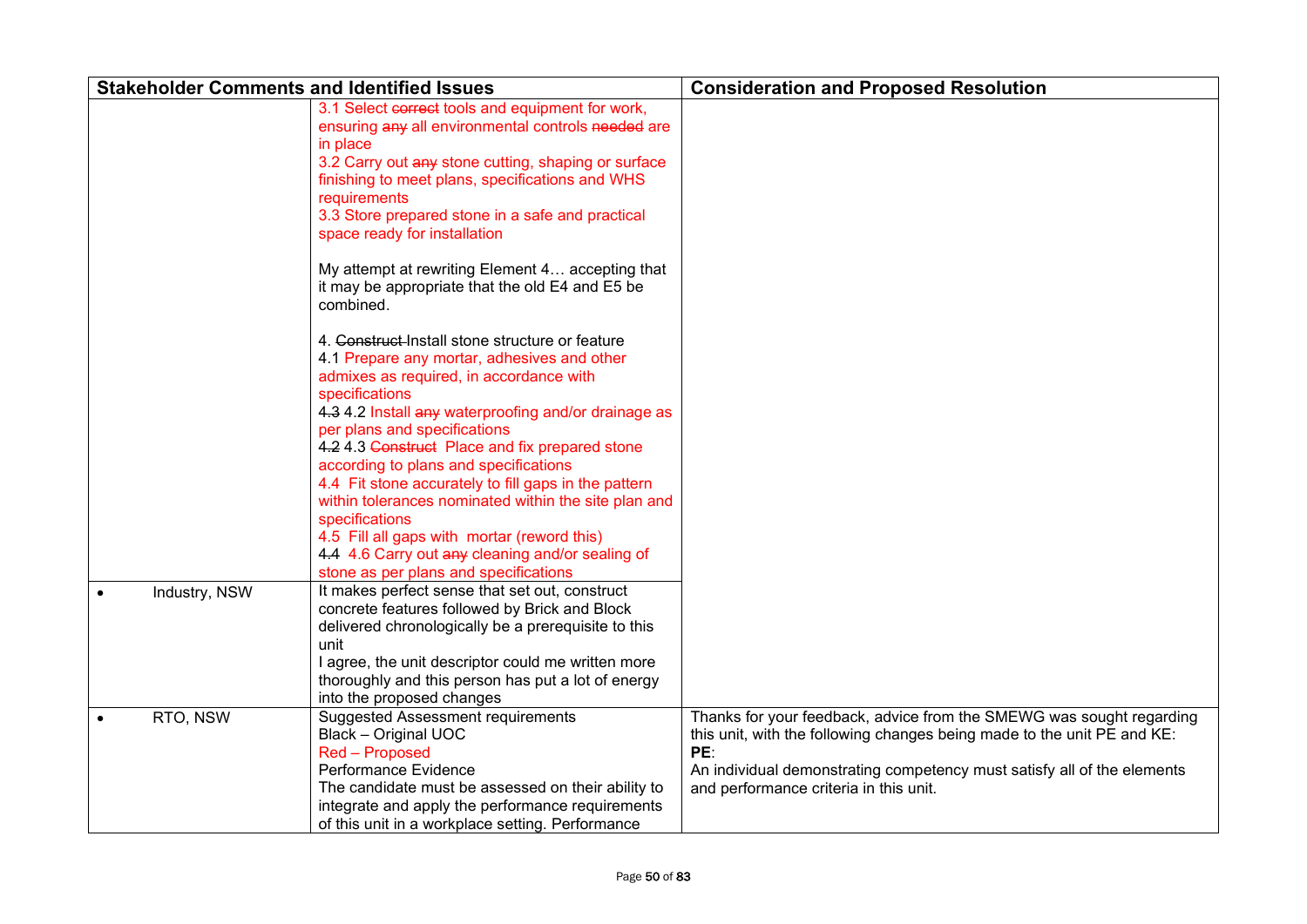| <b>Stakeholder Comments and Identified Issues</b> |                                                                                                                                                                                                                                                                                                                                                                                                                                                                                                                                      | <b>Consideration and Proposed Resolution</b>                                                                                                                                                                                                                                                                                                                                                                                                                                                                                                                                                                                                              |
|---------------------------------------------------|--------------------------------------------------------------------------------------------------------------------------------------------------------------------------------------------------------------------------------------------------------------------------------------------------------------------------------------------------------------------------------------------------------------------------------------------------------------------------------------------------------------------------------------|-----------------------------------------------------------------------------------------------------------------------------------------------------------------------------------------------------------------------------------------------------------------------------------------------------------------------------------------------------------------------------------------------------------------------------------------------------------------------------------------------------------------------------------------------------------------------------------------------------------------------------------------------------------|
|                                                   | must be demonstrated consistently over time and in<br>a suitable range of contexts.                                                                                                                                                                                                                                                                                                                                                                                                                                                  | There must be evidence that the individual has constructed stone<br>structures and features using two different construction techniques, and laid<br>stone cladding on at least one occasion and has:                                                                                                                                                                                                                                                                                                                                                                                                                                                     |
|                                                   | The candidate must provide evidence that they<br>can:<br>Interpret plans and specifications<br>Set out and prepare the site for works<br>Shape and/or cut stone for installation<br>Construct stone structure to specifications<br>Use a range of hand and power tools safely and<br>correctly<br>Construct stone structure to specifications<br>Check structure against plans and specifications<br>Follow any Work health and Safety procedures                                                                                    | applied workplace health and safety requirements<br>selected, used and maintained tools and equipment required for<br>constructing stone structures and features<br>interpreted site plans, design drawings and specifications<br>set out and prepared the site and installed drainage systems<br>shaped and cut stone for installation<br>used and repositioned hand and power tools relevant to<br>constructing stone structures and features<br>constructed stone structures and features according to plans and<br>specifications<br>checked structures and features according to plans and<br>$\bullet$<br>specifications<br>cleaned up site         |
|                                                   | Knowledge Evidence<br>The candidate must demonstrate knowledge of:<br>Principles and practices for constructing stone<br>structures and features<br>Environmental implications associated with the<br>construction of a stone structure or feature<br>Work health and safety while using/constructing<br>with stone<br>Stone types, selection, profiles and surface finishes<br>Mortars, adhesives, admixes and sealants<br>Stone structures/feature types and construction<br>techniques<br>Stone construction hand and power tools | reported unserviceable tools and equipment.<br>KE:<br>An individual must be able to demonstrate the knowledge required to<br>perform the tasks outlined in the elements and performance criteria of this<br>unit. This includes knowledge of:<br>workplace requirements applicable to health and safety in the<br>$\bullet$<br>workplace for constructing stone structures and features, including<br>appropriate use of personal protective equipment (PPE)<br>principles and practices for constructing stone structures and<br>features, including:<br>environmental implications associated with the construction of<br>stone structures and features |
| Industry, NSW                                     | I agree with the proposed inclusions into the<br>performance evidence<br>I agree with the proposed inclusions into the<br>knowledge evidence, however we need to be<br>careful that we are not trying to turn this unit into<br>more than it needs to be. This is a landscape unit<br>and not a stone masonry unit                                                                                                                                                                                                                   | stone types, selection, profiles and surface finishes<br>stone construction hand and power tool use<br>types of construction techniques, including dry stack, solid wall and<br>veneer<br>types of stone cladding and construction techniques<br>adhesive, bonding and colouring agents and other admix<br>components of mortar used in the construction of stone structures and<br>features                                                                                                                                                                                                                                                              |
| RTO, NSW<br>$\bullet$                             | Performance Evidence<br>The candidate must be assessed on their ability to<br>integrate and apply the performance requirements<br>of this unit in a workplace setting. Performance<br>must be demonstrated consistently over time and in<br>a suitable range of contexts.                                                                                                                                                                                                                                                            | types of stone structures and features.<br>$\bullet$                                                                                                                                                                                                                                                                                                                                                                                                                                                                                                                                                                                                      |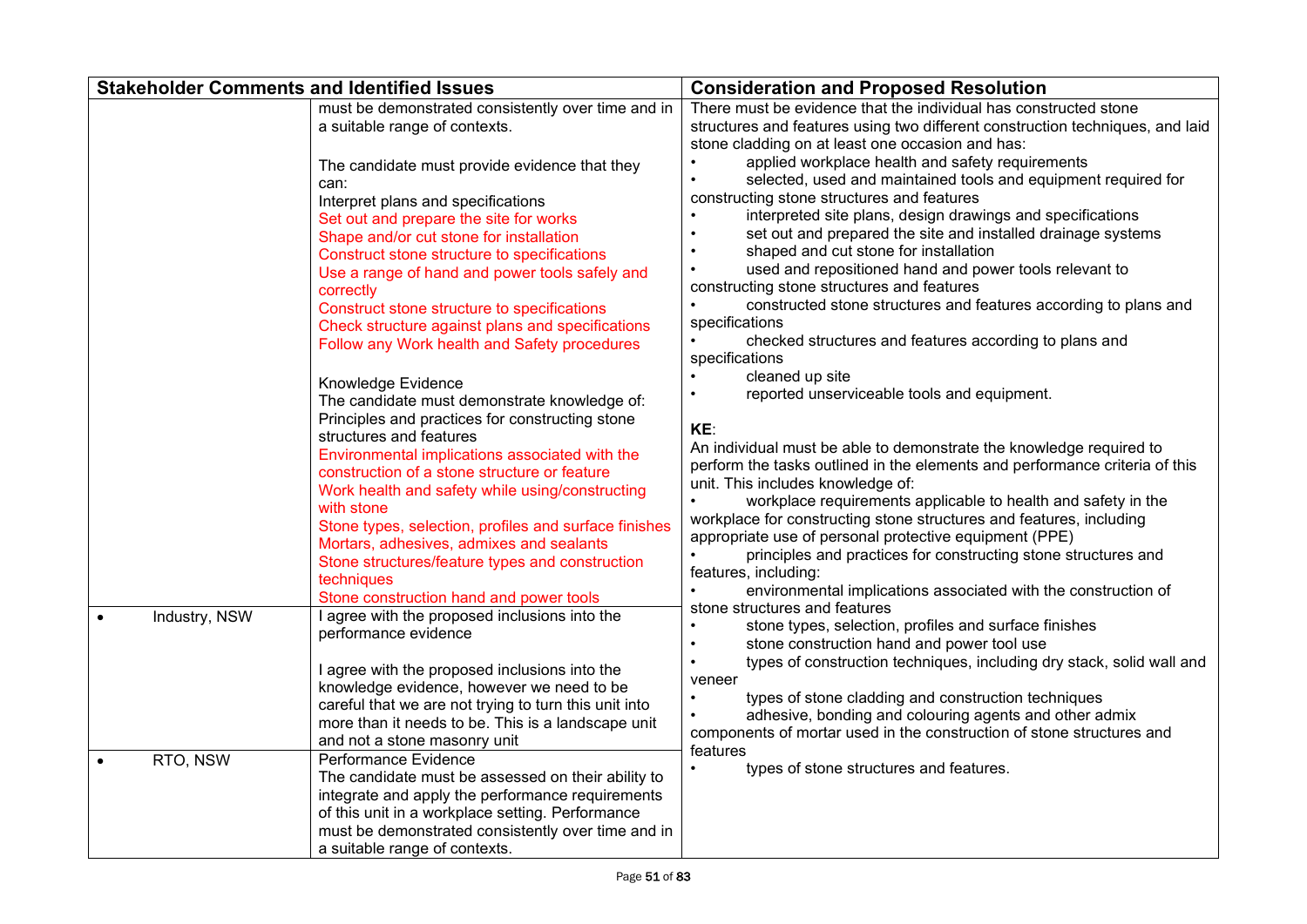| <b>Stakeholder Comments and Identified Issues</b>                                                                        | <b>Consideration and Proposed Resolution</b> |
|--------------------------------------------------------------------------------------------------------------------------|----------------------------------------------|
| The candidate must provide evidence that they                                                                            |                                              |
| can:                                                                                                                     |                                              |
| • interpret plans and specifications                                                                                     |                                              |
| • prepare the site and install drainage system                                                                           |                                              |
| (change to – set out and prepare the site)                                                                               |                                              |
| • set out base for paving (remove and change to -                                                                        |                                              |
| Shape and/or cut stone for installation)                                                                                 |                                              |
| • use levelling equipment (Change to - Use a range                                                                       |                                              |
| of hand and power tools safely and correctly - and                                                                       |                                              |
| reposition)                                                                                                              |                                              |
| • construct stone work with correct mortar ratio                                                                         |                                              |
| (change to - Construct stone structure to                                                                                |                                              |
| specifications)                                                                                                          |                                              |
| • Add – Check structure against plans and                                                                                |                                              |
| specifications                                                                                                           |                                              |
| • Add - follow any Work health and Safety                                                                                |                                              |
| procedures                                                                                                               |                                              |
| Knowledge Evidence                                                                                                       |                                              |
| The candidate must demonstrate knowledge of:                                                                             |                                              |
| • principles and practices for constructing stone                                                                        |                                              |
| structures and features                                                                                                  |                                              |
| • comparative environmental implications                                                                                 |                                              |
| associated with soil disturbance and the                                                                                 |                                              |
| establishment of drainage systems (needs to cover                                                                        |                                              |
| entire process of works - change to environmental                                                                        |                                              |
| implications associated with the construction of a                                                                       |                                              |
| stone structure or feature)                                                                                              |                                              |
| • bonding and colouring agents and other admix                                                                           |                                              |
| components of mortar used in the construction of                                                                         |                                              |
| stone structures and features (change to - mortars,                                                                      |                                              |
| adhesives, admixes and sealants)                                                                                         |                                              |
| • stone structure construction (change to - stone                                                                        |                                              |
| structures/feature types and construction                                                                                |                                              |
| techniques)<br>• Add – stone types, selection, profiles and surface                                                      |                                              |
| finishes                                                                                                                 |                                              |
|                                                                                                                          |                                              |
|                                                                                                                          |                                              |
|                                                                                                                          |                                              |
| • Add – stone construction hand and power tools<br>• Add - Work health and safety while<br>using/constructing with stone |                                              |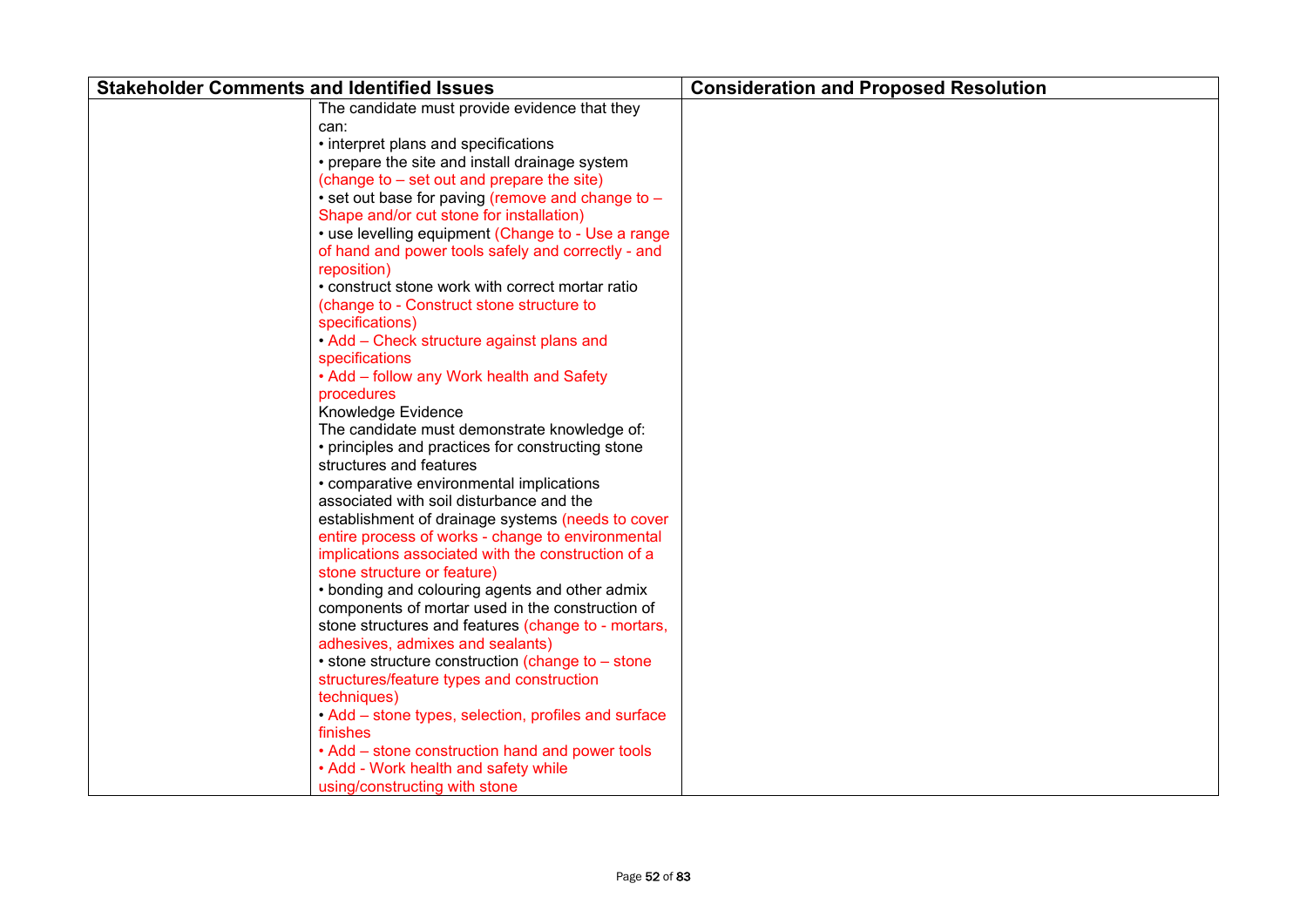|            | <b>Stakeholder Comments and Identified Issues</b> |                                                                                                                                                                                                                                                                                                                    | <b>Consideration and Proposed Resolution</b>                                                                                                                                                                                                          |
|------------|---------------------------------------------------|--------------------------------------------------------------------------------------------------------------------------------------------------------------------------------------------------------------------------------------------------------------------------------------------------------------------|-------------------------------------------------------------------------------------------------------------------------------------------------------------------------------------------------------------------------------------------------------|
|            | Industry, NSW                                     | I agree with the proposed inclusions into the<br>performance evidence, however we need to be<br>careful that we are not trying to turn this unit into<br>more than it needs to be. This is a landscape unit<br>and not a stone masonry unit However still support<br>the need for the stone paving element to stay |                                                                                                                                                                                                                                                       |
|            | RTO, VIC                                          | Should there be mention of the need for structural<br>landscape license in NSW or Builders registration<br>in Vic - not sure of other states?                                                                                                                                                                      | Thanks for your feedback, changed Application licensing statement to;<br>'State/territory licensing, legislative or certification requirements apply in<br>some jurisdictions. Users are advised to check with the relevant regulatory<br>authority.' |
|            | RTO, VIC                                          | RE PC 1.4: I don't feel the word geology needs to<br>be here.<br>Different stone types could be covered in<br>knowledge evidence                                                                                                                                                                                   | Thanks for your feedback, advice from the SMEWG was sought regarding<br>this unit, with the following changes being made to PC 1.4: removed<br>"geology".                                                                                             |
| <b>NSW</b> | Industry Association,                             | RE PC1.4: Geology can be removed.                                                                                                                                                                                                                                                                                  |                                                                                                                                                                                                                                                       |
|            | Industry, NSW                                     | RE PC1.4: I agree, the learner simply needs to<br>know what sedimentary, igneous and metamorphic<br>rock types are and how they perform, however, I<br>can't see where the descriptor has mentioned the<br>word "geology"                                                                                          |                                                                                                                                                                                                                                                       |
|            | RTO, NSW                                          | RE PC 2.1: Establish a benchmark on site in<br>relation to reduced levels on plans and<br>specification<br>Take and verify site levels compared to site plan<br>Set out site to reduced levels indicated on plan in<br>relation to benchmark                                                                       | Thanks for your feedback, advice from the SMEWG was sought regarding<br>this unit, PC 2.1 changed to: "Locate and mark out services from site plans<br>and site investigations".                                                                      |
|            | Industry, NSW                                     | RE PC2.1: A little confusing, further discussions to<br>be had during webinar to clarify                                                                                                                                                                                                                           |                                                                                                                                                                                                                                                       |
|            | RTO, NSW                                          | RE PC 2.2: Change to - Set out position and levels<br>of stone structure or feature according to plans and<br>specifications                                                                                                                                                                                       | Thanks for your feedback, advice from the SMEWG was sought regarding<br>this unit, PC 2.2 changed to: "Set out position and levels of stone structure<br>or feature according to plans and specifications".                                           |
| <b>NSW</b> | Industry Association,                             | RE PC 2.2: Agree that this is better wording                                                                                                                                                                                                                                                                       |                                                                                                                                                                                                                                                       |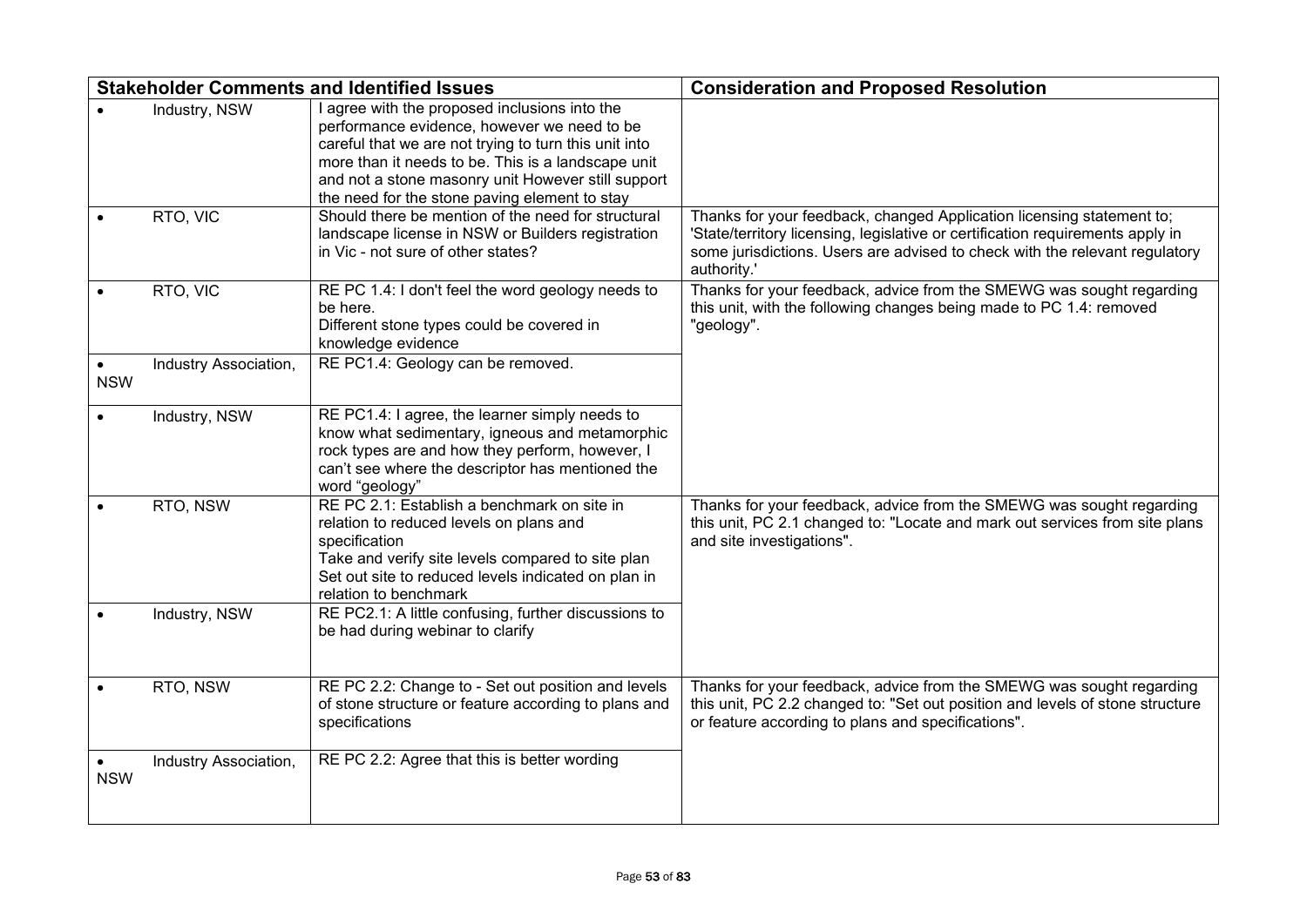|            | <b>Stakeholder Comments and Identified Issues</b> |                                                                                                                                                                                                                                                                                                                                                                                                                                                                                                                            | <b>Consideration and Proposed Resolution</b>                                                                                                                                                                                              |
|------------|---------------------------------------------------|----------------------------------------------------------------------------------------------------------------------------------------------------------------------------------------------------------------------------------------------------------------------------------------------------------------------------------------------------------------------------------------------------------------------------------------------------------------------------------------------------------------------------|-------------------------------------------------------------------------------------------------------------------------------------------------------------------------------------------------------------------------------------------|
|            | Industry, NSW                                     | RE PC 2.2: I agree                                                                                                                                                                                                                                                                                                                                                                                                                                                                                                         |                                                                                                                                                                                                                                           |
|            | RTO, NSW                                          | RE PC 2.3: Change to - Carry out any excavations<br>for footings or base layer to solid foundations for<br>construction                                                                                                                                                                                                                                                                                                                                                                                                    | Thanks for your feedback, advice from the SMEWG was sought regarding<br>this unit, PC 2.3 changed to: "Carry out excavations for footings or base<br>layer".                                                                              |
| <b>NSW</b> | Industry Association,                             | RE PC 2.3: Agree that this is better wording                                                                                                                                                                                                                                                                                                                                                                                                                                                                               |                                                                                                                                                                                                                                           |
|            | Industry, NSW                                     | RE PC 2.3: I agree                                                                                                                                                                                                                                                                                                                                                                                                                                                                                                         |                                                                                                                                                                                                                                           |
|            | RTO, NSW                                          | RE PC 2.4: Install (any) drainage systems<br>according to design drawings and specifications.<br>(This indicates a wall or paving job, it could be a<br>seat, cladding, stepper, or capping. The feature<br>may not need drainage, or the structure is already<br>built, and person is adding installing a stone feature<br>on it) drainage is also put in at various times in the<br>project)<br>Change to - Install any drainage system<br>components and feed lines according to design<br>drawings and specifications. | Thanks for your feedback, advice from the SMEWG was sought regarding<br>this unit, PC 2.4 changed to: "Install drainage system components and feed<br>lines according to design drawings and specifications".                             |
| <b>NSW</b> | Industry Association,                             | 2.4: Install any drainage systems components and<br>feed lines according to design drawings and<br>specifications                                                                                                                                                                                                                                                                                                                                                                                                          |                                                                                                                                                                                                                                           |
|            | Industry, NSW                                     | RE PC 2.4: I agree, drainage is not always a<br>requirement                                                                                                                                                                                                                                                                                                                                                                                                                                                                |                                                                                                                                                                                                                                           |
|            | RTO, NSW                                          | RE PC 2.5 - This indicates it has to be a paving job<br>$-$ remove):<br>Change to - Prepare any footings, substrate or<br>base materials to industry standards in preparation<br>for stone structure or feature.                                                                                                                                                                                                                                                                                                           | Thanks for your feedback, advice from the SMEWG was sought regarding<br>this unit, PC 2.5 changed to: "Prepare footings, substrate or base material<br>according to industry standards in preparation for stone structure or<br>feature". |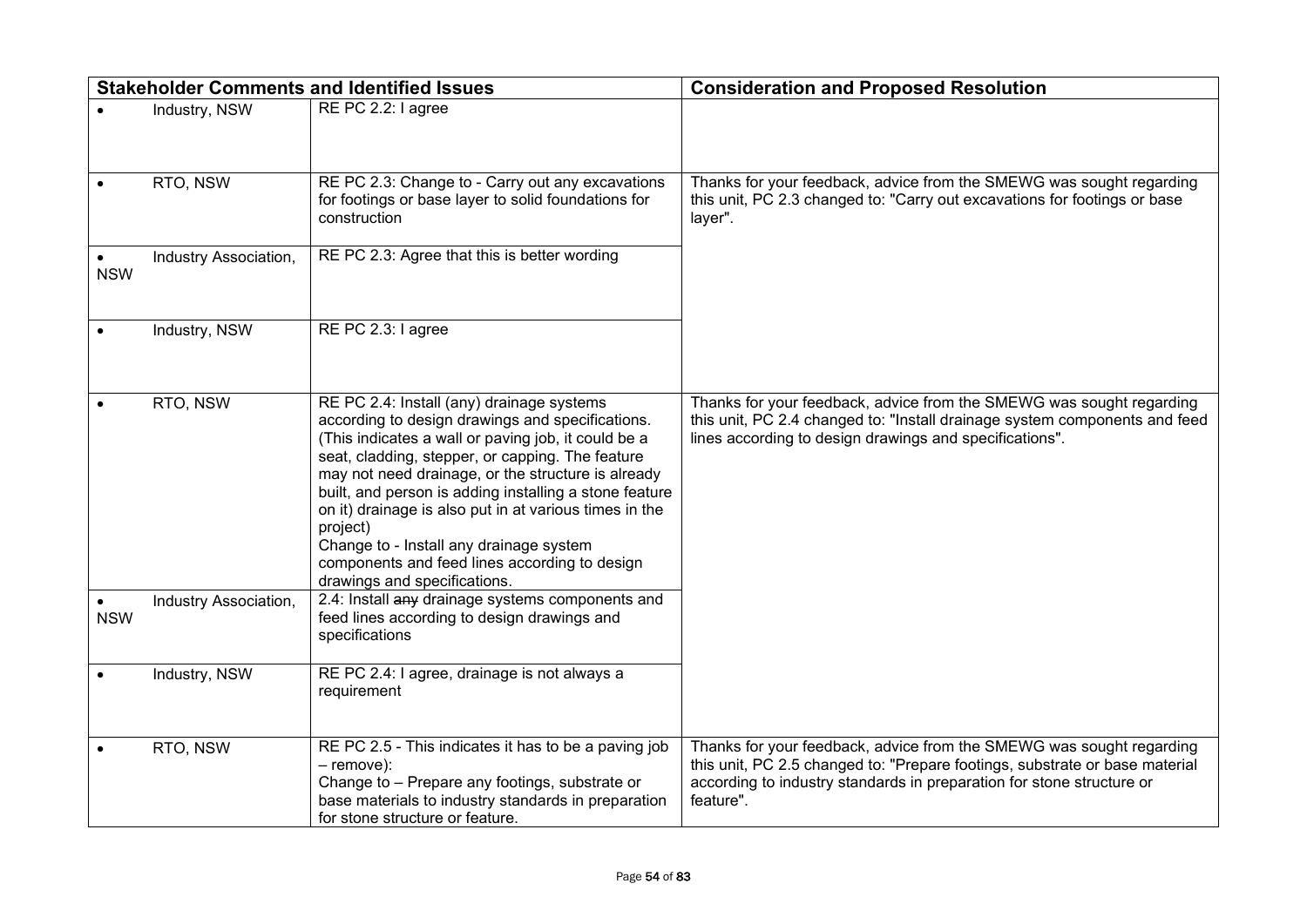| <b>Stakeholder Comments and Identified Issues</b> |                       |                                                                                                                                                                                                                                                                                                                         | <b>Consideration and Proposed Resolution</b>                                                                                                                                                                                 |
|---------------------------------------------------|-----------------------|-------------------------------------------------------------------------------------------------------------------------------------------------------------------------------------------------------------------------------------------------------------------------------------------------------------------------|------------------------------------------------------------------------------------------------------------------------------------------------------------------------------------------------------------------------------|
|                                                   |                       | • Select correct tools and equipment for work,<br>ensuring any environmental controls needed are in<br>place<br>• Carry out any stone cutting, shaping or surface<br>finishing to meet plans, specifications and WHS<br>requirements.<br>• Store prepared stone in a safe and practical<br>space ready for installation |                                                                                                                                                                                                                              |
| <b>NSW</b>                                        | Industry Association, | 2.5: Prepare any footings, substrate or base<br>materials to industry standards in preparation for<br>stone structure or feature                                                                                                                                                                                        |                                                                                                                                                                                                                              |
|                                                   | Industry, NSW         | RE PC 2.5: Stone paving element should stay and<br>not be removed, however, 2.5 should make<br>reference to "footings"                                                                                                                                                                                                  |                                                                                                                                                                                                                              |
|                                                   | RTO, QLD              | RE PC 3.1: Install footings to suit project design<br>requirements.                                                                                                                                                                                                                                                     | Thanks for your feedback, advice from the SMEWG was sought regarding<br>this unit, a number of changes have been made to the elements and PC's,<br>PC 4.1 (formerly PC 3.1) changed to: "Prepare mortar, adhesives and other |
|                                                   | Industry, NSW         | RE PC 3.1: I disagree. The descriptor is clearly<br>referring to mortar and not the footings. The<br>footings have been addressed in element 2.5                                                                                                                                                                        | admixes as required according to specifications".                                                                                                                                                                            |
|                                                   | RTO, NSW              | RE PC 3.1: Assumes a walling job with oxide<br>Change to - Prepare any mortar, adhesives and<br>other admixes as required, in accordance with<br>specifications                                                                                                                                                         |                                                                                                                                                                                                                              |
| <b>NSW</b>                                        | Industry Association, | 3.1 Prepare any mortar, adhesives and other<br>admixes as required, in accordance with<br>specifications                                                                                                                                                                                                                |                                                                                                                                                                                                                              |
|                                                   | Industry, NSW         | RE PC 3.1: I agree to the change; the descriptor<br>does suggest the use of colouring agents and this<br>is generally not the case                                                                                                                                                                                      |                                                                                                                                                                                                                              |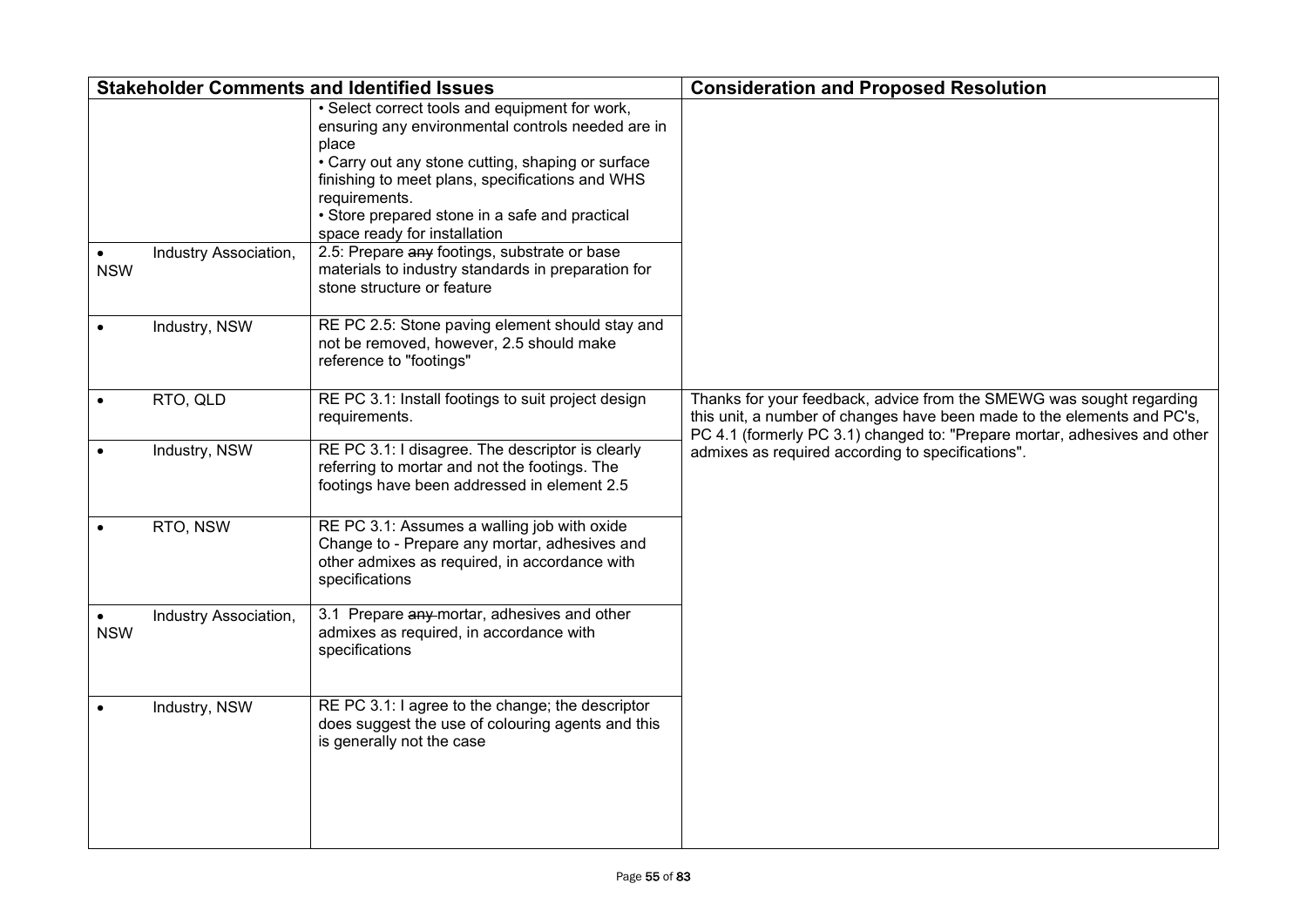|            |                           | <b>Stakeholder Comments and Identified Issues</b>                                                                                                                                                                                                                                                                                         | <b>Consideration and Proposed Resolution</b>                                                                                                                                                                                                                                                                                                                                                                                                     |
|------------|---------------------------|-------------------------------------------------------------------------------------------------------------------------------------------------------------------------------------------------------------------------------------------------------------------------------------------------------------------------------------------|--------------------------------------------------------------------------------------------------------------------------------------------------------------------------------------------------------------------------------------------------------------------------------------------------------------------------------------------------------------------------------------------------------------------------------------------------|
|            | RTO, NSW<br>Industry, NSW | RE PC 3.2: No need for above PC (PC 3.2) as is<br>combined in previous<br>Add PC's (in lieu of PC 3.2):<br>- Install any waterproofing and/or drainage as per<br>plans and specifications<br>- Carry out any cleaning and/or sealing of stone as<br>per plans and specifications<br>RE PC 3.2: A little confusing, further discussions to | Thanks for your feedback, advice from the SMEWG was sought regarding<br>this unit, a number of changes have been made to the elements and PC's,<br>PC 4.2 to 4.4 (formerly PC 3.2) changed to:<br>"4.2 Construct stone structure according to plans and specifications<br>4.3 Install waterproofing and drainage according to plans and specifications<br>4.4 Carry out cleaning and sealing of stone according to plans and<br>specifications". |
|            |                           | be had during webinar to clarify,                                                                                                                                                                                                                                                                                                         |                                                                                                                                                                                                                                                                                                                                                                                                                                                  |
|            | RTO, NSW                  | RE PC 3.2: Assumes a wall - change to - install<br>stone structure to plans and specifications                                                                                                                                                                                                                                            |                                                                                                                                                                                                                                                                                                                                                                                                                                                  |
|            | Industry, NSW             | RE PC 3.2: A little confusing, further discussions to<br>be had during webinar to clarify,                                                                                                                                                                                                                                                |                                                                                                                                                                                                                                                                                                                                                                                                                                                  |
|            | RTO, NSW<br>#1335         | RE Element 4 and PC's 4.1 to 4.6: No need for this<br>element<br>Remove all PC<br>This is referring to a new unit and not construct<br>stone structures and features as is the title of the<br>unit                                                                                                                                       | Thanks for your feedback, advice from the SMEWG was sought regarding<br>this unit, with the following changes being made to this unit:<br>Remove Element 4 from unit and put into AHCLSC3XX Implement a paving<br>project.                                                                                                                                                                                                                       |
| <b>NSW</b> | Industry Association,     | RE #1335 comment: See previous rewrite<br>comments.                                                                                                                                                                                                                                                                                       |                                                                                                                                                                                                                                                                                                                                                                                                                                                  |
|            | Industry, NSW             | RE #1335 comment: I disagree.                                                                                                                                                                                                                                                                                                             |                                                                                                                                                                                                                                                                                                                                                                                                                                                  |
|            | RTO, VIC                  | RE Element 4 and PC's 4.1 to 4.6: I tend to agree<br>with $\#1335$ , if this element stays, it should be<br>worded to refer to flagging and or crazy pave as cut<br>stone should be covered in the new tiling unit or<br>Implement a Paving Project                                                                                       |                                                                                                                                                                                                                                                                                                                                                                                                                                                  |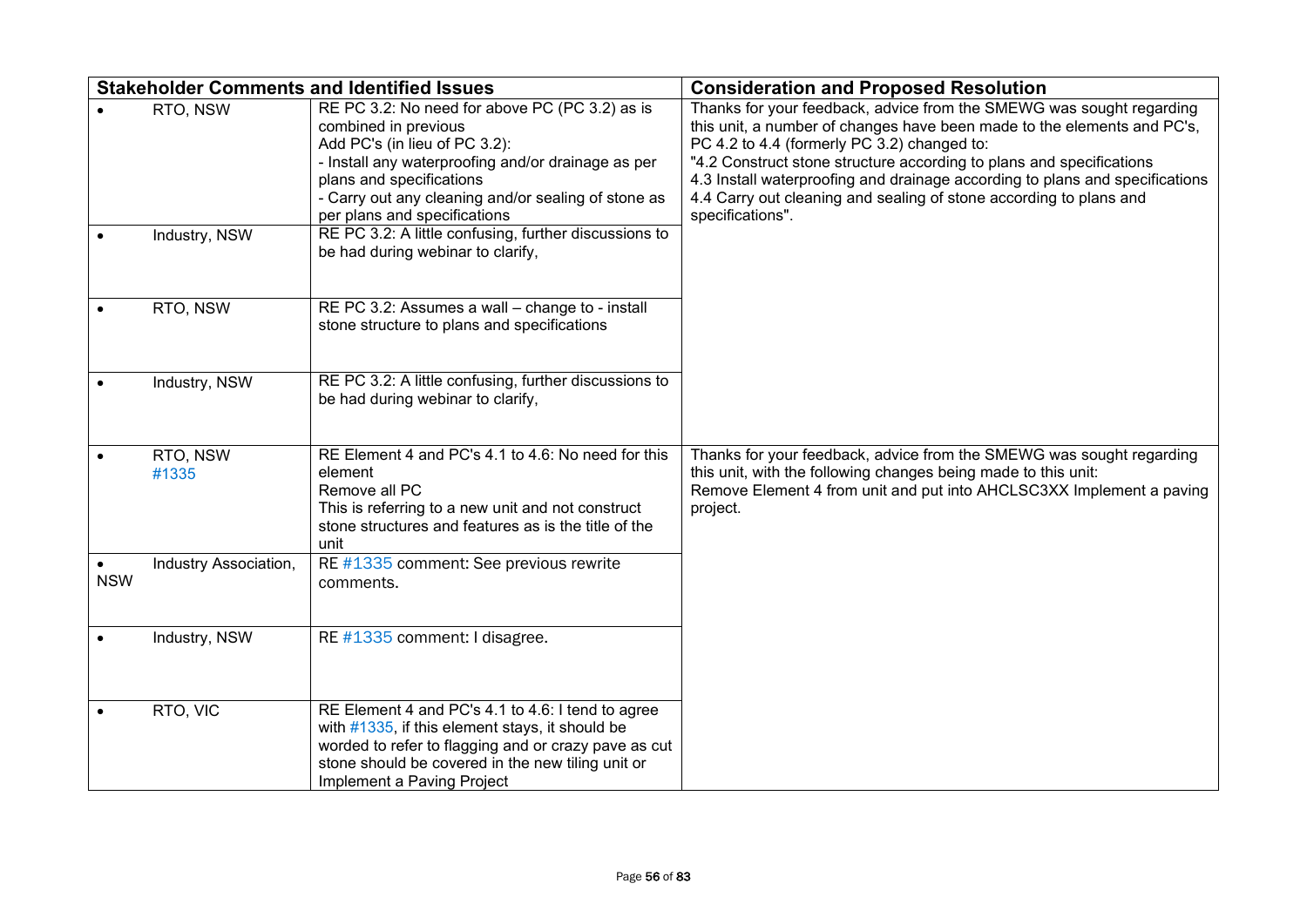|            |                       | <b>Stakeholder Comments and Identified Issues</b>                                                                                                                                                                                                                                             | <b>Consideration and Proposed Resolution</b>                                                                                                                                                                                                                                                       |
|------------|-----------------------|-----------------------------------------------------------------------------------------------------------------------------------------------------------------------------------------------------------------------------------------------------------------------------------------------|----------------------------------------------------------------------------------------------------------------------------------------------------------------------------------------------------------------------------------------------------------------------------------------------------|
|            | RTO, NSW<br>#1335     | RE Element 5 and PC's 5.1 to 5.2: As with element<br>4 this is like it should be a new unit on stone<br>cladding                                                                                                                                                                              | Thanks for your feedback, advice from the SMEWG was sought regarding<br>this unit, a number of changes have been made to the elements and PC's<br>Element 5 to remain, with the following changes made to the PC's:<br>5.1 Prepare mortar, adhesives and other admixes as required according to    |
|            | RTO, VIC              | RE Element 5 and PC's 5.1 to 5.2: Also agree with<br>#1335, this element would be better fitted in the<br>new tiling unit. Why are we making major changes<br>to units as it disadvantages students that may have<br>to transition to the new training package. Keep the<br>unit 'equivalent' | specifications<br>5.2 Place and fix prepared stone cladding according to plans and<br>specifications<br>5.3 Fit stone cladding accurately to fill gaps in the pattern within tolerances<br>nominated within the site plan and specifications<br>5.4 Finish gaps between stone cladding with mortar |
| <b>NSW</b> | Industry Association, | RE #1335 comment: When this Unit is sorted, we<br>don't need another one. This Unit should include<br>all the options for all types of stone work - stone<br>paving, cladding, etc                                                                                                            | 5.5 Carry out cleaning and sealing of stone cladding according to plans and<br>specifications.                                                                                                                                                                                                     |
|            | Industry, NSW         | RE #1335 comment: A little confusing, further<br>discussions to be had during webinar to clarify                                                                                                                                                                                              |                                                                                                                                                                                                                                                                                                    |
|            | RTO, QLD              | RE PC 6.2: treat stone surfaces using a variety of<br>sealers.                                                                                                                                                                                                                                | Thanks for your feedback, advice from the SMEWG was sought regarding<br>this unit.<br>PC 6.2 changed to: "Clean-up site, remove and dispose of waste in an                                                                                                                                         |
|            | Industry, NSW         | RE PC 6.2: I agree.                                                                                                                                                                                                                                                                           | environmentally safe and sensitive manner according to specifications".                                                                                                                                                                                                                            |
|            | RTO, VIC              | RE PC 6.2: 'Clean and / or treat stonework' as<br>treating is only if specified                                                                                                                                                                                                               |                                                                                                                                                                                                                                                                                                    |
|            | Industry, NSW         | RE PC 6.2: I agree.                                                                                                                                                                                                                                                                           |                                                                                                                                                                                                                                                                                                    |
|            | RTO, WA               | Don't like this word.<br>tools in need of repair                                                                                                                                                                                                                                              | Thanks for your feedback, this is consistent with AHC suite of units, leave<br>as is.                                                                                                                                                                                                              |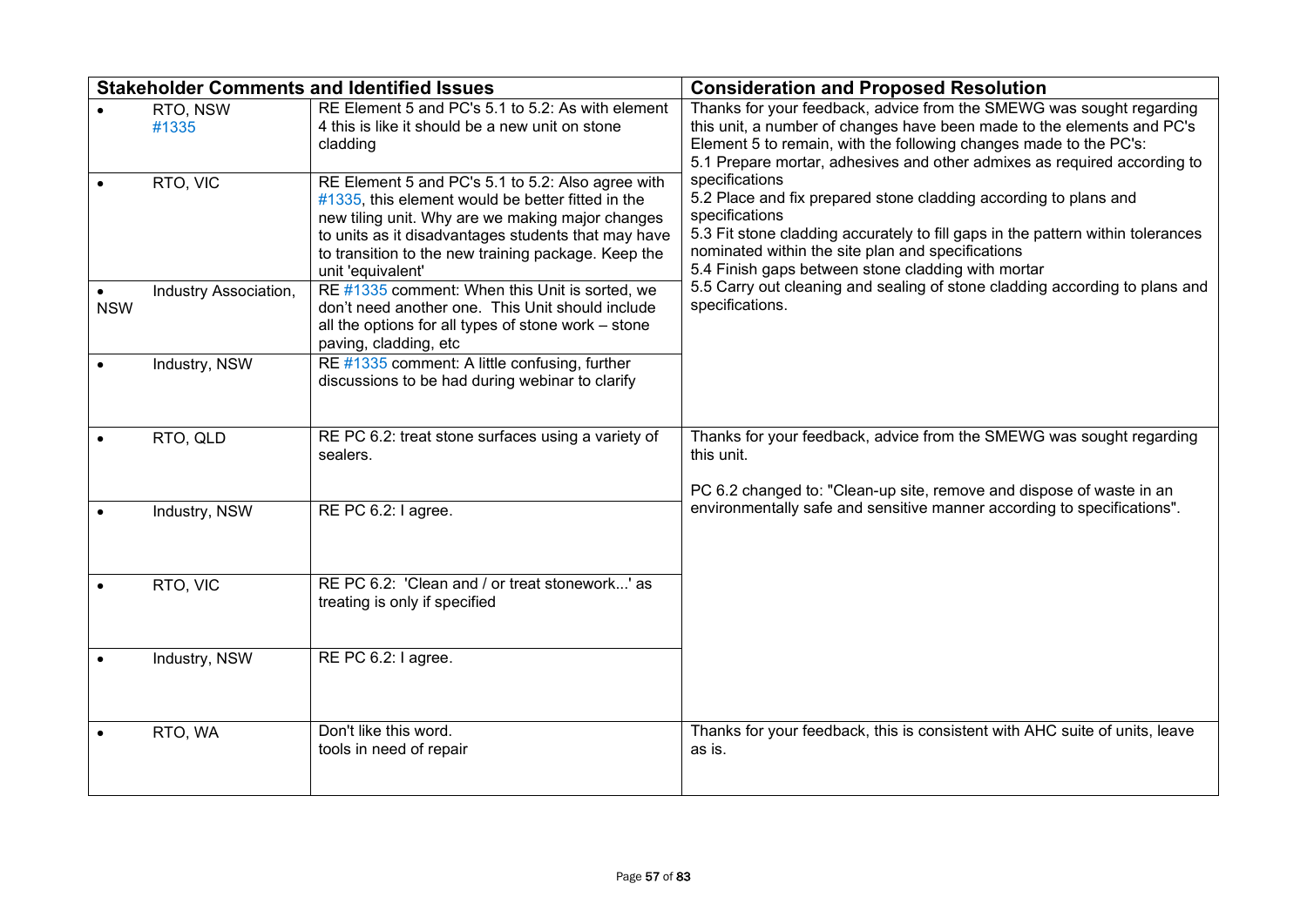|               | <b>Stakeholder Comments and Identified Issues</b>                                                                                                                                                                                                                                                                                                                                                               | <b>Consideration and Proposed Resolution</b>                                                                                                                                                                                                                                                                                                                                                                                                                                                                                                                                                                                                                                        |
|---------------|-----------------------------------------------------------------------------------------------------------------------------------------------------------------------------------------------------------------------------------------------------------------------------------------------------------------------------------------------------------------------------------------------------------------|-------------------------------------------------------------------------------------------------------------------------------------------------------------------------------------------------------------------------------------------------------------------------------------------------------------------------------------------------------------------------------------------------------------------------------------------------------------------------------------------------------------------------------------------------------------------------------------------------------------------------------------------------------------------------------------|
| RTO, VIC      | This should be 'Describe your workplace procedure<br>for identifying and reporting ' as it is hard to<br>assess if there are no damaged tools                                                                                                                                                                                                                                                                   | Thanks for your feedback, this is consistent with AHC suite of units, leave<br>as is.                                                                                                                                                                                                                                                                                                                                                                                                                                                                                                                                                                                               |
| RTO, QLD      | Use clear language and industry standard<br>terminology to communicate, for example. design<br>concepts with customers, construction problems<br>with supervisor and team responsibilities with the<br>team.                                                                                                                                                                                                    | Thanks for your feedback, the suggested change does not reflect the PC's<br>for this unit, leave as is.                                                                                                                                                                                                                                                                                                                                                                                                                                                                                                                                                                             |
| RTO, QLD      | My trowel is broken, I just threw it in the bin.<br>Surely, we are aspiring to be better than that.                                                                                                                                                                                                                                                                                                             | Thanks for your feedback, this is consistent with AHC suite of units and<br>linked to PC 6.4, leave as is.                                                                                                                                                                                                                                                                                                                                                                                                                                                                                                                                                                          |
| RTO, VIC      | Should there be numeracy skills to calculate<br>materials, measure, set out profiles etc                                                                                                                                                                                                                                                                                                                        | Thanks for your feedback, advice from the SMEWG was sought regarding<br>this unit, with the following changes being made to the FS:<br>Numeracy:<br>• Calculate quantities of material, take measurements, read and use tape<br>measures and scale rulers<br>• Set out right angles using 3:4:5 method                                                                                                                                                                                                                                                                                                                                                                              |
| RTO, NSW      | RE PE 'prepared the site and installed drainage<br>systems': Set out and prepare the site for works<br>Shape and/or cut stone for installation<br>Construct stone structure to specifications<br>Use a range of hand and power tools safely and<br>correctly<br>Construct stone structure to specifications<br>Check structure against plans and specifications<br>Follow any Work health and Safety procedures | Thanks for your feedback, advice from the SMEWG was sought regarding<br>this unit, with the following changes being made to the unit PE:<br>An individual demonstrating competency must satisfy all of the elements<br>and performance criteria in this unit.<br>There must be evidence that the individual has constructed stone<br>structures and features using two different construction techniques, and<br>installed stone cladding on at least one occasion and has:<br>• applied workplace health and safety requirements<br>· selected, used and maintained tools and equipment required for                                                                               |
| Industry, NSW | RE PE: I agree with the inclusion of using hand and<br>power tools into the performance evidence                                                                                                                                                                                                                                                                                                                | constructing stone structures and features, and installing stone cladding<br>• interpreted site plans, design drawings and specifications<br>• set out and prepared the site and installed drainage systems<br>• shaped and cut stone for installation<br>• used and repositioned hand and power tools relevant to constructing<br>stone structures and features, and installing stone cladding<br>• constructed stone structures and features, and installed stone cladding<br>according to plans and specifications<br>• checked structures features, and cladding according to plans and<br>specifications<br>• cleaned up site<br>• reported unserviceable tools and equipment. |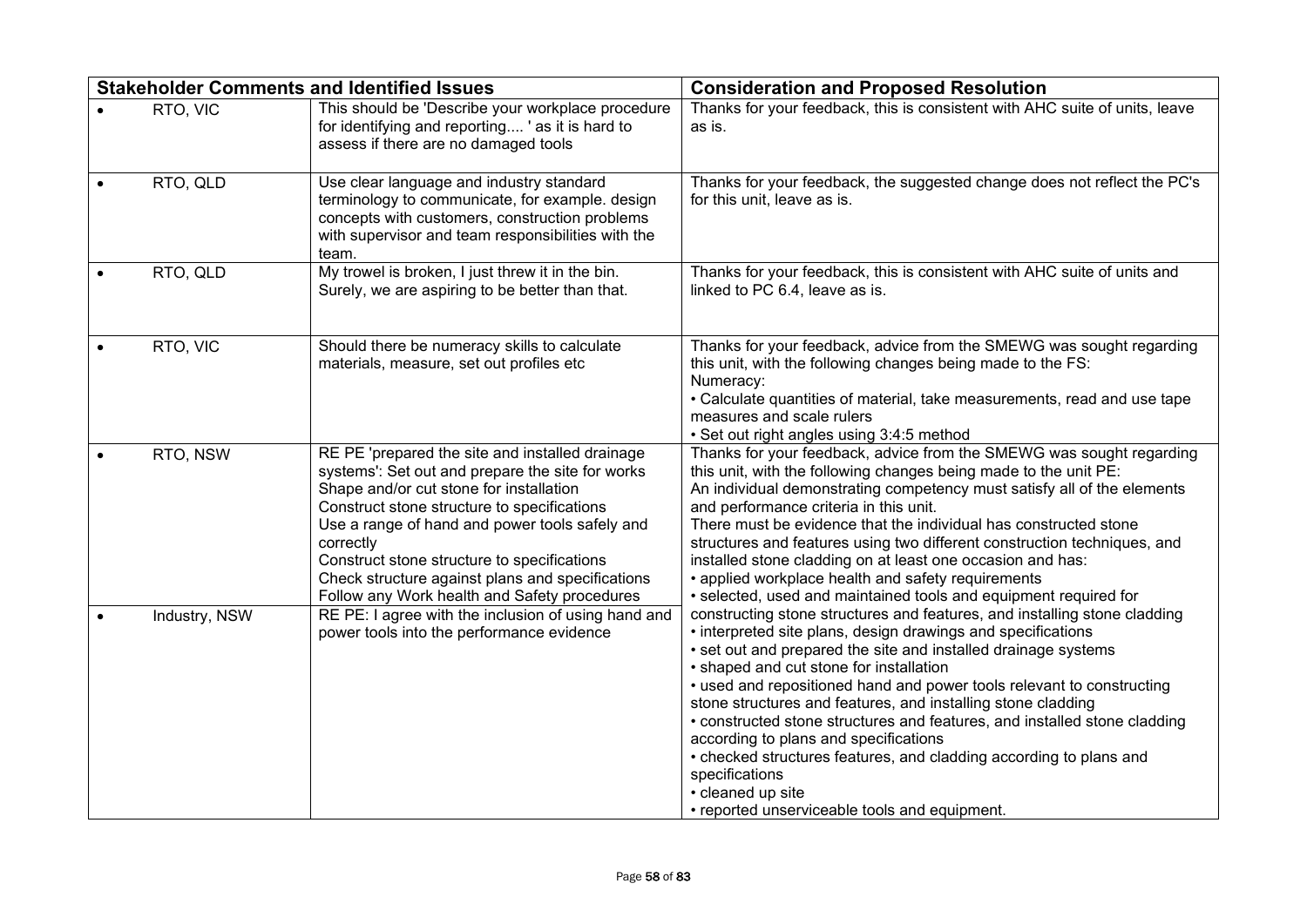| <b>Stakeholder Comments and Identified Issues</b> |               |                                                                                                                                                                                                                                                                                                                                                                                                                                                                                                                                                                                                                                                                                                                                                                                                | <b>Consideration and Proposed Resolution</b>                                                                                                                                                                                                                                                                                                                                                                                                                                                                                                                                                                                                                                                                                                                                                                                                                   |  |
|---------------------------------------------------|---------------|------------------------------------------------------------------------------------------------------------------------------------------------------------------------------------------------------------------------------------------------------------------------------------------------------------------------------------------------------------------------------------------------------------------------------------------------------------------------------------------------------------------------------------------------------------------------------------------------------------------------------------------------------------------------------------------------------------------------------------------------------------------------------------------------|----------------------------------------------------------------------------------------------------------------------------------------------------------------------------------------------------------------------------------------------------------------------------------------------------------------------------------------------------------------------------------------------------------------------------------------------------------------------------------------------------------------------------------------------------------------------------------------------------------------------------------------------------------------------------------------------------------------------------------------------------------------------------------------------------------------------------------------------------------------|--|
|                                                   | RTO, VIC      | As 6.4 above.<br>If they have done the second dot point, this should<br>not be necessary.<br>Reword to demonstrate they know the correct<br>process if there is damaged tools                                                                                                                                                                                                                                                                                                                                                                                                                                                                                                                                                                                                                  | Thanks for your feedback, this PE is linked to PC 6.4, leave as is.                                                                                                                                                                                                                                                                                                                                                                                                                                                                                                                                                                                                                                                                                                                                                                                            |  |
|                                                   | RTO, VIC      | RE KE 'comparative environmental implications<br>associated with soil disturbance and the<br>establishment of drainage systems': Should this<br>also include legislation around stone sources,<br>permits involved, habitat loss etc. Also, responsible<br>sustainable sourcing such as fuel miles.                                                                                                                                                                                                                                                                                                                                                                                                                                                                                            | Thanks for your feedback, advice from the SMEWG was sought regarding<br>this unit, with the following changes being made to the unit KE:<br>An individual must be able to demonstrate the knowledge required to<br>perform the tasks outlined in the elements and performance criteria of this<br>unit. This includes knowledge of:<br>• workplace requirements applicable to health and safety in the workplace                                                                                                                                                                                                                                                                                                                                                                                                                                               |  |
|                                                   | RTO, QLD      | RE KE 'stone structure construction': Stone<br>structure construction using different types of<br>stone.                                                                                                                                                                                                                                                                                                                                                                                                                                                                                                                                                                                                                                                                                       | for constructing stone structures and features, including appropriate use of<br>personal protective equipment (PPE)<br>• principles and practices for constructing stone structures and features,<br>and installing stone cladding, including:                                                                                                                                                                                                                                                                                                                                                                                                                                                                                                                                                                                                                 |  |
|                                                   | Industry, NSW | RE KE: Keep it simple, there is no need to go this<br>deep. Again, this is not a stone masonry unit.                                                                                                                                                                                                                                                                                                                                                                                                                                                                                                                                                                                                                                                                                           | • environmental implications associated with the construction of stone<br>structures and features, and installing stone cladding<br>• stone types, selection, profiles and surface finishes<br>• stone construction and cladding installation hand and power tool use                                                                                                                                                                                                                                                                                                                                                                                                                                                                                                                                                                                          |  |
|                                                   | RTO, NSW      | RE KE 'stone structure construction': This is too<br>generic,<br>Stone types, selection, profiles and surface finishes                                                                                                                                                                                                                                                                                                                                                                                                                                                                                                                                                                                                                                                                         | • types of construction techniques, including dry stack, solid wall and<br>veneer<br>• types of stone cladding and construction techniques<br>• adhesive, bonding and colouring agents and other admix components of<br>mortar used in the construction of stone structures and features, and<br>installation of stone cladding<br>• types of stone structures and features.                                                                                                                                                                                                                                                                                                                                                                                                                                                                                   |  |
|                                                   | RTO, VIC      | 1.1 Interpret site plans and specifications - May<br>need foundation skills and KE to support PC 1.1<br>1.3 Check the quantity and quality of materials -<br>Unclear on why. Is this included in the<br>specifications for the job? Would calculation and<br>measurement be involved? Numerical foundation<br>Skills required and/or supporting KE.<br>2.2 Mark out the position of the structure or feature<br>according to design drawings and specifications -<br>Interpretation of design drawings not specified in<br>KE<br>2.4 Install drainage systems according to design<br>drawings and specifications - The interpretation of<br>design drawings and installation of drainage<br>systems not supported by KE. Would the students<br>need to work out levels/know how to set levels? | Thanks for your feedback, advice from the SMEWG was sought regarding<br>this unit, with the following changes being made to the elements, PC's, FS,<br>PE and KE:<br>1. Plan and prepare work:<br>1.1 Interpret site plans and specifications<br>1.2 Identify potential hazards and risks, and implement safe working<br>practices to manage risks<br>1.3 Check the quantity and quality of materials to ensure they conform to<br>design drawings and specifications<br>1.4 Identify and select stone according to design specifications<br>1.5 Select tools and equipment required for construction work and check for<br>safe operation<br>1.6 Select, fit, use and maintain personal protective equipment (PPE)<br>applicable to the task<br>1.7 Identify and report environmental impacts of erecting stone structures<br>2. Set out and prepare the site |  |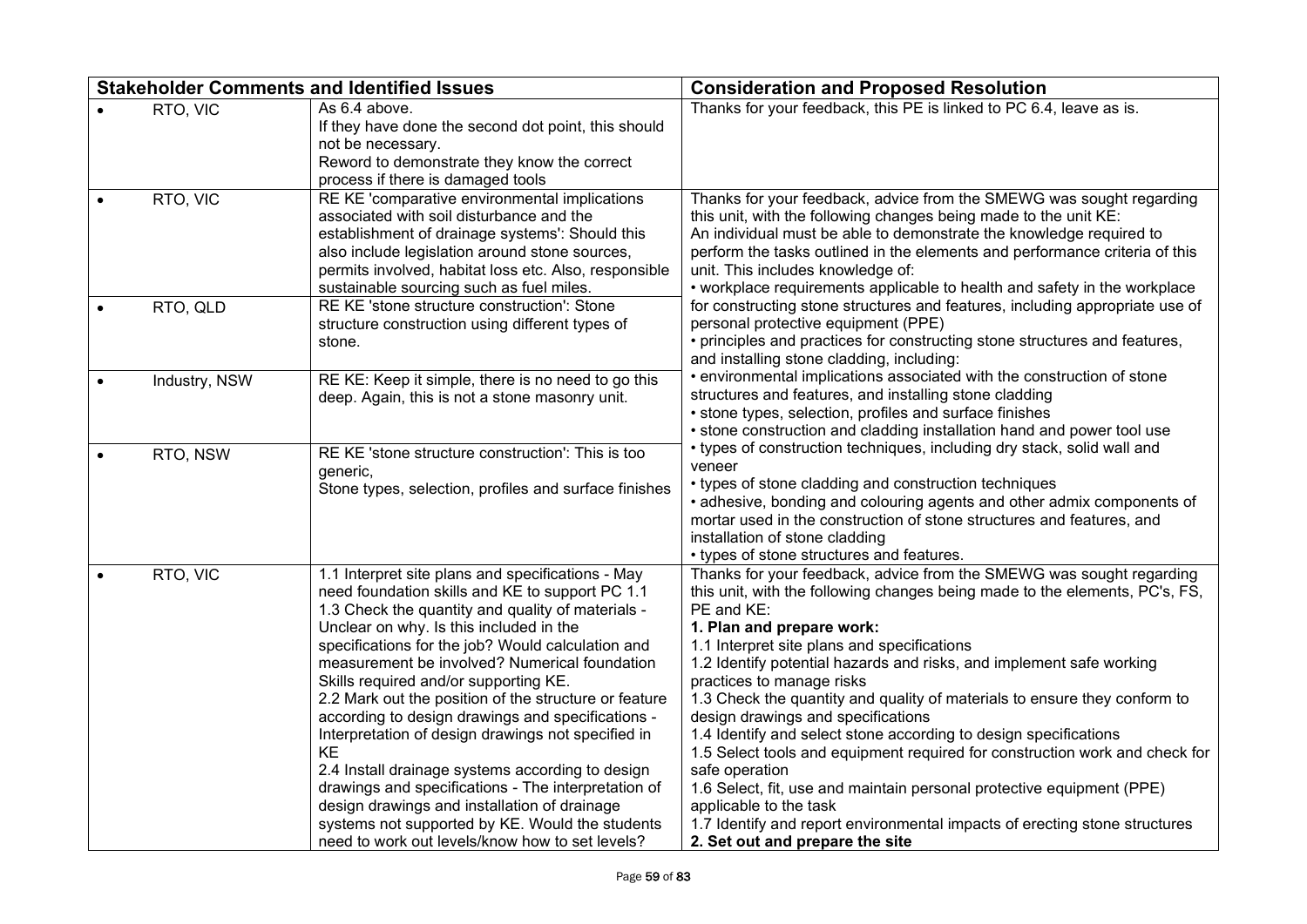| <b>Stakeholder Comments and Identified Issues</b>                                                                                                                                                                                                                                                                                                                                                                                                                                                                                                                                                                                                                                                                                                                   | <b>Consideration and Proposed Resolution</b>                                                                                                                                                                                                                                                                                                                                                                                                                                                                                                                                                                                                                                                                                                                                                                                                                                                                                                                                                                                                                                                                                                                                                               |
|---------------------------------------------------------------------------------------------------------------------------------------------------------------------------------------------------------------------------------------------------------------------------------------------------------------------------------------------------------------------------------------------------------------------------------------------------------------------------------------------------------------------------------------------------------------------------------------------------------------------------------------------------------------------------------------------------------------------------------------------------------------------|------------------------------------------------------------------------------------------------------------------------------------------------------------------------------------------------------------------------------------------------------------------------------------------------------------------------------------------------------------------------------------------------------------------------------------------------------------------------------------------------------------------------------------------------------------------------------------------------------------------------------------------------------------------------------------------------------------------------------------------------------------------------------------------------------------------------------------------------------------------------------------------------------------------------------------------------------------------------------------------------------------------------------------------------------------------------------------------------------------------------------------------------------------------------------------------------------------|
| 6.2 Clean and treat stonework surfaces in an<br>environmentally safe and sensitive manner<br>according to specifications -Is this supported in the<br>KE?<br>Performance Evidence:<br>• prepared the site and installed drainage systems -<br>As per comment for PC 2.4<br>• used levelling equipment - Levelling required for a<br>range of tasks but not specified in the PCs.<br>Suggest include in KE.<br>Knowledge Evidence - Suggest review KE against<br>the PCs.<br>• workplace requirements applicable to health<br>and - Should workplace procedures be included<br>in KE as per PC 6.4?<br>• comparative environmental implications<br>associated with soil disturbance and the<br>establishment of drainage systems - Does this fully<br>support PC 1.7 | 2.1 Locate and mark out services from site plans and site investigations<br>2.2 Set out position and levels of stone structure or feature according to<br>plans and specifications<br>2.3 Carry out excavations for footings or base layer<br>2.4 Install drainage system components and feed lines according to design<br>drawings and specifications<br>2.5 Prepare footings, substrate or base material according to industry<br>standards in preparation for stone structure or feature<br>3. Prepare stone for installation<br>3.1 Select tools and equipment for work, ensuring all environmental<br>controls are in place<br>3.2 Carry out stone cutting, shaping or surface finishing to meet plans,<br>specifications and WHS requirements<br>3.3 Store prepared stone in a safe and practical space ready for installation<br>4. Construct stone structure or feature<br>4.1 Prepare mortar, adhesives and other admixes as required according to<br>specifications<br>4.2 Construct stone structure according to plans and specifications<br>4.3 Install waterproofing and drainage according to plans and specifications<br>4.4 Carry out cleaning and sealing of stone according to plans and |
|                                                                                                                                                                                                                                                                                                                                                                                                                                                                                                                                                                                                                                                                                                                                                                     | specifications<br>5. Install stone cladding<br>5.1 Prepare mortar, adhesives and other admixes as required according to<br>specifications<br>5.2 Place and fix prepared stone cladding according to plans and<br>specifications<br>5.3 Fit stone cladding accurately to fill gaps in the pattern within tolerances<br>nominated within the site plan and specifications<br>5.4 Finish gaps between stone cladding with mortar<br>5.5 Carry out cleaning and sealing of stone cladding according to plans and<br>specifications<br>6. Check quality of work and clean-up site<br>6.1 Inspect finished works to ensure the standard of the finished structure<br>or feature is in accordance with design drawings and specifications<br>6.2 Clean-up site, remove and dispose of waste in an environmentally safe<br>and sensitive manner according to specifications<br>6.3 Clean, maintain and store tools and equipment                                                                                                                                                                                                                                                                                   |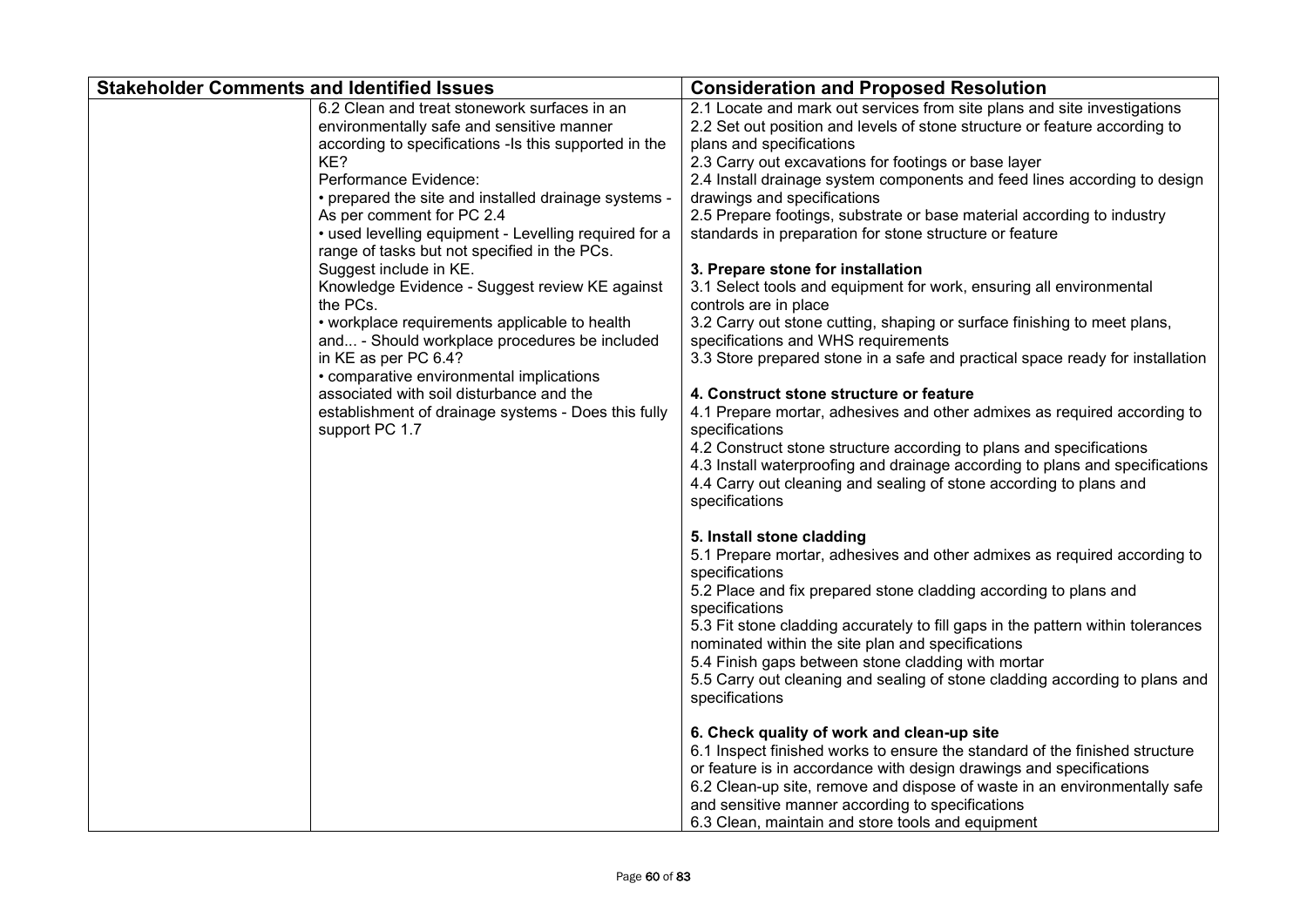| <b>Stakeholder Comments and Identified Issues</b> | <b>Consideration and Proposed Resolution</b>                                                                                                                                                                                                                                                                                                                                                                                                                                                                                                                                                                                                                                                                                                                                                                                                                                                                                                                              |
|---------------------------------------------------|---------------------------------------------------------------------------------------------------------------------------------------------------------------------------------------------------------------------------------------------------------------------------------------------------------------------------------------------------------------------------------------------------------------------------------------------------------------------------------------------------------------------------------------------------------------------------------------------------------------------------------------------------------------------------------------------------------------------------------------------------------------------------------------------------------------------------------------------------------------------------------------------------------------------------------------------------------------------------|
|                                                   | 6.4 Identify and report unserviceable tools and equipment according to<br>workplace procedures                                                                                                                                                                                                                                                                                                                                                                                                                                                                                                                                                                                                                                                                                                                                                                                                                                                                            |
|                                                   | FS:<br>Numeracy:<br>• Calculate quantities of material, take measurements, read and use tape<br>measures and scale rulers<br>• Set out right angles using 3:4:5 method                                                                                                                                                                                                                                                                                                                                                                                                                                                                                                                                                                                                                                                                                                                                                                                                    |
|                                                   | PE:<br>An individual demonstrating competency must satisfy all of the elements<br>and performance criteria in this unit.<br>There must be evidence that the individual has constructed stone<br>structures and features using two different construction techniques, and laid<br>stone cladding on at least one occasion and has:<br>applied workplace health and safety requirements<br>selected, used and maintained tools and equipment required for<br>constructing stone structures and features<br>interpreted site plans, design drawings and specifications<br>set out and prepared the site and installed drainage systems<br>shaped and cut stone for installation<br>used and repositioned hand and power tools relevant to<br>constructing stone structures and features<br>constructed stone structures and features according to plans and<br>specifications<br>checked structures and features according to plans and<br>specifications<br>cleaned up site |
|                                                   | reported unserviceable tools and equipment.<br>KE:<br>An individual must be able to demonstrate the knowledge required to<br>perform the tasks outlined in the elements and performance criteria of this<br>unit. This includes knowledge of:<br>workplace requirements applicable to health and safety in the<br>workplace for constructing stone structures and features, including<br>appropriate use of personal protective equipment (PPE)<br>principles and practices for constructing stone structures and<br>features, including:<br>environmental implications associated with the construction of<br>stone structures and features<br>stone types, selection, profiles and surface finishes                                                                                                                                                                                                                                                                     |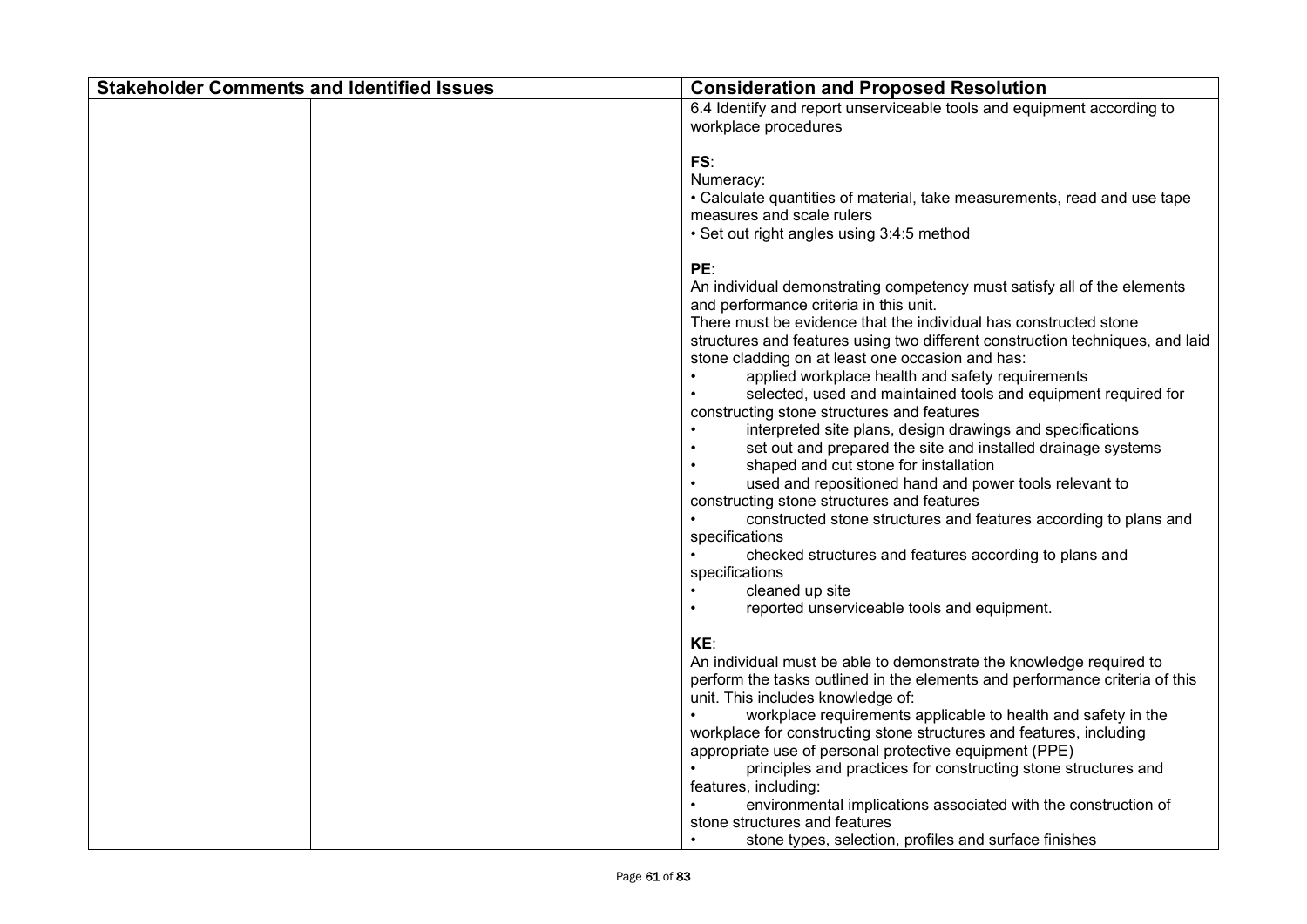|                        | <b>Stakeholder Comments and Identified Issues</b> |                                                                                                                                                                                                                                                                                                                                                                                                                                                  | <b>Consideration and Proposed Resolution</b>                                                                                                                                                                                                                                                                                                                                   |
|------------------------|---------------------------------------------------|--------------------------------------------------------------------------------------------------------------------------------------------------------------------------------------------------------------------------------------------------------------------------------------------------------------------------------------------------------------------------------------------------------------------------------------------------|--------------------------------------------------------------------------------------------------------------------------------------------------------------------------------------------------------------------------------------------------------------------------------------------------------------------------------------------------------------------------------|
|                        |                                                   |                                                                                                                                                                                                                                                                                                                                                                                                                                                  | stone construction hand and power tool use<br>types of construction techniques, including dry stack, solid wall and<br>veneer<br>types of stone cladding and construction techniques<br>adhesive, bonding and colouring agents and other admix<br>components of mortar used in the construction of stone structures and<br>features<br>types of stone structures and features. |
| $\bullet$<br><b>NT</b> | Industry Association,                             | Major changes within 'AHCLSC305 Construct<br>stone structures and features' retitled to<br>'AHCLSC3XX Construct brick and block structures<br>and features' was supported and noted the unit is<br>bigger.                                                                                                                                                                                                                                       | Thanks for your feedback, your support is noted.                                                                                                                                                                                                                                                                                                                               |
|                        |                                                   |                                                                                                                                                                                                                                                                                                                                                                                                                                                  | AHCLSC3XX Implement a tree transplanting program (formerly AHCLSC310 Implement a tree transplanting program)                                                                                                                                                                                                                                                                   |
|                        | RTO, VIC                                          | 2.7 Implement appropriate drainage and soil<br>improvements - No KE to support this PC<br>Performance Evidence:<br>• calculated tree mass and size for safe removal -<br>Not specified in PCs. If calculation of tree mass is<br>required, then should be a KE item. Also, numeracy<br>foundation skill?<br>Knowledge Evidence:<br>• environmental impact of tree removal and<br>transplantation - Does this support any of the PCs<br>directly? | Thanks for your feedback:<br>Added KE; 'tree drainage and soil improvements'<br>Removed PE; 'calculated tree mass and size for safe removal'<br>Removed KE; 'environmental impact of tree removal and transplantation'                                                                                                                                                         |
|                        |                                                   | AHCLSC3XX Set out site for construction works (formerly AHCLSC301 Set out site for construction works)                                                                                                                                                                                                                                                                                                                                           |                                                                                                                                                                                                                                                                                                                                                                                |
|                        | RTO, NSW<br>#1335                                 | Should 1.5 be named 1.4 as this number is blank?                                                                                                                                                                                                                                                                                                                                                                                                 | Thanks for your feedback, fixed typo, renumbered PC 1.5 to 1.4.                                                                                                                                                                                                                                                                                                                |
|                        | RTO, NSW<br>#1335                                 | 3.1 Need to change - Certificate 3 Learners will not<br>be establishing their own Datum on worksites. A<br>datum or assumed datum would be allocated by<br>the designer/architect. They will however be<br>interpreting reduced levels on a plan in relation to a<br>benchmark.<br>Some sites they may be however establishing their<br>own benchmark in relation to the Reduced levels<br>on a plan.                                            | Thanks for your feedback, changed PC 3.1 to; 'Identify site datum from<br>plans and specifications to ensure all existing and proposed construction<br>works can be linked by survey equipment'.                                                                                                                                                                               |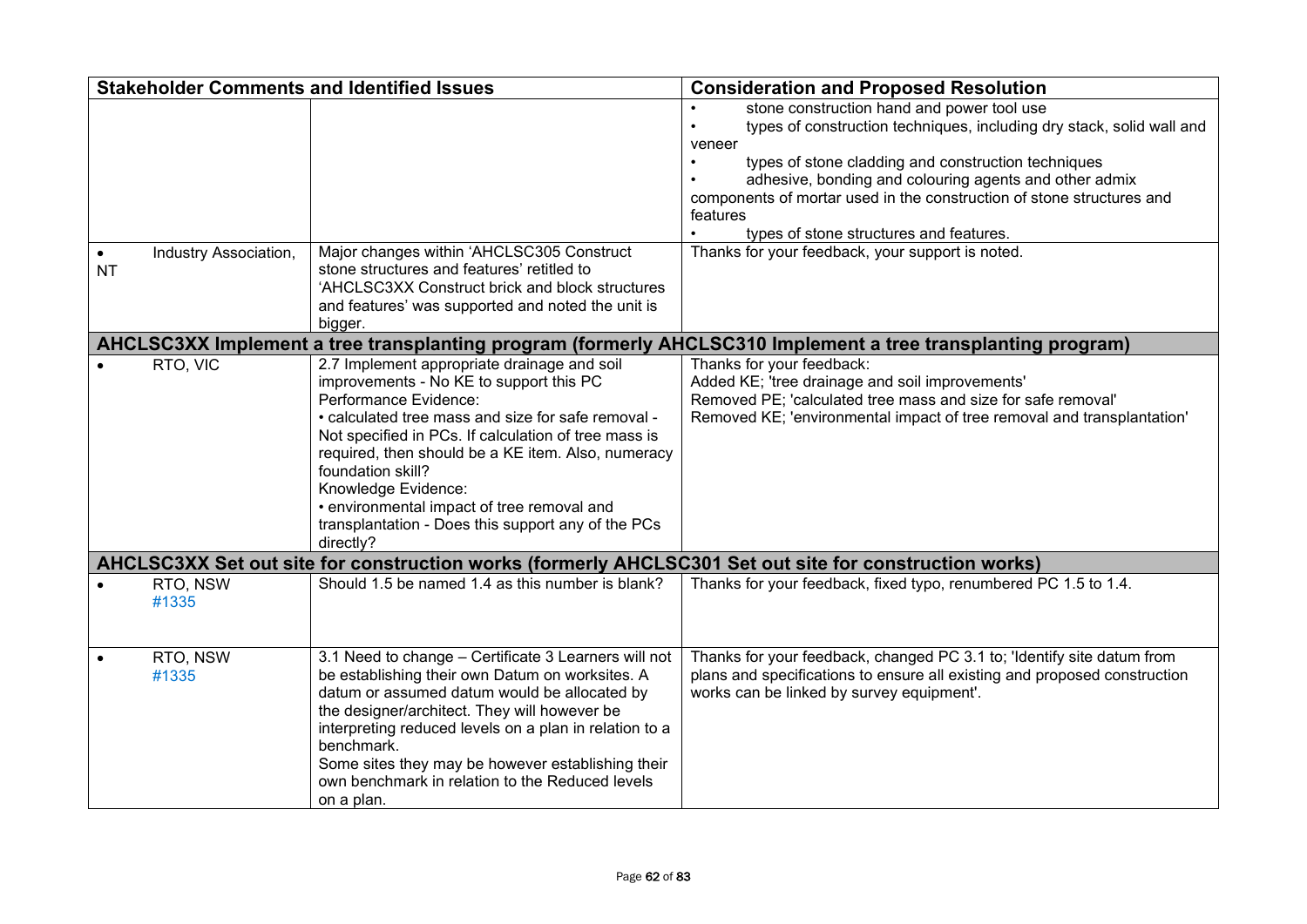| <b>Stakeholder Comments and Identified Issues</b> |                                                                                                                                                                                                                | <b>Consideration and Proposed Resolution</b>                                                                                                                                                                 |
|---------------------------------------------------|----------------------------------------------------------------------------------------------------------------------------------------------------------------------------------------------------------------|--------------------------------------------------------------------------------------------------------------------------------------------------------------------------------------------------------------|
| RTO, NSW<br>#1335                                 | 4.3 Change to - Take and record site readings,<br>verify readings are correct as per plans and<br>specifications.                                                                                              | Thanks for your feedback, changed PC 4.3 to; 'Take and record site<br>readings, and verify readings are correct according to site plans and<br>specifications'.                                              |
| RTO, NSW<br>#1335                                 | 3.2 Need to reword - terminology is not correct<br>Change to - Find or establish a suitable benchmark<br>for site works based on site plans, specifications                                                    | Thanks for your feedback, changed PC 3.2 to; 'Find or establish a suitable<br>benchmark for site works according to site plans, specifications'.                                                             |
| RTO, WA<br>#1324                                  | what does this mean, re calibrate. Students can't<br>calibrate as it gets sent off for calibration.                                                                                                            | Thanks for your feedback, 'Calibrate' isn't in the unit, no further action<br>required.                                                                                                                      |
| RTO, VIC                                          | Agree with #1335, could it change from 'Establish<br>Datum' to 'Identify site Datum from plans and<br>specification'.                                                                                          | Thanks for your feedback, changed PC 3.1 to; 'Identify site datum from<br>plans and specifications to ensure all existing and proposed construction<br>works can be linked by survey equipment'.             |
| RTO, NSW<br>#1335                                 | 3 Change wording<br>Change to - establish benchmark for construction<br>works                                                                                                                                  | Thanks for your feedback, changed Element 3 to; 'Establish benchmark for<br>construction works'.                                                                                                             |
| RTO, VIC                                          | 4.2 I agree with $\#1324$ and in part with $\#1335$ ,<br>should it be reworded to 'Describe appropriate<br>procedures you would follow if a levelling<br>instrument is not accurate'                           | Thanks for your feedback, changed PC 4.2 to; 'Describe appropriate<br>procedures to follow if a levelling instrument is not accurate'.                                                                       |
| RTO, VIC                                          | Add 3.3 to incorporate #1335's suggestion -<br>'Interpret reduced levels in relation to a benchmark'<br>Add 3.4 'Calculate differences in heights on site<br>and or between reduced levels provided on a plan' | Thanks for your feedback, added PC 3.4 'Interpret reduced levels in<br>relation to a benchmark'.<br>Added PC 3.5 'Calculate differences in heights on site or between reduced<br>levels provided on a plan'. |
| RTO, NSW<br>#1335                                 | 4.2 Remove - learners will not be undertaking<br>maintenance tasks on typical levelling equipment<br>such as laser and Automatic levels.                                                                       | Thanks for your feedback, changed PC 4.2 to; 'Describe appropriate<br>procedures to follow if a levelling instrument is not accurate'.                                                                       |
| RTO, NSW<br>#1335                                 | 4.1 Change to - Correctly set up levelling device in<br>a position to take, record and verify levels                                                                                                           | Thanks for your feedback, changed PC 4.1 to; 'Set up levelling instrument<br>in a position to take, record and verify levels'.                                                                               |
| RTO, NSW<br>#1335                                 | 5.2 - what is the relevance of this point to industry.<br>this does not need to be there                                                                                                                       | Thanks for your feedback, this is consistent with AHC suite of units, and<br>therefore will be left as is.                                                                                                   |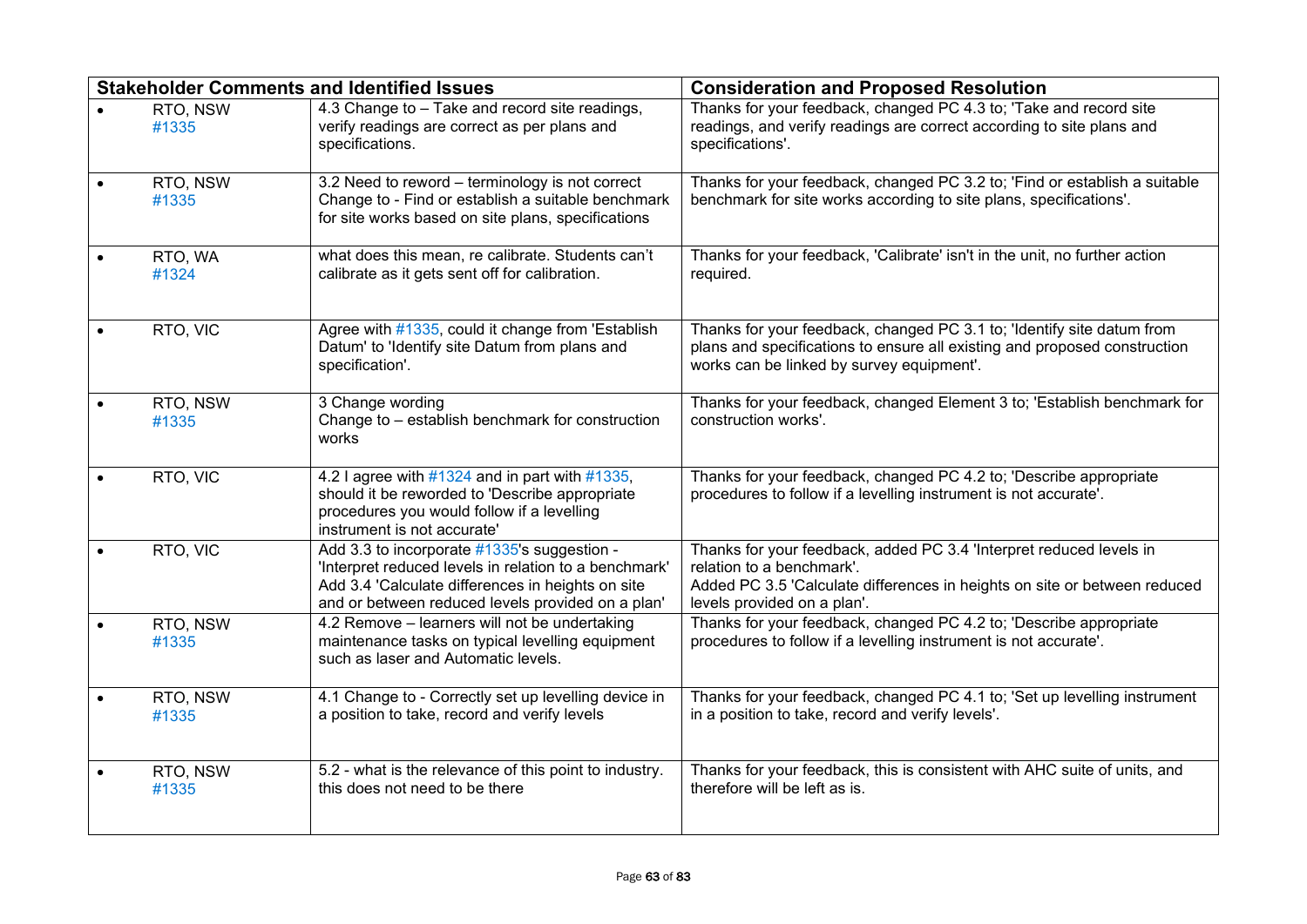| <b>Stakeholder Comments and Identified Issues</b> |                   |                                                                                                                                                                                                                                        | <b>Consideration and Proposed Resolution</b>                                                                                                                                                                        |
|---------------------------------------------------|-------------------|----------------------------------------------------------------------------------------------------------------------------------------------------------------------------------------------------------------------------------------|---------------------------------------------------------------------------------------------------------------------------------------------------------------------------------------------------------------------|
|                                                   | RTO, NSW<br>#1335 | 5.3 what does work activities mean this is a generic<br>statement about any work activities not relating to<br>set out                                                                                                                 | Thanks for your feedback, changed PC 5.3 to; 'Record site set out work<br>activitiesetc'                                                                                                                            |
|                                                   | RTO, VIC          | This would be covered in 4.2 if reworded as<br>suggested                                                                                                                                                                               | Thanks for your feedback, this is consistent with AHC suite of units, and<br>therefore will be left as is.                                                                                                          |
|                                                   | RTO, WA<br>#1324  | Don't think they do this in industry needs to be<br>taken out                                                                                                                                                                          | Thanks for your feedback, this is consistent with AHC suite of units, and<br>therefore will be left as is.                                                                                                          |
|                                                   | RTO, NSW<br>#1335 | Add PC - Set out correct reduced levels on site in<br>comparison to benchmark based on plans and<br>specifications                                                                                                                     | Thanks for your feedback, added PC 3.3 'Set out correct reduced levels on<br>site in comparison to benchmark based on plans and specifications'.                                                                    |
|                                                   | RTO, NSW<br>#1335 | What is an activity record - this needs to be specific<br>or removed.                                                                                                                                                                  | Thanks for your feedback, changed FS Writing to; 'Use clear language and<br>accurate industry terminology to complete work records'.                                                                                |
|                                                   | RTO, QLD          | This needs to be reworded. I raised it with XXX re<br>AHCMOM215.<br>In the instance of pro-forma reports, which most<br>people will be using logical structure can be<br>misinterpreted as to what you want.                           | Thanks for your feedback, changed FS Writing to; 'Use clear language and<br>accurate industry terminology to complete work records'.                                                                                |
|                                                   | RTO, WA<br>#1324  | Not sure how we assess this.                                                                                                                                                                                                           | Thanks for your feedback, this FS is linked to PC 5.2.                                                                                                                                                              |
|                                                   | RTO, VIC          | Numeracy - able to calculate differences in levels,<br>taking and reading measurements, interpreting<br>scale and using scale rulers, reading leveling<br>instruments, setting out geometric shapes.                                   | Thanks for your feedback, added FS Numeracy; 'Use and interpret scale<br>rulers, read leveling instruments, take and read measurements and<br>calculate differences between levels' and 'Set out geometric shapes'. |
|                                                   | RTO, VIC          | What is so different about this to warrant being a<br>major upgrade? units should be kept equivalent<br>where possible with minor improvements unless<br>acritical need - it disadvantages students<br>transitioning training packages | Thanks for your feedback, there have been major changes made to a<br>number of PCs.                                                                                                                                 |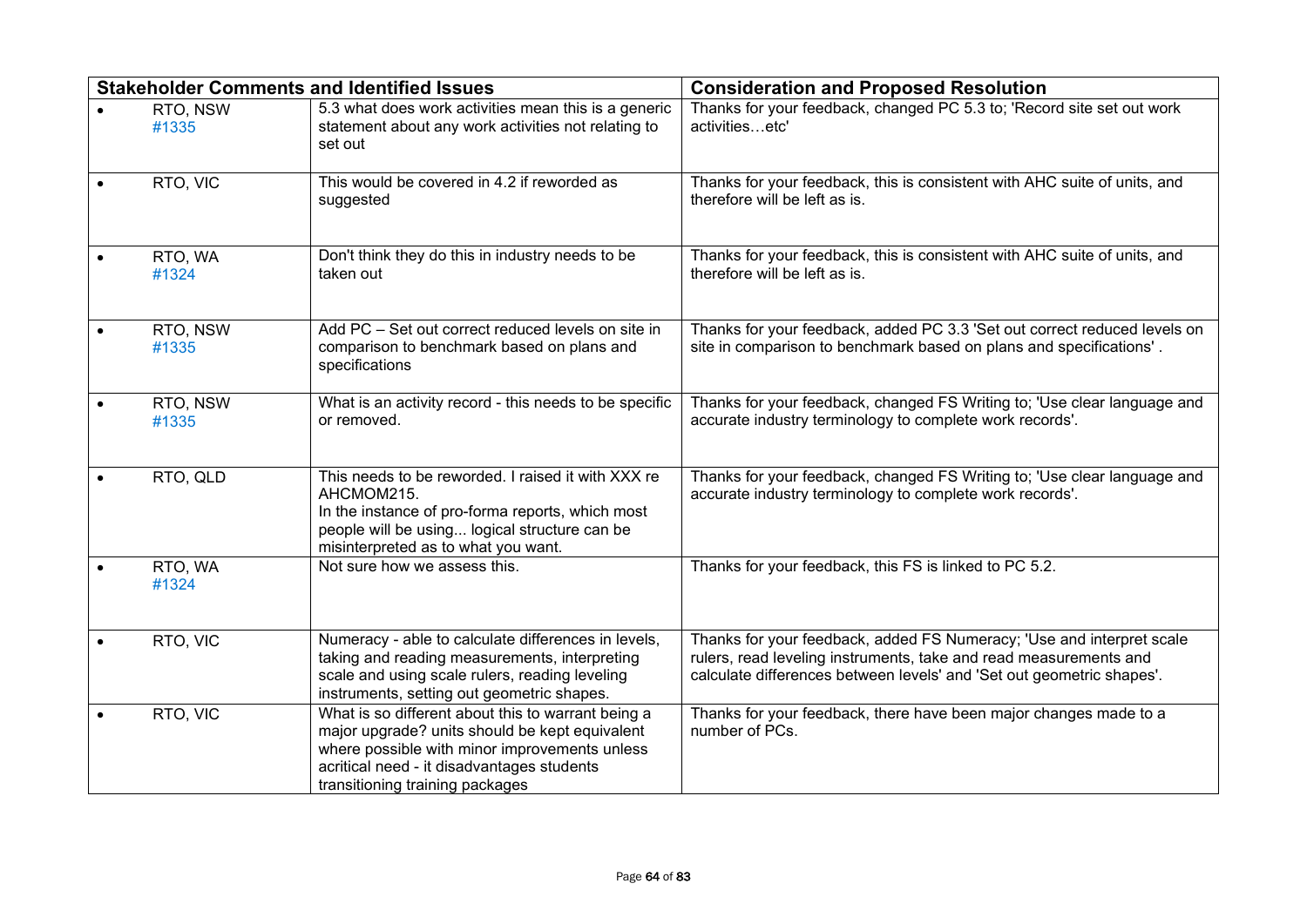|            | <b>Stakeholder Comments and Identified Issues</b> |                                                                                                                                                                                                                                                                                                                                                                                                              | <b>Consideration and Proposed Resolution</b>                                                                                                                                                                                                                                                                                                                      |
|------------|---------------------------------------------------|--------------------------------------------------------------------------------------------------------------------------------------------------------------------------------------------------------------------------------------------------------------------------------------------------------------------------------------------------------------------------------------------------------------|-------------------------------------------------------------------------------------------------------------------------------------------------------------------------------------------------------------------------------------------------------------------------------------------------------------------------------------------------------------------|
|            | RTO, QLD<br>#93                                   | RIICCM208D carry out levelling operations is a<br>much more detailed unit than this and would be<br>better suited.<br>This unit needs to be beefed up and should be a<br>pre-requisite for all structural units no point being<br>able to build it if you're putting it in the wrong spot.<br>RE #93 comment: This Unit (RIICCM208D) is                                                                      | Thanks for your feedback, advice from the SMEWG was sought regarding<br>this unit, with the following advice being provided:<br>• AHCLSC3XX Set out site for construction works (with draft<br>changes made to unit) is better suited to landscape construction,<br>no change required to this unit.<br>Making AHCLSC3XX Set out site for construction works as a |
| <b>NSW</b> | Industry Association,                             | 'Carry out basic Levelling' with BASIC being the<br>word that defines this Unit. Not appropriate for the<br>landscape construction industry.<br>'Set out site for construction' is a specific Unit for<br>the landscape industry Actually don't understand<br>the second paragraph                                                                                                                           | prerequisite unit for all structural units would create qualification<br>delivery and selection of elective units difficult. There would also<br>need to be specific advice and reasons for making this unit a<br>prerequisite. No change to structural unit prerequisite<br>requirements.                                                                        |
|            | Industry, NSW                                     | I agree that the AHCLSC301 set out unit should be<br>a prerequisite for all the structural units                                                                                                                                                                                                                                                                                                             |                                                                                                                                                                                                                                                                                                                                                                   |
|            | RTO, QLD                                          | agree with #93 and 1. CPCCCA3002A Carry out<br>setting out would be a cert 3 option                                                                                                                                                                                                                                                                                                                          | Thanks for your feedback, advice from the SMEWG was sought regarding<br>this unit, with the following advice being provided:<br>• AHCLSC3XX Set out site for construction works (with draft<br>changes made to unit) is better suited to landscape construction,                                                                                                  |
| $\bullet$  | RTO, VIC                                          | There are definitely some good points in the<br>CPCCCA3002 unit that would be worth considering<br>adding to this unit, however some points do not<br>relate so well to landscape in current wording.<br>The performance and knowledge evidence in the<br>RIICCM208D unit would be worth considering. Not<br>all are applicable to landscape. Consideration of<br>how they can be assessed needs to be given | no change required to this unit.                                                                                                                                                                                                                                                                                                                                  |
|            | RTO, NSW                                          | a range of                                                                                                                                                                                                                                                                                                                                                                                                   | Thanks for your feedback, changed PE to; 'used several types of surveying<br>instruments'.                                                                                                                                                                                                                                                                        |
|            | RTO, NSW                                          | add another dot point<br>Set out site to reduced levels indicated on plan in<br>relation to benchmark                                                                                                                                                                                                                                                                                                        | Thanks for your feedback, added PE; 'set out site to reduced levels<br>indicated on plan in relation to benchmark'.                                                                                                                                                                                                                                               |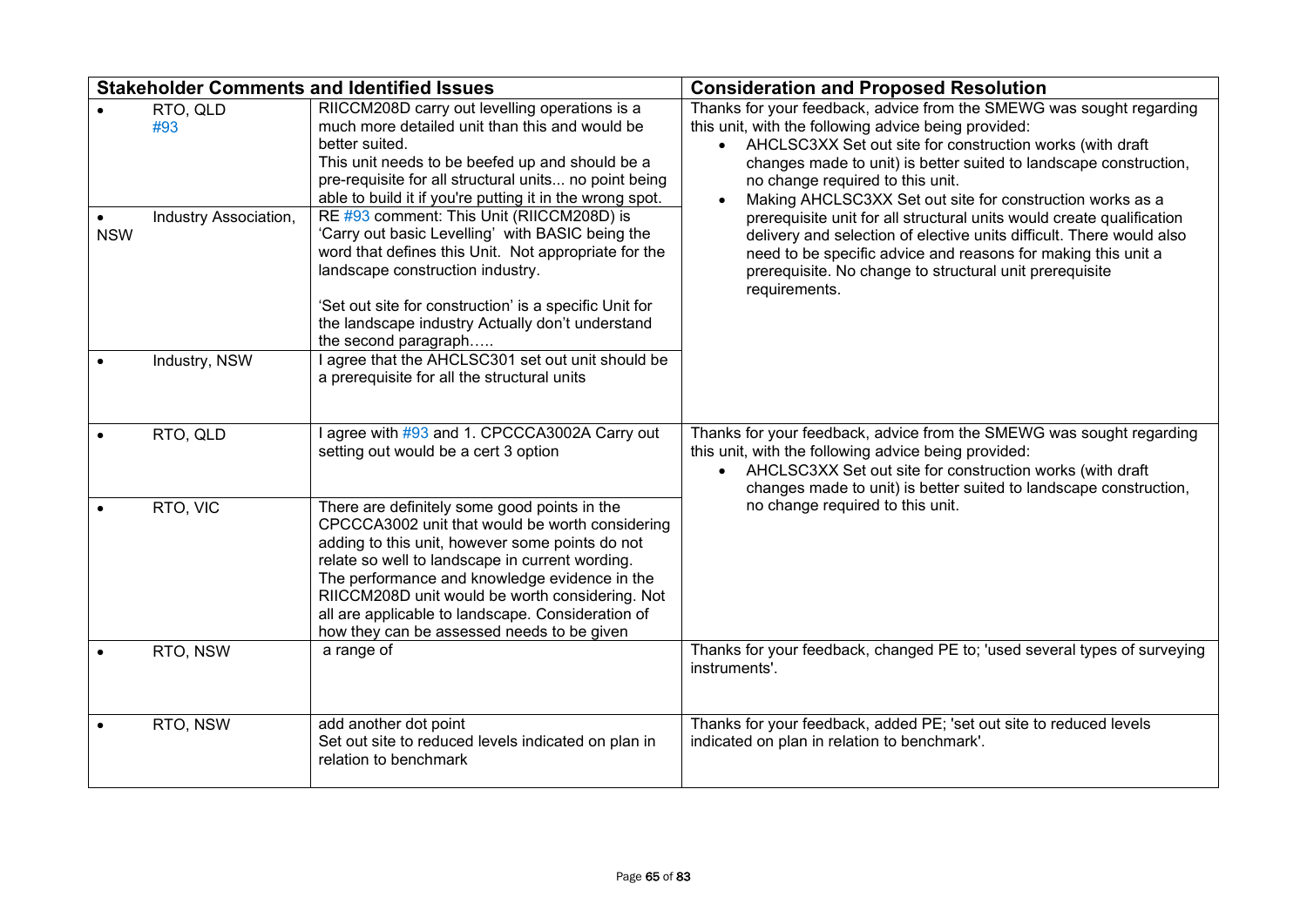|                        |                       | <b>Stakeholder Comments and Identified Issues</b>                                                                                                                                                                                                                                                                                                                                                                                                                                                                                                                                                                                                                                                                                                                                                                                                                                        | <b>Consideration and Proposed Resolution</b>                                                                                                                                                                                                                                                                                                                                                                                                                                                                                                                                                                                              |
|------------------------|-----------------------|------------------------------------------------------------------------------------------------------------------------------------------------------------------------------------------------------------------------------------------------------------------------------------------------------------------------------------------------------------------------------------------------------------------------------------------------------------------------------------------------------------------------------------------------------------------------------------------------------------------------------------------------------------------------------------------------------------------------------------------------------------------------------------------------------------------------------------------------------------------------------------------|-------------------------------------------------------------------------------------------------------------------------------------------------------------------------------------------------------------------------------------------------------------------------------------------------------------------------------------------------------------------------------------------------------------------------------------------------------------------------------------------------------------------------------------------------------------------------------------------------------------------------------------------|
|                        | RTO, VIC              | Maybe move this to the knowledge section as it is<br>not always required and therefore difficult to assess                                                                                                                                                                                                                                                                                                                                                                                                                                                                                                                                                                                                                                                                                                                                                                               | Thanks for your feedback, this PE is linked to PC 5.2 and 5.3, and therefore<br>will be left as is.                                                                                                                                                                                                                                                                                                                                                                                                                                                                                                                                       |
|                        | RTO, WA<br>#1324      | Don't think we need this                                                                                                                                                                                                                                                                                                                                                                                                                                                                                                                                                                                                                                                                                                                                                                                                                                                                 | Thanks for your feedback, this PE is linked to PC 5.2 and 5.3, and therefore<br>will be left as is.                                                                                                                                                                                                                                                                                                                                                                                                                                                                                                                                       |
|                        | RTO, NSW<br>#1335     | remove datum as we do not establish these on site.<br>Establish a benchmark on site in relation to<br>reduced levels on plans and specification                                                                                                                                                                                                                                                                                                                                                                                                                                                                                                                                                                                                                                                                                                                                          | Thanks for your feedback, changed PE to; 'established a benchmark on<br>site in relation to reduced levels on plans and specifications'.                                                                                                                                                                                                                                                                                                                                                                                                                                                                                                  |
|                        | RTO, NSW<br>#1335     | Take and verify site levels compared to site plan                                                                                                                                                                                                                                                                                                                                                                                                                                                                                                                                                                                                                                                                                                                                                                                                                                        | Thanks for your feedback, changed PE to; 'taken and verified site levels<br>compared to site plan'.                                                                                                                                                                                                                                                                                                                                                                                                                                                                                                                                       |
| $\bullet$<br><b>NT</b> | Industry Association, | Major changes within 'AHCLSC301 Set out site for<br>construction works' was supported.                                                                                                                                                                                                                                                                                                                                                                                                                                                                                                                                                                                                                                                                                                                                                                                                   | Thanks for your feedback, your support is noted.                                                                                                                                                                                                                                                                                                                                                                                                                                                                                                                                                                                          |
| $\bullet$              | RTO, VIC              | 1.1 Interpret and compare site plans and<br>specifications with other available plans - No KE or<br>foundation skills to support PC 1.1. would require<br>numerical skills.<br>and check for safe operation1.4 Missing<br>PC?1.5 Consider<br>Foundation Skills - This unit would need numeracy<br>and literacy skills also<br>Performance Evidence:<br>• used mathematical and geometrical principles to<br>mark out a site for construction work - Numerical<br>foundation skills required<br>Knowledge Evidence:<br>• workplace requirements applicable to health and<br>safety in the workplace for setting out site for<br>construction works - Perhaps include specifics<br>contained in PC 1.2<br>tools, equipment and survey instruments relevant<br>to setting out site for sites construction works -<br>Would they need to know how to operate in<br>addition to knowledge of? | Thanks for your feedback:<br>FS Numeracy skills added to unit<br>PC 1.5 renumbered to 1.4 (typo)<br>PE 'used mathematical and geometrical principles to mark out a site for<br>construction work' - linked to added FS Numeracy skills<br>KE 'workplace requirements applicable to health and safety in the<br>workplace for setting out site for construction works' - linked to PC 1.2<br>KE 'tools, equipment and survey instruments relevant to setting out site for<br>sites construction works' changed to 'tools, equipment and survey<br>instruments relevant to setting out site for sites construction works and their<br>use'. |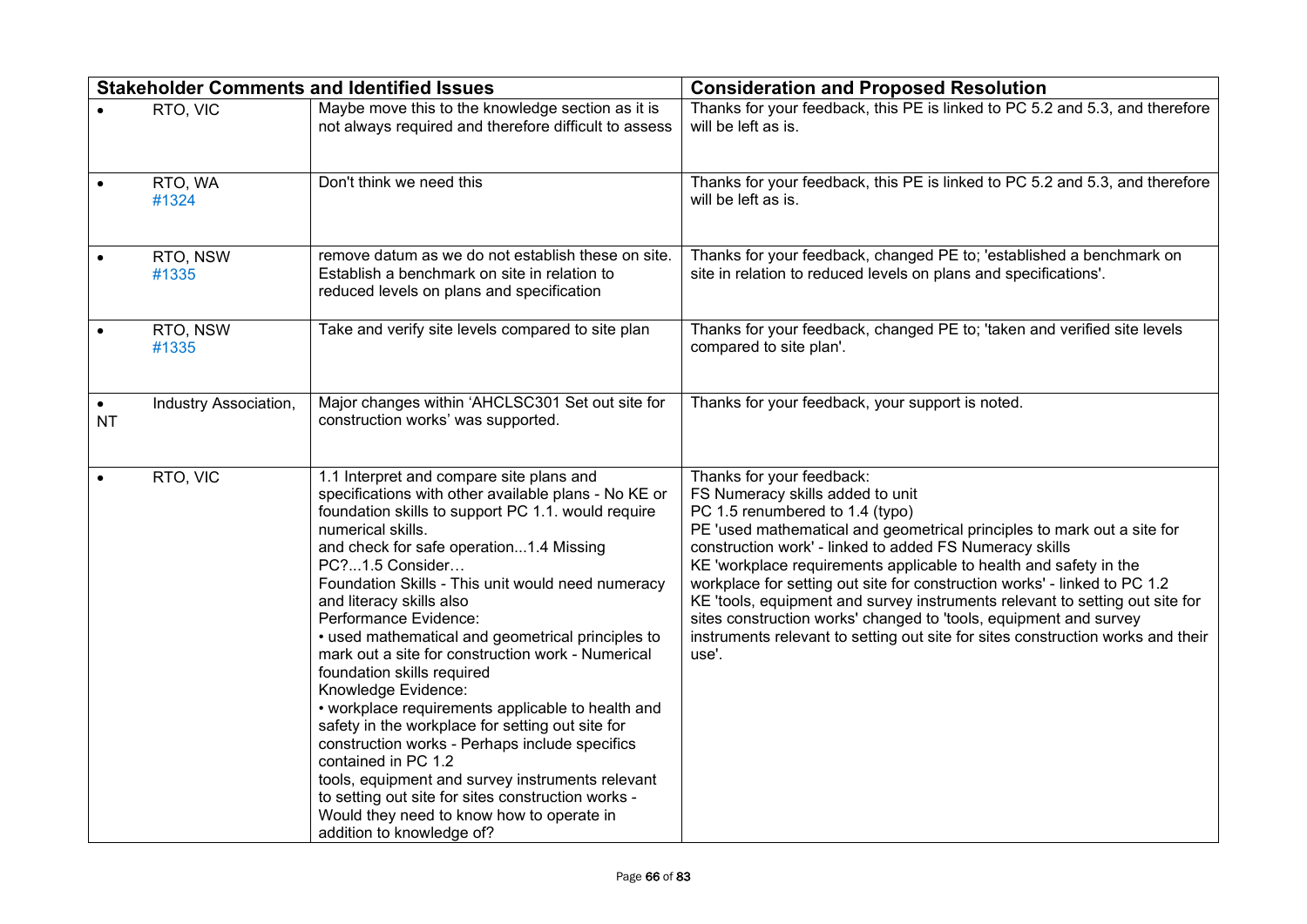|                                            | <b>Stakeholder Comments and Identified Issues</b>                                                                                                                                                                                                                              | <b>Consideration and Proposed Resolution</b>                                                                                                                                                                    |
|--------------------------------------------|--------------------------------------------------------------------------------------------------------------------------------------------------------------------------------------------------------------------------------------------------------------------------------|-----------------------------------------------------------------------------------------------------------------------------------------------------------------------------------------------------------------|
|                                            | <b>AHCLSC401 Supervise landscape project works</b>                                                                                                                                                                                                                             |                                                                                                                                                                                                                 |
| RTO, VIC                                   | Re 'Identify hazards' - Should include "document<br>(e.g in a JSA) and implement "                                                                                                                                                                                             | Thanks for your feedback, PC 1.4 is consistent with AHC suite of units, part<br>of assessing 'according to workplace health and safety procedures' may<br>include documenting. Therefore it will be left as is. |
| RTO, VIC                                   | Re 'Select, fit use and maintain personal protective<br>equipment' - As a supervisor this should read "<br>Instruct staff in the correct use, fitting and storage<br>of correct PPE for the individual tasks "                                                                 | Thanks for your feedback, PC 1.6 is about the individual (supervisor) using<br>the PPE, not instructing in its use, and therefore will be left as is.                                                           |
| RTO, VIC                                   | Identify and document rejected materials and send<br>back                                                                                                                                                                                                                      | Thanks for your feedback, changed PC 2.4 to; 'Identify and document<br>rejected material, send back to supplier and re-order'.                                                                                  |
| RTO, VIC                                   | Re 'Monitor work site to ensure it remains in a<br>clean, tidy and safe condition Identify and<br>document rejected materials and send back -<br>"Monitor work site and work practices and ensure<br>they remain compliant with work legislation and<br>safe work practices ". | Thanks for your feedback, changed PC 3.4 to; 'Monitor work site and work<br>practices and ensure they remain compliant with legislation and safe work<br>practices'.                                            |
| RTO, SA                                    | <b>Re Foundation Skills:</b><br>should also include writing - specifically 4.3<br>however it is also implied in other elements.                                                                                                                                                | Thanks for your feedback, writing skills are explicit within the performance<br>criteria.                                                                                                                       |
| <b>AHCLSC502 Manage landscape projects</b> |                                                                                                                                                                                                                                                                                |                                                                                                                                                                                                                 |
| RTO, VIC                                   | and document ". Could include documents like a<br>JSA or site fence signs etc.                                                                                                                                                                                                 | Thanks for your feedback, PC 1.5 is consistent with AHC suite of units, part<br>of assessing 'according to workplace health and safety procedures' may<br>include documenting. Therefore it will be left as is. |
| RTO, VIC                                   | Re 'Identify emergency" - Clarify what sort of<br>emergencies Medical, Structural damage e.g.<br>hitting a pipe ??                                                                                                                                                             | Thanks for your feedback, changed PC 2.3 to; 'Identify site emergency<br>procedures according to contract terms and conditions'.                                                                                |
| RTO, VIC                                   | I think it needs a criteria specific to problem solving<br>and decision making                                                                                                                                                                                                 | Thanks for your feedback, added PC 4.3; 'Identify and solve project, staff<br>and contractor issues as required', and renumbered PCs that follow.                                                               |
|                                            | AHCLSC503 Manage a tree transplanting program                                                                                                                                                                                                                                  |                                                                                                                                                                                                                 |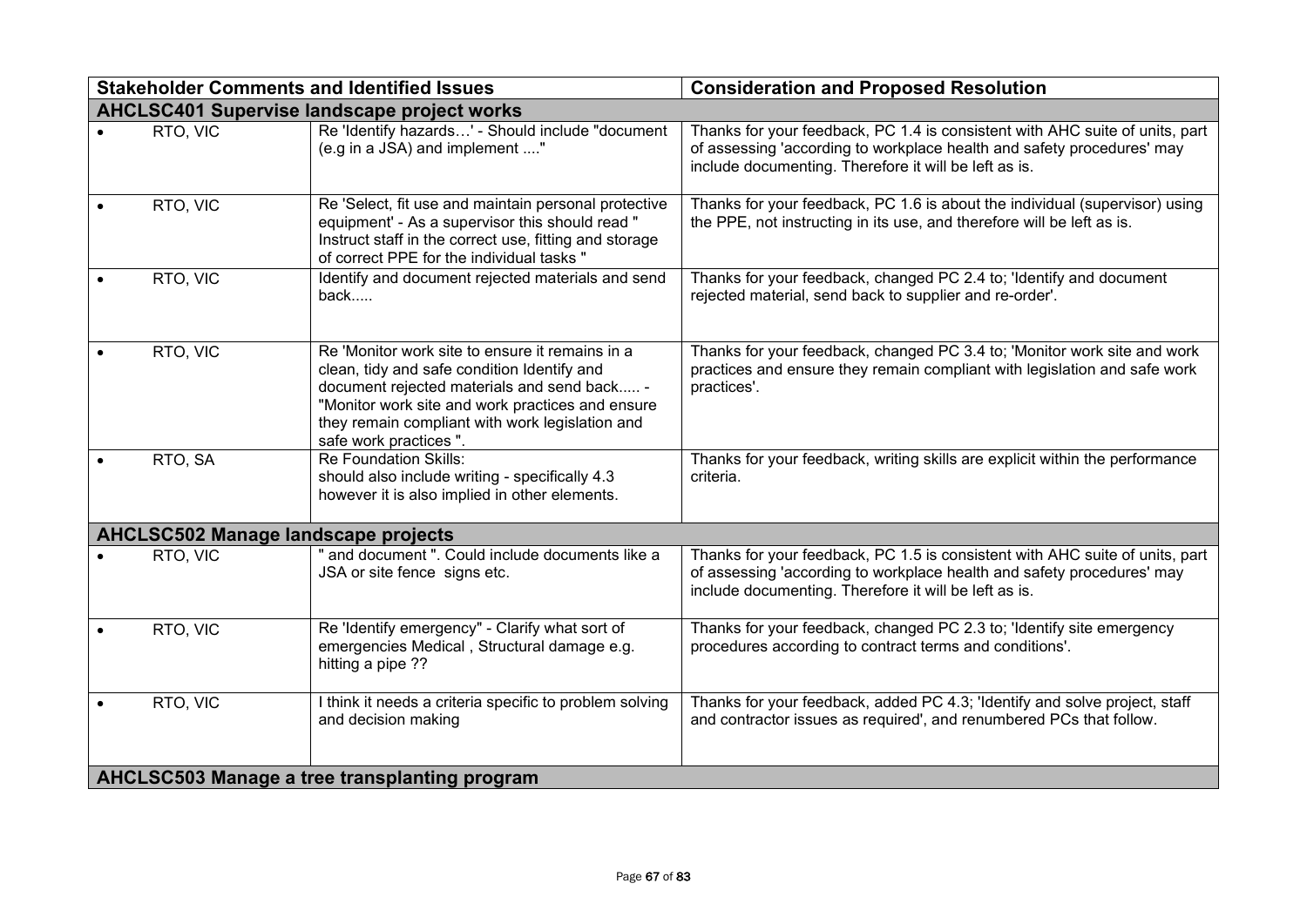|            | <b>Stakeholder Comments and Identified Issues</b> |                                                                                                                                                                                                                                                                                                                                                                                                                                                                                                                                                                                                            | <b>Consideration and Proposed Resolution</b>                                                                                                                                                                                                                                                                                                                                                                                                                                            |
|------------|---------------------------------------------------|------------------------------------------------------------------------------------------------------------------------------------------------------------------------------------------------------------------------------------------------------------------------------------------------------------------------------------------------------------------------------------------------------------------------------------------------------------------------------------------------------------------------------------------------------------------------------------------------------------|-----------------------------------------------------------------------------------------------------------------------------------------------------------------------------------------------------------------------------------------------------------------------------------------------------------------------------------------------------------------------------------------------------------------------------------------------------------------------------------------|
|            |                                                   |                                                                                                                                                                                                                                                                                                                                                                                                                                                                                                                                                                                                            | No specific feedback requiring action.                                                                                                                                                                                                                                                                                                                                                                                                                                                  |
|            |                                                   |                                                                                                                                                                                                                                                                                                                                                                                                                                                                                                                                                                                                            |                                                                                                                                                                                                                                                                                                                                                                                                                                                                                         |
|            |                                                   |                                                                                                                                                                                                                                                                                                                                                                                                                                                                                                                                                                                                            |                                                                                                                                                                                                                                                                                                                                                                                                                                                                                         |
|            |                                                   | AHCLSC5XX Survey and establish site levels (formerly AHCLSC501 Survey and establish site levels)                                                                                                                                                                                                                                                                                                                                                                                                                                                                                                           |                                                                                                                                                                                                                                                                                                                                                                                                                                                                                         |
|            | RTO, VIC                                          | Re 'Test survey equipment' -  for calibration                                                                                                                                                                                                                                                                                                                                                                                                                                                                                                                                                              | Thanks for your feedback, changed PC 1.1 to; 'Test survey equipment<br>calibration'.                                                                                                                                                                                                                                                                                                                                                                                                    |
|            | RTO, VIC                                          | Re '1.5 Take magnetic bearings' - Irrelevant with<br>modern technology                                                                                                                                                                                                                                                                                                                                                                                                                                                                                                                                     | Thanks for your feedback, advice from the SMEWG was sought regarding<br>this unit, with the following changes being made to this unit:<br>Remove PC 1.5 and Element 2 from unit, renumber Element 3 to 2<br>$\bullet$<br>and associated PC's.                                                                                                                                                                                                                                           |
| <b>NSW</b> | Industry Association,                             | Most people have a device such as an iPhone<br>which has a compass and will take magnetic<br>bearings and determine true North and magnetic<br>North. It is critical that magnetic bearings are<br>recorded and the difference between true and<br>magnetic north are known.<br>PC1.5 could read<br>Take magnetic bearings and record on plan<br>(something about in relation to the site)                                                                                                                                                                                                                 | Add the following to the KE:<br>'map and plan reading, and map orientation', and<br>'difference between magnetic and true north'.                                                                                                                                                                                                                                                                                                                                                       |
|            | Industry, NSW                                     | No comment                                                                                                                                                                                                                                                                                                                                                                                                                                                                                                                                                                                                 |                                                                                                                                                                                                                                                                                                                                                                                                                                                                                         |
|            | RTO, VIC                                          | Re '2.1 Determine differences between true and<br>magnetic north 2.2 Calculate declination and<br>transfer magnetic bearings to true north points on<br>plans ' - Irrelevant with modern technology                                                                                                                                                                                                                                                                                                                                                                                                        |                                                                                                                                                                                                                                                                                                                                                                                                                                                                                         |
|            | RTO, VIC                                          | Foundation Skills - Numeracy and literacy skills<br>would be required for this unit.<br>Performance Evidence:<br>• read maps and plans - Is this supported by KE?<br>KE does not mention maps, map reading or<br>orientation. Not included in Assessment Conditions.<br>• produced scale drawings for designs and costings<br>- Is this the same as the s (text missing)<br>Knowledge Evidence:<br>• tools, equipment, and surveying instruments<br>relevant to surveying and establishing site levels for<br>landscape projects - And use/operation of the tools,<br>equipment and surveying instruments? | Thanks for your feedback:<br>Numeracy skills are explicit within the performance criteria<br>Added FS Reading; 'Identify and interpret information regarding survey<br>items and requirements'<br>Added KE; 'map and plan reading, and map orientation'<br>Changed PE to; 'produced scale drawings for designs and costing'<br>Changed KE to; 'tools, equipment, and surveying instruments relevant to<br>surveying and establishing site levels for landscape projects and their use'. |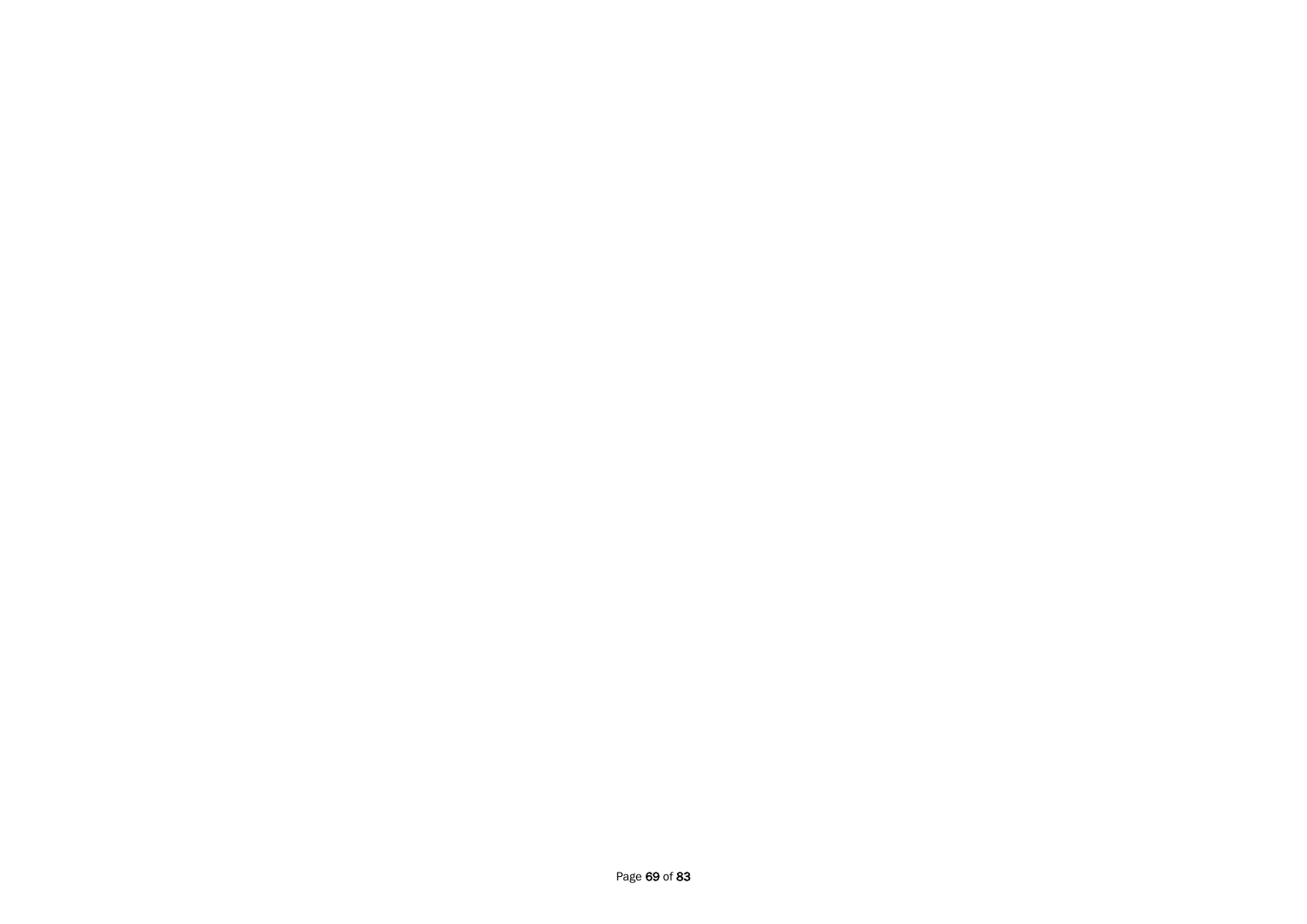## Summary of feedback received on project questionnaire

Subject matter experts, who have been reviewing the qualifications and skills standards have identified that there have been no enrolments in the *Certificate IV in Landscape* and the *Diploma of Landscape Project Management* since 2015. To support a better understanding of the lack of enrolments in these two qualifications, the experts are of the view that the industry would be better served by understanding the barriers to training, so that the qualifications can be revised to meet the outcomes of the industry. Feedback from the broader industry about any barriers to training that may exist with the current qualifications was invited.

Feedback was collected via a questionnaire. Responses to the questions will be considered by the Subject Matter Expert Working Group (SMEWG) and the Amenity Horticulture, Landscaping, Conservation & Land Management Industry Reference Committee (CLM IRC).

The following is a summary of the feedback received regarding this questionnaire.

| <b>Stakeholder Feedback</b>                                                                                                     |                                                                                                                                                                                                                                                                                                                                                                                                                                                                                                                                                                                                                                            |  |  |
|---------------------------------------------------------------------------------------------------------------------------------|--------------------------------------------------------------------------------------------------------------------------------------------------------------------------------------------------------------------------------------------------------------------------------------------------------------------------------------------------------------------------------------------------------------------------------------------------------------------------------------------------------------------------------------------------------------------------------------------------------------------------------------------|--|--|
|                                                                                                                                 | 1. What are the barriers that you believe may be affecting enrolments into the current Certificate IV in Landscape?                                                                                                                                                                                                                                                                                                                                                                                                                                                                                                                        |  |  |
| • Industry, SA                                                                                                                  | This course has not been offered as far as I am aware, hence no enrolments. There is interest in this course in SA, and RTO, SA XX are<br>interested in offering it.                                                                                                                                                                                                                                                                                                                                                                                                                                                                       |  |  |
|                                                                                                                                 | We would like this course to remain.<br>There is no other reasonable option to further study following the Certificate III in Landscape Construction. Most landscape constructors do not<br>want to do the Diploma of landscape design.                                                                                                                                                                                                                                                                                                                                                                                                    |  |  |
| • Industry NSW                                                                                                                  | The main barrier is that a tradesman is able to get his or her structural landscaping license with the cert III qualification. This means there is no<br>incentive to study the cert IV. Anyone obtaining a license in any trade should be required to study business in more detail. The Cert III does not<br>give adequate training to run a business and therefore we have too many tradesmen obtaining a license without the skills to run a business.<br>If Cert IV in Landscape was required for licensing then the participation level would be much greater and the quality of tradesman working in<br>the industry would greater. |  |  |
| 2. Please let us know why you hold this view.                                                                                   |                                                                                                                                                                                                                                                                                                                                                                                                                                                                                                                                                                                                                                            |  |  |
| • Industry, SA                                                                                                                  | I have spoken to many landscape construction companies in SA who are keen to invest in building the skills of their staff, and they have<br>expressed interest in this qualification if it was offered                                                                                                                                                                                                                                                                                                                                                                                                                                     |  |  |
| • Industry, NSW                                                                                                                 | I have these views with the benefit of hindsight.<br>I have been running a residential landscaping business for 16 years and I started it with a license and Cert III qualification and without enough<br>training in how to run a business. I had to go to SPASA to do a Cert IV in Swimming Pool building to get the education to run a business<br>properly and that is a requirement to gain a swimming pool building license. I spent many years making basic business mistakes that I believe<br>should have been required to be licensed.                                                                                           |  |  |
| 3. What are the barriers that you believe may be affecting enrolments into the current Diploma of Landscape Project Management? |                                                                                                                                                                                                                                                                                                                                                                                                                                                                                                                                                                                                                                            |  |  |
| • Industry, SA                                                                                                                  | This course has not been offered as far as I am aware, hence no enrolments. There is interest in this course in SA.<br>We would like this course to remain.                                                                                                                                                                                                                                                                                                                                                                                                                                                                                |  |  |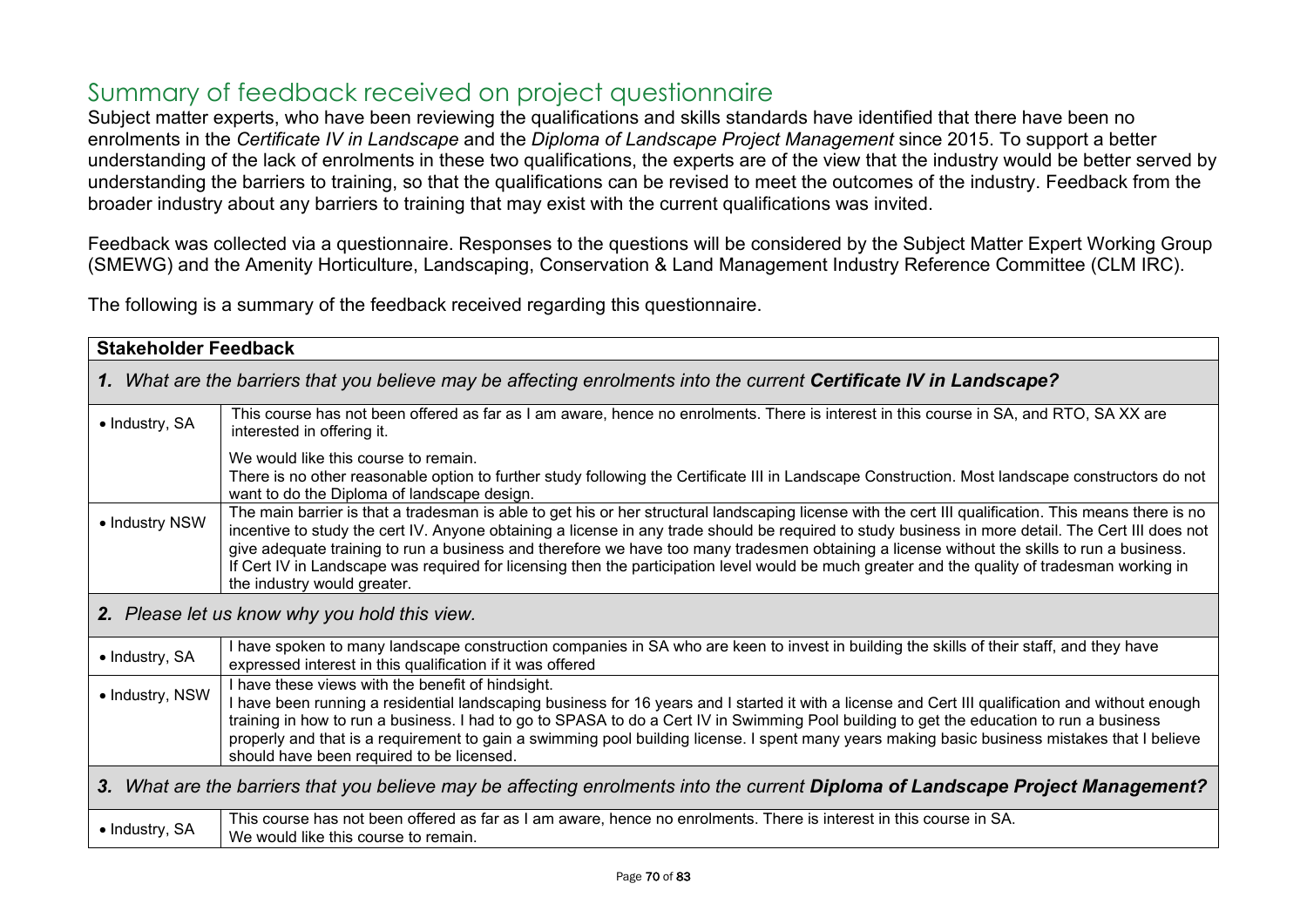| <b>Stakeholder Feedback</b>              |                                                                                                                                                                                                                                                                                                                                                                                                                                                                                                                                                                                                                                                                                                                                                                                                                                                                                                                                                                                                                                                                                                                                                                                                                                                                                                                                                                        |
|------------------------------------------|------------------------------------------------------------------------------------------------------------------------------------------------------------------------------------------------------------------------------------------------------------------------------------------------------------------------------------------------------------------------------------------------------------------------------------------------------------------------------------------------------------------------------------------------------------------------------------------------------------------------------------------------------------------------------------------------------------------------------------------------------------------------------------------------------------------------------------------------------------------------------------------------------------------------------------------------------------------------------------------------------------------------------------------------------------------------------------------------------------------------------------------------------------------------------------------------------------------------------------------------------------------------------------------------------------------------------------------------------------------------|
|                                          | There is no other reasonable option to further study following the Certificate III in Landscape Construction. Most landscape constructors do not<br>want to do the Diploma of landscape design                                                                                                                                                                                                                                                                                                                                                                                                                                                                                                                                                                                                                                                                                                                                                                                                                                                                                                                                                                                                                                                                                                                                                                         |
|                                          | 4. Please let us know why you hold this view.                                                                                                                                                                                                                                                                                                                                                                                                                                                                                                                                                                                                                                                                                                                                                                                                                                                                                                                                                                                                                                                                                                                                                                                                                                                                                                                          |
| · Industry, SA                           | I have spoken to many landscape construction companies in SA who are keen to invest in building the skills of their staff, and they have<br>expressed interest in this qualification if it was offered                                                                                                                                                                                                                                                                                                                                                                                                                                                                                                                                                                                                                                                                                                                                                                                                                                                                                                                                                                                                                                                                                                                                                                 |
|                                          | 5. Are there any other factors that the project SMEWG should be aware of regarding the Landscape suite of qualifications?                                                                                                                                                                                                                                                                                                                                                                                                                                                                                                                                                                                                                                                                                                                                                                                                                                                                                                                                                                                                                                                                                                                                                                                                                                              |
| · Industry, SA                           | As mentioned above there is a lack of options beyond the Certificate III in Landscape Construction.<br>If the only reason for deleting the Certificate IV in Landscape and Diploma of Landscape Project Management is a lack of enrolments and the<br>only reason for the lack of enrolments is the fact that it has never been offered surely the answer is to find an RTO to offer the qualification. It<br>makes no sense to delete these qualifications.                                                                                                                                                                                                                                                                                                                                                                                                                                                                                                                                                                                                                                                                                                                                                                                                                                                                                                           |
|                                          | 6. Do you have any other comments that you would like to provide to the SMEWG?                                                                                                                                                                                                                                                                                                                                                                                                                                                                                                                                                                                                                                                                                                                                                                                                                                                                                                                                                                                                                                                                                                                                                                                                                                                                                         |
| • Industry, SA                           | No answer provided to this question                                                                                                                                                                                                                                                                                                                                                                                                                                                                                                                                                                                                                                                                                                                                                                                                                                                                                                                                                                                                                                                                                                                                                                                                                                                                                                                                    |
|                                          | Feedback received via email                                                                                                                                                                                                                                                                                                                                                                                                                                                                                                                                                                                                                                                                                                                                                                                                                                                                                                                                                                                                                                                                                                                                                                                                                                                                                                                                            |
| • Industry<br>Association,<br>NΤ         | <b>Qualification - Landscaping</b><br>• Support received for the units within the certificate IV and Diploma of Landscaping to be incorporated into the certificate IV and Diploma of<br>Horticulture and deletion of the Certificate IV in Landscaping and Diploma of Landscaping.<br>• The recommendation is for the core units within the Diploma of Horticulture become AHCPCM502 - Collect and classify plants, AHCPGD501<br>- Manage plant cultural practices, a WHS unit, AHCPMG413 - Define the pest problem, AHCSOL505 - Monitor and manage soils for the<br>production.<br>• The recommendation is for the core units within the Certificate IV in Horticulture to become AHCPCM401 - Recommend plants and cultural<br>practices, AHCPCM402 - Develop a soil health and plant nutrition program, AHCPMG409 - Implement a pest management plan and a WHS<br>unit. The horticulture qualifications should be strengthened to avoid the qualification steering away from the technical skills and knowledge<br>required.<br>. Support for the merging of the qualification will allow graduates to transfer across irrigation, nursery amenity horticulture sectors.<br>• The recommendation is not for any specialisation added to the qualification, this will reduce the flexibility and narrow down the skills of which<br>are transferable across sectors. |
| • Industry<br>Association,<br><b>QLD</b> | Enrolments in Existing Cert IV Landscape & Diploma of Landscape Project Management Cert IV Landscape<br>It is our belief that the current Cert IV Landscape qualification has not been in demand, as shown by the lack of any enrolments for a number<br>of years, due to the fact that there are no drivers or incentives for students to undertake this course. This largely horticultural focussed course<br>does not directly lead to any further outcomes for graduates such as licensing by a regulatory body and arguably does not open up future<br>employment progression opportunities unlike alternative courses such as the Diploma of Horticulture, which has been the preference for most.<br>It is strongly recommended that the current Cert IV Landscape be rebranded and refocussed to form an important cog in the Landscape<br>Construction Training Pathway aimed at higher level landscape construction in line with state builder and restricted builder license<br>requirements. This qualification can also become perfectly placed to include the newly developed level IV Green Walls and Green Roof units<br>and provide students with a sound knowledge of building codes and standards required to undertake these types of projects.                                                                                                    |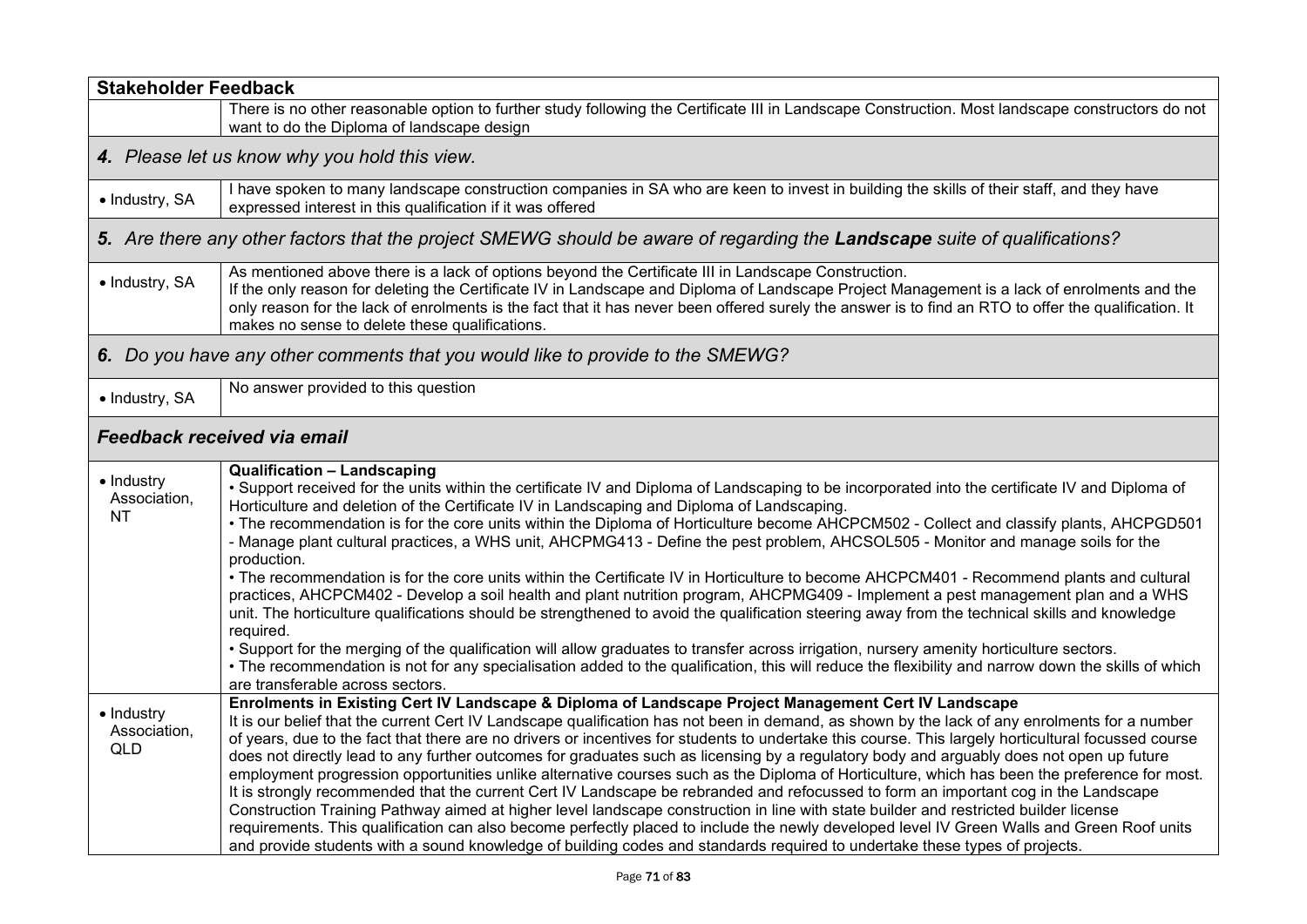| <b>Stakeholder Feedback</b>       |                                                                                                                                                                                                                                                                                                                                                                                                                                                                                                                                                                                                                                                                                                                                                                                                                                                                                                                                                                                                                                                                                                                                                                                                                                                                                                                                                                                                                                                                                                                                                                                                                                                                                                                                                                                                                                                                                                                                                                                                                                     |
|-----------------------------------|-------------------------------------------------------------------------------------------------------------------------------------------------------------------------------------------------------------------------------------------------------------------------------------------------------------------------------------------------------------------------------------------------------------------------------------------------------------------------------------------------------------------------------------------------------------------------------------------------------------------------------------------------------------------------------------------------------------------------------------------------------------------------------------------------------------------------------------------------------------------------------------------------------------------------------------------------------------------------------------------------------------------------------------------------------------------------------------------------------------------------------------------------------------------------------------------------------------------------------------------------------------------------------------------------------------------------------------------------------------------------------------------------------------------------------------------------------------------------------------------------------------------------------------------------------------------------------------------------------------------------------------------------------------------------------------------------------------------------------------------------------------------------------------------------------------------------------------------------------------------------------------------------------------------------------------------------------------------------------------------------------------------------------------|
| • Industry<br>Association,<br>QLD | 1. Consultation Feedback - Landscape Training Package Review<br>Thank you for the opportunity to be involved in the consultation process for the review of the Landscape Training Packages. This review is<br>considered timely and important to ensure that the skills of landscape industry participants are relevant and up to date, in line with the<br>changing nature of this industry and in addition, that the training qualifications assist in providing clear career pathways within the broader<br>landscape industry.                                                                                                                                                                                                                                                                                                                                                                                                                                                                                                                                                                                                                                                                                                                                                                                                                                                                                                                                                                                                                                                                                                                                                                                                                                                                                                                                                                                                                                                                                                  |
|                                   | Landscape Queensland Ind. Assoc. Inc.<br>Landscape Queensland (LQ) is the industry's peak body in Queensland and has a strong interest in the training and development of skills for<br>both existing and potential new entrants to the landscaping and broader industries. In this regard, LQ established an industry Education and<br>Training subcommittee some 3 years ago supported by contractors, training professionals and industry suppliers to identify and address<br>training related issues. We acknowledge the contribution that many of these industry participants have provided in this submission.                                                                                                                                                                                                                                                                                                                                                                                                                                                                                                                                                                                                                                                                                                                                                                                                                                                                                                                                                                                                                                                                                                                                                                                                                                                                                                                                                                                                               |
|                                   | 2. Landscape Industry Training and Career Pathways<br>The landscape industry in Queensland considers that the review of the National Landscape Training Package presents the industry with a<br>great opportunity to create a clear and relevant Landscape Construction training and career path. Clearly defined structural landscaping<br>knowledge and skills progression in required to enable industry participants to become proficient in the disciplines required by industry and in<br>order so that they can advance through the industry with the required skill levels. Fundamental to the creation of suitable pathways, it must first<br>be acknowledged that landscaping comprises a broad range of skills and knowledge from both the Horticultural Industry and the Building &<br>Construction industry. It must also be acknowledged that the Building & Construction industry is highly regulated with participants bound by the<br>need to understand and adhere to national building codes and standards, state licensing and numerous other legislative requirements<br>dependent on the jurisdiction that the individual or business operates in. From a national training package perspective, the variance in<br>regulatory requirements from state to state needs to be considered and can create complications to the development and delivery of relevant<br>and therefore quality in demand training. It is vital for industry that this issue of differences in state regulatory requirements is suitably<br>addressed in a way that allows industry participants the ability to satisfy state regulators requirements of their individual states technical<br>qualifications for licensing purposes. This means that each individual qualification needs some flexibility and a broad choice of options and<br>from a structural landscaping perspective, sufficient construction-based units which can be utilised to satisfy all states requirements from the<br>least regulated to the strictest. |
|                                   | It is strongly recommended that a Landscape Construction Training Pathway is established and clearly defined. It is noted that both<br>Horticulture and Parks and Gardens have a defined pathway from Cert II up whereas landscape construction, which is arguably the most<br>regulated and has the broadest scope of works of the amenity horticulture industries, is trying to squeeze in a large number of both<br>construction and horticultural subjects into their qualifications running the risk of students not being adequately trained within the allowable<br>time frame and subsequently not meeting industry needs and expectations.                                                                                                                                                                                                                                                                                                                                                                                                                                                                                                                                                                                                                                                                                                                                                                                                                                                                                                                                                                                                                                                                                                                                                                                                                                                                                                                                                                                 |
|                                   | At this point we must make it clear that industry views both the horticultural and the building & construction sides of landscaping with equal<br>importance. However, in a real-world scenario where businesses are trying meet client needs and expectations, the landscape training<br>package must allow landscapers the opportunity to take a landscape construction pathway to enable them to meet the requirements of that<br>highly regulated industry segment.                                                                                                                                                                                                                                                                                                                                                                                                                                                                                                                                                                                                                                                                                                                                                                                                                                                                                                                                                                                                                                                                                                                                                                                                                                                                                                                                                                                                                                                                                                                                                             |
|                                   | <b>Landscape Construction Pathway</b><br>Cert II Landscape Construction - Introduction<br>$\bullet$<br>Cert III Landscape Construction - Apprenticeship - trade level qualifications<br>$\bullet$                                                                                                                                                                                                                                                                                                                                                                                                                                                                                                                                                                                                                                                                                                                                                                                                                                                                                                                                                                                                                                                                                                                                                                                                                                                                                                                                                                                                                                                                                                                                                                                                                                                                                                                                                                                                                                   |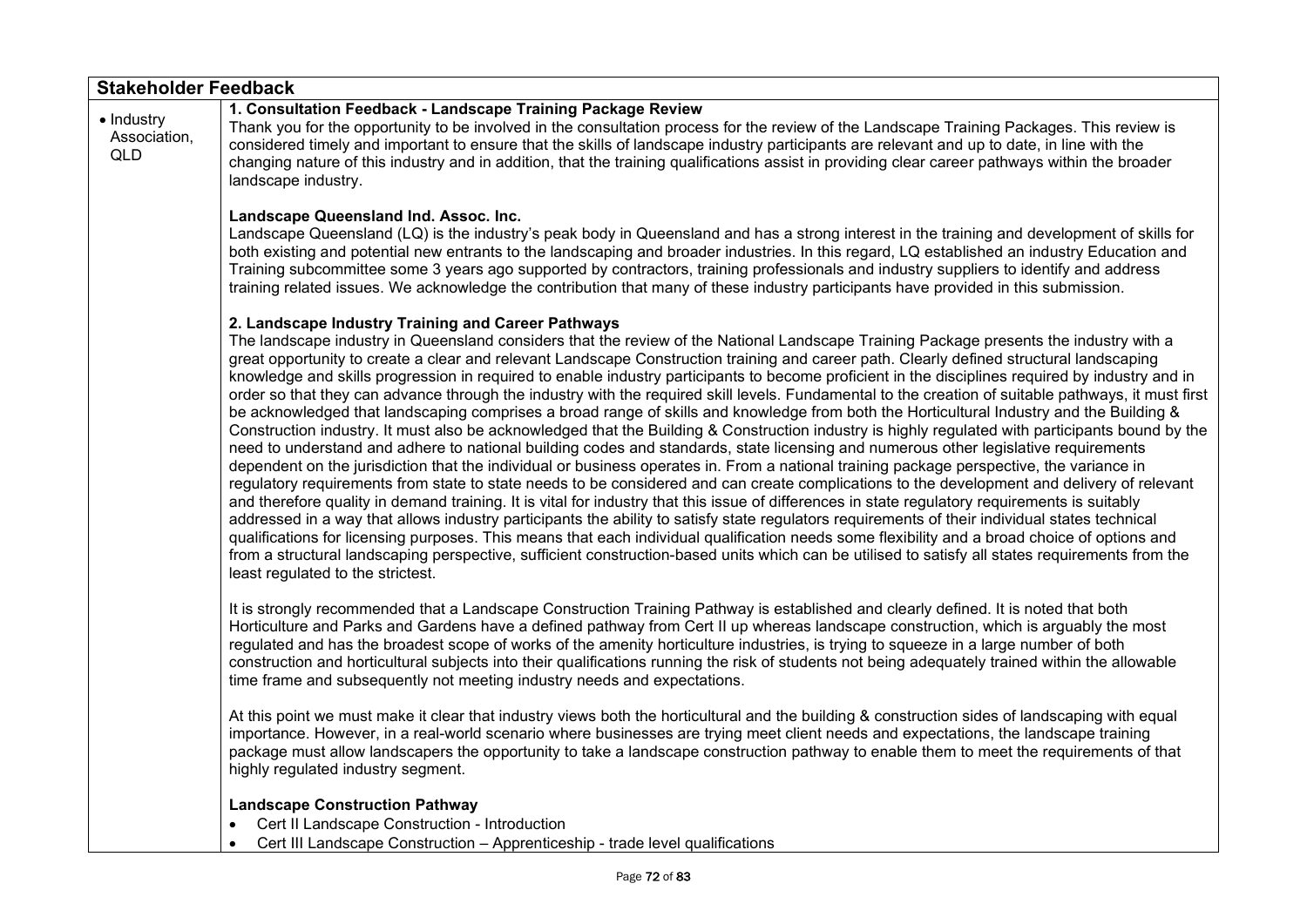| <b>Stakeholder Feedback</b> |                                                                                                                                                                                                                                                                                                                                                                                                                                                                                                                                                                                                                                                                                                                                                                                                                                                                                                                                      |
|-----------------------------|--------------------------------------------------------------------------------------------------------------------------------------------------------------------------------------------------------------------------------------------------------------------------------------------------------------------------------------------------------------------------------------------------------------------------------------------------------------------------------------------------------------------------------------------------------------------------------------------------------------------------------------------------------------------------------------------------------------------------------------------------------------------------------------------------------------------------------------------------------------------------------------------------------------------------------------|
|                             | Cert IV- Landscape Construction - Builder/Restricted Builder - complex landscape construction                                                                                                                                                                                                                                                                                                                                                                                                                                                                                                                                                                                                                                                                                                                                                                                                                                        |
|                             | (building codes and standards)<br>$\bullet$                                                                                                                                                                                                                                                                                                                                                                                                                                                                                                                                                                                                                                                                                                                                                                                                                                                                                          |
|                             | Dip Landscape Construction Management - Management skills focus - Business owners,<br>$\bullet$                                                                                                                                                                                                                                                                                                                                                                                                                                                                                                                                                                                                                                                                                                                                                                                                                                      |
|                             | supervisors, project managers                                                                                                                                                                                                                                                                                                                                                                                                                                                                                                                                                                                                                                                                                                                                                                                                                                                                                                        |
|                             | Summary                                                                                                                                                                                                                                                                                                                                                                                                                                                                                                                                                                                                                                                                                                                                                                                                                                                                                                                              |
|                             | Landscape Queensland as the peak body for the industry in Queensland appreciates the opportunity to contribute to this important review of<br>the National Landscape Training Package. We reiterate that in order to provide industry participants with relevant skill training and knowledge<br>that meets industry requirements and expectations, a Landscape Construction Training Pathway needs to be developed and clearly defined.<br>LQ believes it has put forward, in our submission, a template which will enable existing landscape qualifications from Cert II through to Diploma<br>level to be rebranded and updated in a manner which maintains the flexibility needed for individuals operating in different marketplaces and in<br>different jurisdictions with varying regulatory obligations and requirements, whilst ensuring relevant skills and knowledge are gained to meet<br>industry needs moving forward. |
|                             | Please feel free to contact me direct should you require any clarification or to discuss further.                                                                                                                                                                                                                                                                                                                                                                                                                                                                                                                                                                                                                                                                                                                                                                                                                                    |
|                             | Attachment A shows a number of courses which in my mind seem to be more specific.                                                                                                                                                                                                                                                                                                                                                                                                                                                                                                                                                                                                                                                                                                                                                                                                                                                    |
| • Government,               |                                                                                                                                                                                                                                                                                                                                                                                                                                                                                                                                                                                                                                                                                                                                                                                                                                                                                                                                      |
| <b>SA</b>                   | For horticulture qualifications to be recognised for the skills they impart, there must be compulsory skills-based modules that teach plant ID,<br>Botany etc to a high level.                                                                                                                                                                                                                                                                                                                                                                                                                                                                                                                                                                                                                                                                                                                                                       |
|                             | These skills are needed for anyone to successfully undertake any of the units shown in Attachment A.                                                                                                                                                                                                                                                                                                                                                                                                                                                                                                                                                                                                                                                                                                                                                                                                                                 |
|                             | In my view there has been a significant drop in the "plant knowledge" graduates of Cert 4 Horticulture courses have over a number of years, -<br>TAFE provided a much better and more holistic training package than private providers who seem to be concentrating on getting people<br>through, rather than ensuring the enhanced skills of graduates.                                                                                                                                                                                                                                                                                                                                                                                                                                                                                                                                                                             |
|                             | Unit 4 horticulture workers are normally working in a "hands on" capacity, the management focus of these courses probably sit better in higher<br>level qualifications, - diploma level as a minimum.                                                                                                                                                                                                                                                                                                                                                                                                                                                                                                                                                                                                                                                                                                                                |
|                             | Perhaps it is time review the idea of a base cert 4 horticulture qualification, concentrating on plant knowledge, and then specialized streams, -<br>• Parks and gardens<br>$\cdot$ Turf<br>• Landscaping                                                                                                                                                                                                                                                                                                                                                                                                                                                                                                                                                                                                                                                                                                                            |
|                             | • Horticulture/nursery                                                                                                                                                                                                                                                                                                                                                                                                                                                                                                                                                                                                                                                                                                                                                                                                                                                                                                               |
|                             | Given the changing nature of our public open space there should also be a significant component of CALM subjects, as most public spaces<br>now are an amalgam of developed areas, and natural areas.                                                                                                                                                                                                                                                                                                                                                                                                                                                                                                                                                                                                                                                                                                                                 |
| • Industry, SA              | We believe that the Certificate IV in Landscape and Diploma of Landscape Project Management should not be deleted                                                                                                                                                                                                                                                                                                                                                                                                                                                                                                                                                                                                                                                                                                                                                                                                                    |
|                             | These courses have not been offered as far as I am aware, hence no enrolments. There is interest in this course in SA, and RTO XX are<br>interested in offering it.                                                                                                                                                                                                                                                                                                                                                                                                                                                                                                                                                                                                                                                                                                                                                                  |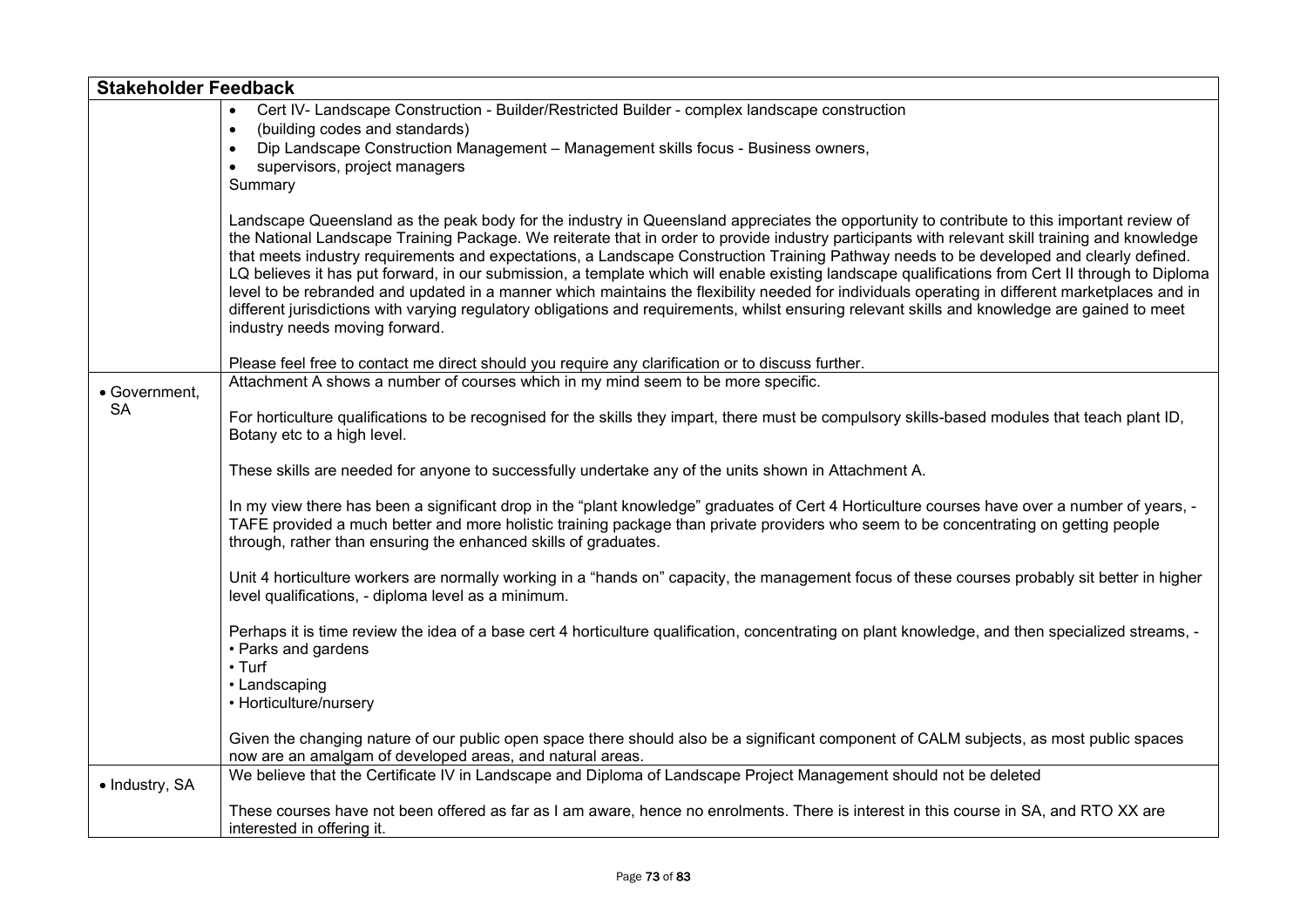| <b>Stakeholder Feedback</b>             |                                                                                                                                                                                                                                                                                                                                                                                                                                                                                                                                          |
|-----------------------------------------|------------------------------------------------------------------------------------------------------------------------------------------------------------------------------------------------------------------------------------------------------------------------------------------------------------------------------------------------------------------------------------------------------------------------------------------------------------------------------------------------------------------------------------------|
|                                         | There is no other reasonable option to further study following the Certificate III in Landscape Construction. Most landscape constructors do not<br>want to do the Diploma of landscape design.                                                                                                                                                                                                                                                                                                                                          |
|                                         | I have spoken to many landscape construction companies in SA who are keen to invest in building the skills of their staff, and they have<br>expressed interest in this qualification if it was offered.                                                                                                                                                                                                                                                                                                                                  |
|                                         | I have attached an e mail from the RTO, SA XX manager stating that they are interested in offering the qualification<br>If the only reason for deleting the Certificate IV in Landscape and Diploma of Landscape Project Management is a lack of enrolments and the<br>only reason for the lack of enrolments is the fact that it has never been offered surly the answer is to find an RTO to offer the qualification.                                                                                                                  |
| $\bullet$ RTO, SA<br>XX                 | As discussed, RTO, SA XX are very interested in adding the following qualifications / skill sets to our scope of registration:<br>- Certificate IV in Landscape Management<br>- Landscape Professional Practice Skill Set<br>- Landscape Business Skill Set                                                                                                                                                                                                                                                                              |
|                                         | We have had a number of discussions with employers across residential and commercial landscaping and there is a need for supervisor level<br>training for industry.                                                                                                                                                                                                                                                                                                                                                                      |
|                                         | While we don't have any immediate plans to offer the Diploma of Landscape Project Management, we do believe there is merit in the<br>qualification.                                                                                                                                                                                                                                                                                                                                                                                      |
|                                         | We are happy to provide additional comment if required.                                                                                                                                                                                                                                                                                                                                                                                                                                                                                  |
|                                         | I was intending to make a submission as well but as XX Industry, SA covers a lot of bases I will just add a few points below.                                                                                                                                                                                                                                                                                                                                                                                                            |
| • Industry<br>Association,<br><b>SA</b> | During the time I have spent managing our Skilling South Australia funded project many of my conversations with employers centred around<br>their need to find supervisor level staff. Many have been unsuccessful in recruiting staff at the supervisor level and are now focussing on<br>bringing trainees in at the bottom and then upskilling and promoting existing staff. This both addresses and compounds the problem with<br>promoted staff needing training support to help manage and supervise the new staff below them.     |
|                                         | With the Certificate III in Landscape Construction covering the base level competencies associated with the traineeship, the Certificate IV or<br>Diplomas are the only real options for someone to progress with an industry specific nationally recognised qualification. The next stop after that<br>is something like a Master of Landscape Architecture, with typically a 5 year full time study load and therefore not overly practical.                                                                                           |
|                                         | Beyond the obvious lack of RTOs delivering the qualification there are a couple of things that might see a shift should the courses become<br>available on the market. Firstly, the landscaping industry is growing in complexity and has become a defined profession in its own right with<br>increasingly specific skills required to be a successful landscaper. This has generated conversation and interest in continuous professional<br>development of which both the Certificate IV and Diploma would be well placed to support. |
|                                         | Secondly, government incentivised industry support programs in recent years have had a lot of focus on traineeships and apprenticeships.<br>This has driven a significant increase in the take up of training contracts in our industry. Recently government incentives have now provided<br>opportunities for businesses to upskill and develop existing staff. Unfortunately, without an RTO delivering the Certificate IV or Diploma many<br>businesses can't take advantage of this as effectively as they would like.               |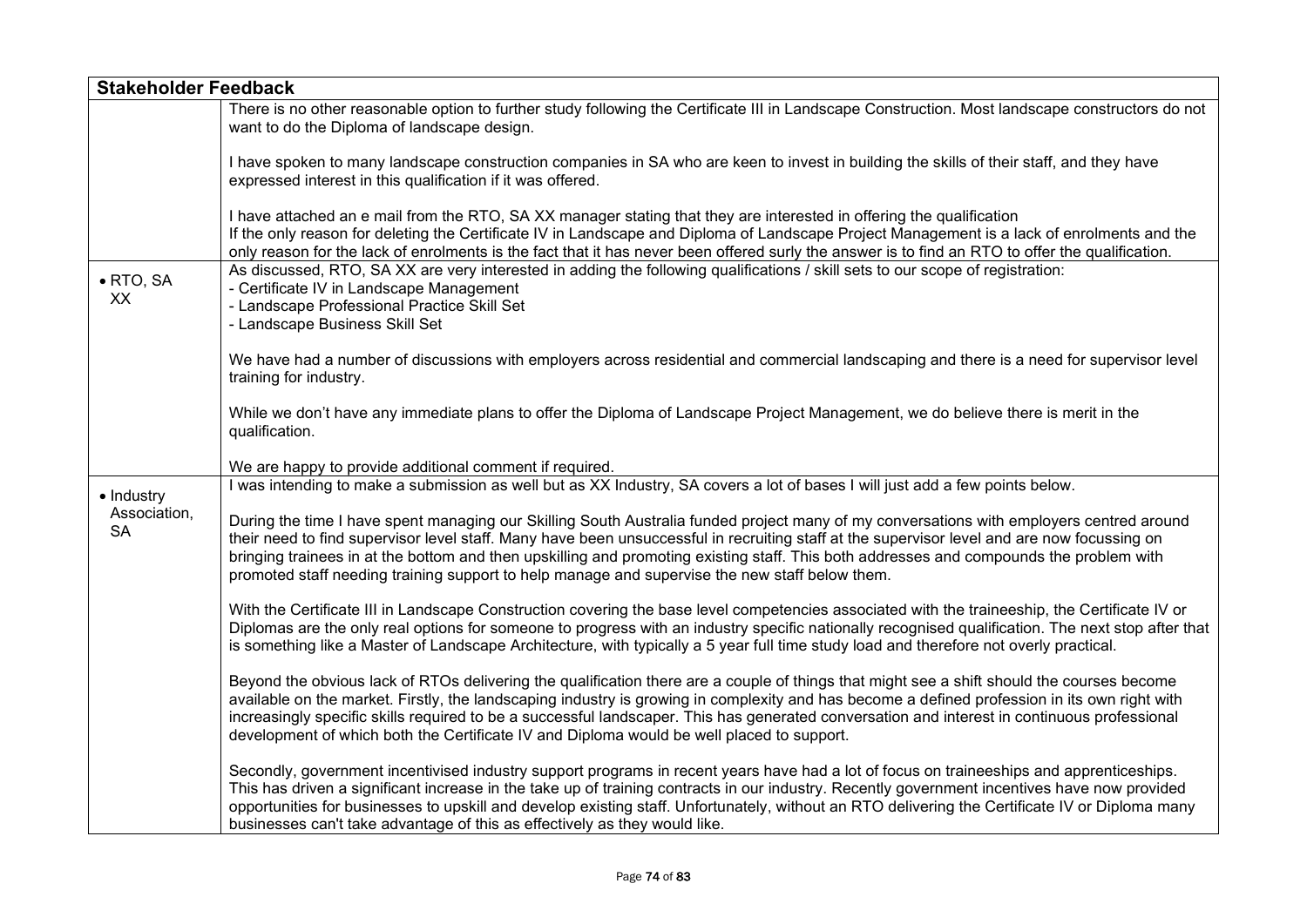| <b>Stakeholder Feedback</b> |                                                                                                                                                                                                                                                                                                                                                                                                                                                                                                                                                                                                                                                                                        |
|-----------------------------|----------------------------------------------------------------------------------------------------------------------------------------------------------------------------------------------------------------------------------------------------------------------------------------------------------------------------------------------------------------------------------------------------------------------------------------------------------------------------------------------------------------------------------------------------------------------------------------------------------------------------------------------------------------------------------------|
| · Industry, QLD             | I am a member of Landscape Queensland and have volunteered to be part of the Training Package Review.                                                                                                                                                                                                                                                                                                                                                                                                                                                                                                                                                                                  |
|                             | I have my certificate IV in training and assessment along with a QBCC licence for Builder restricted to Landscape Construction plus Urban<br>Irrigation and Concreter restricted to outdoor.                                                                                                                                                                                                                                                                                                                                                                                                                                                                                           |
|                             | I would have my Diploma in Landscape Construction if I had been able to find someone to put me through or Recognition of Prior Learning<br>(RPL) the course.                                                                                                                                                                                                                                                                                                                                                                                                                                                                                                                           |
|                             | I have searched many times over the past 10 years and have not found anyone showing this course as an option as it stands for Building and<br>Construction of Landscapes. I have found a Diploma of Horticulture but again no one really offers it as an accessible course.                                                                                                                                                                                                                                                                                                                                                                                                            |
|                             | This would be one of the reasons that no one has enrolled in either Cert IV or Diploma courses along with the relevance to the current industry<br>needs.                                                                                                                                                                                                                                                                                                                                                                                                                                                                                                                              |
|                             | I believe that we have a duty and a need to upgrade these courses as per Landscape Queensland's submissions. This industry is growing,<br>changing, and developing constantly with new developments in materials, construction methods and range of work types. Newcomers to the<br>Industry need to learn the basic construction methods across a really wide range of skill sets. While the more experienced need to keep<br>developing skills, while maintaining existing skills, learning new ideas, skills, designs and concepts while adapting and using alternative<br>methods and materials as trends come and go and new materials and methods are brought into the industry. |
|                             | I believe that we would be doing an injustice to the people who have brought the Landscape industry this far through hard work, developing<br>new and better processes, bringing the reputation of the industry to new heights through the architectural and constructional skills and ideas of<br>the industry leaders.                                                                                                                                                                                                                                                                                                                                                               |
|                             | If we can't pass these learned skills on efficiently the industry will suffer as will clients and trades people.                                                                                                                                                                                                                                                                                                                                                                                                                                                                                                                                                                       |
|                             | The best way to grow and develop this industry is to teach newcomers the current skills of the industry and give them something to aim for in<br>recognition of current skills and a desire for further development. Existing practitioners need to further develop skills and grow in the industry,<br>be recognized for their skills in all levels and be able to pass on those skills.                                                                                                                                                                                                                                                                                              |
|                             | This can only be achieved by increasing and redefining the teaching packages that are used, not by deleting of teaching packages and<br>processes.                                                                                                                                                                                                                                                                                                                                                                                                                                                                                                                                     |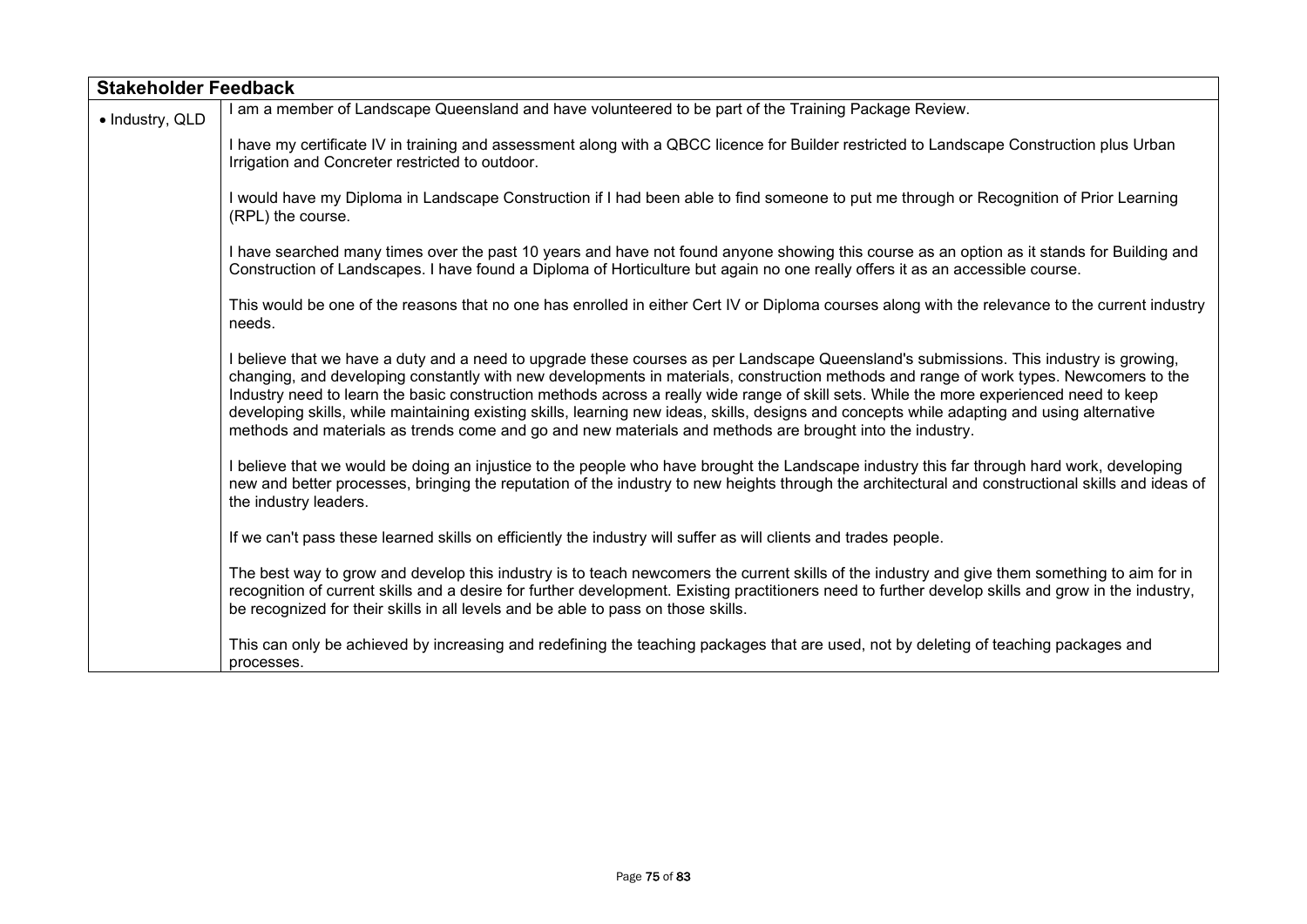## Summary of feedback received on Industry Reference Committee questionnaire

A priority for Skills Ministers in 2021 is to ensure employers' and learners' needs can be met through the VET system by reducing the complexity of the training system and improving accessibility of training. One of the key considerations is whether there is a need for formal training of skills through the VET system to achieve competency in the job role.

Enrolment numbers are a key piece of evidence to indicate the need for formal VET training. There may be a number of explanations for low enrolment numbers in a unit of competency, skill set or qualification, and the AISC are asking industry to confirm whether low enrolment numbers are an indication of lack of industry need, or whether there may be reasons for keeping the relevant skill in the formal training system in spite of low enrolment numbers.

Initially, a cut-off point for specific review of units has been set at fewer than 42 enrolments in each of the last three years.

Several of the units, skill sets and qualifications being reviewed as part of this project have been identified as meeting this criteria between 2015 – 2019.

The Australian Industry and Skills Committee (AISC) will consider industry viewpoints for maintaining these, backed up by evidence of future enrolments as reasons for them to be retained.

To help guide the AISC decision, the Industry Reference Committee (IRC) sought stakeholder feedback regarding the following factors

- Whether units proposed for retention are core to qualifications being retained?
- Are there linkages with industrial and legislative arrangements?
- Are enrolments expected to increase in the near future? And if so, why?
- Is there employment growth in the skills outlined in the unit/qualifications? And if so, why?
- Is there another specialist requirement to keep the unit/qualification?

Feedback was collected via a questionnaire. Responses to the questions will be considered by the Subject Matter Expert Working Group and the Amenity Horticulture, Landscaping, Conservation & Land Management Industry Reference Committee.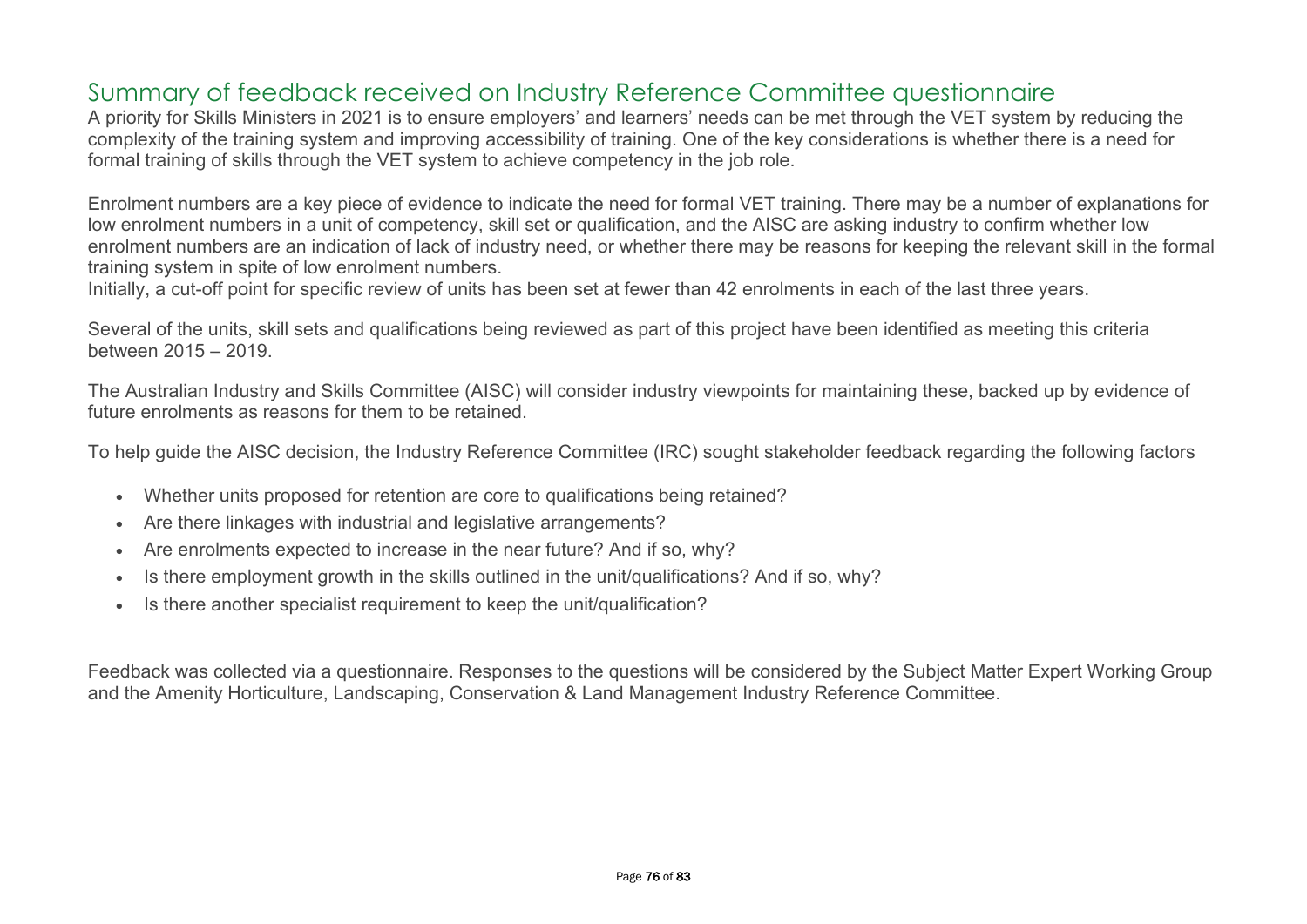## The following is a summary of the feedback received regarding this questionnaire.

| <b>Stakeholder Feedback</b> |                                                                                                                                                                                                                                                                                                                                                                                                                                                                                                                                                                                                                                                                                                                                                                                                                                                                                                                                                                                                                                                 |
|-----------------------------|-------------------------------------------------------------------------------------------------------------------------------------------------------------------------------------------------------------------------------------------------------------------------------------------------------------------------------------------------------------------------------------------------------------------------------------------------------------------------------------------------------------------------------------------------------------------------------------------------------------------------------------------------------------------------------------------------------------------------------------------------------------------------------------------------------------------------------------------------------------------------------------------------------------------------------------------------------------------------------------------------------------------------------------------------|
| Questions:                  |                                                                                                                                                                                                                                                                                                                                                                                                                                                                                                                                                                                                                                                                                                                                                                                                                                                                                                                                                                                                                                                 |
| 1.                          | In my opinion, AHC42016 Certificate IV in Landscape should be: Deleted Retained                                                                                                                                                                                                                                                                                                                                                                                                                                                                                                                                                                                                                                                                                                                                                                                                                                                                                                                                                                 |
| 2.                          | Please provide reasons for your answer                                                                                                                                                                                                                                                                                                                                                                                                                                                                                                                                                                                                                                                                                                                                                                                                                                                                                                                                                                                                          |
|                             | 3. Are enrolments expected to increase in the near future? Please give reasons for your answer.<br>4. Is there employment growth in the skills outlined in the AHC42016 Certificate IV in Landscape? Please give reasons for your answer.                                                                                                                                                                                                                                                                                                                                                                                                                                                                                                                                                                                                                                                                                                                                                                                                       |
| 5.                          | Is there another specialist requirement to keep the AHC42016 Certificate IV in Landscape? Please give reasons for your answer.                                                                                                                                                                                                                                                                                                                                                                                                                                                                                                                                                                                                                                                                                                                                                                                                                                                                                                                  |
| 6.                          | Is this AHC42016 Certificate IV in Landscape linked to industrial and legislative arrangements? Please provide your comments/examples.                                                                                                                                                                                                                                                                                                                                                                                                                                                                                                                                                                                                                                                                                                                                                                                                                                                                                                          |
|                             | <b>Retain</b>                                                                                                                                                                                                                                                                                                                                                                                                                                                                                                                                                                                                                                                                                                                                                                                                                                                                                                                                                                                                                                   |
| · Industry, QLD             | I can only put my best foot forward here and also make some comment on XXX behalf if she is unable to reply. I know XXX spent a lot of                                                                                                                                                                                                                                                                                                                                                                                                                                                                                                                                                                                                                                                                                                                                                                                                                                                                                                          |
|                             | energy trying to get the C1V in Landscape off the ground in previous years, however I believe a change in government at the time may have                                                                                                                                                                                                                                                                                                                                                                                                                                                                                                                                                                                                                                                                                                                                                                                                                                                                                                       |
|                             | put a stop to the progress of this being taken up and delivered by RTO's. I personally would love to see the ignition of the C1V in Landscape                                                                                                                                                                                                                                                                                                                                                                                                                                                                                                                                                                                                                                                                                                                                                                                                                                                                                                   |
|                             | as a pathway for landscape tradesmen and would not like to see this unit (sic) deleted.                                                                                                                                                                                                                                                                                                                                                                                                                                                                                                                                                                                                                                                                                                                                                                                                                                                                                                                                                         |
| • RTO, NSW                  | <b>Retain</b>                                                                                                                                                                                                                                                                                                                                                                                                                                                                                                                                                                                                                                                                                                                                                                                                                                                                                                                                                                                                                                   |
|                             | This qualification should be used for licensing purposes similar to a plumber. I believe this was the intention of the landscape industry body<br>when it first got released                                                                                                                                                                                                                                                                                                                                                                                                                                                                                                                                                                                                                                                                                                                                                                                                                                                                    |
|                             | Re increase in enrolments - Depends on the above. There is no requirement to have this course hence no enrolments                                                                                                                                                                                                                                                                                                                                                                                                                                                                                                                                                                                                                                                                                                                                                                                                                                                                                                                               |
|                             | Re employment growth - There will be if it is a requirement of licensing                                                                                                                                                                                                                                                                                                                                                                                                                                                                                                                                                                                                                                                                                                                                                                                                                                                                                                                                                                        |
|                             | Re specialist requirement - There will be if it is a requirement of licensing                                                                                                                                                                                                                                                                                                                                                                                                                                                                                                                                                                                                                                                                                                                                                                                                                                                                                                                                                                   |
|                             | Re linked to industrial/legislative - Not yet but if a requirements of licensing then perhaps yes.                                                                                                                                                                                                                                                                                                                                                                                                                                                                                                                                                                                                                                                                                                                                                                                                                                                                                                                                              |
| $\bullet$ RTO, SA           | <b>Retain</b>                                                                                                                                                                                                                                                                                                                                                                                                                                                                                                                                                                                                                                                                                                                                                                                                                                                                                                                                                                                                                                   |
|                             | There is a clear need for skilled Site Supervisors within the Landscape Construction industry in South Australia. Employers aren't able to find<br>skilled people which is in part due to the lack of formal skills training and training pathways available. Construction Training Academy (CTA)<br>are a new RTO, we were established by Outside Ideas in 2020 because they, along with a number of other key employers in residential and<br>commercial landscaping, weren't happy with the quality of training available. We currently have the Cert III in Landscape Construction on our<br>scope and we're in the process of adding the Certificate IV. We have developers and trainers ready to go once we have the approval from<br>ASQA to deliver. We have had overwhelming support from industry – the lack of enrolments in this qualification are not reflective of the<br>relevance or need for the qualification, employers simply haven't been able to enrol because there aren't any RTO's with the qualification on<br>scope. |
|                             | Re increase in enrolments - Yes. We strongly believe the need for this qualification has not been properly tested in industry. Once the<br>qualification is made available to employers, we expect to see a strong uptake which we believe will continue to build with the qualification<br>becoming part of the 'normal' learning pathway for apprentices and employees who show leadership potential. We have expressions of<br>interest from employers (including Outside Ideas, Landscape Plus, Habitat Landscapes, AHLG along with support from Master Landscapes<br>Association SA) to fill the first qualification intake once we have it added to our scope. We then plan on scheduling another 3 intakes in the first<br>year (24-40 students in total).                                                                                                                                                                                                                                                                               |
|                             | Re employment growth - Yes, the industry is growing, with the government is supporting the growth through incentives to increase the number<br>of apprentices businesses take on. As businesses grow there will naturally be a need for leaders, people who have project management and<br>people management skills alongside more specialised technical skills and knowledge. The Certificate IV caters to this need perfectly.                                                                                                                                                                                                                                                                                                                                                                                                                                                                                                                                                                                                                |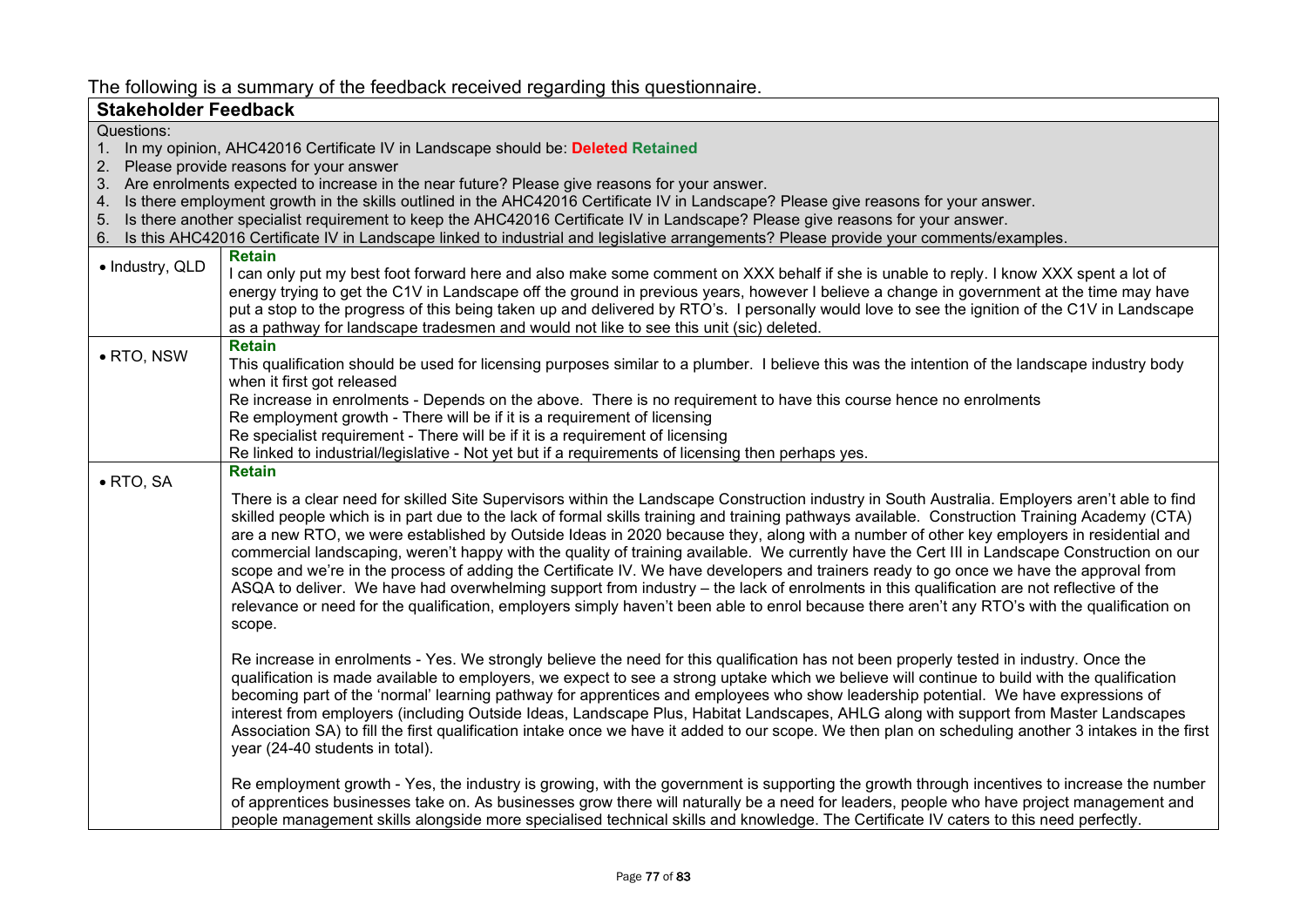| <b>Stakeholder Feedback</b> |                                                                                                                                                                                                                                                                                                                                                                                                                                                                                                                                                                                                                                                                                                                                                                                                                                                                                                                                                                                                                                                                                                                                                                                                                                                                                                                                                                                                                                                                                                                                                                                                                                                                                                                                                                                                                                                                                                                                                                                                                                                                                                                                                                                                                                                                                                                                                                                                                                                                                                                                                                                                                                                                                                                                                                                                                                                                                                                                                                                                                                                                                                                                                                                                                                                                                                                                                                                                                                                                                                                                                                                                                                                      |
|-----------------------------|------------------------------------------------------------------------------------------------------------------------------------------------------------------------------------------------------------------------------------------------------------------------------------------------------------------------------------------------------------------------------------------------------------------------------------------------------------------------------------------------------------------------------------------------------------------------------------------------------------------------------------------------------------------------------------------------------------------------------------------------------------------------------------------------------------------------------------------------------------------------------------------------------------------------------------------------------------------------------------------------------------------------------------------------------------------------------------------------------------------------------------------------------------------------------------------------------------------------------------------------------------------------------------------------------------------------------------------------------------------------------------------------------------------------------------------------------------------------------------------------------------------------------------------------------------------------------------------------------------------------------------------------------------------------------------------------------------------------------------------------------------------------------------------------------------------------------------------------------------------------------------------------------------------------------------------------------------------------------------------------------------------------------------------------------------------------------------------------------------------------------------------------------------------------------------------------------------------------------------------------------------------------------------------------------------------------------------------------------------------------------------------------------------------------------------------------------------------------------------------------------------------------------------------------------------------------------------------------------------------------------------------------------------------------------------------------------------------------------------------------------------------------------------------------------------------------------------------------------------------------------------------------------------------------------------------------------------------------------------------------------------------------------------------------------------------------------------------------------------------------------------------------------------------------------------------------------------------------------------------------------------------------------------------------------------------------------------------------------------------------------------------------------------------------------------------------------------------------------------------------------------------------------------------------------------------------------------------------------------------------------------------------------|
|                             | Re specialist requirement - This qualification provides a clear learning pathway to the Diploma. Our intention, once we establish the Certificate<br>IV, is to then look at adding the Diploma to provide an articulation pathway to strengthen the leadership capability within industry.<br>Re linked to industrial/legislative - NA                                                                                                                                                                                                                                                                                                                                                                                                                                                                                                                                                                                                                                                                                                                                                                                                                                                                                                                                                                                                                                                                                                                                                                                                                                                                                                                                                                                                                                                                                                                                                                                                                                                                                                                                                                                                                                                                                                                                                                                                                                                                                                                                                                                                                                                                                                                                                                                                                                                                                                                                                                                                                                                                                                                                                                                                                                                                                                                                                                                                                                                                                                                                                                                                                                                                                                               |
| • Industry                  | <b>Retain</b>                                                                                                                                                                                                                                                                                                                                                                                                                                                                                                                                                                                                                                                                                                                                                                                                                                                                                                                                                                                                                                                                                                                                                                                                                                                                                                                                                                                                                                                                                                                                                                                                                                                                                                                                                                                                                                                                                                                                                                                                                                                                                                                                                                                                                                                                                                                                                                                                                                                                                                                                                                                                                                                                                                                                                                                                                                                                                                                                                                                                                                                                                                                                                                                                                                                                                                                                                                                                                                                                                                                                                                                                                                        |
| Association,<br><b>SA</b>   | The Landscaping industry requires the ability to upskill existing landscapers with the Certificate IV. In SA, enrolments in this course have been<br>zero as it has not been provided by RTOs, however this is likely to change in the near future.<br>Re increase in enrolments - Yes. A new local RTO to planning to offer this course ASAP.<br>Re employment growth - Yes. Upskilling in business management and supervisory skills<br>Re specialist requirement - NA<br>Re linked to industrial/legislative - NA                                                                                                                                                                                                                                                                                                                                                                                                                                                                                                                                                                                                                                                                                                                                                                                                                                                                                                                                                                                                                                                                                                                                                                                                                                                                                                                                                                                                                                                                                                                                                                                                                                                                                                                                                                                                                                                                                                                                                                                                                                                                                                                                                                                                                                                                                                                                                                                                                                                                                                                                                                                                                                                                                                                                                                                                                                                                                                                                                                                                                                                                                                                                 |
| $\bullet$ RTO, WA           | <b>Delete</b>                                                                                                                                                                                                                                                                                                                                                                                                                                                                                                                                                                                                                                                                                                                                                                                                                                                                                                                                                                                                                                                                                                                                                                                                                                                                                                                                                                                                                                                                                                                                                                                                                                                                                                                                                                                                                                                                                                                                                                                                                                                                                                                                                                                                                                                                                                                                                                                                                                                                                                                                                                                                                                                                                                                                                                                                                                                                                                                                                                                                                                                                                                                                                                                                                                                                                                                                                                                                                                                                                                                                                                                                                                        |
|                             | The current AHC42016 Certificate IV in Landscape (Group A Electives - Landscape design stream) is directed primarily at providing post-trade<br>skills and knowledge for landscapers in the role of supervisors or team leaders as opposed to landscape designers. AHC42020 Design<br>stream elective units contain only one general technical drawing unit (CUAACD303 Produce technical drawings). AHC42020 contains two<br>diploma level design units (AHCGRI501 Design roof gardens and AHCGRI502 Design vertical gardens and green facades). While these<br>diploma units cover aspects of design, they are specifically aligned towards designing installations in roof gardens and vertical gardens. They<br>do not allow students to learn design skills needed when completing designs for alternate locations such as parks, recreational spaces,<br>residential areas, etc. These diploma units also include the estimation of costs for design projects and site preparation planning. In WA,<br>graduates employed by larger design organisations the role of the landscape designer is to solely produce designs based on a project brief.<br>For those graduates who are self-employed, industry feedback has identified that very few engage in estimation or installation planning type<br>work; these additional tasks are completed by contracted installation staff and or site supervisors. The other elective units in AHC42020<br>design stream relate to: - budgeting and the sourcing of goods and contractors – in WA this is not a primary role for landscape designers. -<br>researching and project reporting – these units involve researching and developing project reports including budgets, timelines and resource<br>allocations. In WA industry consultation has identified that these skills are not a normal requirement for landscape designers. - supervision<br>of irrigation installation – this unit includes the planning and establishment of irrigation systems as well as fault finding of installed systems. In<br>WA, industry feedback has identified that this is not a primary role for landscape designers. While this unit has no prerequisites, it is felt that<br>students without prior irrigation experience would be unable to effectively supervise the installation and maintenance of irrigation systems. -<br>Sampling and interpretation of soils – this unit covers the sampling and identification of different soil types, determination of soil suitability for<br>plant growth as well as the interpretation of testing results to determine soil suitability for specific use areas. In WA, Industry consultation has<br>identified this is not a primary role for landscape designers. This type of work is completed by contracted installation staff and or site<br>supervisors. WA are in the process of re-accrediting the current accredited course. This information was provided to XXX at Skills Impacts<br>on 11/2/2021. Details of attempts to work with Victoria with their accredited course were also explained in this email.<br>Re increase in enrolments - This qualification is not used in WA - WA has an accredited course - 52772WA (Certificate IV in Landscape<br>Design). Enrolment numbers are expected to be consistent in this accredited course in WA.<br>Re employment growth - AHC42016 is not used in WA as it does not provide suitable skills for Landscape designers seeking employment in<br><b>WA</b><br>Re specialist requirement - no - WA have an accredited course for Landscape designers<br>Re linked to industrial/legislative - No |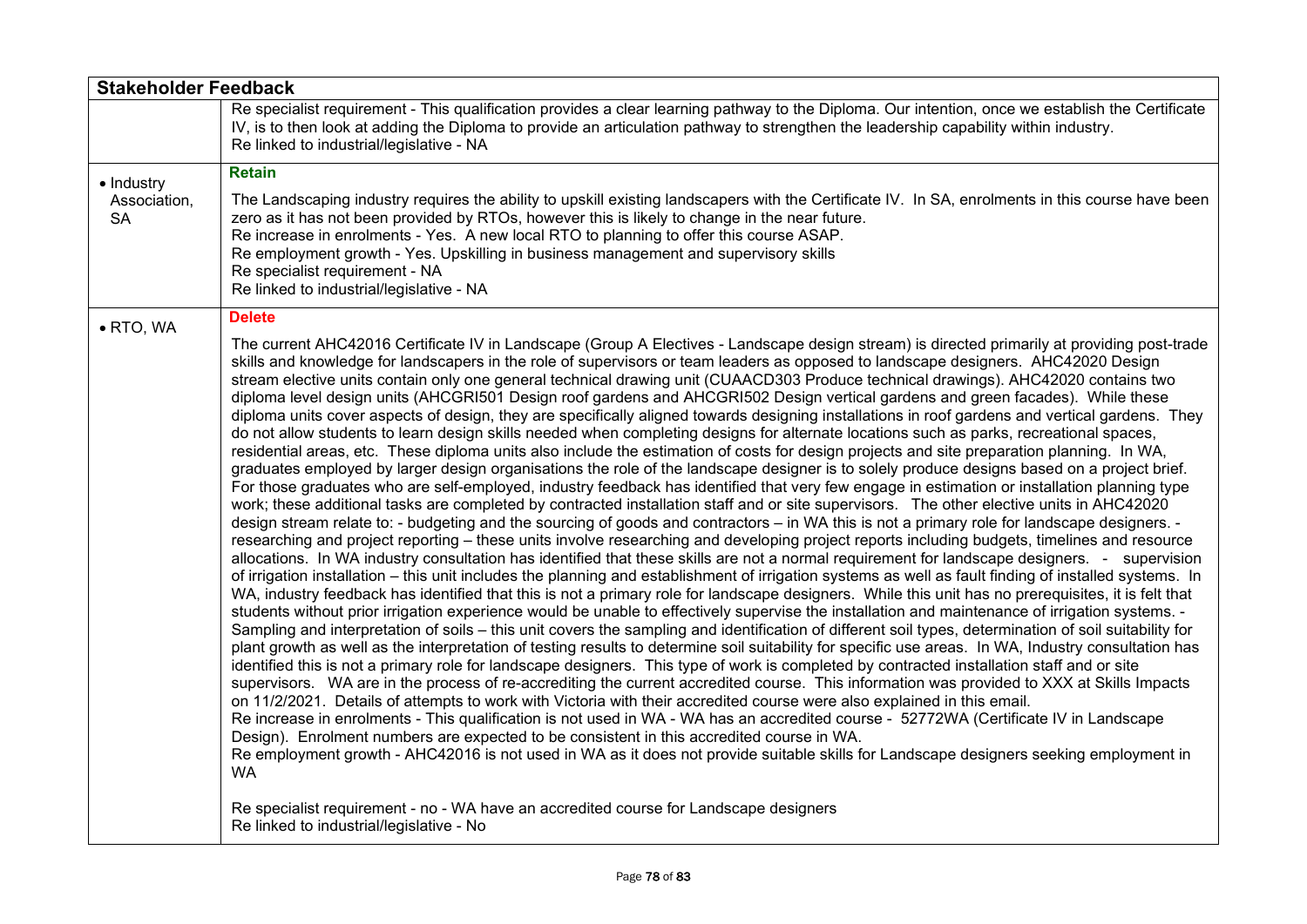| <b>Stakeholder Feedback</b>              |                                                                                                                                                                                                                                                                                                                                                                                                                                                                                                                                                                                                                                                                                                                                                             |
|------------------------------------------|-------------------------------------------------------------------------------------------------------------------------------------------------------------------------------------------------------------------------------------------------------------------------------------------------------------------------------------------------------------------------------------------------------------------------------------------------------------------------------------------------------------------------------------------------------------------------------------------------------------------------------------------------------------------------------------------------------------------------------------------------------------|
| • Industry<br>Association,<br><b>QLD</b> | <b>Retain</b><br>LQ have already commented in our previous submission outlining our belief as to why CERT IV Landscape & Dip Landscape Project<br>Management have had little uptake to date. The Unit of Competency and the Skills Sets below look worthwhile particularly if used to beef up<br>horticultural skills and knowledge if an individual has been more exposed to the structural disciplines of the trade during their training.                                                                                                                                                                                                                                                                                                                |
|                                          | I tend to think that you are unlikely to receive a great deal of feedback or evidence from the broader industry on this topic within the required<br>timeframe. The current workload of the industry and upcoming Easter and school holidays won't help to meet the 15th April deadline for<br>responses either.                                                                                                                                                                                                                                                                                                                                                                                                                                            |
|                                          | I would suggest that a letter jointly signed by all State Landscaping Associations referencing the National Landscape Training package review<br>and advising our belief that the proposed changes in the review, if accepted by the IRC, will meet industry needs and see an uptake in the<br>qualifications proposed for deletion moving forward. We could include the fact that industry stakeholders would be disappointed that the AISC<br>would remove these qualifications based solely on historical data particularly after the time and effort that has been put in by industry to the<br>current review and update of these qualifications in order that they are now more relevant to industry requirements and form a key training<br>pathway. |
|                                          | I'd be interested to see if all states would support this joint response. If not, I fear that two crucial qualifications in the landscape training<br>pathway, Cert IV & Diploma, will be deleted and much of the review work to date a waste.                                                                                                                                                                                                                                                                                                                                                                                                                                                                                                              |
| · Industry, SA                           | <b>Retain</b>                                                                                                                                                                                                                                                                                                                                                                                                                                                                                                                                                                                                                                                                                                                                               |
|                                          | If it was offered in SA it is a much better option than the current overpriced Landscape Design Course, there is nothing inbetween Landscape<br>Construction and Landscape Design, which is only offered as a Diploma and way out of budget.<br>Re increase in enrolments - If a better option was offered here yes, it is much needed for Landscapers to be able to understand the design and<br>implement the construction.                                                                                                                                                                                                                                                                                                                               |
|                                          | Re employment growth - As long as the government do what they say and make it so the back yard "landscaper" can't go in and do a full<br>Landscaping job without any credentials or licences, and undercut larger companies trying to do the right thing, training and paying their<br>people while still running the business.                                                                                                                                                                                                                                                                                                                                                                                                                             |
|                                          | Re specialist requirement - Design                                                                                                                                                                                                                                                                                                                                                                                                                                                                                                                                                                                                                                                                                                                          |
|                                          | Re linked to industrial/legislative - No idea                                                                                                                                                                                                                                                                                                                                                                                                                                                                                                                                                                                                                                                                                                               |
| · Industry, SA                           | <b>Retain</b>                                                                                                                                                                                                                                                                                                                                                                                                                                                                                                                                                                                                                                                                                                                                               |
|                                          | Skill set shortages industry wide. Next generation of leaders are not coming through.<br>Re increase in enrolments - Yes in my opinion but a industry approach is needed to see the numbers.<br>Re employment growth - I having a growing work force, the industry needs to support cert IV in landscape and front line leaders are in great<br>shortage.                                                                                                                                                                                                                                                                                                                                                                                                   |
|                                          | Re specialist requirement - Frontline leaders                                                                                                                                                                                                                                                                                                                                                                                                                                                                                                                                                                                                                                                                                                               |
|                                          | Re linked to industrial/legislative - Nil                                                                                                                                                                                                                                                                                                                                                                                                                                                                                                                                                                                                                                                                                                                   |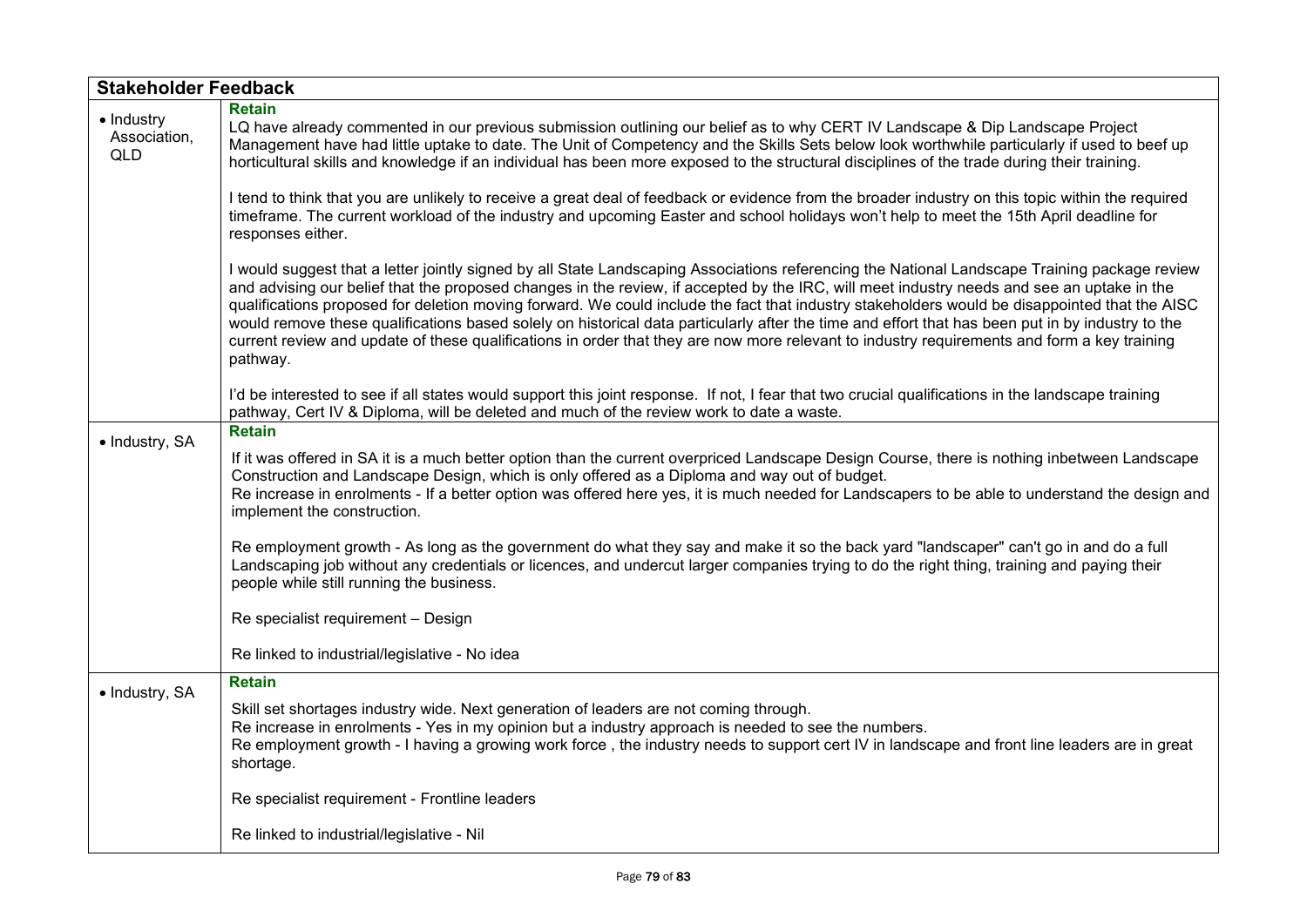| <b>Stakeholder Feedback</b>                                                                 |                                                                                                                                                                                                               |  |
|---------------------------------------------------------------------------------------------|---------------------------------------------------------------------------------------------------------------------------------------------------------------------------------------------------------------|--|
| Questions:                                                                                  |                                                                                                                                                                                                               |  |
| In my opinion, AHC52016 Diploma of Landscape Project Management should be: Deleted Retained |                                                                                                                                                                                                               |  |
| 2.<br>Please provide reasons for your answer                                                |                                                                                                                                                                                                               |  |
|                                                                                             | 3. Are enrolments expected to increase in the near future? Please give reasons for your answer.                                                                                                               |  |
| 4.                                                                                          | Is there employment growth in the skills outlined in the AHC52016 Diploma of Landscape Project Management? Please give reasons for your answer.                                                               |  |
| 5.                                                                                          | Is there another specialist requirement to keep the AHC52016 Diploma of Landscape Project Management? Please give reasons for your answer.                                                                    |  |
| 6.                                                                                          | Is this AHC52016 Diploma of Landscape Project Management linked to industrial and legislative arrangements? Please provide your comments/examples.                                                            |  |
| $\bullet$ RTO, NSW                                                                          | <b>Retain</b>                                                                                                                                                                                                 |  |
|                                                                                             | This course is actually more applicably to a landscaper wanting to upskill than the Landscape Design Diploma. No enrolments because it is                                                                     |  |
|                                                                                             | not supported by Smart and Skilled, and no one is going to pay \$10.00+ for it. Also scope process rules it out for most RTOs including<br><b>TAFENSW</b>                                                     |  |
|                                                                                             |                                                                                                                                                                                                               |  |
|                                                                                             | Re increase in enrolments - Yes if included on the Smart and Skilled list because again a cert 3 landscaper may not want to do the design                                                                     |  |
|                                                                                             | diploma and design landscapes rather learn more how to run a business and other business acumen. At the moment if they want to upskill                                                                        |  |
|                                                                                             | they have no choice other than the Design Diploma                                                                                                                                                             |  |
|                                                                                             |                                                                                                                                                                                                               |  |
|                                                                                             | Re employment growth - As above. Students may not want to design using CAD because they either lack computer or design skills, so they                                                                        |  |
|                                                                                             | are disadvantaged because there is no other course available to them                                                                                                                                          |  |
|                                                                                             |                                                                                                                                                                                                               |  |
|                                                                                             | Re specialist requirement - As above. It is good alternative. But agree, no enrolments because not on smart and skilled and the scope                                                                         |  |
|                                                                                             | process makes it difficult for any RTO to achieve / gain scope                                                                                                                                                |  |
|                                                                                             | Re linked to industrial/legislative - No                                                                                                                                                                      |  |
|                                                                                             | <b>Retain</b>                                                                                                                                                                                                 |  |
| $\bullet$ RTO, SA                                                                           | Refer to previous comments on the Certificate IV. We believe the uptake of this qualification will take longer however once the Certificate IV in                                                             |  |
|                                                                                             | established we believe this will create a clear learning pathway to the Diploma.                                                                                                                              |  |
|                                                                                             |                                                                                                                                                                                                               |  |
|                                                                                             | Re increase in enrolments - Refer to previous comments on the Certificate IV. Considering the qualification isn't on the scope of any RTO in                                                                  |  |
|                                                                                             | Australia it is unlikely it will increase in the near future. Having said that, our intention is to add the qualification to our scope once we have                                                           |  |
|                                                                                             | established the Certificate IV. If the qualification were to be removed it will limit the learning pathway available to industry.<br>Re employment growth - Refer to previous comments on the Certificate IV. |  |
|                                                                                             |                                                                                                                                                                                                               |  |
|                                                                                             | Re specialist requirement - NA                                                                                                                                                                                |  |
|                                                                                             |                                                                                                                                                                                                               |  |
|                                                                                             | Re linked to industrial/legislative - NA                                                                                                                                                                      |  |
|                                                                                             | <b>Retain</b>                                                                                                                                                                                                 |  |
| • Industry<br>Association,<br><b>SA</b>                                                     | No answers given                                                                                                                                                                                              |  |
|                                                                                             | Re increase in enrolments -                                                                                                                                                                                   |  |
|                                                                                             | Re employment growth -                                                                                                                                                                                        |  |
|                                                                                             | Re specialist requirement -                                                                                                                                                                                   |  |
|                                                                                             | Re linked to industrial/legislative -                                                                                                                                                                         |  |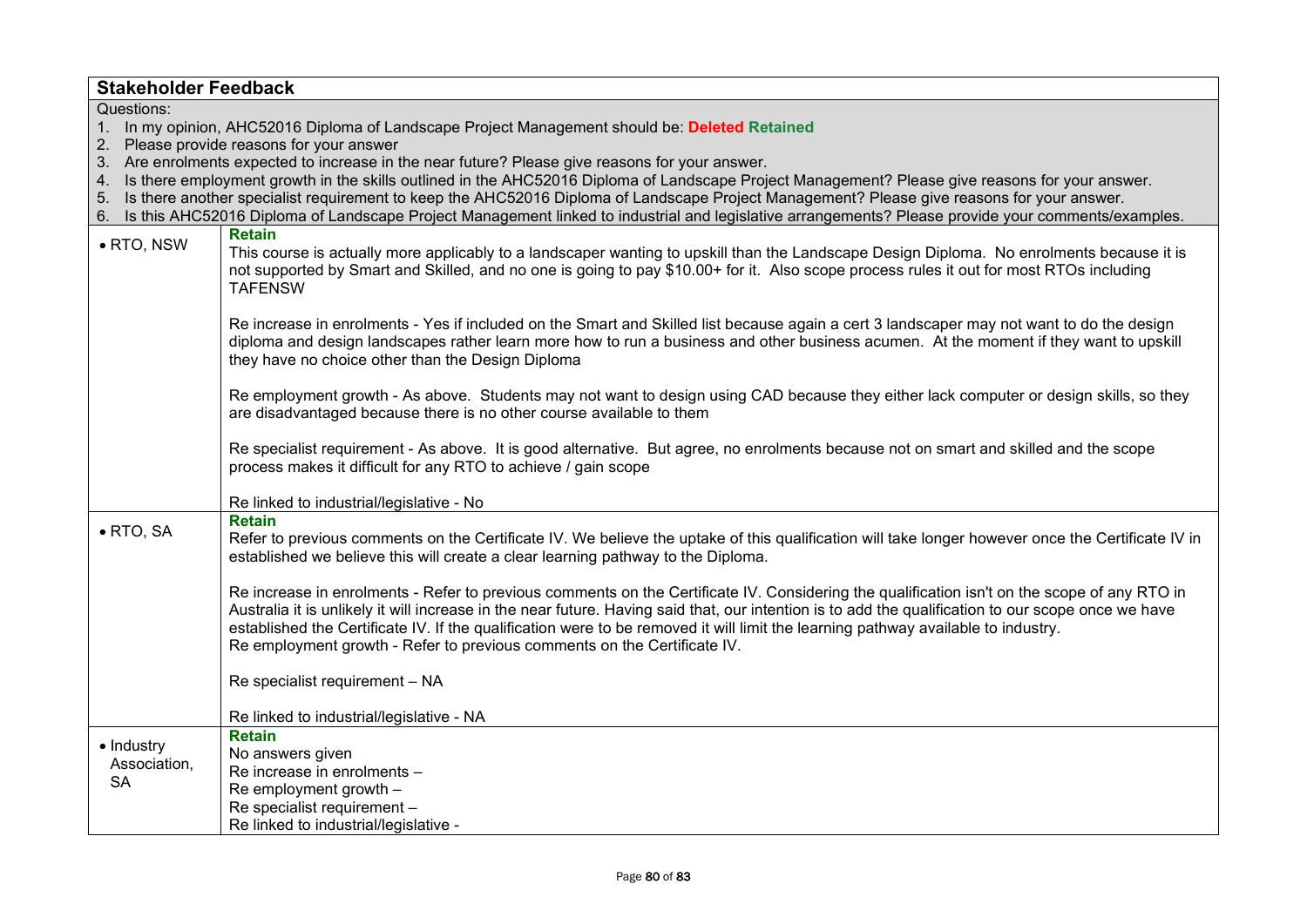| <b>Stakeholder Feedback</b>              |                                                                                                                                                                                                                                                                                                                                                                                                                                                                                                                                                                                                                                                                                                                                                                                                                                                                                                                   |
|------------------------------------------|-------------------------------------------------------------------------------------------------------------------------------------------------------------------------------------------------------------------------------------------------------------------------------------------------------------------------------------------------------------------------------------------------------------------------------------------------------------------------------------------------------------------------------------------------------------------------------------------------------------------------------------------------------------------------------------------------------------------------------------------------------------------------------------------------------------------------------------------------------------------------------------------------------------------|
| • RTO, WA                                | <b>Delete</b><br>There is minimal demand for this qualification in WA. This qualification in not delivered by South Metro TAFE.<br>Re increase in enrolments - NA<br>Re employment growth - NA<br>Re specialist requirement - NA<br>Re linked to industrial/legislative - NA                                                                                                                                                                                                                                                                                                                                                                                                                                                                                                                                                                                                                                      |
| · Industry<br>Association,<br><b>QLD</b> | <b>Retain</b><br>LQ have already commented in our previous submission outlining our belief as to why CERT IV Landscape & Dip Landscape Project<br>Management have had little uptake to date. The Unit of Competency and the Skills Sets below look worthwhile particularly if used to beef up<br>horticultural skills and knowledge if an individual has been more exposed to the structural disciplines of the trade during their training.<br>I tend to think that you are unlikely to receive a great deal of feedback or evidence from the broader industry on this topic within the required<br>timeframe. The current workload of the industry and upcoming Easter and school holidays won't help to meet the 15th April deadline for<br>responses either.                                                                                                                                                  |
|                                          | I would suggest that a letter jointly signed by all State Landscaping Associations referencing the National Landscape Training package review<br>and advising our belief that the proposed changes in the review, if accepted by the IRC, will meet industry needs and see an uptake in the<br>qualifications proposed for deletion moving forward. We could include the fact that industry stakeholders would be disappointed that the AISC<br>would remove these qualifications based solely on historical data particularly after the time and effort that has been put in by industry to the<br>current review and update of these qualifications in order that they are now more relevant to industry requirements and form a key training<br>pathway.<br>I'd be interested to see if all states would support this joint response. If not, I fear that two crucial qualifications in the landscape training |
| • Industry, SA                           | pathway, Cert IV & Diploma, will be deleted and much of the review work to date a waste.<br><b>Delete</b><br>This should be part of the previous course {Cert IV}<br>Re increase in enrolments - No<br>Re employment growth - yes but not as a one off skill, many companies need multi skilled people to afford to run a business. This would only<br>apply to larger commercial situations or Councils<br>Re specialist requirement - Councils<br>Re linked to industrial/legislative - Not sure                                                                                                                                                                                                                                                                                                                                                                                                                |
| · Industry, QLD                          | <b>NA</b><br>I'm a little in the dark on this qualification and it is above my own qualification level, so I cant make an educated decision. If I recall correctly<br>, we worked on this qualification in the recent review. Was there any feedback given from the public?                                                                                                                                                                                                                                                                                                                                                                                                                                                                                                                                                                                                                                       |
| · Industry, SA                           | <b>Retain</b><br>Up skilling of Project Managers or leaders within the industry.<br>Re increase in enrolments - Expect numbers will be low as this is not as sort after compared to from line leaders.<br>Re employment growth - Some growth, but small in SA<br>Re specialist requirement - Front line leadership<br>Re linked to industrial/legislative - No                                                                                                                                                                                                                                                                                                                                                                                                                                                                                                                                                    |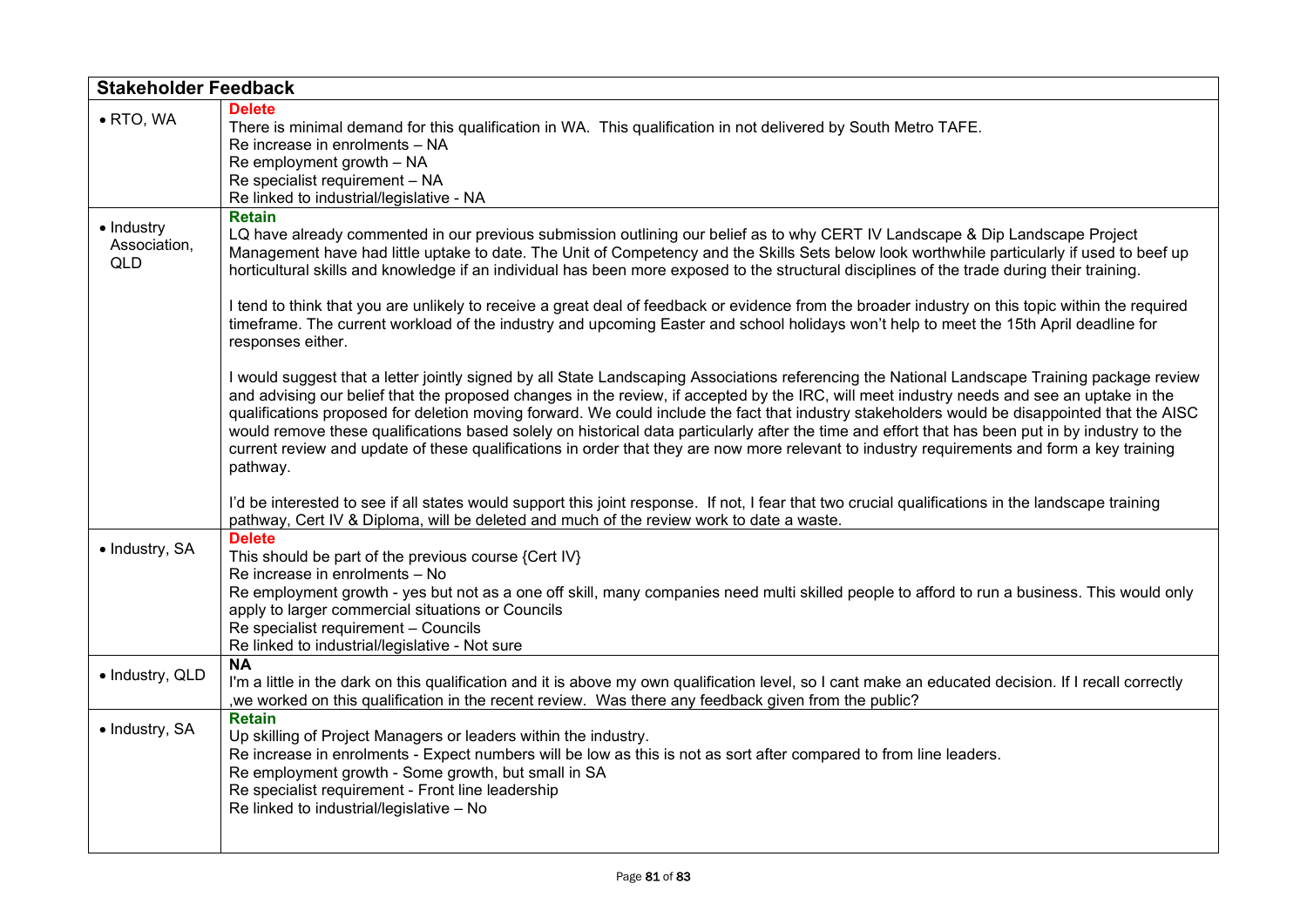|                                                                                                                                                                                                                                                                                                                                                                                                                                                                                                                                                                                                                                                                                                                                                                                                                                                                                                  | <b>Stakeholder Feedback</b>                                                                                                                                                                                                                                                                                                                                                                                                                                                                                                                                                                                                                                                                                                                                                                                                                                                                                                                                                                                                                                                                                           |  |
|--------------------------------------------------------------------------------------------------------------------------------------------------------------------------------------------------------------------------------------------------------------------------------------------------------------------------------------------------------------------------------------------------------------------------------------------------------------------------------------------------------------------------------------------------------------------------------------------------------------------------------------------------------------------------------------------------------------------------------------------------------------------------------------------------------------------------------------------------------------------------------------------------|-----------------------------------------------------------------------------------------------------------------------------------------------------------------------------------------------------------------------------------------------------------------------------------------------------------------------------------------------------------------------------------------------------------------------------------------------------------------------------------------------------------------------------------------------------------------------------------------------------------------------------------------------------------------------------------------------------------------------------------------------------------------------------------------------------------------------------------------------------------------------------------------------------------------------------------------------------------------------------------------------------------------------------------------------------------------------------------------------------------------------|--|
| Questions:<br>2.<br>4.<br>5.<br>6.<br>· Industry, QLD                                                                                                                                                                                                                                                                                                                                                                                                                                                                                                                                                                                                                                                                                                                                                                                                                                            | 1. In my opinion, AHCLSC310 Implement a tree transplanting program should be: Deleted Retained<br>Please provide reasons for your answer<br>3. Are enrolments expected to increase in the near future? Please give reasons for your answer.<br>Is there employment growth in the skills outlined in the AHCLSC310 Implement a tree transplanting program? Please give reasons for your answer.<br>Is there another specialist requirement to keep the AHCLSC310 Implement a tree transplanting program? Please give reasons for your answer.<br>Is this AHCLSC310 Implement a tree transplanting program linked to industrial and legislative arrangements? Please provide your comments/examples.<br><b>Retain</b><br>I would like to see this unit left available. The unit makes no reference to the size of the tree, therefore this really does align to any landscape<br>site where there are existing mature gardens, particularly in cool climate areas where transplanting is a big part of stage 1 demolition and<br>excavation works. There is a lot of value in transplanting small-medium trees on site. |  |
| Questions:<br>In my opinion, AHCSS00038 Landscape Business Skill Set should be: Deleted Retained<br>1.<br>Please provide reasons for your answer<br>2.<br>3. Are enrolments expected to increase in the near future? Please give reasons for your answer.<br>Is there employment growth in the skills outlined in the AHCSS00038 Landscape Business Skill Set? Please give reasons for your answer.<br>4.<br>Is there another specialist requirement to keep the AHCSS00038 Landscape Business Skill Set? Please give reasons for your answer.<br>5.                                                                                                                                                                                                                                                                                                                                             |                                                                                                                                                                                                                                                                                                                                                                                                                                                                                                                                                                                                                                                                                                                                                                                                                                                                                                                                                                                                                                                                                                                       |  |
| 6.<br>· Industry, QLD                                                                                                                                                                                                                                                                                                                                                                                                                                                                                                                                                                                                                                                                                                                                                                                                                                                                            | Is this AHCSS00038 Landscape Business Skill Set linked to industrial and legislative arrangements? Please provide your comments/examples.<br><b>Delete</b><br>This skill set was quite similar to what you had to achieve in order to get your landscaping license back in the 90's post C111 Landscape qual.<br>I thought it was great back then, however times have changed, and I support this being deleted. One on one business coaching has now<br>seemingly superseded this.<br>I'm in support of deleting all these skills sets. Skills sets seem to come and go with available and relevant funding, and these are unlikely to be<br>taken up anytime soon.                                                                                                                                                                                                                                                                                                                                                                                                                                                  |  |
| Questions:<br>In my opinion, AHCSS00039 Landscape Design Skill Set should be: Deleted Retained<br>$1_{\cdot}$<br>Please provide reasons for your answer<br>2.<br>3. Are enrolments expected to increase in the near future? Please give reasons for your answer.<br>4. Is there employment growth in the skills outlined in the AHCSS00039 Landscape Design Skill Set? Please give reasons for your answer.<br>Is there another specialist requirement to keep the AHCSS00039 Landscape Design Skill Set? Please give reasons for your answer.<br>5.<br>Is this AHCSS00039 Landscape Design Skill Set linked to industrial and legislative arrangements? Please provide your comments/examples.<br>6.<br><b>Delete</b><br>· Industry, QLD<br>I'm in support of deleting all these skills sets. Skills sets seem to come and go with available and relevant funding, and these are unlikely to be |                                                                                                                                                                                                                                                                                                                                                                                                                                                                                                                                                                                                                                                                                                                                                                                                                                                                                                                                                                                                                                                                                                                       |  |
|                                                                                                                                                                                                                                                                                                                                                                                                                                                                                                                                                                                                                                                                                                                                                                                                                                                                                                  | taken up anytime soon.                                                                                                                                                                                                                                                                                                                                                                                                                                                                                                                                                                                                                                                                                                                                                                                                                                                                                                                                                                                                                                                                                                |  |